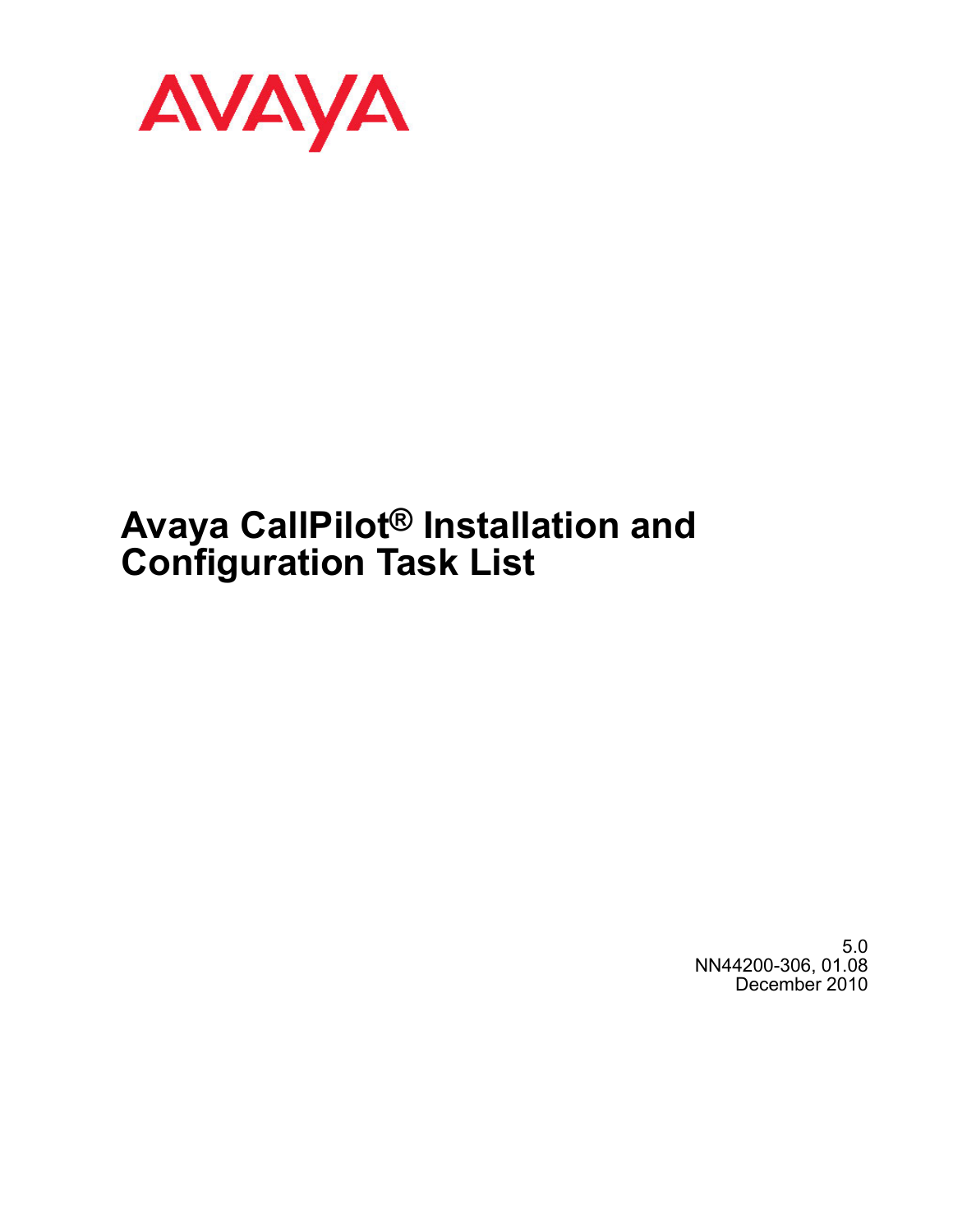All Rights Reserved.

#### **Notice**

While reasonable efforts have been made to ensure that the information in this document is complete and accurate at the time of printing, Avaya assumes no liability for any errors. Avaya reserves the right to make changes and corrections to the information in this document without the obligation to notify any person or organization of such changes.

#### **Documentation disclaimer**

"Documentation" means information published by Avaya in varying mediums which may include product information, operating instructions and performance specifications that Avaya generally makes available to users of its products. Documentation does not include marketing materials. Avaya shall not be responsible for any modifications, additions, or deletions to the original published version of documentation unless such modifications, additions, or deletions were performed by Avaya. End User agrees to indemnify and hold harmless Avaya, Avaya's agents, servants and employees against all claims, lawsuits, demands and judgments arising out of, or in connection with, subsequent modifications, additions or deletions to this documentation, to the extent made by End User.

#### **Link disclaimer**

Avaya is not responsible for the contents or reliability of any linked Web sites referenced within this site or documentation provided by Avaya. Avaya is not responsible for the accuracy of any information, statement or content provided on these sites and does not necessarily endorse the products, services, or information described or offered within them. Avaya does not guarantee that these links will work all the time and has no control over the availability of the linked pages.

#### **Warranty**

Avaya provides a limited warranty on its Hardware and Software ("Product(s)"). Refer to your sales agreement to establish the terms of the limited warranty. In addition, Avaya's standard warranty language, as well as information regarding support for this Product while under warranty is available to Avaya customers and other parties through the Avaya Support Web site: [http://support.avaya.com.](http://support.avaya.com) Please note that if you acquired the Product(s) from an authorized Avaya reseller outside of the United States and Canada, the warranty is provided to you by said Avaya reseller and not by Avaya.

#### **Licenses**

THE SOFTWARE LICENSE TERMS AVAILABLE ON THE AVAYA WEBSITE, [HTTP://SUPPORT.AVAYA.COM/LICENSEINFO/](http://www.avaya.com/support/LicenseInfo) ARE APPLICABLE TO ANYONE WHO DOWNLOADS, USES AND/OR INSTALLS AVAYA SOFTWARE, PURCHASED FROM AVAYA INC. ANY AVAYA AFFILIATE, OR AN AUTHORIZED AVAYA RESELLER (AS APPLICABLE) UNDER A COMMERCIAL AGREEMENT WITH AVAYA OR AN AUTHORIZED AVAYA RESELLER. UNLESS OTHERWISE AGREED TO BY AVAYA IN WRITING, AVAYA DOES NOT EXTEND THIS LICENSE IF THE SOFTWARE WAS OBTAINED FROM ANYONE OTHER THAN AVAYA, AN AVAYA AFFILIATE OR AN AVAYA AUTHORIZED RESELLER; AVAYA RESERVES THE RIGHT TO TAKE LEGAL ACTION AGAINST YOU AND ANYONE ELSE USING OR SELLING THE SOFTWARE WITHOUT A LICENSE. BY INSTALLING, DOWNLOADING OR USING THE SOFTWARE, OR AUTHORIZING OTHERS TO DO SO, YOU, ON BEHALF OF YOURSELF AND THE ENTITY FOR WHOM YOU ARE INSTALLING, DOWNLOADING OR USING THE SOFTWARE (HEREINAFTER REFERRED TO INTERCHANGEABLY AS "YOU" AND "END USER"), AGREE TO THESE TERMS AND CONDITIONS AND CREATE A BINDING CONTRACT BETWEEN YOU AND AVAYA INC. OR THE APPLICABLE AVAYA AFFILIATE ("AVAYA").

#### **Copyright**

Except where expressly stated otherwise, no use should be made of materials on this site, the Documentation, Software, or Hardware provided by Avaya. All content on this site, the documentation and the Product provided by Avaya including the selection, arrangement and design of the content is owned either by Avaya or its licensors and is protected by copyright and other intellectual property laws including the sui generis rights relating to the protection of databases. You may not modify, copy, reproduce, republish, upload, post, transmit or distribute in any way any content, in whole or in part, including any code and software unless expressly authorized by Avaya. Unauthorized reproduction, transmission, dissemination, storage, and or use without the express written consent of Avaya can be a criminal, as well as a civil offense under the applicable law.

#### **Third-party components**

Certain software programs or portions thereof included in the Product may contain software distributed under third party agreements ("Third Party Components"), which may contain terms that expand or limit rights to use certain portions of the Product ("Third Party Terms"). Information regarding distributed Linux OS source code (for those Products that have distributed the Linux OS source code), and identifying the copyright holders of the Third Party Components and the Third Party Terms that apply to them is available on the Avaya Support Web site:<http://support.avaya.com/Copyright>.

#### **Trademarks**

The trademarks, logos and service marks ("Marks") displayed in this site, the Documentation and Product(s) provided by Avaya are the registered or unregistered Marks of Avaya, its affiliates, or other third parties. Users are not permitted to use such Marks without prior written consent from Avaya or such third party which may own the Mark. Nothing contained in this site, the Documentation and Product(s) should be construed as granting, by implication, estoppel, or otherwise, any license or right in and to the Marks without the express written permission of Avaya or the applicable third party.

Avaya is a registered trademark of Avaya Inc.

All non-Avaya trademarks are the property of their respective owners, and "Linux" is a registered trademark of Linus Torvalds.

#### **Downloading Documentation**

For the most current versions of Documentation, see the Avaya Support Web site: <http://support.avaya.com>.

#### **Contact Avaya Support**

Avaya provides a telephone number for you to use to report problems or to ask questions about your Product. The support telephone number is 1-800-242-2121 in the United States. For additional support telephone numbers, see the Avaya Web site: [http://support.avaya.com.](http://support.avaya.com)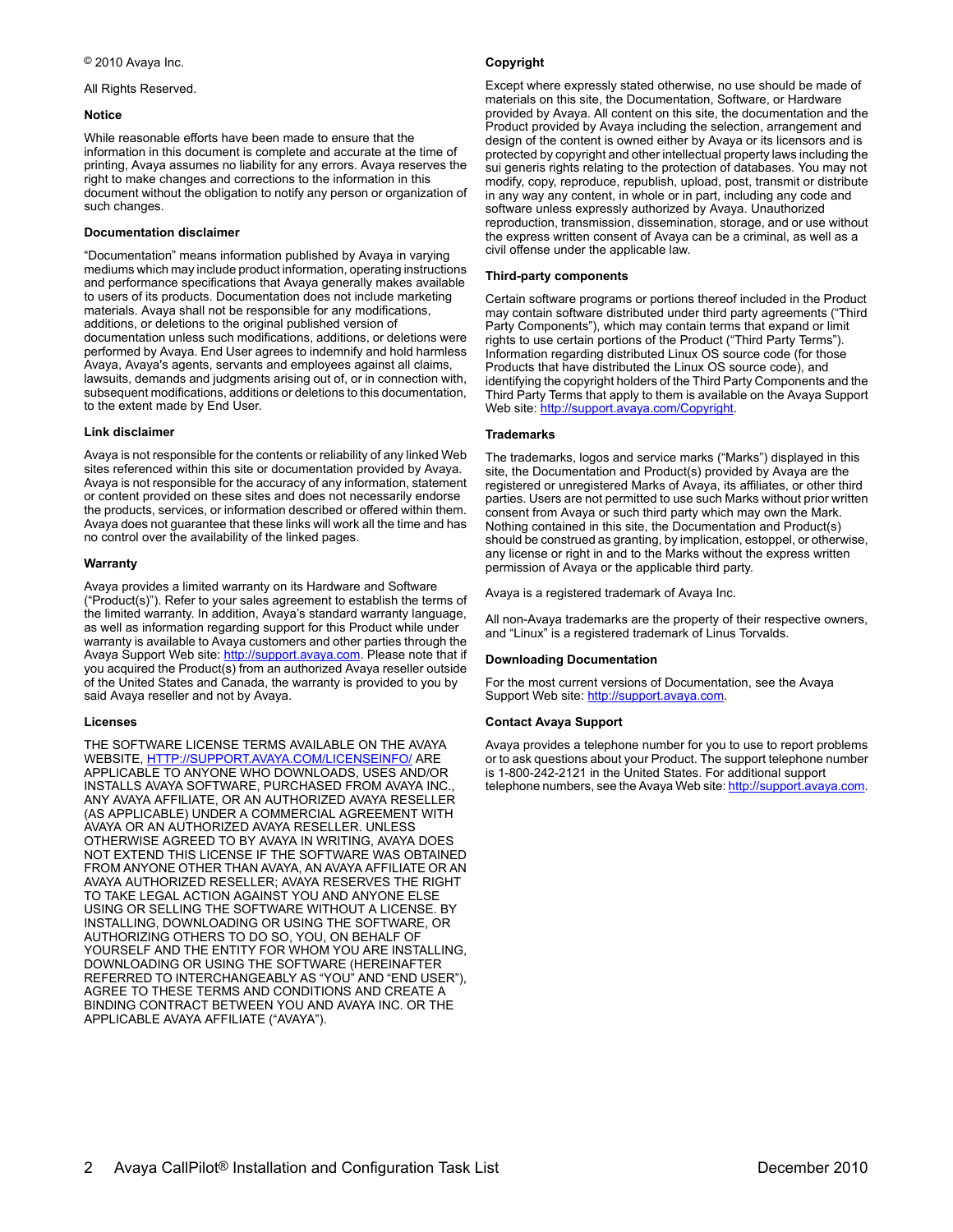| Chapter 9: Configuring and administering the Avaya CallPilot® system37 |  |
|------------------------------------------------------------------------|--|
|                                                                        |  |
|                                                                        |  |
|                                                                        |  |
|                                                                        |  |
|                                                                        |  |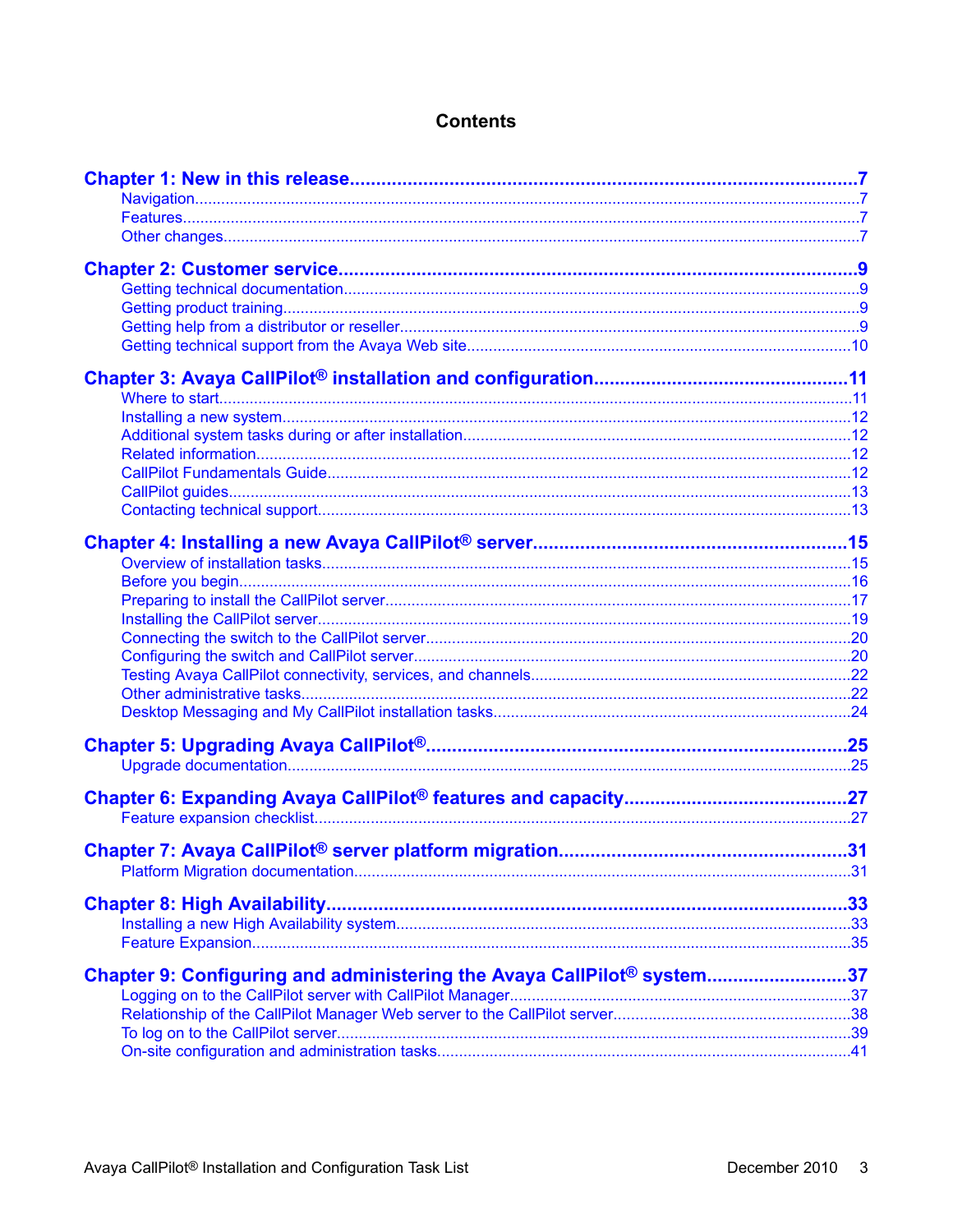| Chapter 10: Testing the Avaya CallPilot <sup>®</sup> system and applications47 |  |
|--------------------------------------------------------------------------------|--|
|                                                                                |  |
| Chapter 11: Starting up and shutting down the Avaya CallPilot® server49        |  |
|                                                                                |  |
|                                                                                |  |
|                                                                                |  |
|                                                                                |  |
|                                                                                |  |
|                                                                                |  |
|                                                                                |  |
|                                                                                |  |
|                                                                                |  |
|                                                                                |  |
|                                                                                |  |
|                                                                                |  |
|                                                                                |  |
|                                                                                |  |
|                                                                                |  |
|                                                                                |  |
|                                                                                |  |
|                                                                                |  |
|                                                                                |  |
|                                                                                |  |
|                                                                                |  |
|                                                                                |  |
|                                                                                |  |
|                                                                                |  |
|                                                                                |  |
|                                                                                |  |
|                                                                                |  |
|                                                                                |  |
|                                                                                |  |
|                                                                                |  |
|                                                                                |  |
|                                                                                |  |
|                                                                                |  |
|                                                                                |  |
|                                                                                |  |
|                                                                                |  |
|                                                                                |  |
|                                                                                |  |
|                                                                                |  |
|                                                                                |  |
|                                                                                |  |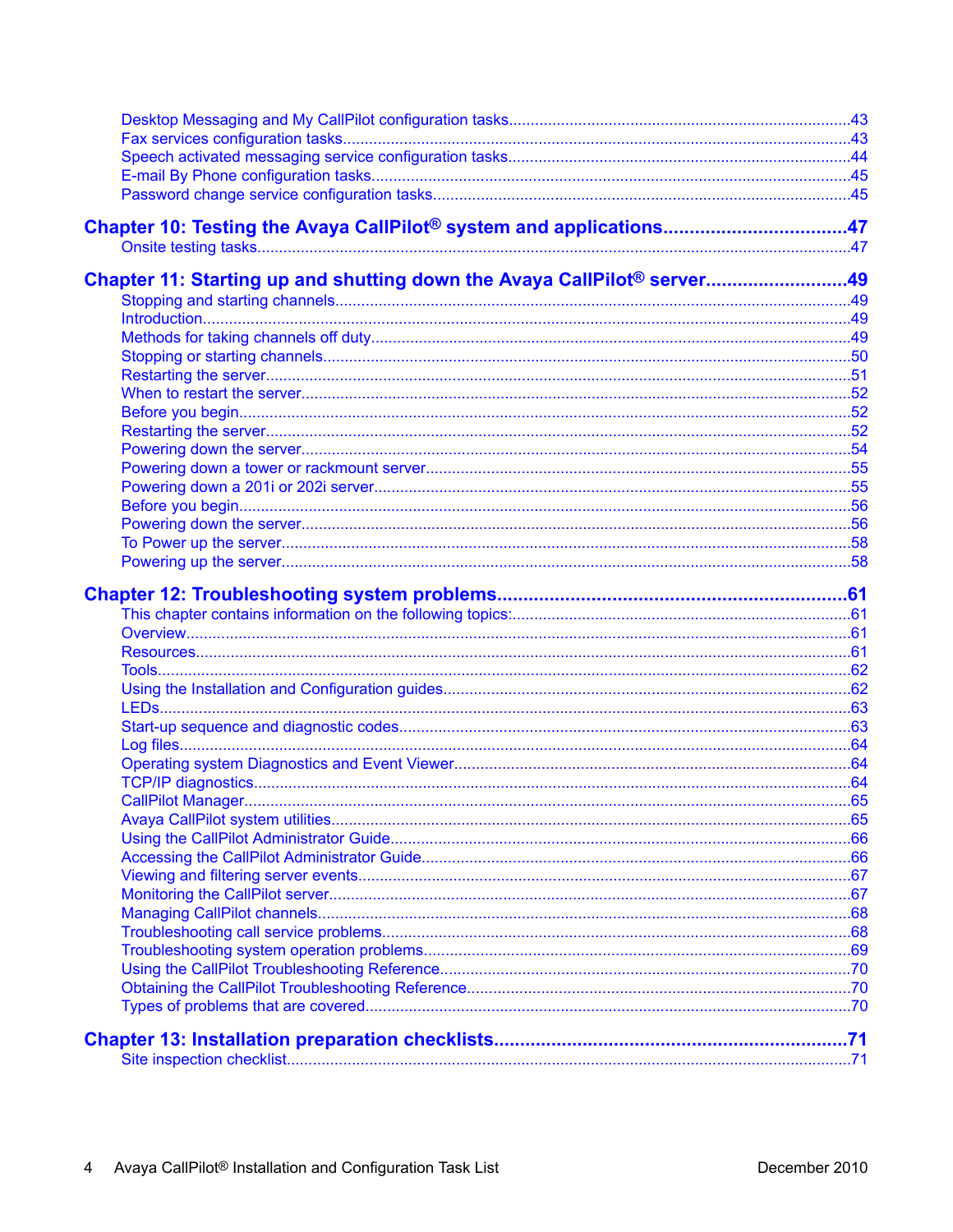| Index. | 97 |
|--------|----|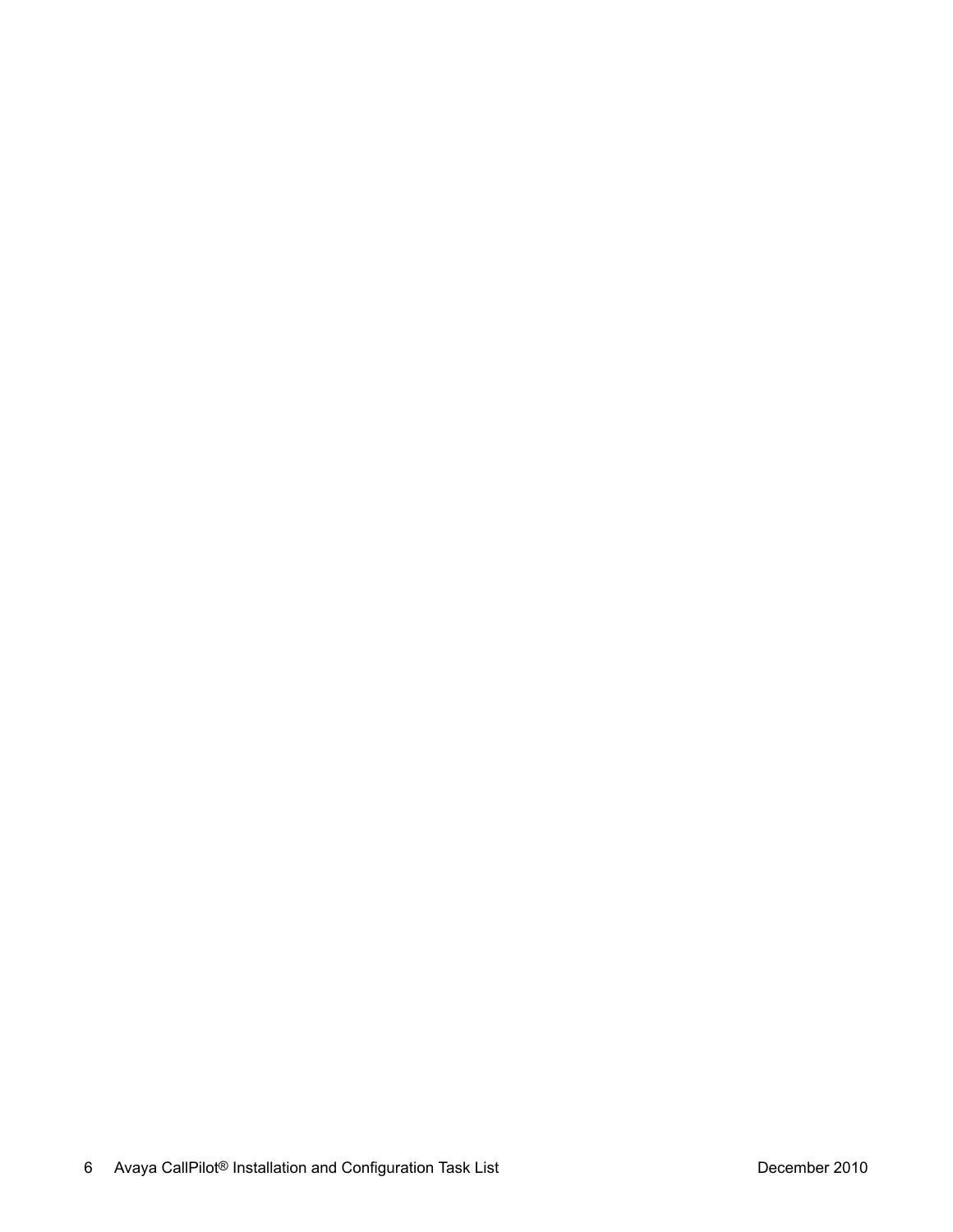# <span id="page-6-0"></span>**Chapter 1: New in this release**

The following section details what is new in Avaya CallPilot® Installation and Configuration Task List (NN44200-306) for release 5.0.

### **Navigation**

- **Features** on page 7
- Other changes on page 7

#### **Features**

Geographic Redundancy (GR) is a new feature that has been introduced in Service Update 9 of CallPilot 5.0. Section On-site configuration and [administration](#page-40-0) tasks on page 41 has been updated to include the configuration of GR.

### **Other changes**

No non-feature-related changes have been made.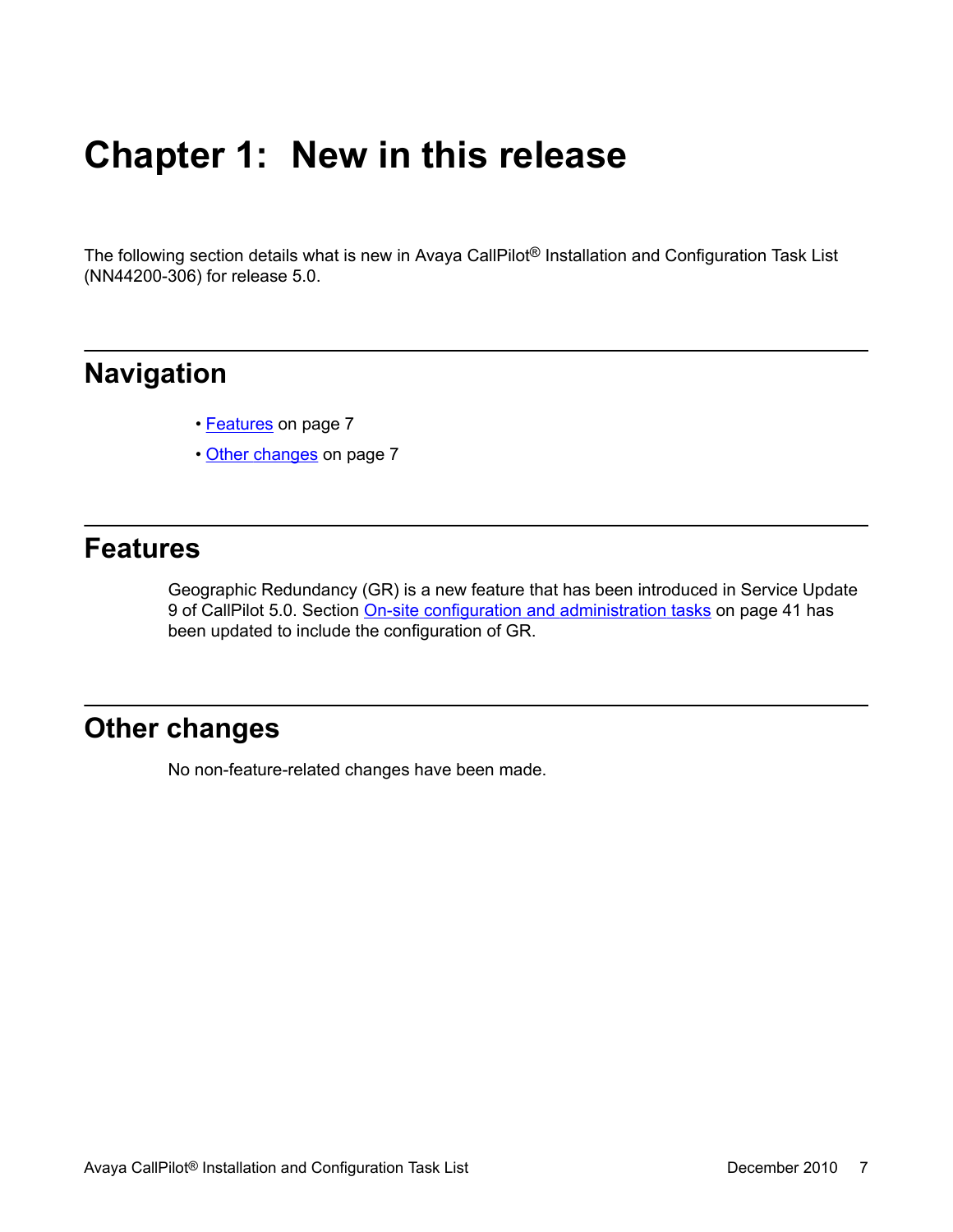New in this release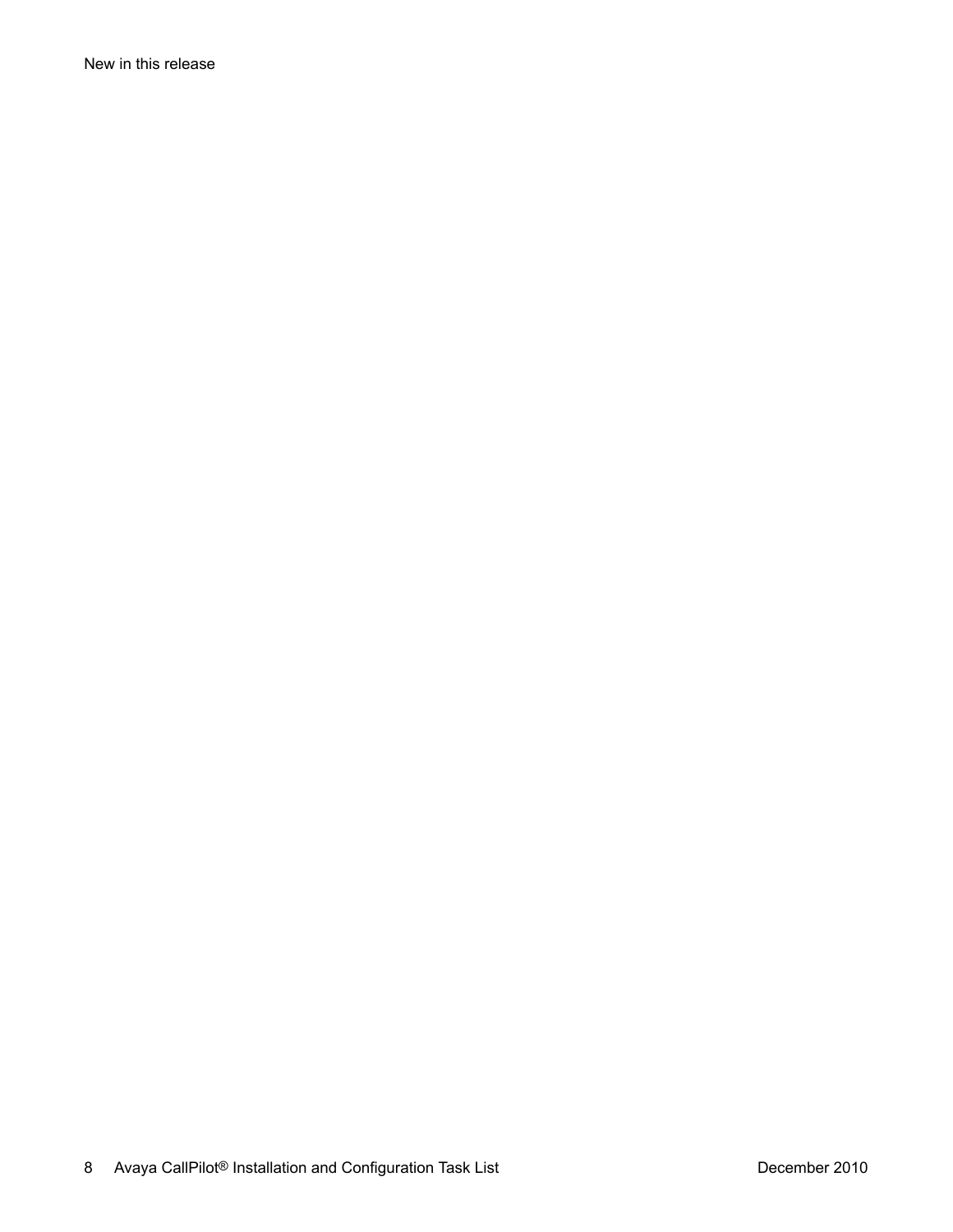# <span id="page-8-0"></span>**Chapter 2: Customer service**

Visit the Avaya Web site to access the complete range of services and support that Avaya provides. Go to [www.avaya.com](http://www.avaya.com) or go to one of the pages listed in the following sections.

#### **Navigation**

- Getting technical documentation on page 9
- Getting product training on page 9
- Getting help from a distributor or reseller on page 9
- Getting [technical](#page-9-0) support from the Avaya Web site on page 10

#### **Getting technical documentation**

To download and print selected technical publications and release notes directly from the Internet, go to [www.avaya.com/support](http://www.avaya.com/support).

### **Getting product training**

Ongoing product training is available. For more information or to register, you can access the Web site at [www.avaya.com/support.](http://www.avaya.com/support) From this Web site, you can locate the Training contacts link on the left-hand navigation pane.

#### **Getting help from a distributor or reseller**

If you purchased a service contract for your Avaya product from a distributor or authorized reseller, contact the technical support staff for that distributor or reseller for assistance.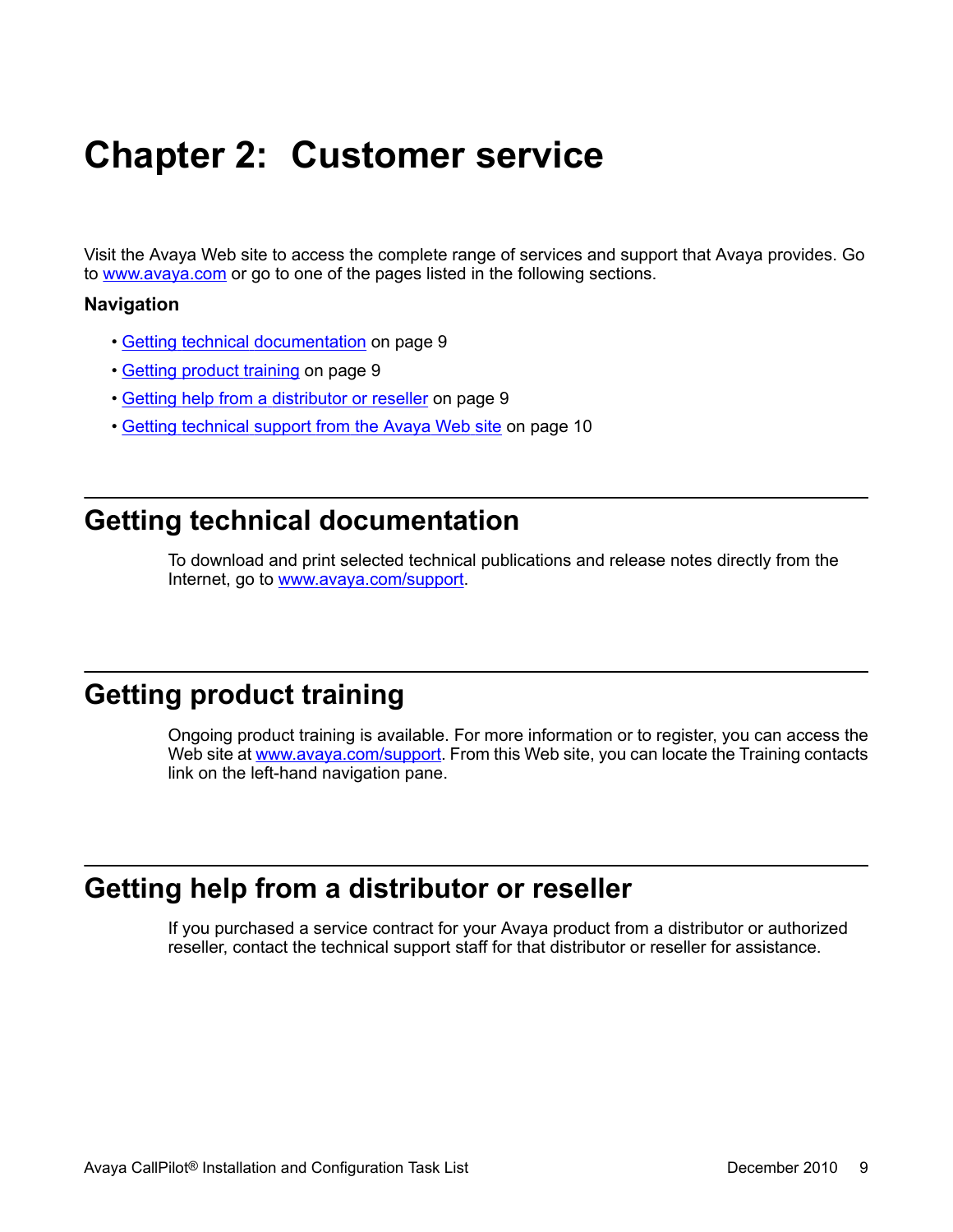# <span id="page-9-0"></span>**Getting technical support from the Avaya Web site**

The easiest and most effective way to get technical support for Avaya products is from the Avaya Technical Support Web site at [www.avaya.com/support](http://www.avaya.com/support).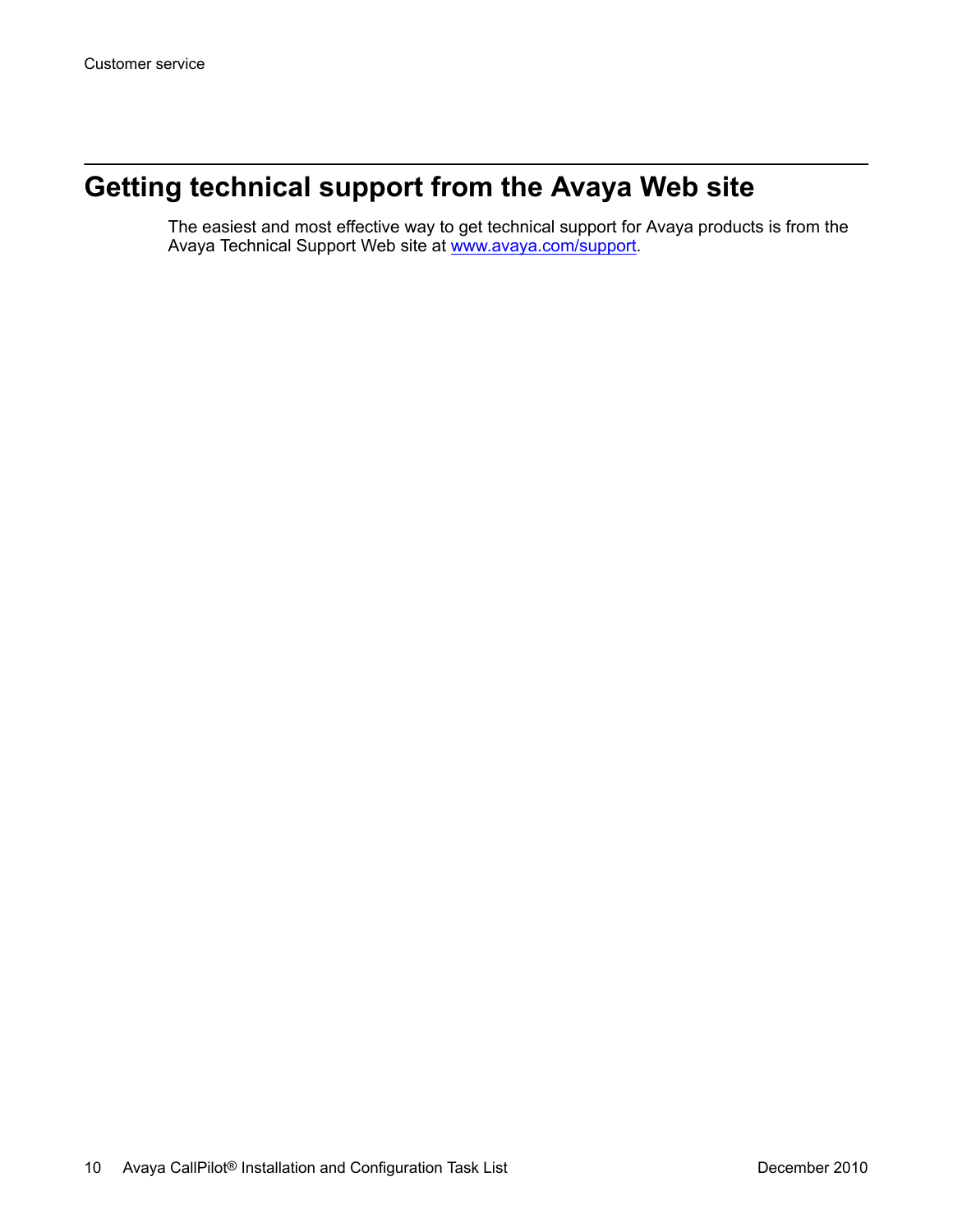# <span id="page-10-0"></span>**Chapter 3: Avaya CallPilot® installation and configuration**

This chapter contains information on the following topics:

Where to start on page 11

Related [information](#page-11-0) on page 12

#### **Where to start**

The Avaya CallPilot®Installation and Configuration Task List provides an overview of the installation of the Avaya CallPilot\* system hardware and software:

- The primary purpose of the task list guide is to provide a road map for installing a new system.
- The task list guide describes additional system tasks that can be performed during the initial installation of the system or after a system is installed.

#### $\mathbf \Omega$  Note:

General references to hardware installation, configuration, and maintenance guides that use a model number or name in the title use the following convention:

- <server\_model> Hardware Installation (for example, 1002rp Hardware Installation)
- <server\_model> Server Maintenance and Diagnostics (for example, 1002rp Server Maintenance and Diagnostics)
- <switch\_model> and CallPilot Server Configuration (for example, Meridian 1\* and CallPilot Server Configuration)

#### $\bigoplus$  Note:

To comply with the EU (European Union) RoHS directive, some of the part numbers now contain an E5 or E6 suffix. For example, part number NTRH2014 is now NTRH2014E6. The part numbers in this guide do not contain the suffix.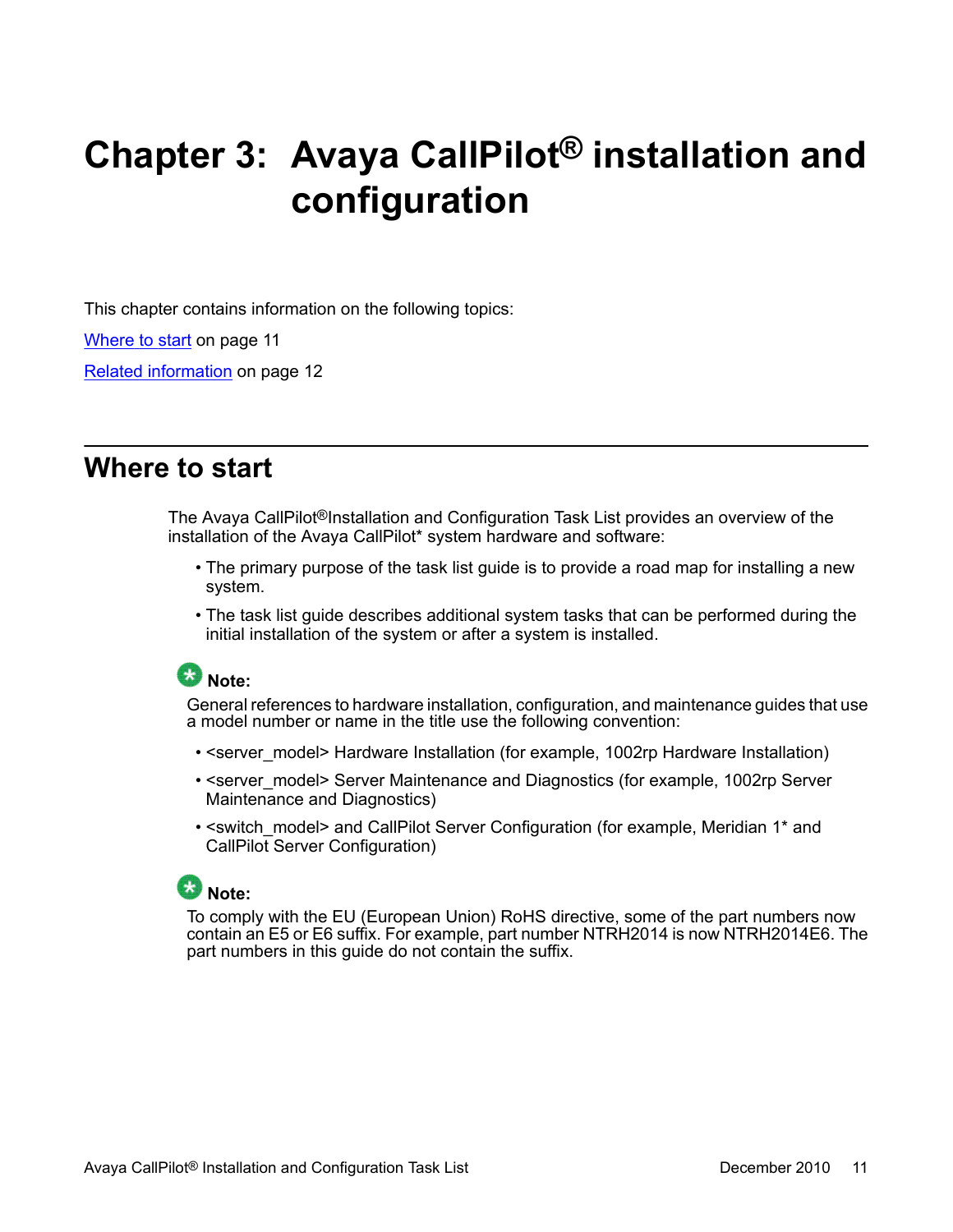## <span id="page-11-0"></span>**Installing a new system**

For a new CallPilot installation, see [Installing](#page-14-0) a new Avaya CallPilot<sup>®</sup> server on page 15.

The checklists and worksheets required for the installation are in Installation [preparation](#page-70-0) [checklists](#page-70-0) on page 71 and [Configuration](#page-84-0) worksheets on page 85.

## **Additional system tasks during or after installation**

Additional system tasks include migrating data, expanding CallPilot features, and installing additional software components, such as the Application Builder and Desktop Messaging software.

## $\mathbf \Omega$  Note:

System upgrade tasks are not described in the Installation and Configuration Task List. For a general description of upgrades and where to find the procedures, see [Upgrading](#page-24-0) Avaya [CallPilot](#page-24-0)® on page 25.

#### **Note:**

Starting up and shutting down the Avaya [CallPilot](#page-48-0)® server on page 49appears in the guide for reference during the initial installation. These tasks are also used in maintenance operations where the server must be shut down, restarted, or powered up.

## **Related information**

The following information can be useful for CallPilot installation and configuration.

## **CallPilot Fundamentals Guide**

For more information about the following topics, see the CallPilot Fundamentals Guide (NN44200-100):

- safety guidelines
- skills required
- symbols and conventions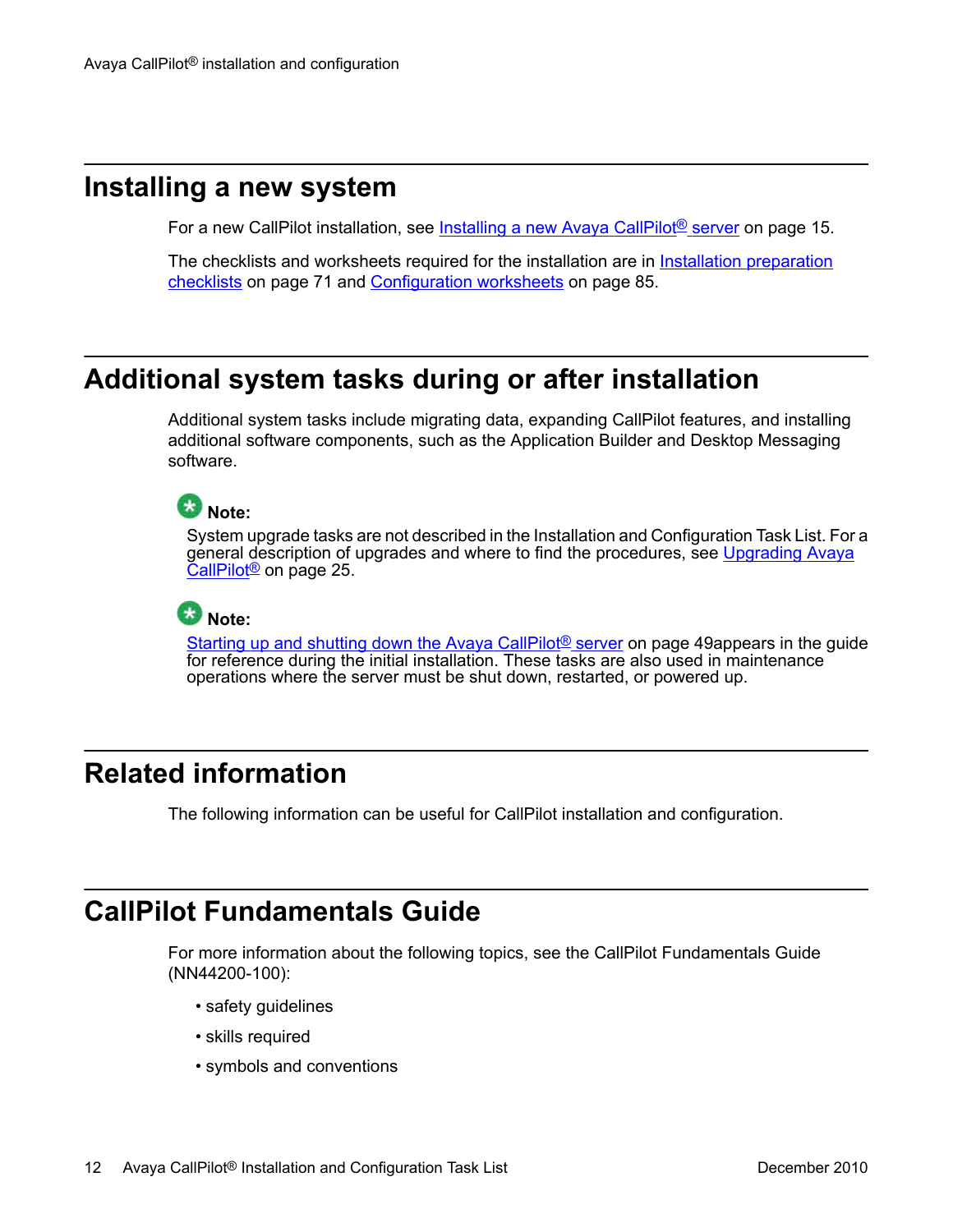- <span id="page-12-0"></span>• obtaining CallPilot technical documents
- accessing CallPilot online Help

## **CallPilot guides**

CallPilot installation, configuration, administration, and maintenance guides are stored on the CD-ROM supplied with your system.

Online Help for CallPilot Manager and My CallPilot is available after installation and provides online access to the guides.

## **Contacting technical support**

Contact your channel partners to get help with troubleshooting your system.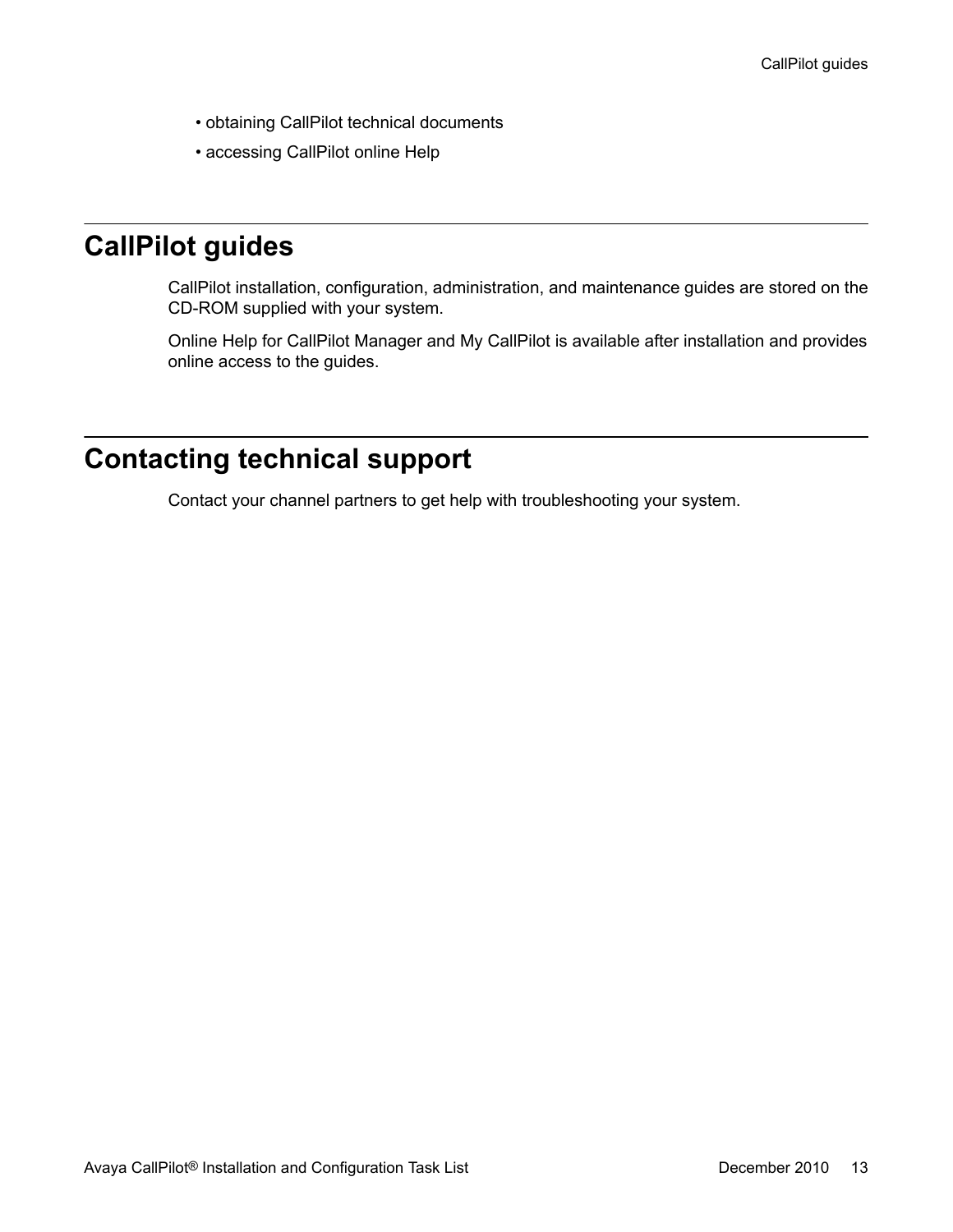Avaya CallPilot® installation and configuration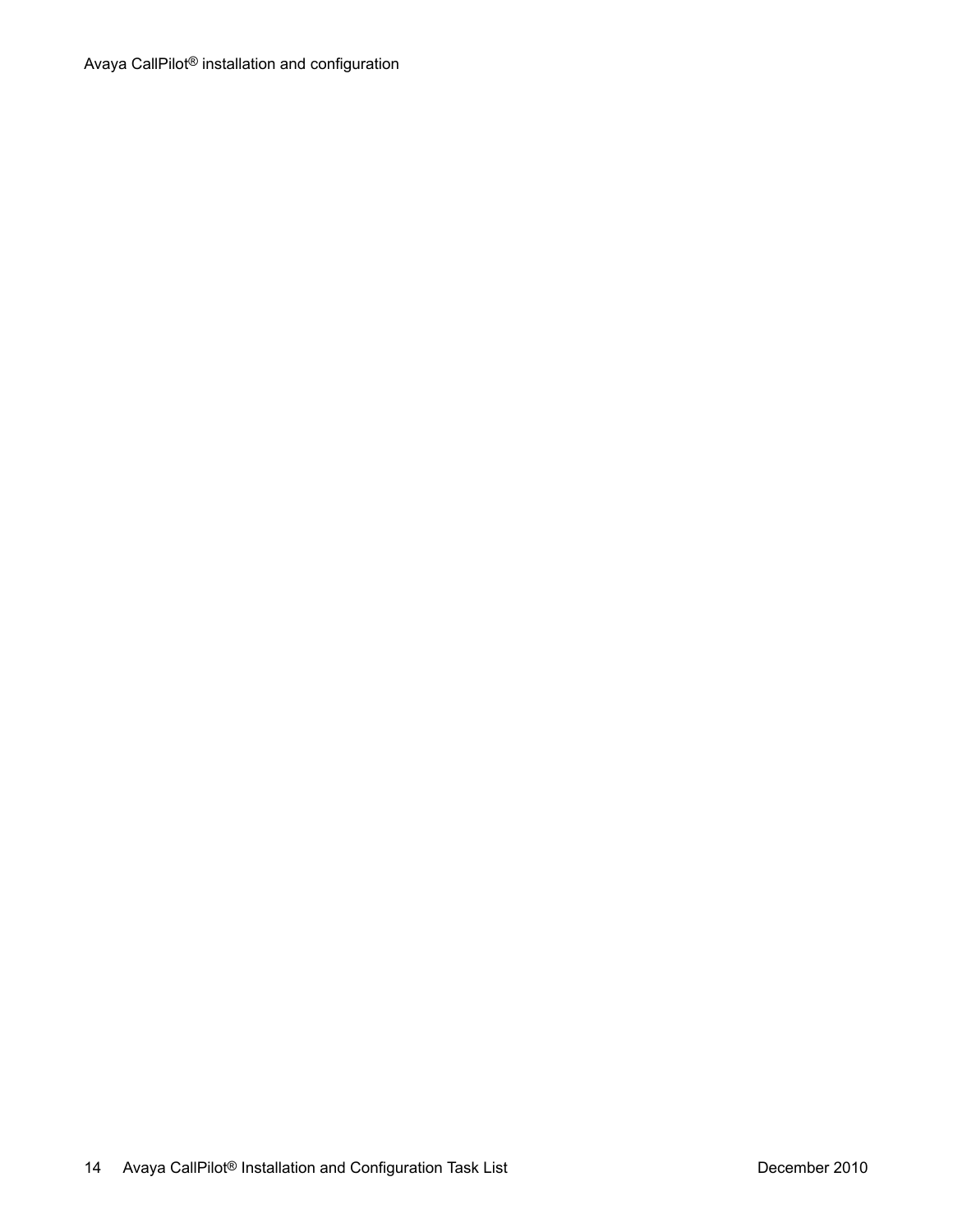# <span id="page-14-0"></span>**Chapter 4: Installing a new Avaya CallPilot® server**

This chapter contains information on the following topics:

Overview of installation tasks on page 15

[Preparing](#page-16-0) to install the CallPilot server on page 17

[Installing](#page-18-0) the CallPilot server on page 19

[Connecting](#page-19-0) the switch to the CallPilot server on page 20

[Configuring](#page-19-0) the switch and CallPilot server on page 20

Testing Avaya CallPilot [connectivity,](#page-21-0) services, and channels on page 22

Other [administrative](#page-21-0) tasks on page 22

Desktop [Messaging](#page-23-0) and My CallPilot installation tasks on page 24

## **Overview of installation tasks**

The installation checklists in this chapter describe how to install a new Avaya CallPilot Server. The tasks are presented in the order that can be completed.

#### **Note:**

This document does not cover the installation and configuration of a High Availability system. See the High Availability Installation and Configuration Guide (NN44200-311) for the High Availability installation and configuration task list.

### **Caution:**

#### **Risk of software malfunction**

Do not install software that is not provided with Avaya CallPilot. Software that is not approved by Avaya is not supported and can cause CallPilot to malfunction.

For information about non-CallPilot software supported by Avaya, see the CallPilot Distributor Technical Reference (DTR).

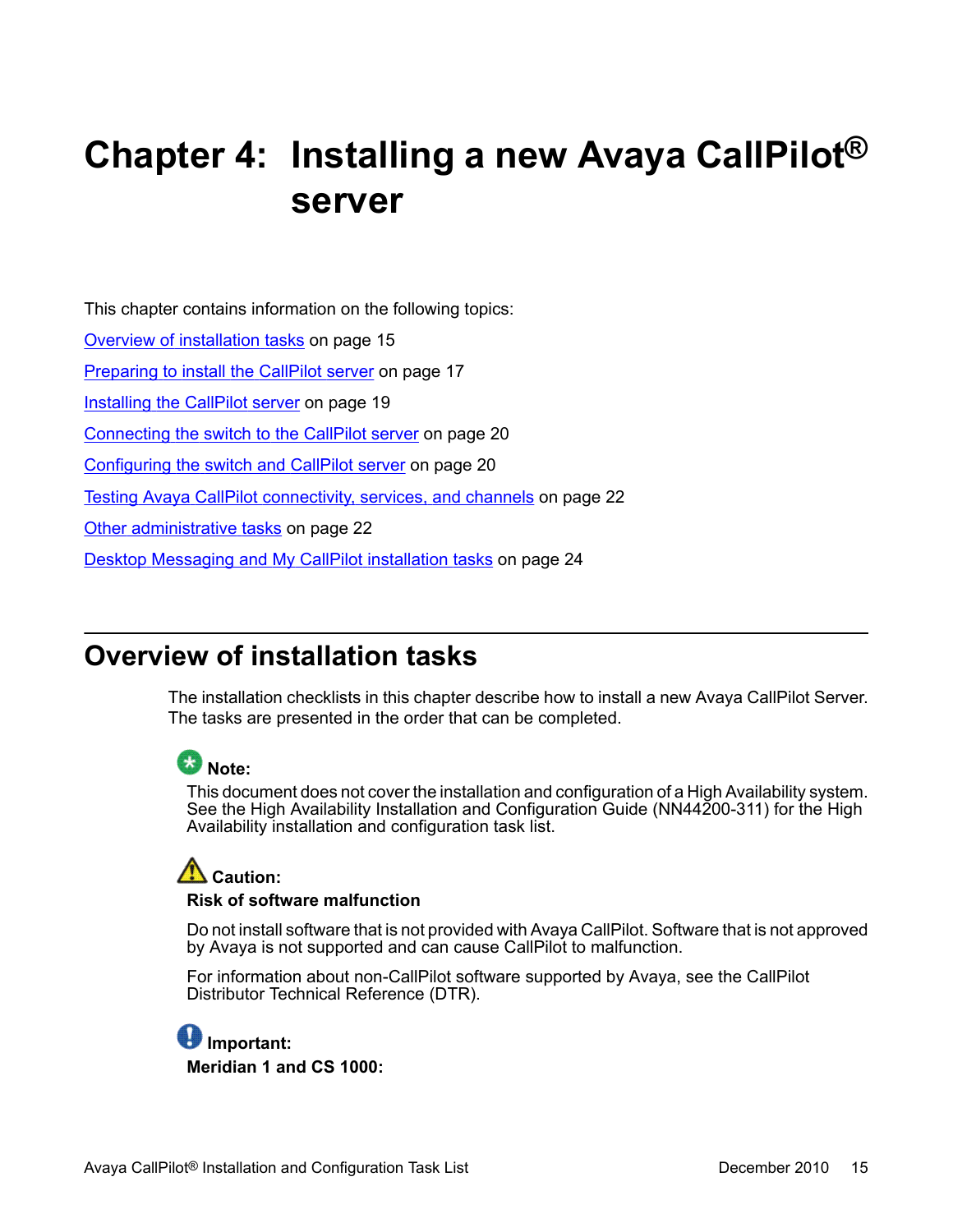<span id="page-15-0"></span>For important considerations about using the ELAN subnet in your network, see the section about the ELAN subnet for Meridian 1 and CS 1000, in the CallPilot Planning and Engineering Guide (NN44200-200).

#### **Important:**

This is not a system recovery procedure. To perform a system recovery, see the section about recovering a system in the CallPilot Software Administration and Maintenance Guide (NN44200-600).

## **Before you begin**

Before installing CallPilot hardware and software, become familiar with the following information:

- Installation [preparation](#page-70-0) checklists on page 71
- [Configuration](#page-84-0) worksheets on page 85
- CallPilot system information, such as safety guidelines described in the CallPilot Fundamentals Guide (NN44200-100)
- installation background information described in the CallPilot Planning and Engineering Guide (NN44200-200) such as requirements for using the Embedded LAN (Meridian 1 and CS 1000)
- a high-level diagram of how CallPilot fits into your network in the server description section in the CallPilot <server\_model> Server Hardware Installation guide for your server (for example, the CallPilot 202i Server Hardware Installation Guide
- an overview of switch programming and call routing in the  $\leq$  switch model> and CallPilot Server Configuration guide for your switch and server (for example, the Meridian 1 and CallPilot Server Configuration Guide NN44200-302)

#### $\bullet$  Note:

For information and procedures about installing Desktop Messaging and My CallPilot software, see the Desktop Messaging and My CallPilot Installation and Administration Guide (NN44200-305).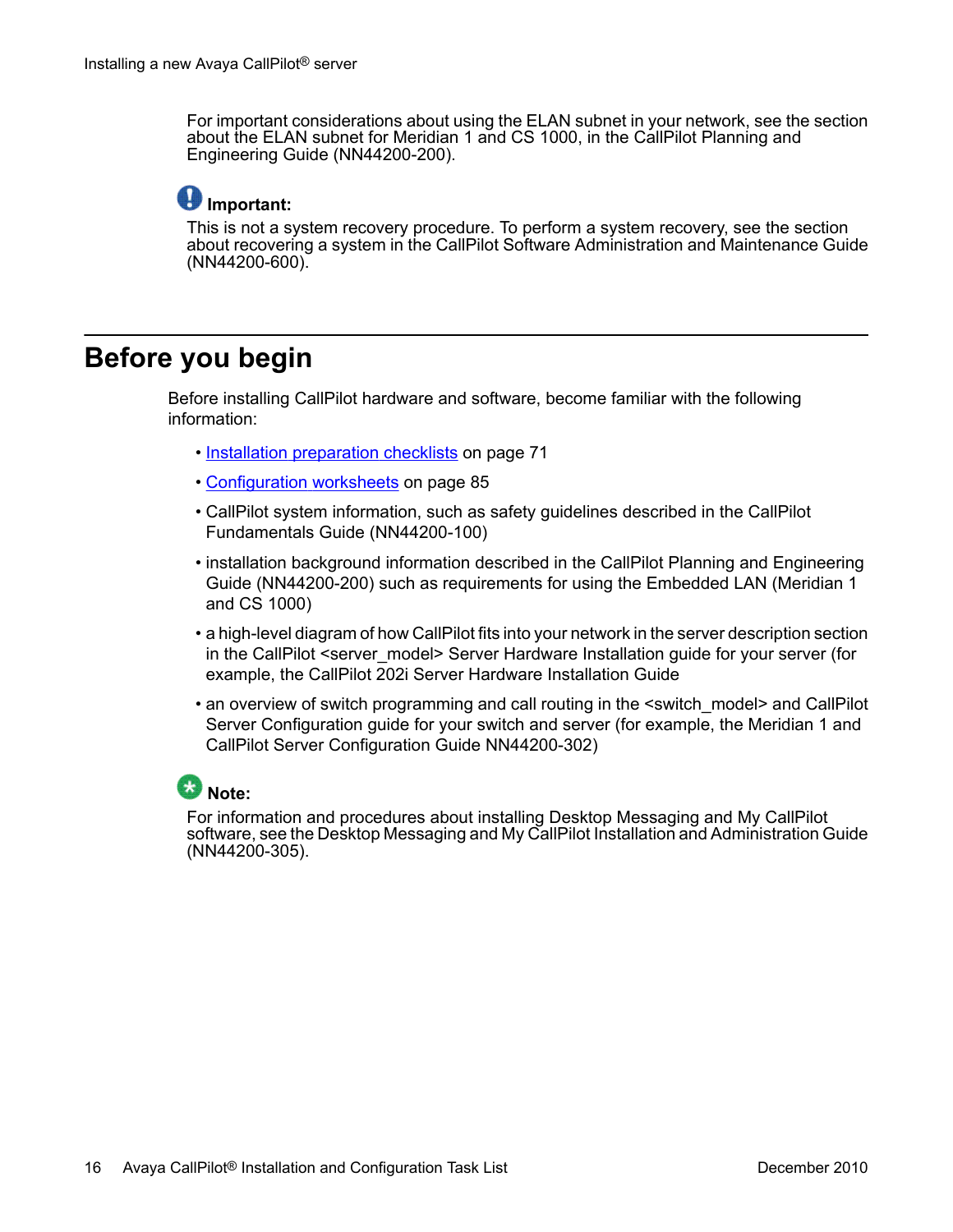# <span id="page-16-0"></span>**Preparing to install the CallPilot server**

| <b>Step</b> | <b>Description</b>                                                                                                                                        | <b>Time required</b>                                       | <b>Check</b> |
|-------------|-----------------------------------------------------------------------------------------------------------------------------------------------------------|------------------------------------------------------------|--------------|
| 1           | Verify that the customer site is clean,<br>properly laid out, and equipped.<br>Complete the <b>Site inspection</b><br>checklist on page 71.               | 5 minutes, if the site<br>meets all of the<br>requirements | ⊓            |
| 2           | Ensure that you have the information<br>and tools required to install the<br>hardware:                                                                    | 10 minutes, if you<br>have all of the items<br>you need    | ⊓            |
|             | • Obtain the necessary network<br>configuration information from the<br>customer's network administrator.<br>For the CallPilot server                     |                                                            |              |
|             | - unique computer names                                                                                                                                   |                                                            |              |
|             | - IP addresses                                                                                                                                            |                                                            |              |
|             | - subnet masks (NNS subnet and<br>ELAN subnet)                                                                                                            |                                                            |              |
|             | - default gateway (NNS Subnet)                                                                                                                            |                                                            |              |
|             | - static DNS record for the NNS<br>(CLAN) interface must be created<br>on the DNS server (if DNS server is<br>used in the customer's network<br>solution) |                                                            |              |
|             | - Direct inward dial (DID) numbers on<br>the switch. Record this information<br>on the following worksheets, as<br>required:                              |                                                            |              |
|             | · Switch or system configuration<br>worksheet on page 86                                                                                                  |                                                            |              |
|             | <b>• Configuration Wizard</b><br>worksheet on page 89                                                                                                     |                                                            |              |
|             | • Gather the necessary equipment,<br>tools, and materials and complete the<br>checklists:                                                                 |                                                            |              |
|             | - Required tools and materials on<br>page 73                                                                                                              |                                                            |              |
|             | - Customer-supplied items<br>checklist on page 74                                                                                                         |                                                            |              |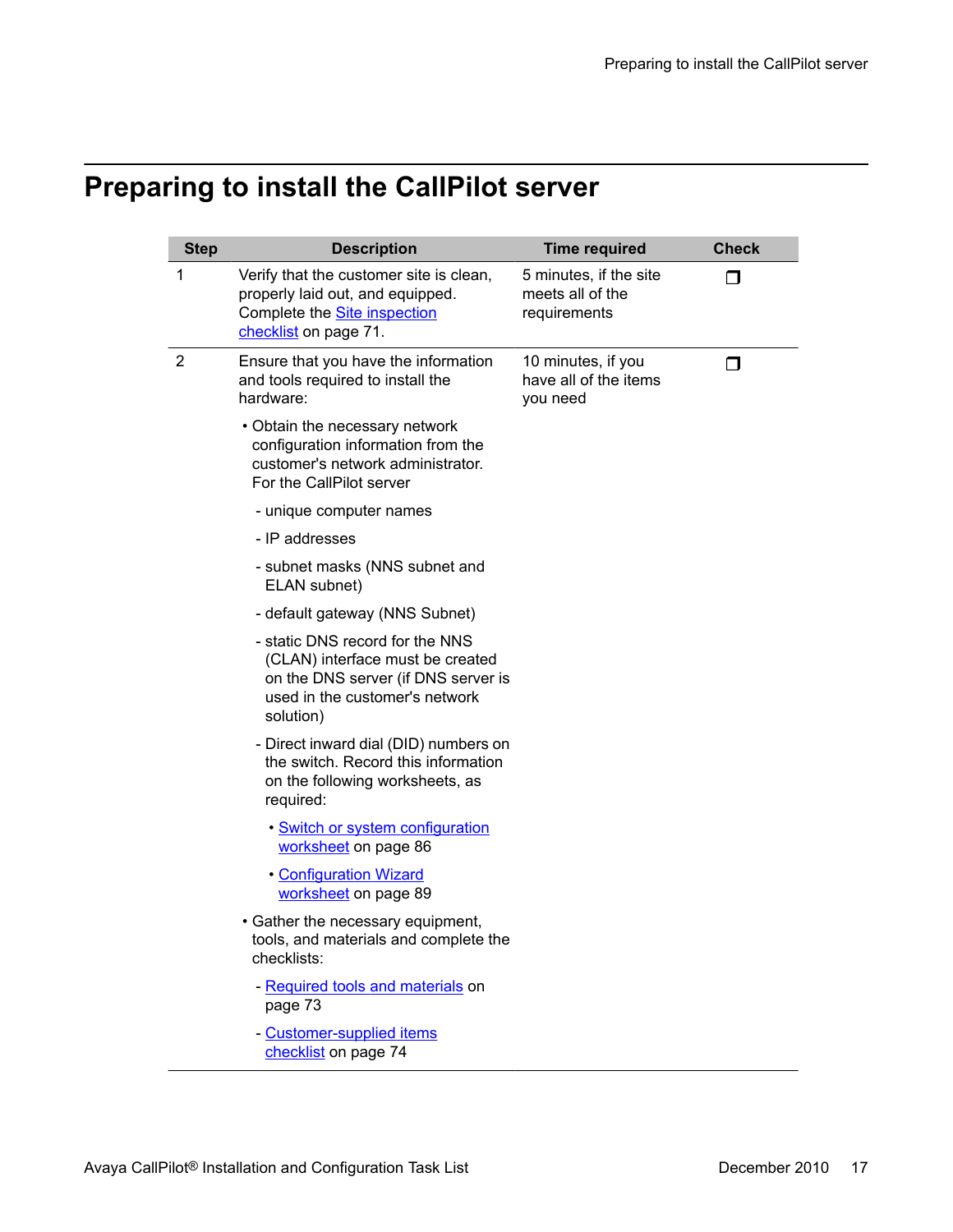| <b>Step</b> | <b>Description</b>                                                                                                                                                                                                                                                                                                                                                                                                   | <b>Time required</b>                                          | <b>Check</b> |
|-------------|----------------------------------------------------------------------------------------------------------------------------------------------------------------------------------------------------------------------------------------------------------------------------------------------------------------------------------------------------------------------------------------------------------------------|---------------------------------------------------------------|--------------|
| 3           | Unpack the server and supplied<br>equipment, software, and<br>documentation.<br>Verify the items received against the<br>Avaya packing list to ensure that you<br>received the correct equipment. Ensure<br>also that the serial number and keycode<br>match, and that all hardware is in good<br>condition.<br>Complete the following checklists to<br>ensure that you have all the components<br>that you ordered: | 30 minutes                                                    | $\Box$       |
|             | · CallPilot server hardware checklist on<br>page 76                                                                                                                                                                                                                                                                                                                                                                  |                                                               |              |
|             | • CallPilot software media and<br>documentation checklist on page<br>81                                                                                                                                                                                                                                                                                                                                              |                                                               |              |
| 4           | Inspect the server. Report any damage<br>or missing components to Avaya.                                                                                                                                                                                                                                                                                                                                             | 10-30 minutes<br>(based on your<br>server model)              | ⊓            |
| 5           | For tower or rackmount servers, review<br>the slot and IRQ assignment information<br>provided in the CallPilot<br><server model=""> Server Hardware<br/>Installation guide for your server.<br/>You need the slot assignment<br/>information later in the installation. If you<br/>experience problems with the server,<br/>you may need the IRQ information for<br/>troubleshooting.</server>                       | 10 minutes                                                    | П            |
| 6           | Review the "Network connectivity"<br>section in the CallPilot <server model=""><br/>Server Hardware Installation guide for<br/>your server.<br/>This section provides an overview of<br/>how the CallPilot server is connected to<br/>the customer network.</server>                                                                                                                                                 | 5 minutes                                                     | П            |
| 7           | If not already completed, fill out the<br>configuration worksheets in<br>Configuration worksheets on page 85:<br>• the Switch or system configuration<br>worksheet on page 86                                                                                                                                                                                                                                        | 20 minutes, if you<br>have all of the<br>information you need | ⊓            |
|             | • the CallPilot server Configuration<br>Wizard worksheet on page 89                                                                                                                                                                                                                                                                                                                                                  |                                                               |              |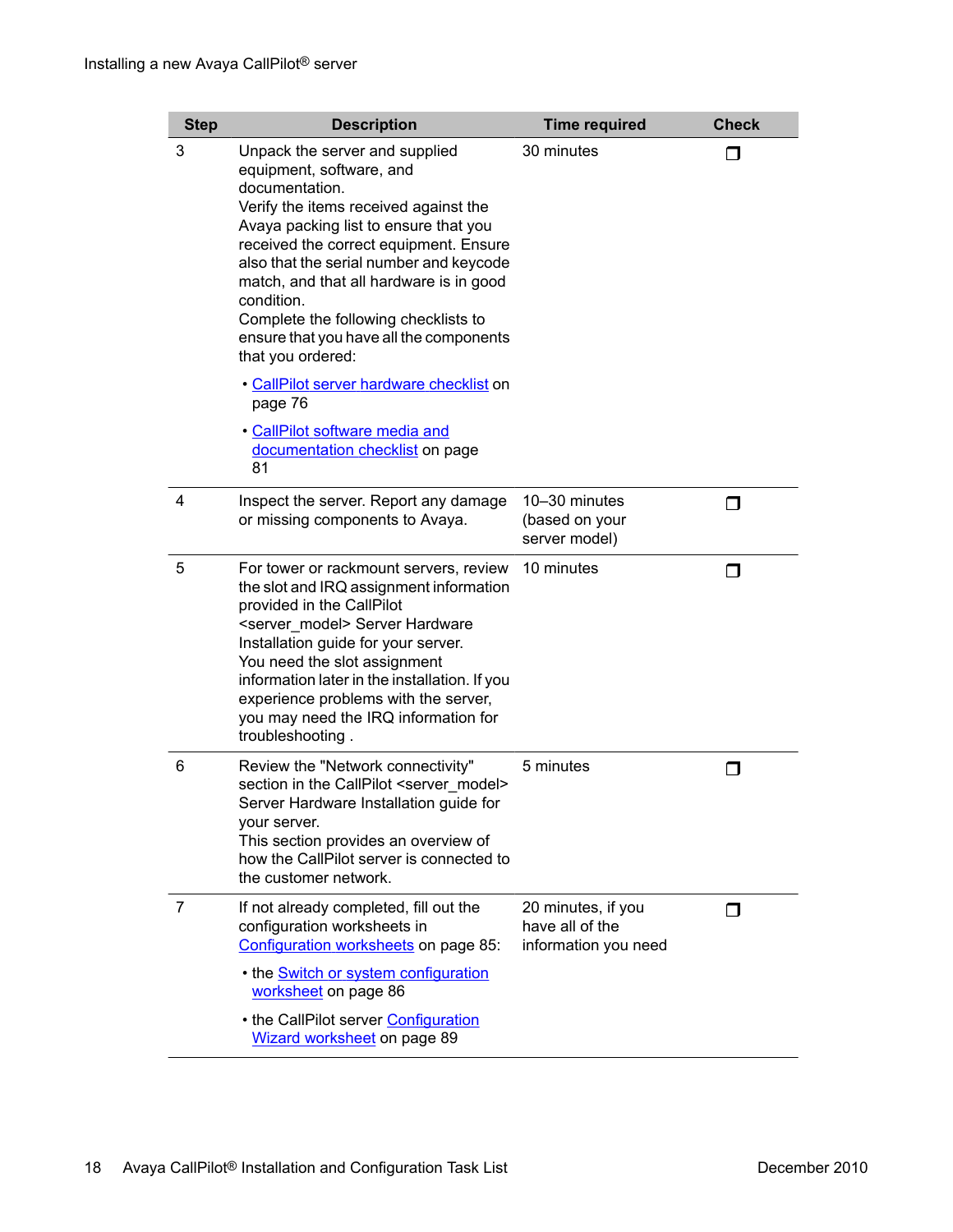# <span id="page-18-0"></span>**Installing the CallPilot server**

For instructions about installing the CallPilot server, see the CallPilot <server\_model> Server Hardware Installation guide for your server.

| <b>Step</b>    | <b>Description</b>                                                                                                                                                                                                                                                                         | <b>Time required</b>                                                 | <b>Check</b> |
|----------------|--------------------------------------------------------------------------------------------------------------------------------------------------------------------------------------------------------------------------------------------------------------------------------------------|----------------------------------------------------------------------|--------------|
| 1              | If your server is a 1002rp, install the power<br>supply modules.                                                                                                                                                                                                                           | 2 minutes                                                            | $\Box$       |
| $\overline{2}$ | If the 19-inch rack is not already installed,<br>install it now. For instructions, see the rack<br>documentation.<br>Important:<br>If applicable, ensure that the rack meets<br>seismic bracing requirements. For more<br>information, see the documentation for<br>your switch or system. | Based on rack,<br>location, and<br>connections: 1 to 4.5<br>hours    | ⊓            |
| 3              | Place the server hardware and peripheral<br>devices in the location chosen for the server.                                                                                                                                                                                                 | 5 minutes, if you<br>unpacked the items<br>in the chosen<br>location | □            |
| 4              | Connect peripheral devices to the server.<br>Peripheral devices include the following<br>items, based on your server platform:                                                                                                                                                             | 30 minutes                                                           | ⊓            |
|                | • external modem for remote access                                                                                                                                                                                                                                                         |                                                                      |              |
|                | • ELAN switch (layer 2) or Ethernet switch or<br>hub (Meridian 1 or CS 1000 only)                                                                                                                                                                                                          |                                                                      |              |
|                | • Avaya Server Subnet (also known as<br>CLAN) Ethernet switch or hub (optional)                                                                                                                                                                                                            |                                                                      |              |
|                | Note:                                                                                                                                                                                                                                                                                      |                                                                      |              |
|                | To reduce the risk of infection from this<br>network, do not connect CallPilot to the<br>optional Avaya server subnet or CLAN<br>before antivirus programs and Avaya<br>security updates are installed.                                                                                    |                                                                      |              |
|                | • external tape and CD-ROM/DVD drives<br>(201i and 202i server only)                                                                                                                                                                                                                       |                                                                      |              |
|                | • external SLR75 tape drive for the 202i,<br>600r, 1005r, and 1006r servers (external<br>SLR75 tape drive connected to the 202i<br>server with a USB to SCSI adapter)                                                                                                                      |                                                                      |              |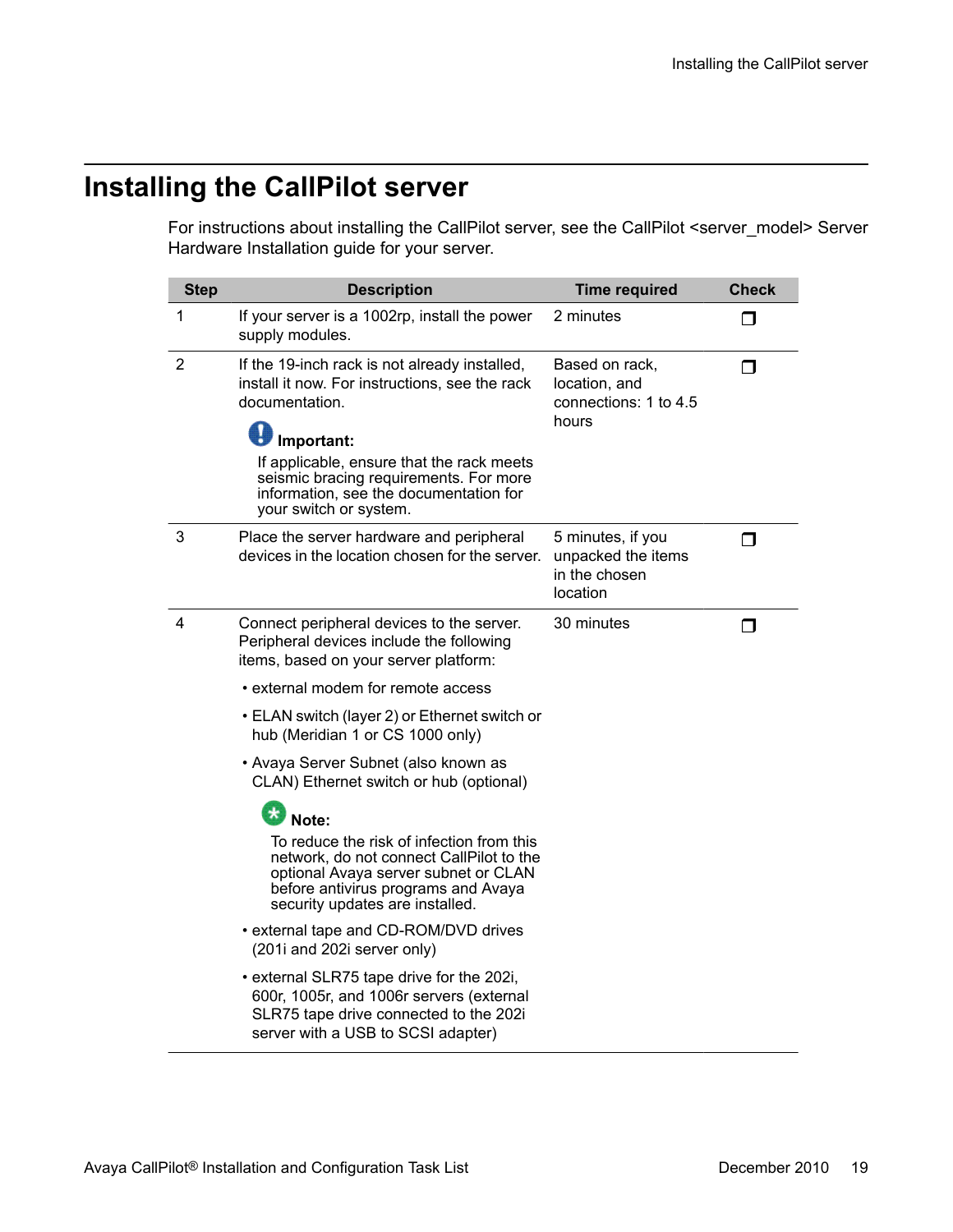<span id="page-19-0"></span>

| <b>Step</b> | <b>Description</b>                                                                                                | <b>Time required</b>          | <b>Check</b> |
|-------------|-------------------------------------------------------------------------------------------------------------------|-------------------------------|--------------|
|             | • external Tandberg RDX drive (USB) for the<br>202i, 600r, 1005r, and 1006r servers                               |                               |              |
|             | • monitor, keyboard, and mouse                                                                                    |                               |              |
|             | • software feature key adapter (tower and<br>rackmount platforms only) or USB adaptor<br>(600r, 1005r, and 1006r) |                               |              |
| 5           | Power up the server.                                                                                              | Based on your server<br>model |              |

### **Connecting the switch to the CallPilot server**

For instructions about connecting and configuring the server and switch, see the <switch\_model> and CallPilot Server Configuration guide for your switch and server.

| <b>Step</b> | <b>Description</b>                                                                                                                                                   | <b>Time required</b> | <b>Check</b> |
|-------------|----------------------------------------------------------------------------------------------------------------------------------------------------------------------|----------------------|--------------|
| 1           | For tower and rackmount platforms only:<br>install the connectivity hardware for<br>connecting the CallPilot server to the switch.                                   | 15 minutes           |              |
|             | • For Meridian 1 and CS 1000, install the<br>MGate card in the switch.                                                                                               |                      |              |
|             | • For T1/SMDI switches, install T1 and SMDI<br>devices (such as T1 line side cards and an<br>SMDI IOC shelf).                                                        |                      |              |
| 2           | Connect the CallPilot server to the switch as 15 minutes<br>described in the switch model and<br>CallPilot Server Configuration guide for your<br>switch and server. |                      |              |

# **Configuring the switch and CallPilot server**

| <b>Step</b> | <b>Description</b>                                                                                                    | Time required | Check |
|-------------|-----------------------------------------------------------------------------------------------------------------------|---------------|-------|
|             | Configure the switch.<br>For switch configuration information, see the<br>Switch or system configuration worksheet on | 30 minutes    |       |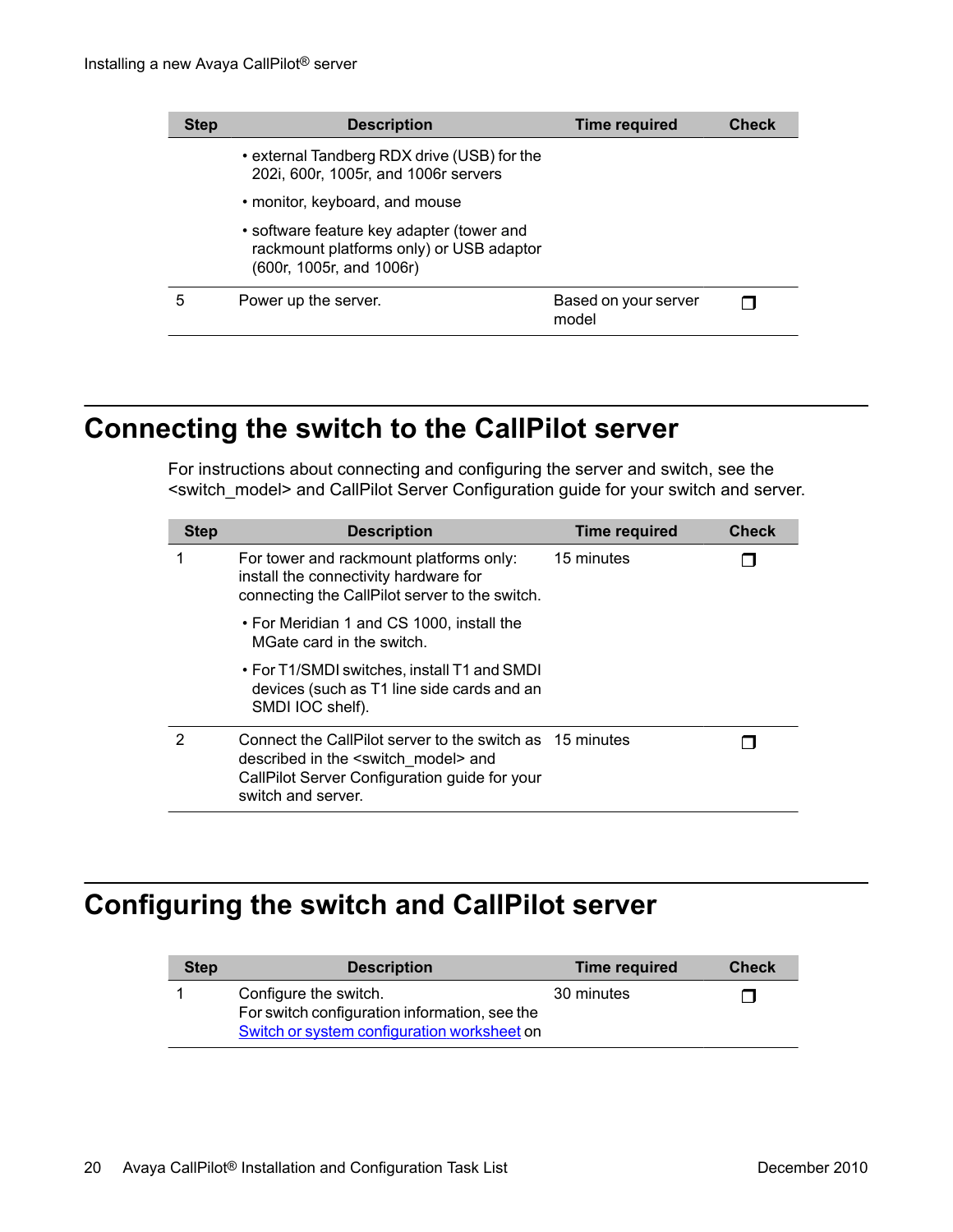| <b>Step</b> | <b>Description</b>                                                                                                                                                                                                                                                                                                                                                                                                                                                                                                                                                                                                                                                                                                                                                      | <b>Time required</b>                                     | <b>Check</b> |
|-------------|-------------------------------------------------------------------------------------------------------------------------------------------------------------------------------------------------------------------------------------------------------------------------------------------------------------------------------------------------------------------------------------------------------------------------------------------------------------------------------------------------------------------------------------------------------------------------------------------------------------------------------------------------------------------------------------------------------------------------------------------------------------------------|----------------------------------------------------------|--------------|
|             | page 86 provided in the Configuration<br>worksheets on page 85.<br>For instructions, see configuring the switch<br>or system in the <switch_model> and<br/>CallPilot Server Configuration guide for your<br/>switch and server.</switch_model>                                                                                                                                                                                                                                                                                                                                                                                                                                                                                                                          |                                                          |              |
| 2           | Log on to the CallPilot server. The setup<br>wizard automatically launches and guides<br>you through a number of setup steps prior to<br>configuring your system. Use CallPilot<br>Manager to log on to the server. Run the<br>Configuration Wizard to configure the<br>CallPilot server and change the operating<br>system passwords.<br>For server configuration information, see the<br><b>Configuration Wizard worksheet on</b><br>page 89 provided in the Configuration<br>worksheets on page 85.<br>For log on and configuration instructions,<br>see:<br>• configuring CallPilot server software in the<br><switch model=""> and CallPilot Server<br/>Configuration guide for your switch and<br/>server<br/>• online Help for the Configuration Wizard</switch> | 20 minutes, plus up<br>to 1 hour to apply the<br>changes |              |
| 3           | Restart the server and ensure that it can start Based on your server<br>CallPilot.<br>For instructions, see Restarting the server on<br>page 51.                                                                                                                                                                                                                                                                                                                                                                                                                                                                                                                                                                                                                        | model, at least 10<br>minutes                            | П            |
| 4           | Change the CallPilotDist password for<br>pcAnywhere.<br>Note:<br>Record the new passwords on the<br><b>Configuration Wizard worksheet on</b><br>page 89 and pcAnywhere password on<br>page 90.<br>For information about changing the<br>pcAnywhere password, see the<br><switch model=""> and CallPilot Server<br/>Configuration guide for your switch and<br/>server.</switch>                                                                                                                                                                                                                                                                                                                                                                                         | 5 minutes                                                | □            |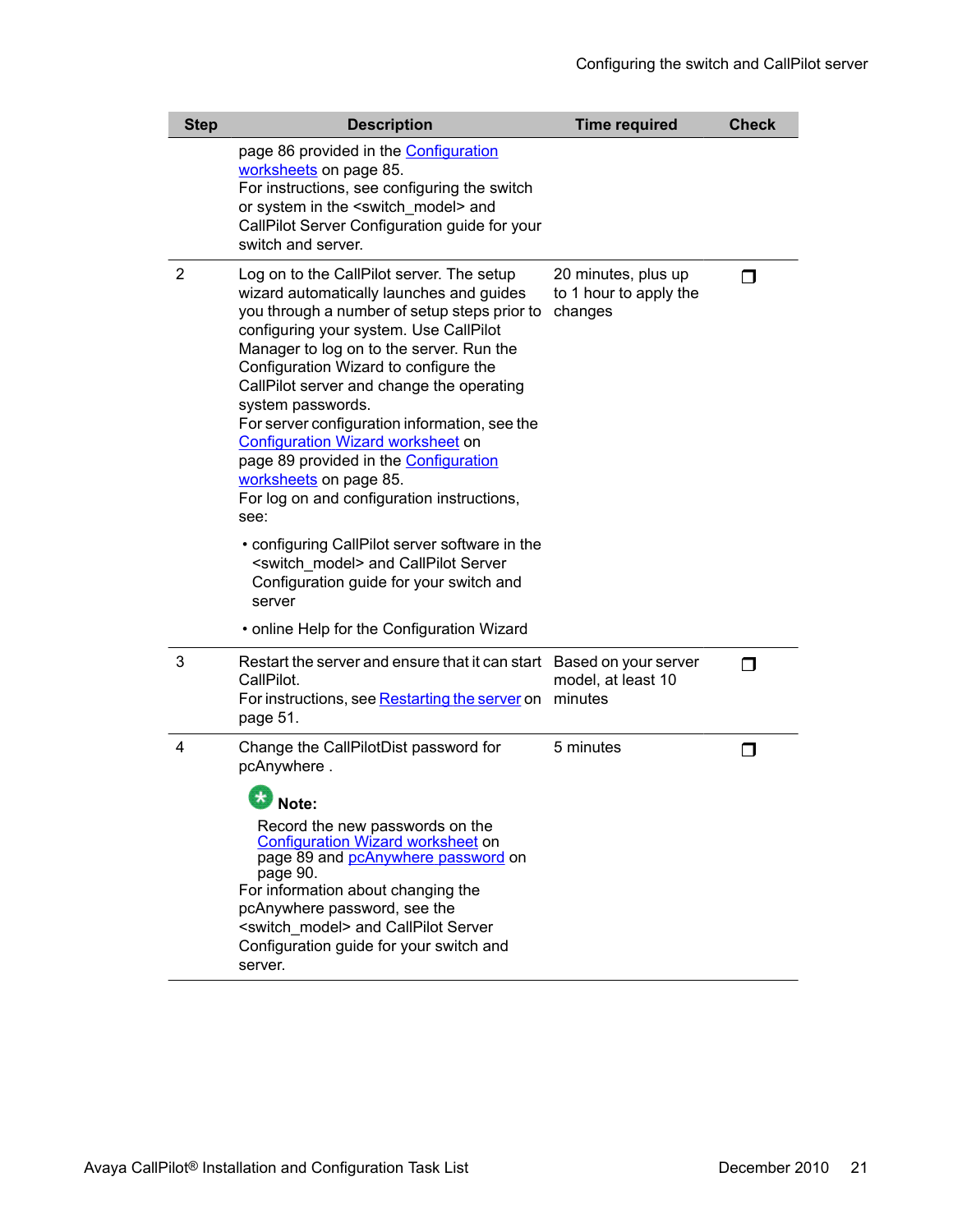# <span id="page-21-0"></span>**Testing Avaya CallPilot connectivity, services, and channels**

For instructions, see "Testing the CallPilot installation" in the <switch\_model> and CallPilot Server Configuration guide for your switch and server.

| <b>Step</b> | <b>Description</b>                                                                                                  | <b>Approximate time</b><br>required        | <b>Check</b>  |
|-------------|---------------------------------------------------------------------------------------------------------------------|--------------------------------------------|---------------|
| 1           | Check CallPilot system ready indicators to<br>see if CallPilot is ready to accept calls.                            | 10 minutes                                 | - 1           |
| 2           | Test the connection to the ELAN subnet, if<br>applicable.                                                           | 1 minute, if the ping is<br>successful     | П             |
| 3           | Test the connection to the Avaya Server<br>Subnet (NS, also known as CLAN) Ethernet<br>switch or hub.               | 1 minute, if the ping is<br>successful     | $\mathcal{L}$ |
| 4           | Verify that CallPilot answers when you dial<br>the Voice Messaging DN.                                              | 5-10 minutes, if the<br>test is successful |               |
| 5           | Verify network connectivity to the CallPilot<br>server by using a Web browser to log on to<br>the CallPilot server. | 5 minutes                                  |               |
| 6           | Verify that you can leave a message.<br>Note <sup>-</sup>                                                           | 25 minutes                                 |               |
|             | This task includes the first-time<br>configuration of a Voice Messaging DN<br>and test mailbox.                     |                                            |               |
| 7           | Verify that you can retrieve a message.                                                                             | 2 minutes                                  |               |
| 8           | Verify that each call channel and multimedia<br>channel is functioning correctly.                                   | 2 hours                                    |               |

## **Other administrative tasks**

| <b>Step</b> | <b>Description</b>                                                                                                                                                 | <b>Time required</b> | <b>Check</b> |
|-------------|--------------------------------------------------------------------------------------------------------------------------------------------------------------------|----------------------|--------------|
|             | For tower or rackmount servers: Create or<br>update the emergency repair disk.<br>The emergency repair disk contains a<br>backup of registry files so that you can | 10 minutes           |              |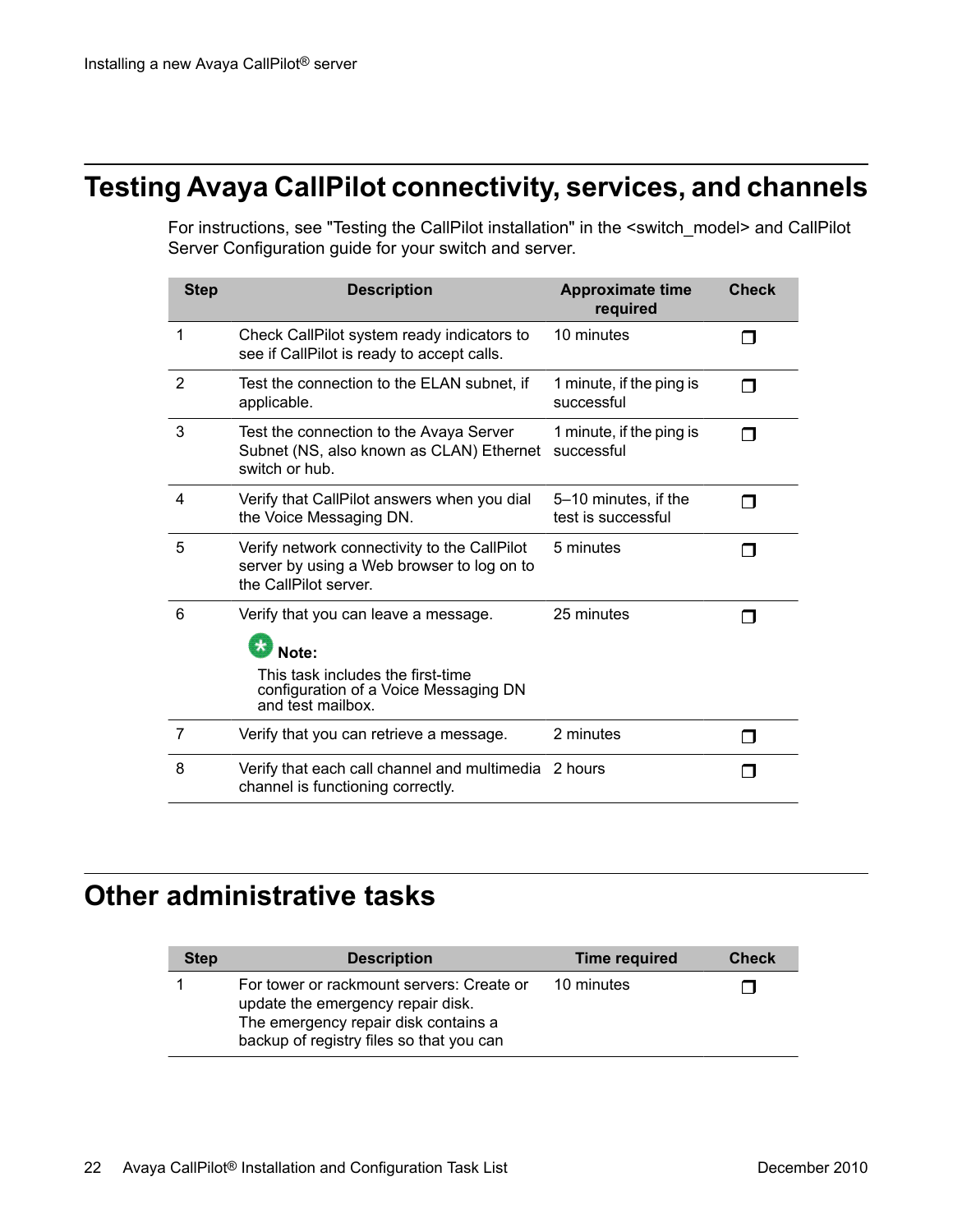| <b>Step</b> | <b>Description</b>                                                                                                                                                                                                                                                               | <b>Time required</b>                                                                       | <b>Check</b> |
|-------------|----------------------------------------------------------------------------------------------------------------------------------------------------------------------------------------------------------------------------------------------------------------------------------|--------------------------------------------------------------------------------------------|--------------|
|             | restore damaged Windows system files or<br>perform disaster recovery.<br>For instructions, see "Creating or updating<br>the emergency repair disk" in Part 4 of the<br>CallPilot Installation and Configuration<br>guides.<br>Important:<br>Avaya recommends that you create and |                                                                                            |              |
|             | maintain more than one copy of the<br>emergency repair disk. The disks can be<br>stored in a safe location off-site.                                                                                                                                                             |                                                                                            |              |
| 2           | Perform a full system backup of the CallPilot Based on server<br>system.<br>For instructions about performing the<br>backup, see the CallPilot Administrator's<br>Guide (NN44200-601) and CallPilot online<br>Help.                                                              | model, up to 3 hours                                                                       | □            |
|             | Important:                                                                                                                                                                                                                                                                       |                                                                                            |              |
|             | Avaya recommends that the backup also<br>be stored in a safe location off-site.                                                                                                                                                                                                  |                                                                                            |              |
| 3           | For most CallPilot customers: Verify Web<br>security and install CallPilot Manager and<br>Reporter on a stand-alone Web server.<br>When you install CallPilot Manager on a<br>stand-alone Web server, you can choose the<br>option of installing CallPilot Reporter.             | 10 minutes, if the<br>Web server meets<br>the requirements for<br><b>CallPilot Manager</b> | □            |
|             | Note:<br>Ensure that the Web server meets<br>requirements. recommends an external<br>security audit.<br>For instructions, see the CallPilot Software<br>Administration and Maintenance guide<br>(NN44200-600).                                                                   |                                                                                            |              |
| 4           | Install pcAnywhere on the stand-alone Web<br>server and a remote PC, and configure<br>remote administrations.                                                                                                                                                                    |                                                                                            |              |
|             | Note:                                                                                                                                                                                                                                                                            |                                                                                            |              |
|             | Avaya requires pcAnywhere (supplied by<br>the customer) for remote support.                                                                                                                                                                                                      |                                                                                            |              |
| 5           | If purchased by the customer, install either or<br>both:                                                                                                                                                                                                                         |                                                                                            |              |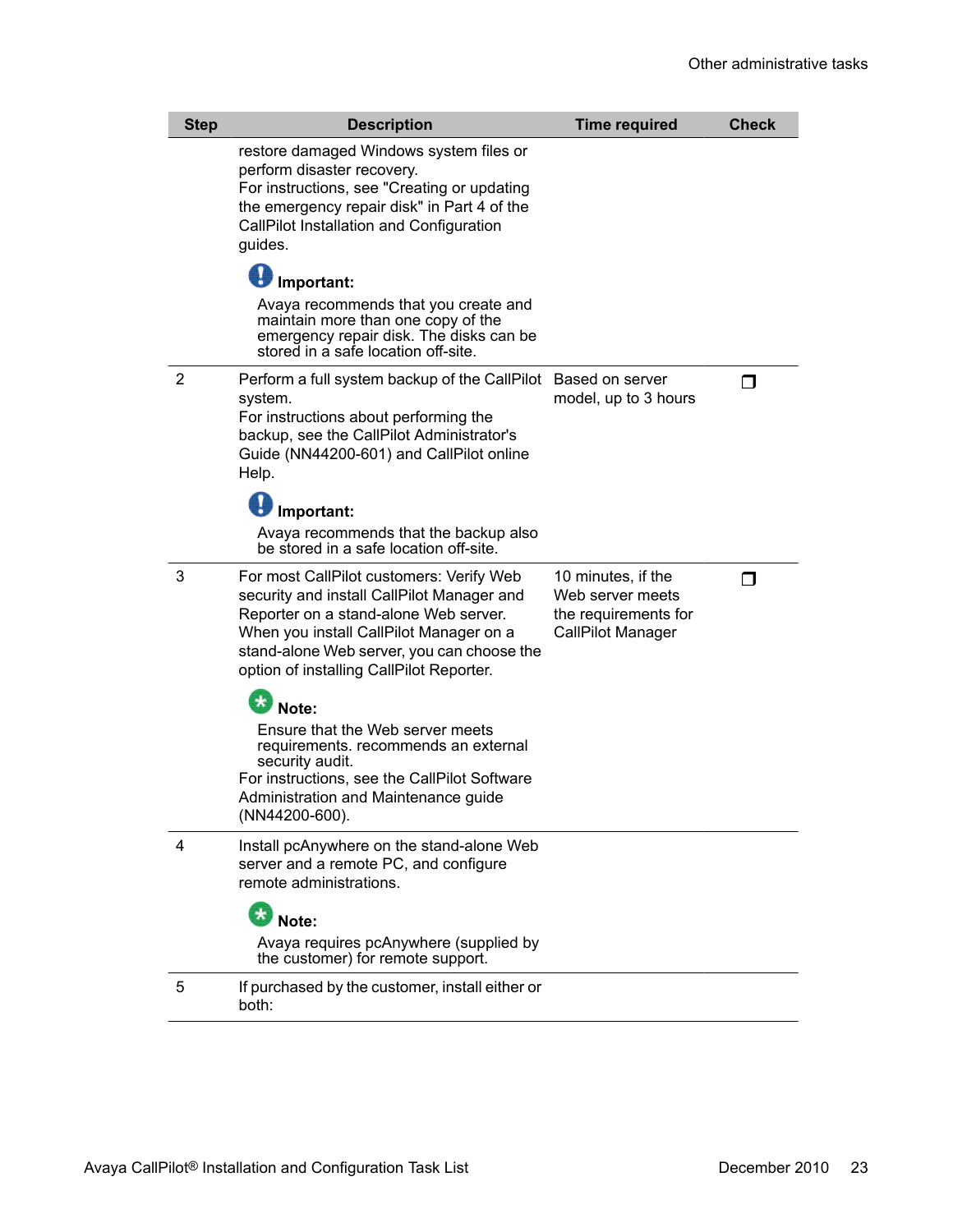<span id="page-23-0"></span>

| <b>Step</b> | <b>Description</b>                                                                                   | <b>Time required</b> | <b>Check</b> |
|-------------|------------------------------------------------------------------------------------------------------|----------------------|--------------|
|             | • Desktop Messaging on a user's personal<br>computer                                                 |                      |              |
|             | • My CallPilot on the CallPilot server or<br>stand-alone Web server                                  |                      |              |
|             | For instructions, see <b>Desktop Messaging</b><br>and My CallPilot installation tasks on<br>page 24. |                      |              |

## **Desktop Messaging and My CallPilot installation tasks**

|                | <b>Task</b>                                                                      | <b>Reference</b>                                                                                                                                                |
|----------------|----------------------------------------------------------------------------------|-----------------------------------------------------------------------------------------------------------------------------------------------------------------|
| 1              | Review and understand:                                                           | Desktop Messaging and My CallPilot                                                                                                                              |
|                | • the installation process                                                       | Installation and Administration Guide<br>(NN44200-305)                                                                                                          |
|                | • Desktop Messaging requirements                                                 |                                                                                                                                                                 |
|                | • My CallPilot requirements                                                      |                                                                                                                                                                 |
| $\overline{2}$ | Complete the Preinstallation checklist.                                          | Desktop Messaging and My CallPilot<br>Installation and Administration Guide<br>(NN44200-305), "Desktop Messaging and<br>My CallPilot preinstallation checklist" |
| 3              | Configure the CallPilot server to support<br>Desktop Messaging and My CallPilot. | Desktop Messaging and My CallPilot<br>Installation and Administration Guide<br>(NN44200-305), "Configuring the CallPilot<br>Server"                             |
| 4              | Install or upgrade the Desktop<br>Messaging software.                            | Desktop Messaging and My CallPilot<br>Installation and Administration Guide<br>(NN44200-305), "Installing Desktop<br>Messaging"                                 |
| 5              | Configure Desktop Messaging.                                                     | Desktop Messaging and My CallPilot<br>Installation and Administration<br>Guide(NN44200-305), "Configuring Desktop<br>Messaging"                                 |
| 6              | Install My CallPilot.                                                            | Desktop Messaging and My CallPilot<br>Installation and Administration Guide<br>(NN44200-305), "Installing My CallPilot on a<br>Web server"                      |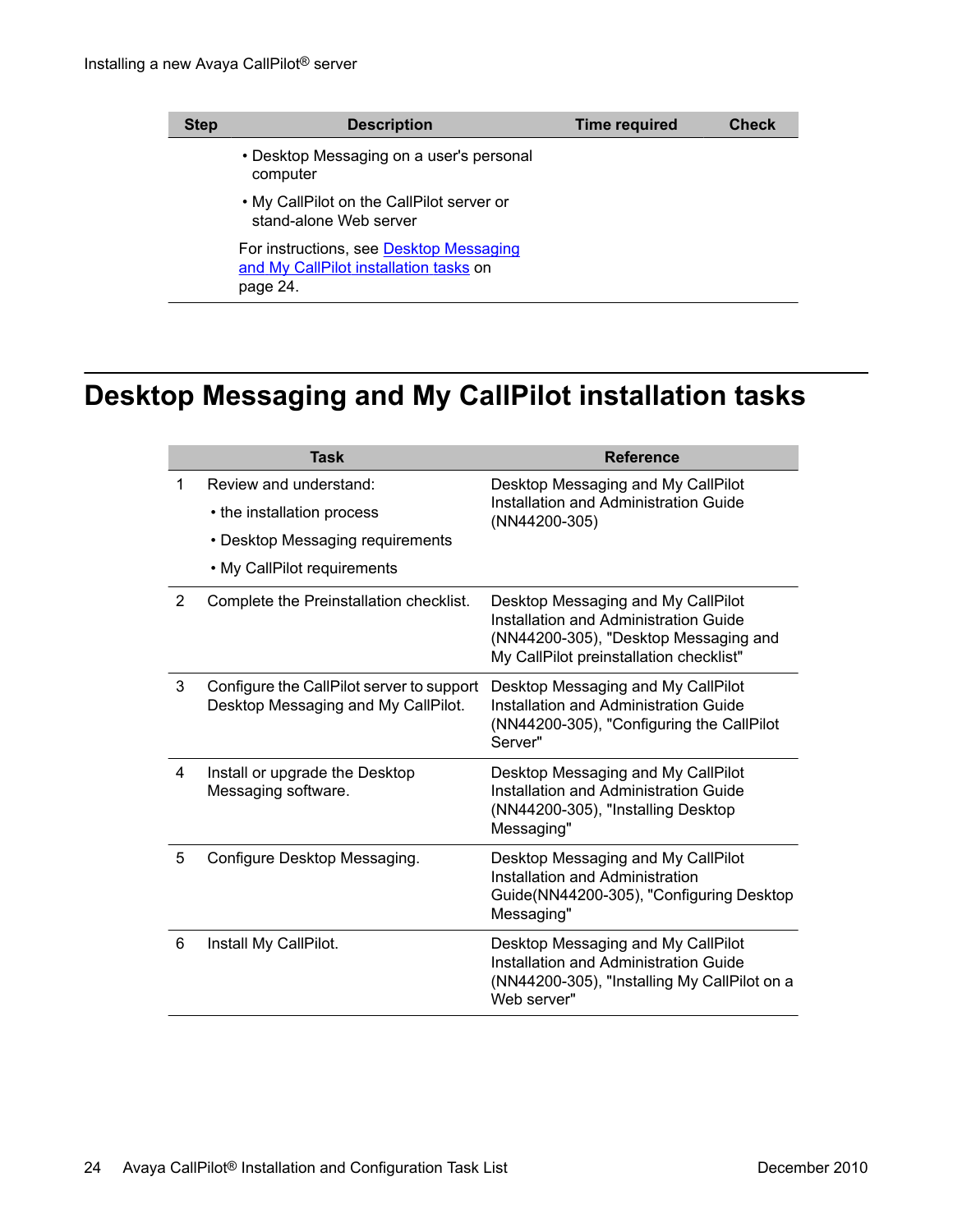# <span id="page-24-0"></span>**Chapter 5: Upgrading Avaya CallPilot®**

Upgrading Avaya CallPilot software involves replacing the software with a higher numbered release. The upgrade can also require a hardware change.

You can upgrade your CallPilot system by using one of the following scenarios:

- upgrade from a previous release
- upgrade from a previous release after performing a feature expansion
- upgrade from a previous release at the same time as performing a feature expansion

You cannot downgrade to a previous version of CallPilot software.

### **Upgrade documentation**

For instructions about upgrading your CallPilot server, see the CallPilot Upgrade and Platform Migration Guide (NN44200-400).

#### **Important:**

If you are upgrading to include High Availability, see the High Availability Installation and Configuration guide (NN44200-311).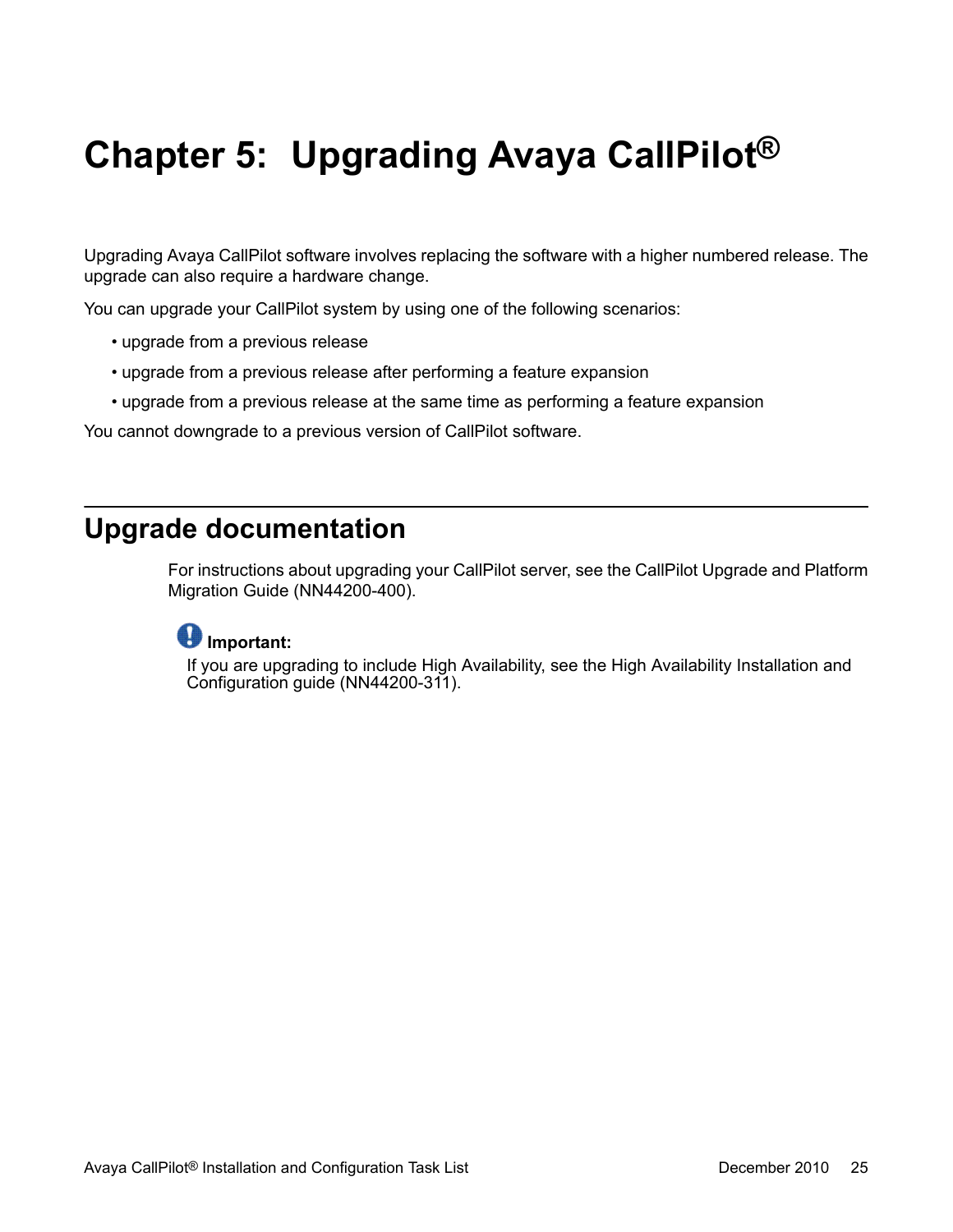Upgrading Avaya CallPilot®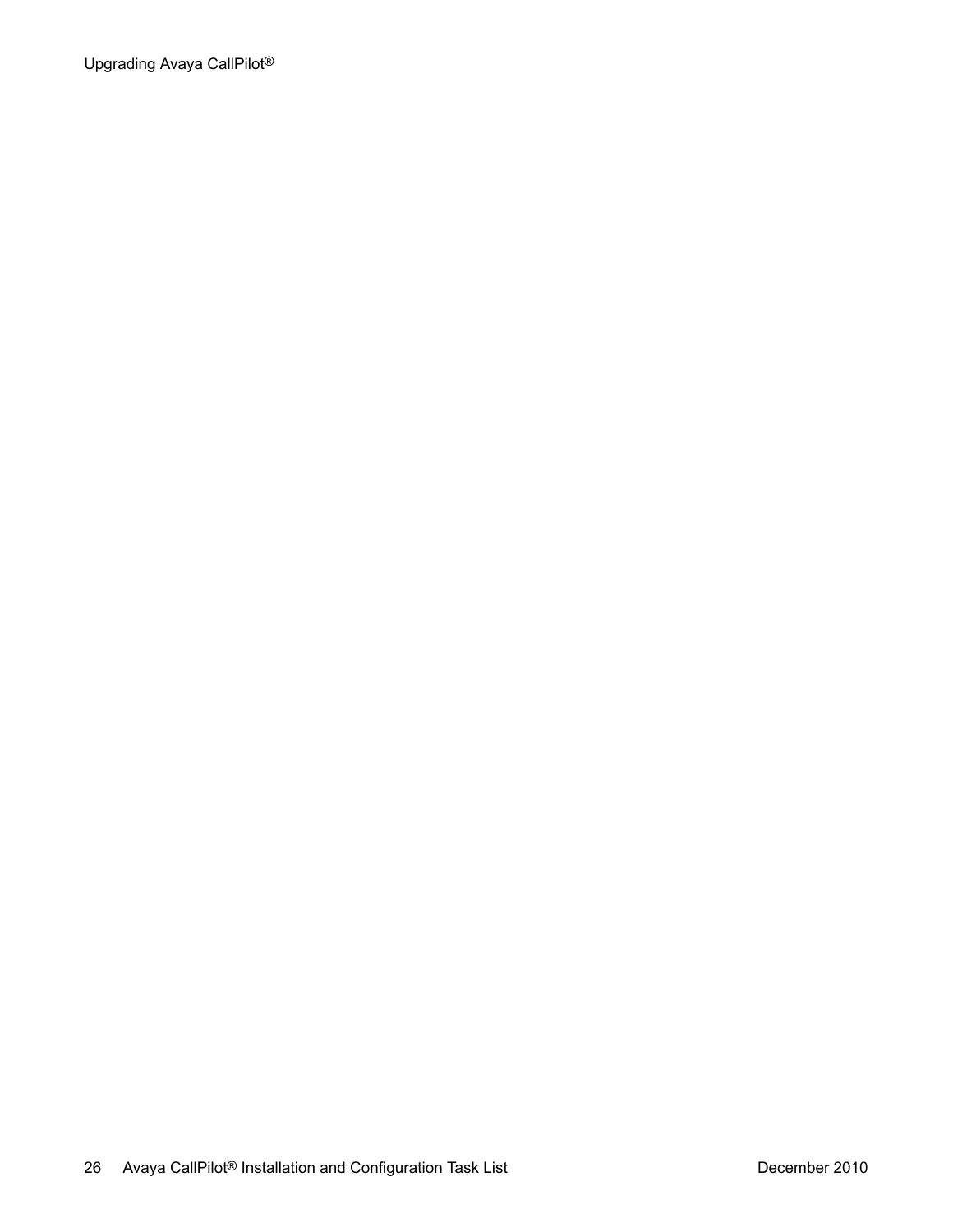# <span id="page-26-0"></span>**Chapter 6: Expanding Avaya CallPilot® features and capacity**

Perform an Avaya CallPilot software expansion when you want to:

- add one or more keycoded features, such as AppBuilderFax or Networking
- increase the number of channels
- install additional languages

#### $\bullet$  Important:

Before you can perform a software expansion, you must acquire a new keycode from Avaya.

#### $\bigoplus$  Important:

If you are expanding CallPilot features to include the High Availability feature, see the *High Availability Installation and Configuration guide* (NN44200-311).

## **Feature expansion checklist**

| <b>Step</b> | <b>Description</b>                                                                                              | <b>Time required</b> | <b>Check</b> |
|-------------|-----------------------------------------------------------------------------------------------------------------|----------------------|--------------|
|             | Compare the current CallPilot system<br>configuration with the expansion keycode<br>label, and ensure that:     | 5 minutes            |              |
|             | • the serial number matches                                                                                     |                      |              |
|             | • the feature limits on the keycode label<br>are equal to or greater than the limits on<br>the CallPilot server |                      |              |
|             | If the information on the keycode does not<br>match the system configuration, the<br>expansion may not succeed. |                      |              |
| 2           | Install additional hardware, if required.                                                                       | 30 minutes to 1 hour |              |
|             | Note:                                                                                                           |                      |              |
|             | Your system may require additional<br>switch programming with the new<br>hardware.                              |                      |              |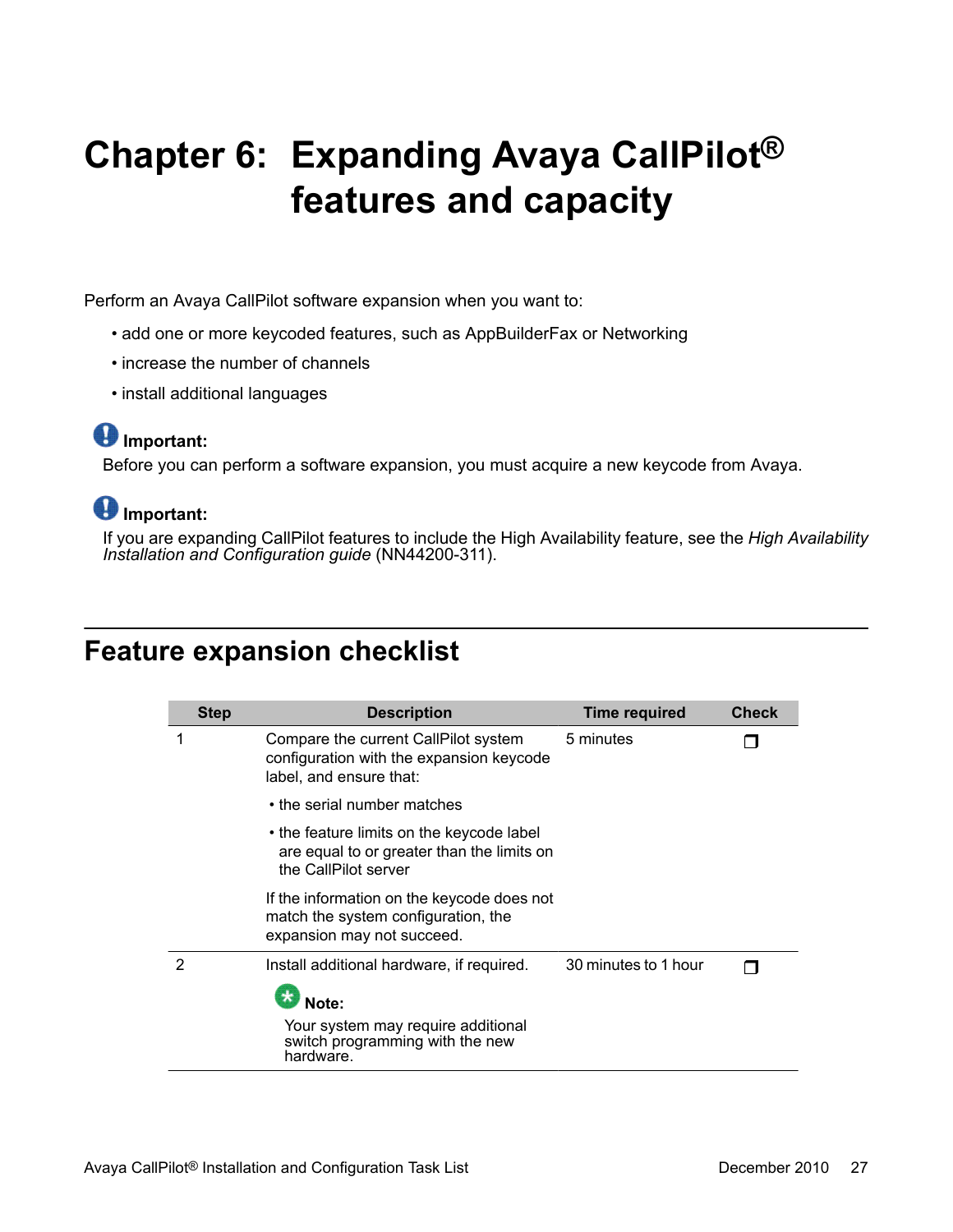| <b>Step</b> | <b>Description</b>                                                                                                                                                                                                                                                                                  | <b>Time required</b>                                     | <b>Check</b> |
|-------------|-----------------------------------------------------------------------------------------------------------------------------------------------------------------------------------------------------------------------------------------------------------------------------------------------------|----------------------------------------------------------|--------------|
|             | If your CallPilot expansion includes an<br>increase in system capacity, you may need<br>to                                                                                                                                                                                                          |                                                          |              |
|             | • install and configure more MGate cards<br>on the switch (tower and rackmount<br>platforms only). For instructions, see the<br>CallPilot configuration guide for your<br>switch and server.                                                                                                        |                                                          |              |
|             | • perform a platform migration. For<br>instructions, see the CallPilot Upgrade<br>and Platform Migration guide<br>(NN44200-400).                                                                                                                                                                    |                                                          |              |
|             | • ensure the Meridian 1 or CS1000 system<br>is properly load-balanced when you add<br>MGate cards. For instructions, see the<br>Communication Server 1000M and<br>Meridian 1 Planning and Engineering<br>guide (553-3021-120) and the CallPilot<br>Planning and Engineering guide<br>(NN44200-200). |                                                          |              |
|             | • install MPB96 boards (tower and<br>rackmount platforms only) or MPC-8<br>cards (201i). For instructions, see the<br>Server Maintenance and Diagnostics<br>guide for your server.                                                                                                                  |                                                          |              |
|             | Note:                                                                                                                                                                                                                                                                                               |                                                          |              |
|             | If the Windows New Hardware Found<br>detection wizard appears, click the Next<br>button and select Avaya MPB driver.                                                                                                                                                                                |                                                          |              |
| 3           | Log on to the server, and then run the<br>Configuration Wizard.<br>For logon and configuration instructions,<br>see the following:                                                                                                                                                                  | 20 minutes, plus up<br>to 1 hour to apply<br>the changes | П            |
|             | • CallPilot configuration guide for your<br>switch and server                                                                                                                                                                                                                                       |                                                          |              |
|             | • the Configuration Wizard online Help                                                                                                                                                                                                                                                              |                                                          |              |
| 4           | Restart the server and ensure that<br>CallPilot starts.                                                                                                                                                                                                                                             | Based on your<br>server model, 10<br>minutes             | П            |
| 5           | Ensure that CallPilot receives calls.<br>For instructions, see the CallPilot<br>configuration guide for your switch and<br>server.                                                                                                                                                                  | 5 minutes                                                | ┒            |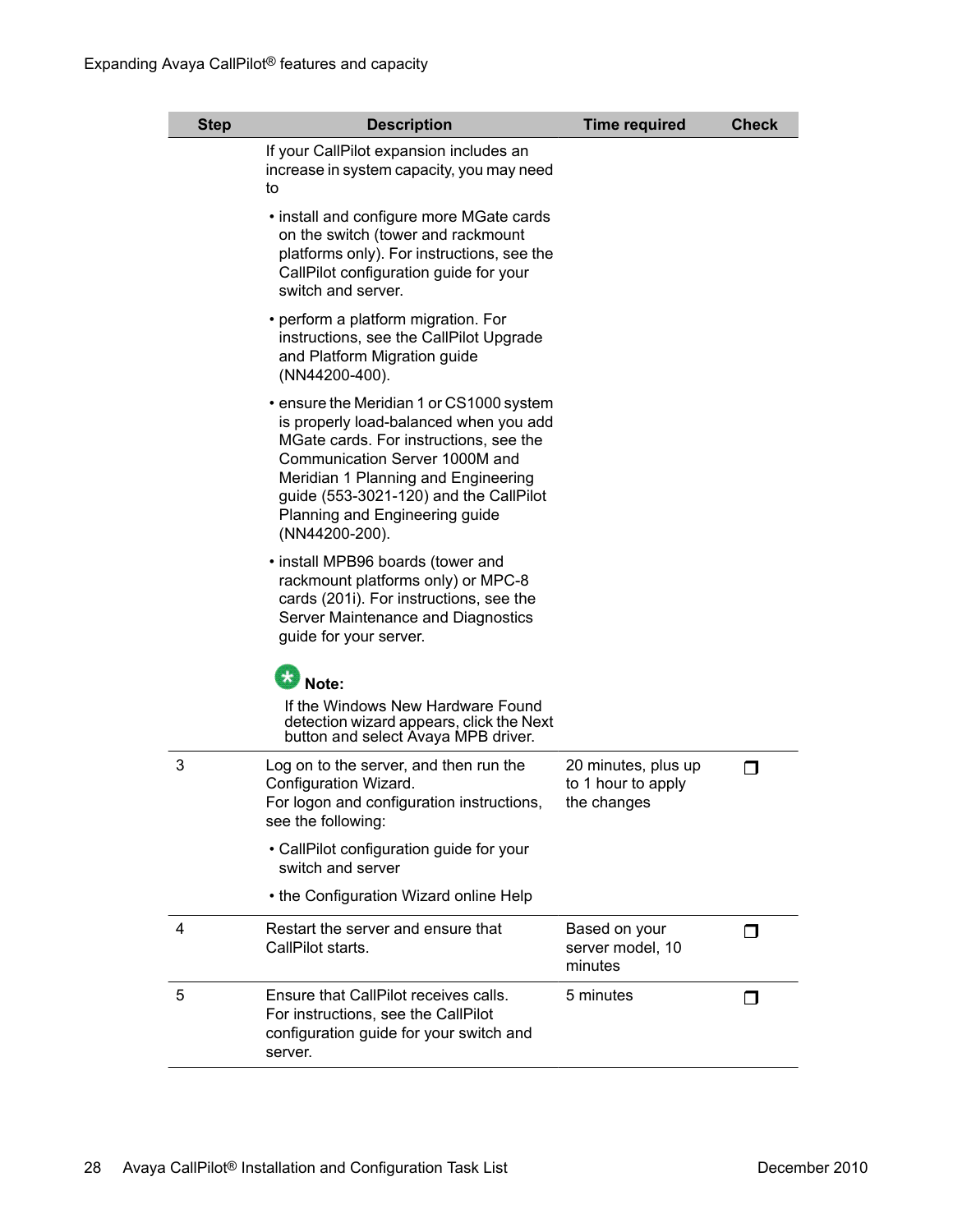| <b>Step</b> | <b>Description</b>                                                                                                                                                                                                                                                                                                                                                                                                      | <b>Time required</b>                    | <b>Check</b> |
|-------------|-------------------------------------------------------------------------------------------------------------------------------------------------------------------------------------------------------------------------------------------------------------------------------------------------------------------------------------------------------------------------------------------------------------------------|-----------------------------------------|--------------|
| 6           | Ensure that all call and multimedia<br>channels and features work as expected.<br>This includes sending a fax, logging on to<br>the mailbox using Speech Activated<br>Messaging, using the phoneset to read e-<br>mail, verifying that Desktop Messaging<br>works, and using Reporter to generate the<br>relevant reports.<br>For instructions, see the CallPilot<br>configuration guide for your switch and<br>server. | 2 hours                                 |              |
| 7           | Create a backup of the CallPilot system.<br>For instructions about performing the<br>backup, see the CallPilot Administrator's<br>Guide (NN44200-601).                                                                                                                                                                                                                                                                  | Based on server<br>model, up to 3 hours |              |
|             | Important:                                                                                                                                                                                                                                                                                                                                                                                                              |                                         |              |
|             | Avaya recommends that the backup be<br>stored in a safe location off-site.                                                                                                                                                                                                                                                                                                                                              |                                         |              |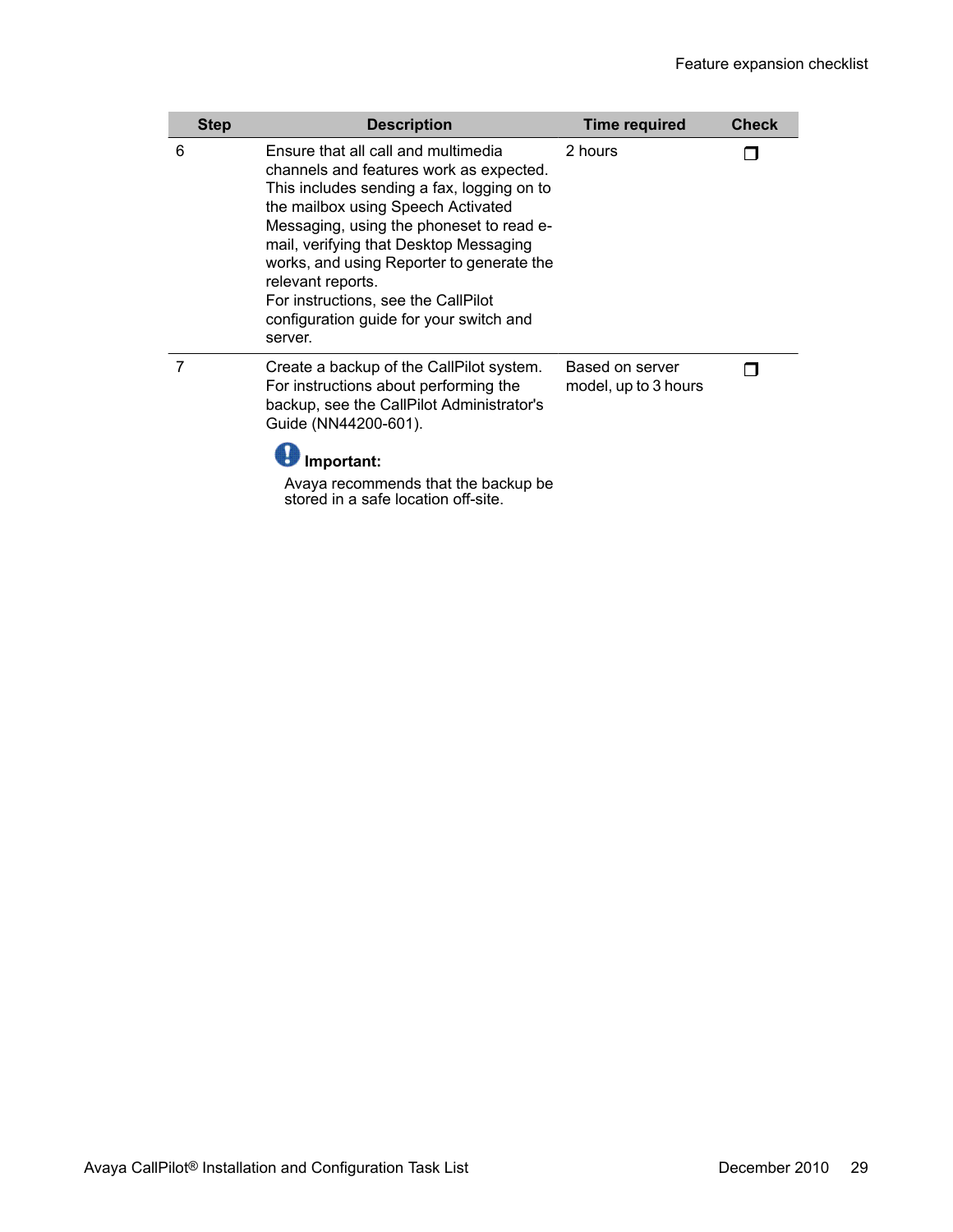Expanding Avaya CallPilot® features and capacity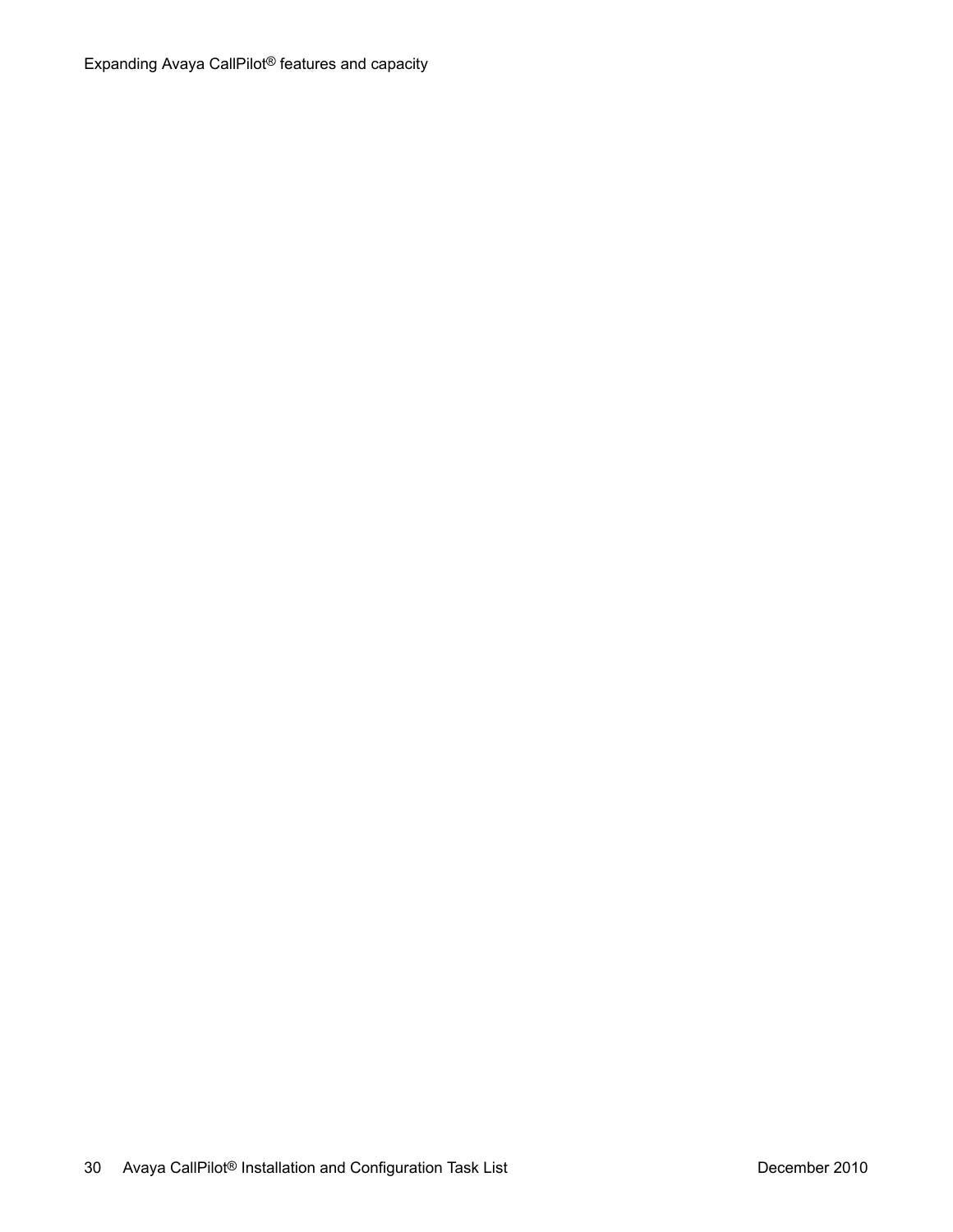# <span id="page-30-0"></span>**Chapter 7: Avaya CallPilot® server platform migration**

Perform a platform migration to migrate data from one Avaya CallPilot server to another CallPilot server without losing existing CallPilot information. The migration path must be from an existing CallPilot platform to another equivalent or larger CallPilot platform. If your current server platform is not supported, you must perform a platform migration.

The unsupported platforms are:

- 200i
- 702t
- 1001rp

### **Platform Migration documentation**

For instructions about migrating your CallPilot server, see the *CallPilot Upgrade and Platform Migration Guide* (NN44200-400).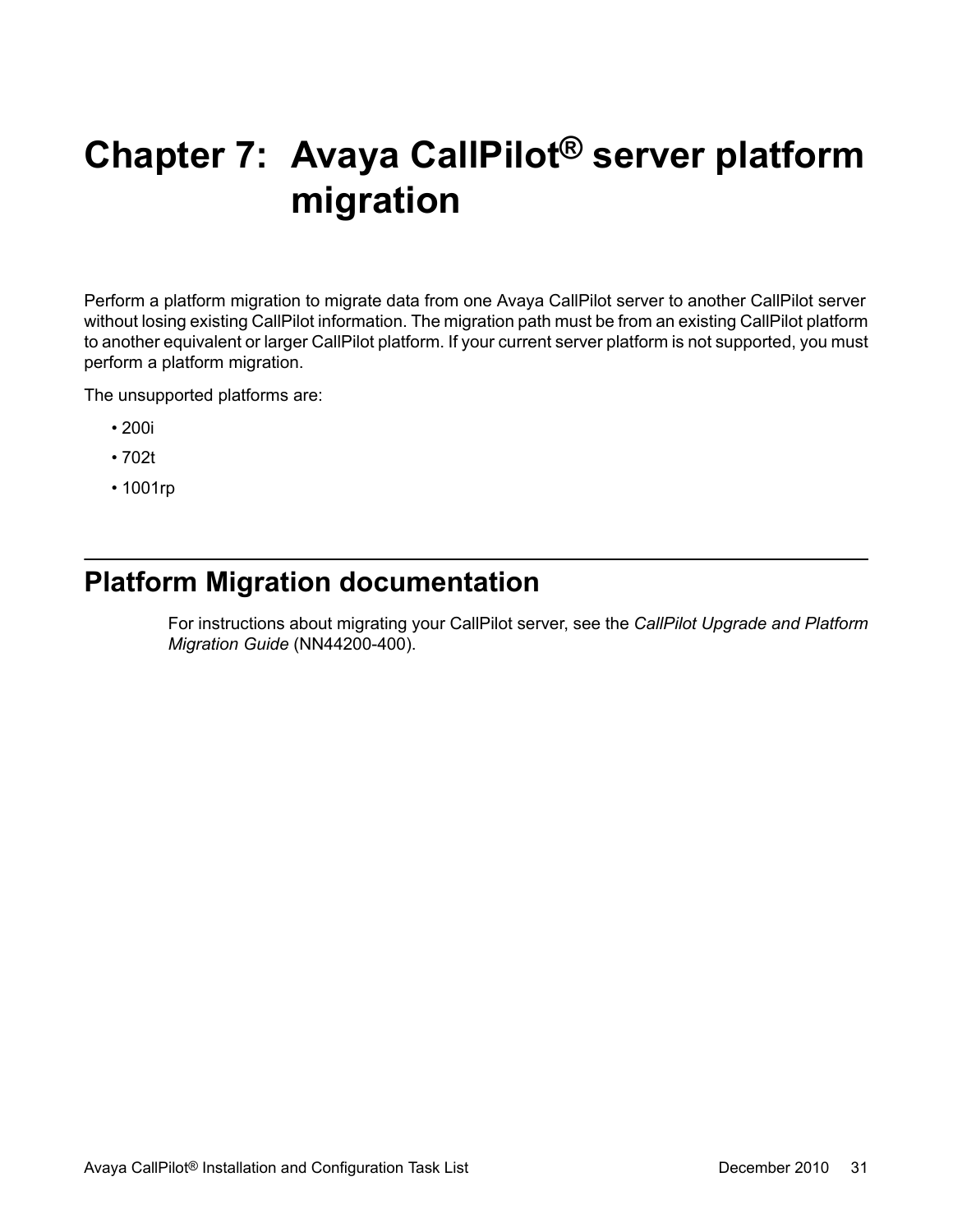Avaya CallPilot® server platform migration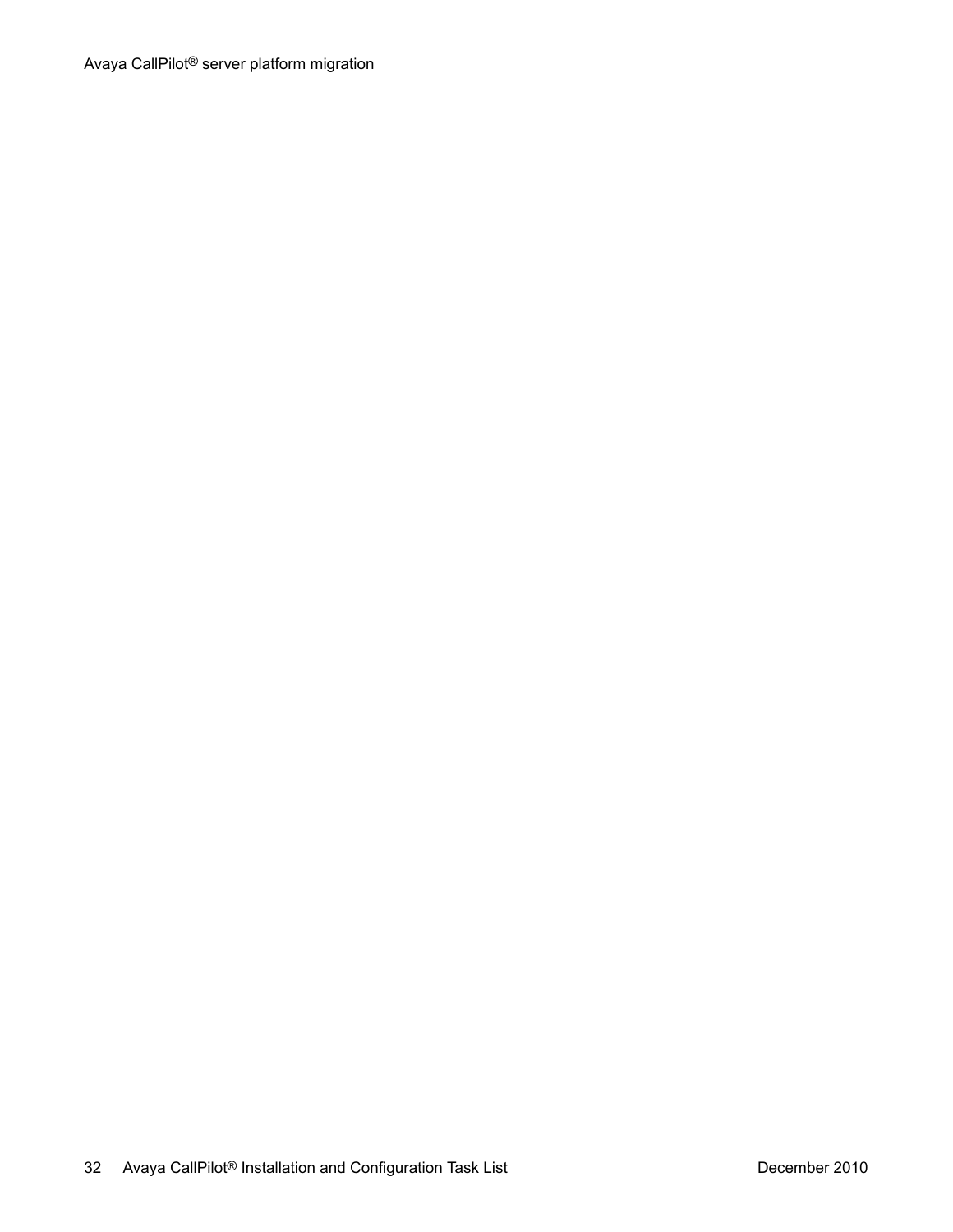# <span id="page-32-0"></span>**Chapter 8: High Availability**

An Avaya CallPilot $^\circ$  High Availability system consists of two servers that work as peers. The High Availability pair can include either two 1005r servers or two 1006r servers. At any time, one server is active while the other server is in standby mode. The servers are referred to as CallPilot server 1 (CP1) and CallPilot server 2 (CP2).

For detailed information, see *High Availability: Installation and Configuration* (NN44200-311).

### **Installing a new High Availability system**

The following table outlines the tasks required to install, configure, and test the High Availability feature. The tasks (and procedures within each task) must be completed in the order presented in the following table.

| Task                                                       | Procedures required to complete the task                                                                   |
|------------------------------------------------------------|------------------------------------------------------------------------------------------------------------|
| Prepare the switch.                                        | High Availability: Installation and Configuration<br>(NN44200-311), "Preparing the switch and the servers" |
| Install the two servers.                                   | High Availability: Installation and Configuration<br>(NN44200-311), "Installing the two servers"           |
| Prepare both servers.                                      | High Availability: Installation and Configuration<br>(NN44200-311)                                         |
|                                                            | • "Changing the server name (optional)"                                                                    |
|                                                            | • "Installing the antivirus software (optional)"                                                           |
|                                                            | . "Running the CallPilot Setup Wizard"                                                                     |
| Configure CP1 and CP2 using<br>the CallPilot Configuration | High Availability: Installation and Configuration<br>(NN44200-311)                                         |
| Wizard.                                                    | • "Configuring CP1 using the CallPilot Configuration<br>Wizard"                                            |
|                                                            | • "Configuring CP2 using the CallPilot Configuration<br>Wizard"                                            |
| Connect and verify the LAN<br>connections.                 | High Availability: Installation and Configuration<br>(NN44200-311)                                         |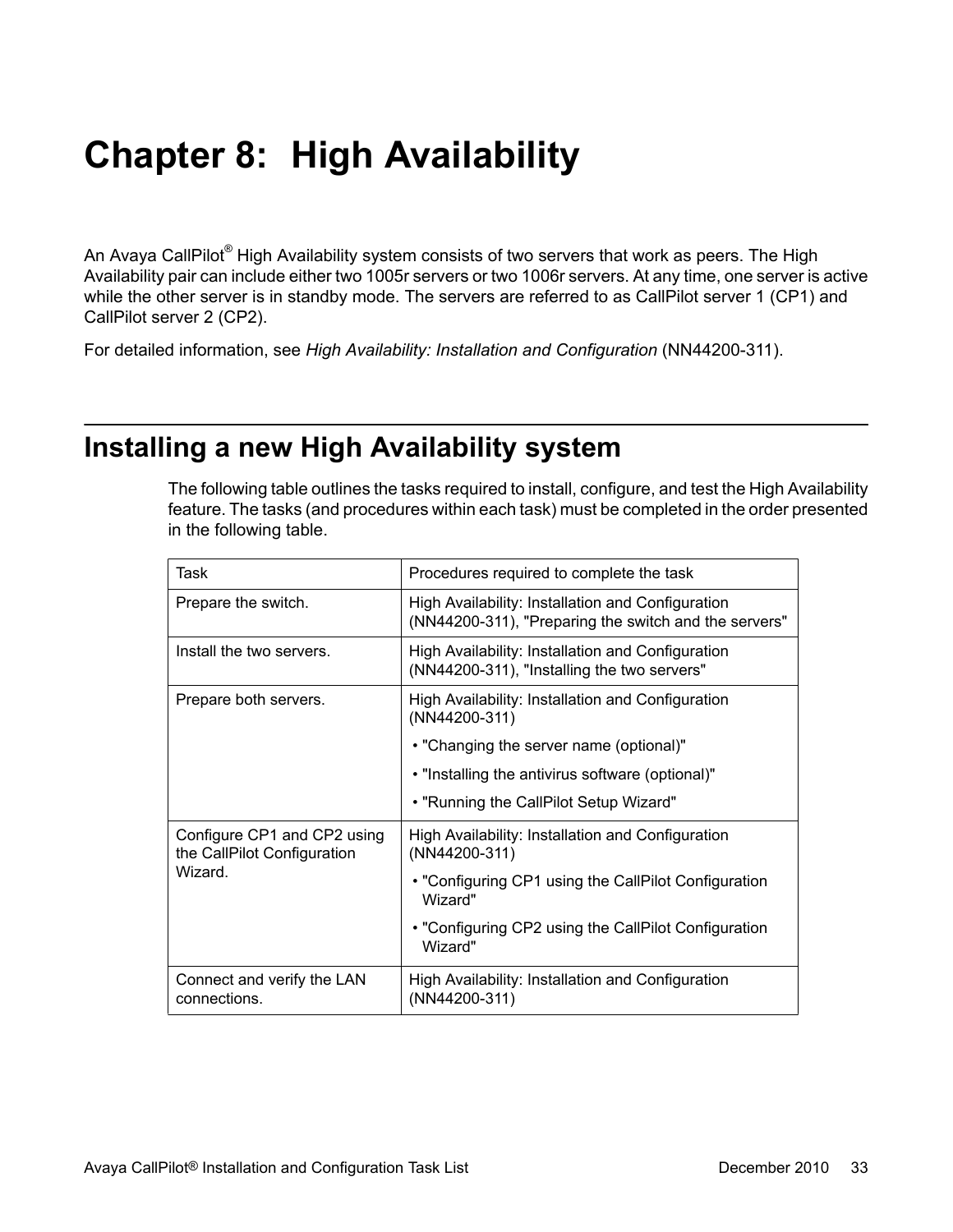|                                                                                                                      | • "Connecting and verifying LAN connections"                                                                                                                                    |
|----------------------------------------------------------------------------------------------------------------------|---------------------------------------------------------------------------------------------------------------------------------------------------------------------------------|
|                                                                                                                      | • "Modifying the hosts file (optional)"                                                                                                                                         |
|                                                                                                                      | • "Testing the host name resolution"                                                                                                                                            |
| Run Stage 1 of the High<br><b>Availability Configuration Wizard</b><br>to check the configuration of<br>CP1 and CP2. | High Availability: Installation and Configuration<br>(NN44200-311), "Running Stage 1 of the High Availability<br>Configuration Wizard to check CP1 and CP2<br>configuration"    |
| Install the AutoStart 5.2.2<br>software on CP1.                                                                      | High Availability: Installation and Configuration<br>(NN44200-311), "Installing the AutoStart Agent and<br>Console software on CP1"                                             |
| Configure licensing and security<br>on CP1.                                                                          | High Availability: Installation and Configuration<br>(NN44200-311), "Configuring licensing and security by<br>adding the CP2 Administrator Account to the AutoStart<br>Console" |
| Install the AutoStart 5.2.2<br>software on CP2.                                                                      | High Availability: Installation and Configuration<br>(NN44200-311), "Installing the AutoStart Agent software<br>on CP2"                                                         |
| Configure the AutoStart<br>software on CP1.                                                                          | High Availability: Installation and Configuration<br>(NN44200-311)                                                                                                              |
|                                                                                                                      | . "Modifying the AutoStart Domain and Verification links"                                                                                                                       |
|                                                                                                                      | • "Adding the Remote Mirroring Host on CP2"                                                                                                                                     |
|                                                                                                                      | • "Generating the AutoStart Definition File"                                                                                                                                    |
|                                                                                                                      | . "Importing the AutoStart Definition file"                                                                                                                                     |
|                                                                                                                      | • "Adding the Windows administrator account password<br>for the AutoStart Utility Processes"                                                                                    |
| <b>Bring the Resource Groups</b><br>online.                                                                          | High Availability: Installation and Configuration<br>(NN44200-311)                                                                                                              |
|                                                                                                                      | • Bringing the CallPilot Resource Group online on CP1                                                                                                                           |
|                                                                                                                      | • Bringing the Resource Groups CallPilot_[CP1] and<br>CallPilot [CP2] online                                                                                                    |
| Test your configuration.                                                                                             | High Availability: Installation and Configuration<br>(NN44200-311), "Testing the configuration of CP1 and<br>CP2"                                                               |
| Create the CallPilot Reporter<br>connections.                                                                        | High Availability: Installation and Configuration<br>(NN44200-311), "Creating the Reporter connection"                                                                          |
| Add server to a Windows domain<br>(if required).                                                                     | High Availability: Installation and Configuration<br>(NN44200-311), "Joining a Windows domain"                                                                                  |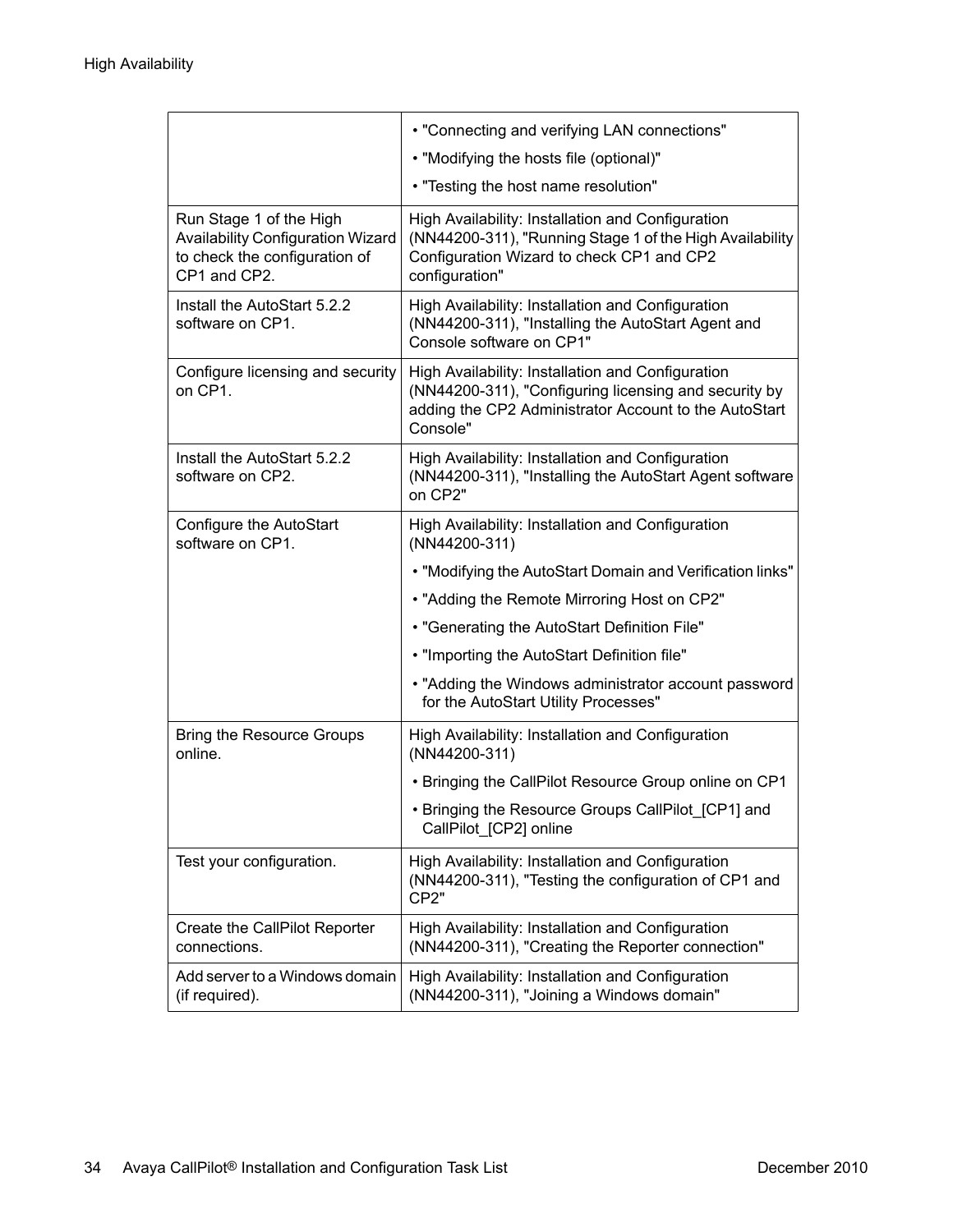### <span id="page-34-0"></span>**Feature Expansion**

If you are upgrading or migrating to a CallPilot 5.0 1005r or 1006r server and are adding the High Availability feature, do the following:

- 1. Follow the instructions in the CallPilot Upgrade and Platform Migration Guide (NN44200-400) to upgrade or migrate your server to a CallPilot 1005r or 1006r server running CallPilot 5.0. (Note: Do not enable the High Availability feature when running the Configuration Wizard.)
- 2. Follow the instructions outlined in High Availability: Installation and Configuration (NN44200-311) to perform a feature expansion to add the High Availability feature to an existing CallPilot 5.0 1005r or 1006r server. This procedure introduces a second server and configures the two identical servers as a High Availability pair.

If you have a CallPilot 5.0 1005r or 1006r server and are adding the High Availability feature, then follow the instructions outlined in High Availability: Installation and Configuration (NN44200-311) to perform a feature expansion. This procedure adds the High Availability feature to an existing CallPilot 5.0 1005r or 1006r server by introducing a second 1005r or 1006r server and configuring the two servers as a High Availability pair.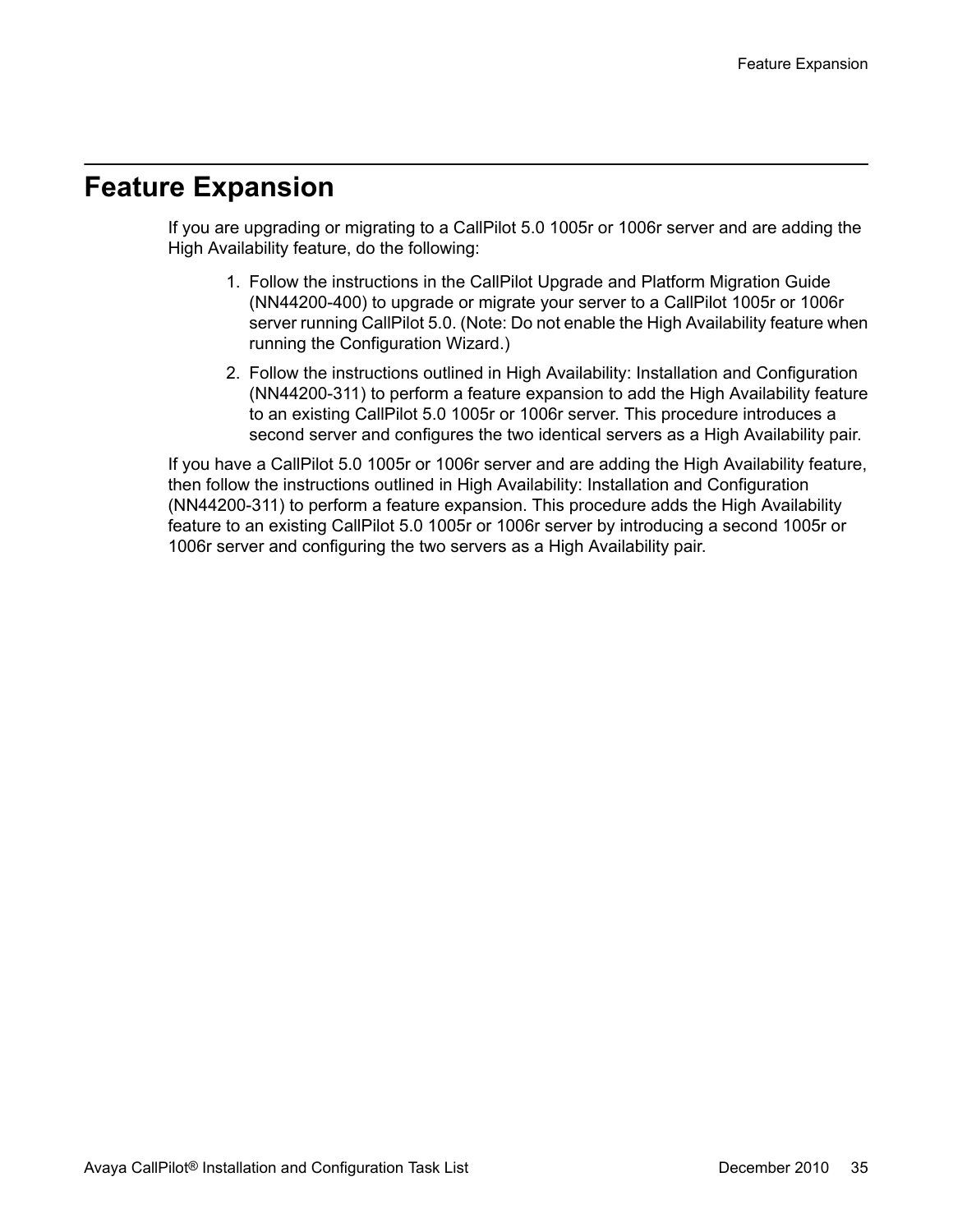High Availability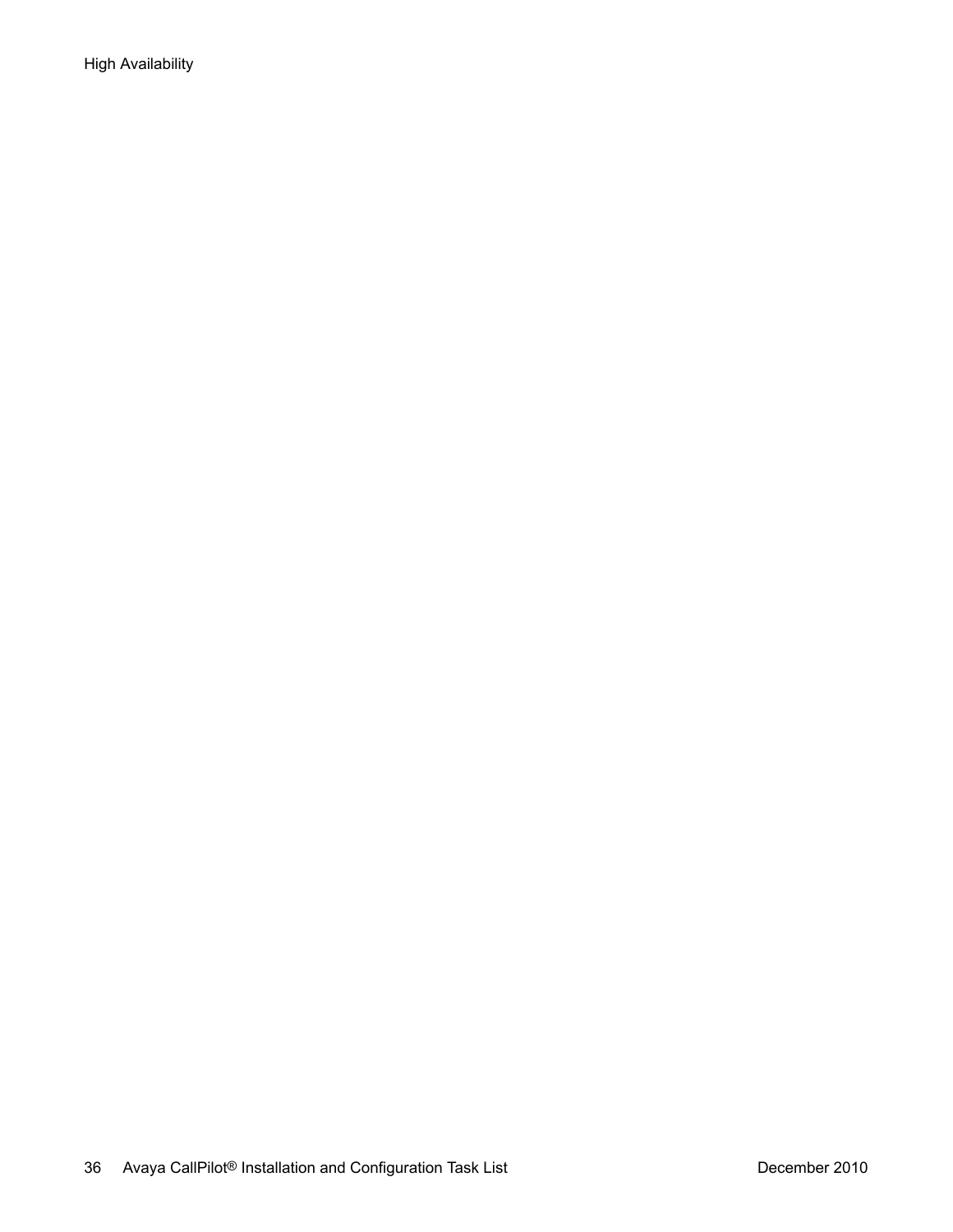# <span id="page-36-0"></span>**Chapter 9: Configuring and administering the Avaya CallPilot® system**

An Avaya CallPilot administrator can:

- configure mailbox security
- add or customize restriction permission lists (RPLs)
- configure addressing information
- configure messaging service defaults
- configure CallPilot services (service DNs) and customize system prompts
- configure CallPilot networking
- customize and add mailbox classes to provide group access to installed CallPilot services
- add, delete, and customize mailboxes
- create and maintain shared distribution lists (SDL)

# **Logging on to the CallPilot server with CallPilot Manager**

You must use a Web browser to log on to and administer the CallPilot server.

The logon process is completed in two stages:

1. Launch the Web browser (on the CallPilot server or on any PC that has network access to the CallPilot server).

The Web browser on the CallPilot server is configured to automatically connect to the CallPilot Manager Web server. If you launch the Web browser on a PC, you must specify the URL for the CallPilot Manager Web server.

The URL syntax is http://<Web server host name or IP address>/cpmgr/.

2. Log on to the CallPilot server with an administrator mailbox number and password.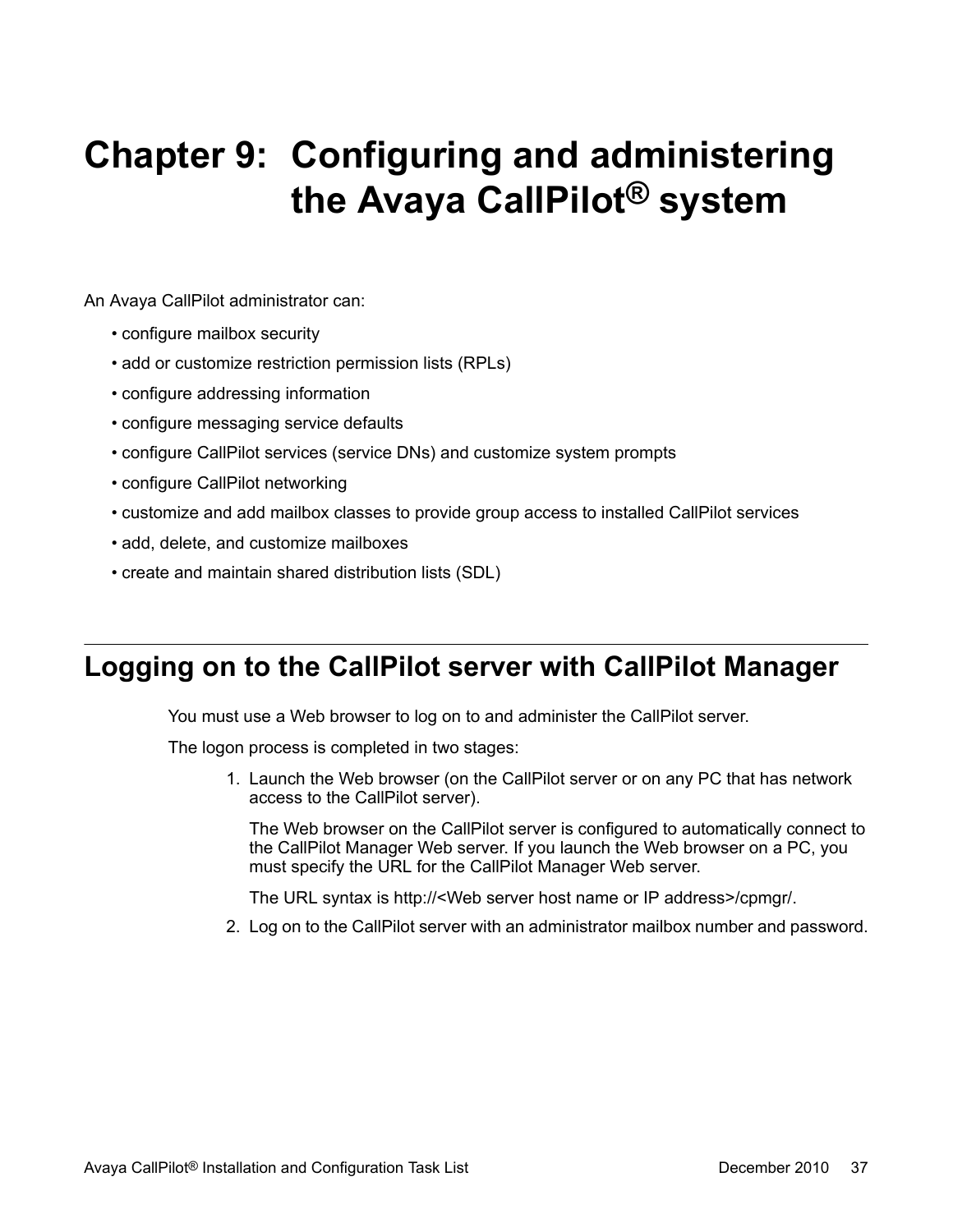# **Relationship of the CallPilot Manager Web server to the CallPilot server**

The CallPilot Manager Web server software can be installed on the CallPilot server or on a stand-alone server. If the CallPilot Manager Web server software is installed on a standalone server, you must know the CallPilot Manager server host name or IP address as well as the CallPilot server host name or IP address.

See the following diagrams: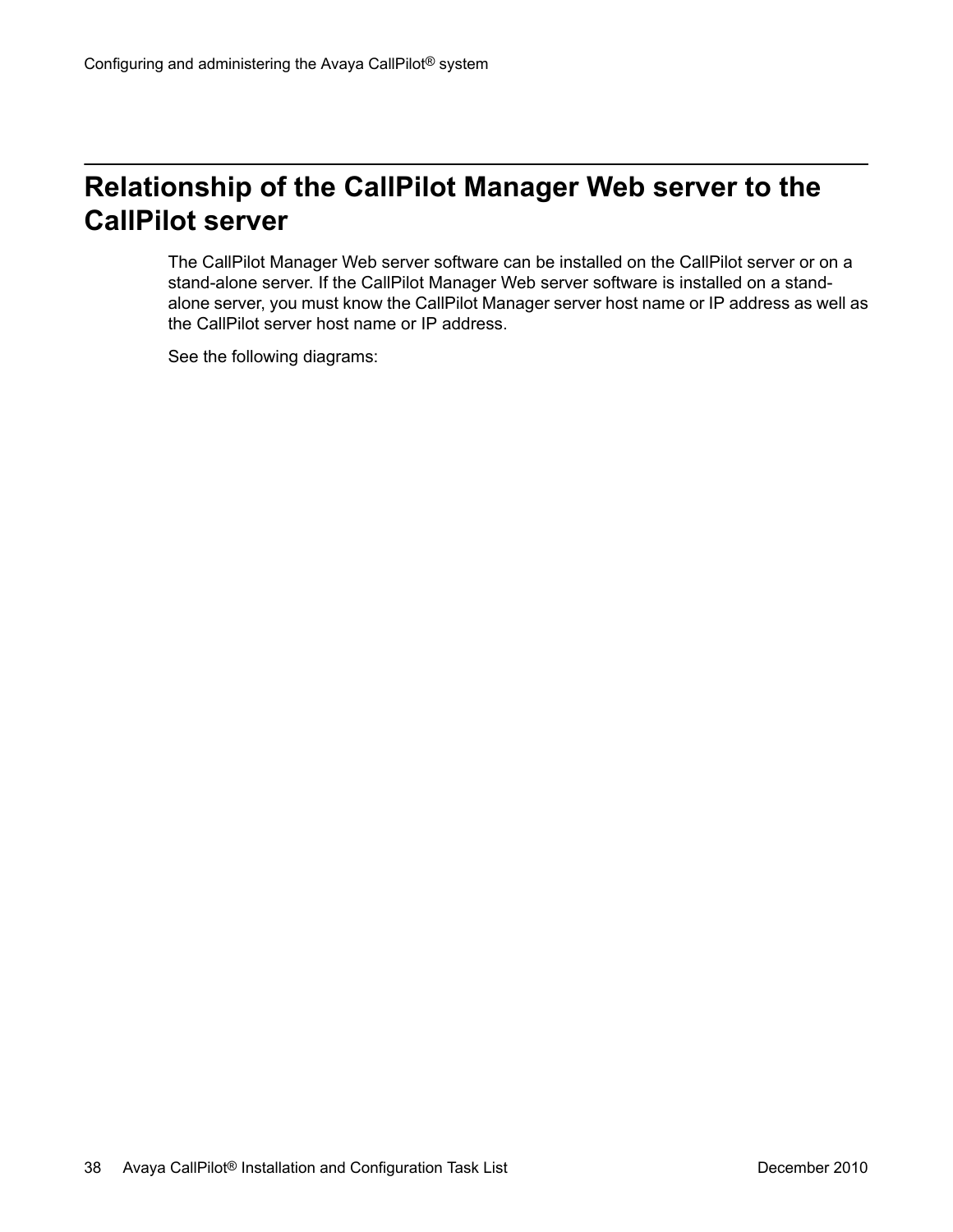

# **To log on to the CallPilot server**

1. Launch the Web browser on your PC or on the CallPilot server.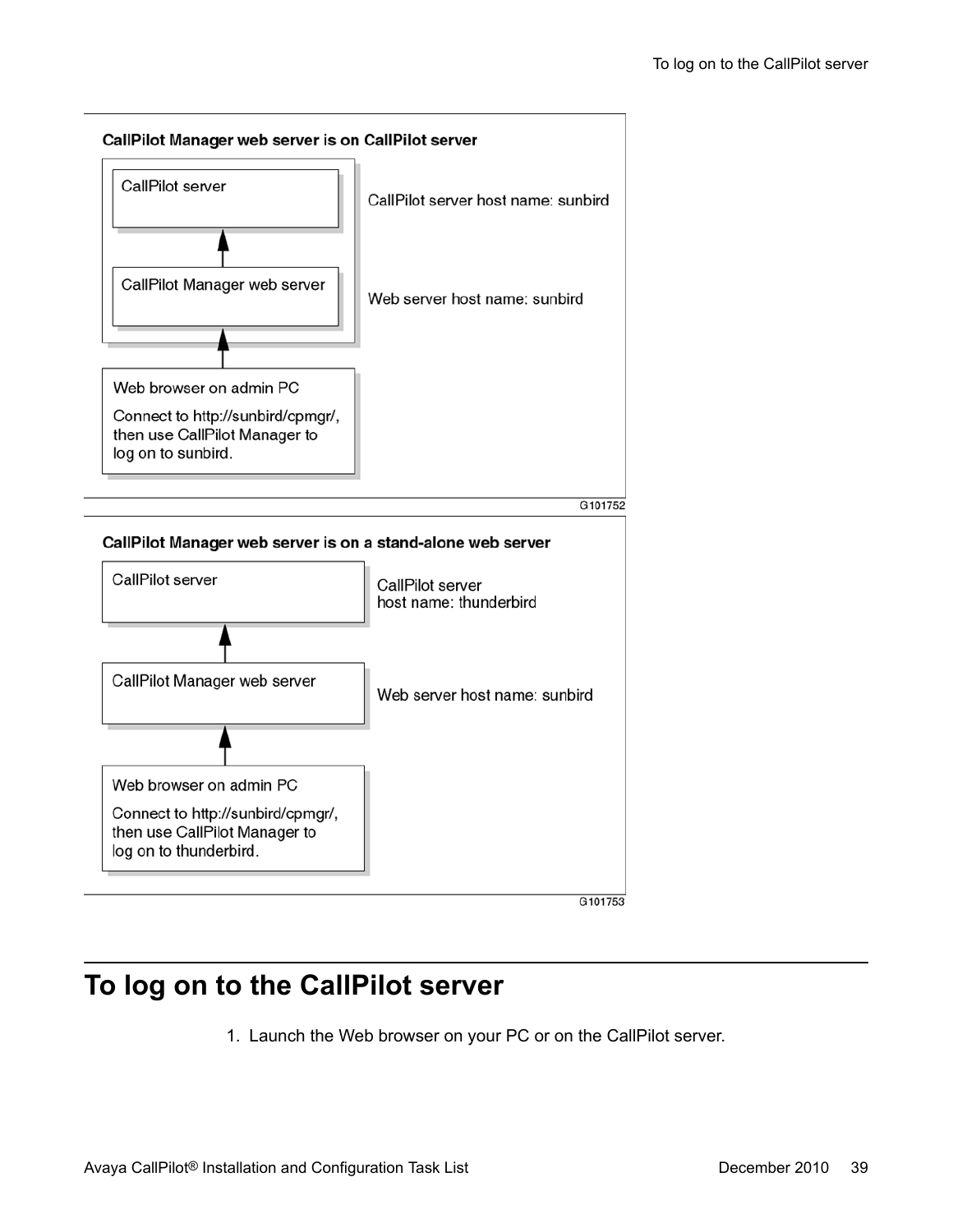| IF you are launching the Web<br>browser on | THEN                                                                                                                                                                                                                                                                                    |
|--------------------------------------------|-----------------------------------------------------------------------------------------------------------------------------------------------------------------------------------------------------------------------------------------------------------------------------------------|
| the CallPilot server                       | the CallPilot Manager - Login window appears<br>automatically. Continue with step 2 on<br>page 40.                                                                                                                                                                                      |
| your PC                                    | type the CallPilot Manager Web server URL in<br>the Address or Location box of your Web<br>browser, and then press Enter.<br>Example: http://sunbird/cpmgr/<br>When the connection is established, the<br>CallPilot Manager - Login window appears.<br>Continue with step 2 on page 40. |



The URL automatically appears as http://<host name or IP address>/cpmgr/ login.asp. On the CallPilot server, the URL is http://localhost/cpmgr/login.asp.

- 2. In the CallPilot Manager Login page, type the administrator mailbox number and password:
	- administrator mailbox number (default): 000000
	- administrator mailbox password (default): 124578
- 3. Do one of the following:
	- From the list of preconfigured servers or locations in the Preset server list box, choose a server or location or choose the Last server accessed.
	- In the Server box, type the CallPilot server host name or IP address.
	- Type the CallPilot server host name or IP address in the Server box, and then type the name of the switch location on which the administration mailbox resides in the Location box if the CallPilot server that you connect to has Network Message Service (NMS) installed.
- 4. Click Login.

The main CallPilot Manager window appears.



If you log on to new system, the Configuration Wizard is the only option available.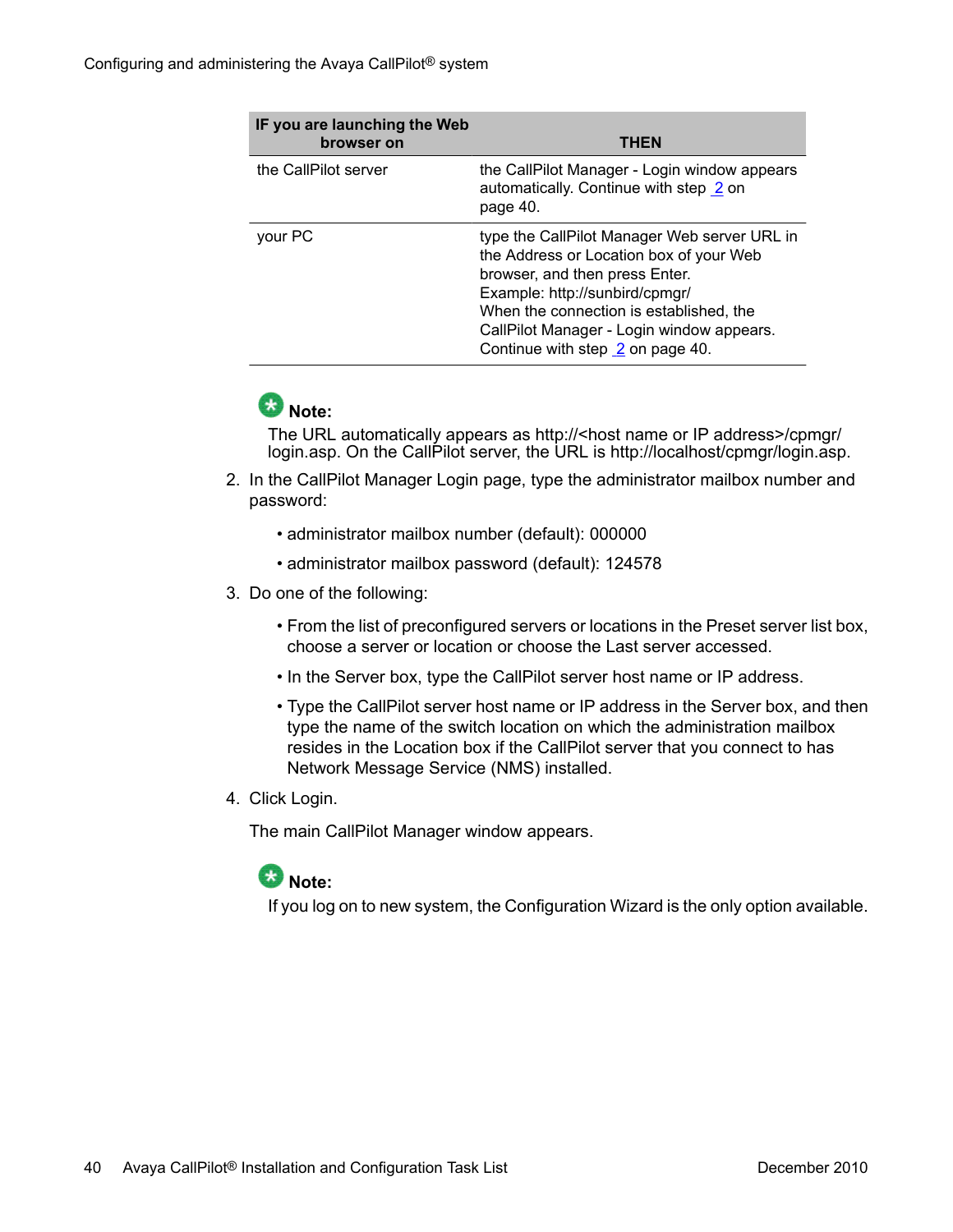# **On-site configuration and administration tasks**

|                | <b>Task</b>                                                                                                                        | <b>Reference</b>                                                                                                                                                                              |
|----------------|------------------------------------------------------------------------------------------------------------------------------------|-----------------------------------------------------------------------------------------------------------------------------------------------------------------------------------------------|
| 1              | For customers with more than 1000<br>mailboxes: Add specialized<br>administrators.                                                 | From the Contents tab of the CallPilot<br>Manager Help, navigate to Delegating<br>administrative tasks.                                                                                       |
| $\overline{2}$ | Set up mailbox security.                                                                                                           | From the Contents tab of the CallPilot<br>Manager Help, navigate to Securing the<br>CallPilot system > Configuring mailbox<br>security.                                                       |
| 3              | Customize restriction permission lists<br>(RPLs).                                                                                  | From the Contents tab of the CallPilot<br>Manager Help, navigate to Securing the<br>CallPilot system > Maintaining restriction<br>permission lists (RPLs) > Customizing<br>RPLs.              |
| 4              | Verify basic messaging defaults.                                                                                                   | From the Contents tab of the CallPilot<br>Manager Help, navigate to Configuring<br>CallPilot services > Configuring CallPilot<br>messaging service defaults > Changing<br>messaging defaults. |
| 5              | If purchased by the customer: Configure<br>CallPilot networking.                                                                   | From the Contents tab of the CallPilot<br>Manager Help, navigate to Administering a<br>messaging network.                                                                                     |
| 6              | Use the Configuration Worksheet as a<br>reference to add service DNs (SDNs) for<br>custom applications (including voice<br>menus). | From the Contents tab of the CallPilot<br>Manager Help, navigate to Configuring<br>CallPilot services > Adding and deleting<br>inbound SDNs.                                                  |
| 7              | Configure user creation templates.                                                                                                 | From the Contents tab of the CallPilot<br>Manager Help, navigate to Managing<br>mailbox creation and privileges > Using<br>templates to create mailboxes.                                     |
| 8              | Customize system prompts.                                                                                                          | From the Contents tab of the CallPilot<br>Manager Help, navigate to Configuring<br>CallPilot services > Configuring CallPilot<br>messaging service defaults > Customizing<br>system prompts.  |
| 9              | If purchased by the customer: Configure<br>fax services.                                                                           | Fax services configuration tasks on<br>page 43 of this document.                                                                                                                              |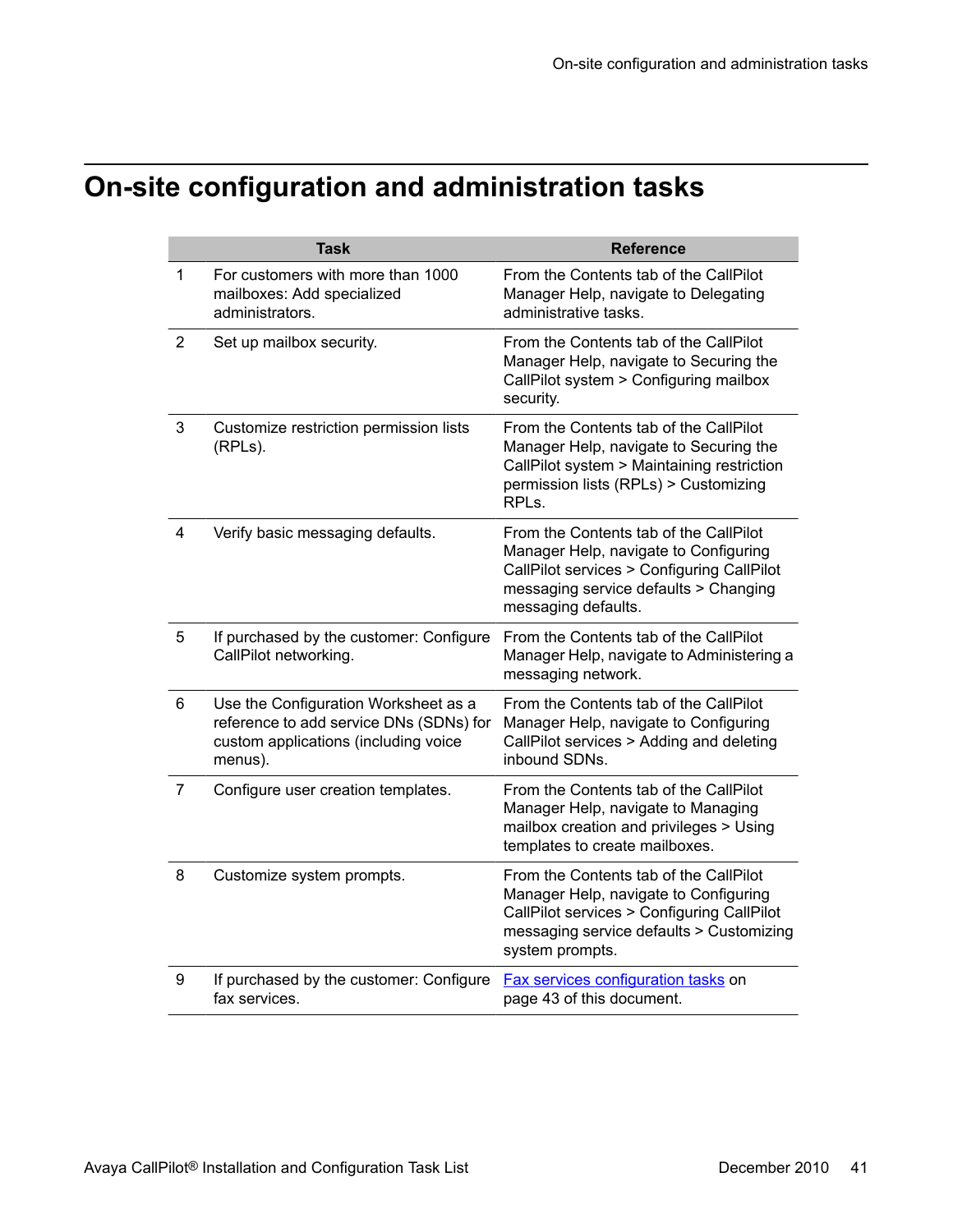|    | <b>Task</b>                                                                                                                                                                                                                                                                                                                | <b>Reference</b>                                                                                                                                                                                                                                                                  |
|----|----------------------------------------------------------------------------------------------------------------------------------------------------------------------------------------------------------------------------------------------------------------------------------------------------------------------------|-----------------------------------------------------------------------------------------------------------------------------------------------------------------------------------------------------------------------------------------------------------------------------------|
| 10 | If purchased by the customer: Configure<br>speech activated messaging services.                                                                                                                                                                                                                                            | Speech activated messaging service<br>configuration tasks on page 44 of this<br>document.                                                                                                                                                                                         |
| 11 | If purchased by the customer: Configure<br>E-mail by Phone options.                                                                                                                                                                                                                                                        | <b>E-mail By Phone configuration tasks on</b><br>page 45 of this document.                                                                                                                                                                                                        |
| 12 | Test CallPilot operation:<br>1. Add test mailboxes.<br>2. Verify CallPilot Manager search<br>functionality.<br>3. Verify operation of new unified<br>messaging components.<br>4. Verify mailbox access controls.                                                                                                           | • From the Contents tab of the CallPilot<br>Manager Help, navigate to Administering<br>mailboxes > Adding and removing<br>mailboxes.<br>• From the Contents tab of the CallPilot<br>Manager Help, navigate to Securing the<br>CallPilot system > Configuring mailbox<br>security. |
| 13 | Add custom applications (including voice<br>menus).                                                                                                                                                                                                                                                                        | • From the Contents tab of the CallPilot<br>Manager Help, navigate to Configuring<br>CallPilot services.<br>• CallPilot Application Builder Guide<br>(NN44200-102).<br>• CallPilot Application Builder online Help<br>topics.                                                     |
| 14 | Set up basic reports to monitor the<br>system.<br>Note:<br>This requires that CallPilot Manager<br>and Reporter are installed on a stand-<br>alone Web server.                                                                                                                                                             | • From the Contents tab of the CallPilot<br>Manager Help, navigate to Monitoring<br>the CallPilot system > Running reports.<br>• CallPilot Reporter Guide<br>(NN44200-603).                                                                                                       |
| 15 | For upgrades: Use CallPilot archives to<br>migrate mailbox, custom prompt, and<br>Application Builder information.<br>$\star$<br>Note:<br>Using mailbox (user) archives to<br>migrate mailbox information gives<br>mailbox owners with remote<br>notification capability automatic<br>remote text notification capability. | From the Contents tab of the CallPilot<br>Manager Help, navigate to Securing the<br>CallPilot system > Backing up and<br>restoring CallPilot information > Using<br>CallPilot archives.                                                                                           |
| 16 | Add remaining mailbox owners and<br>shared distribution lists (SDLs).                                                                                                                                                                                                                                                      | From the Contents tab of the CallPilot<br>Manager Help, navigate to Administering<br>mailboxes > Adding and removing<br>mailboxes > Adding a group of mailboxes<br>in a single operation.                                                                                         |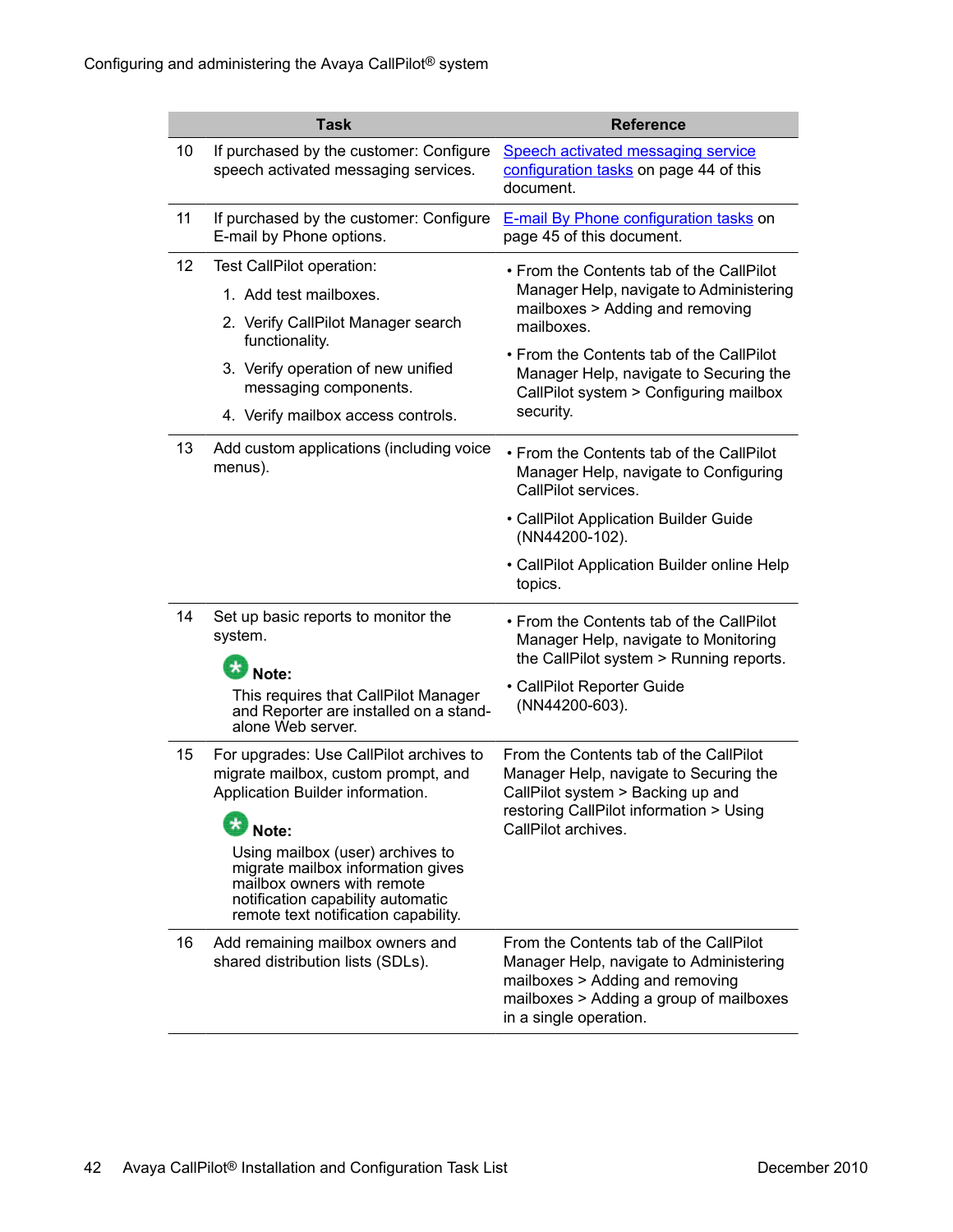<span id="page-42-0"></span>17 Configure Geographic Redundancy (optional).

**Task Reference**

See the *Geographic Redundancy Application Guide* (NN44200-322).

# **Desktop Messaging and My CallPilot configuration tasks**

|                | <b>Task</b>                                                                                                                                                   | <b>Reference</b>                                                                                                                                                                                                                         |
|----------------|---------------------------------------------------------------------------------------------------------------------------------------------------------------|------------------------------------------------------------------------------------------------------------------------------------------------------------------------------------------------------------------------------------------|
| 1              | Configure mailbox classes to enable<br>mailbox owners to access Desktop<br>Messaging and My CallPilot.                                                        | From the Contents tab of the CallPilot<br>Manager Help, navigate to Managing<br>mailbox creation and privileges > Using<br>mailbox classes to manage mailbox<br>privileges > Permitting use of optional<br>unified messaging components. |
| $\overline{2}$ | Configure and apply the Desktop<br>Messaging restriction permission list<br>(RPL) to control access to Desktop<br>Messaging and My CallPilot.                 | From the Contents tab of the CallPilot<br>Manager Help, navigate to Securing the<br>CallPilot system > Maintaining restriction<br>permission lists (RPLs) > Applying RPLs.                                                               |
| 3              | Define support information for My CallPilot<br>users.                                                                                                         | CallPilot Desktop Messaging and My<br><b>CallPilot Installation and Administration</b><br>Guide (NN44200-305), CallPilot server<br>configuration for My CallPilot services.                                                              |
| 4              | If mailbox owners have e-mail by phone<br>capability: Configure E-mail by Phone.                                                                              | <b>E-mail By Phone configuration tasks on</b><br>page 45 of this document.                                                                                                                                                               |
| 5              | If mailbox owners have remote text<br>notification capability: Configure the<br>appropriate user creation templates with<br>remote text notification options. | From the Contents tab of the CallPilot<br>Manager Help, navigate to Managing<br>mailbox creation and privileges > Using<br>templates to create new mailboxes.                                                                            |

# **Fax services configuration tasks**

| Task                                             | <b>Reference</b>                                                                                                                                                           |
|--------------------------------------------------|----------------------------------------------------------------------------------------------------------------------------------------------------------------------------|
| Apply RPLs to fax callbacks and fax<br>printing. | From the Contents tab of the CallPilot<br>Manager Help, navigate to Securing the<br>CallPilot system > Maintaining restriction<br>permission lists (RPLs) > Applying RPLs. |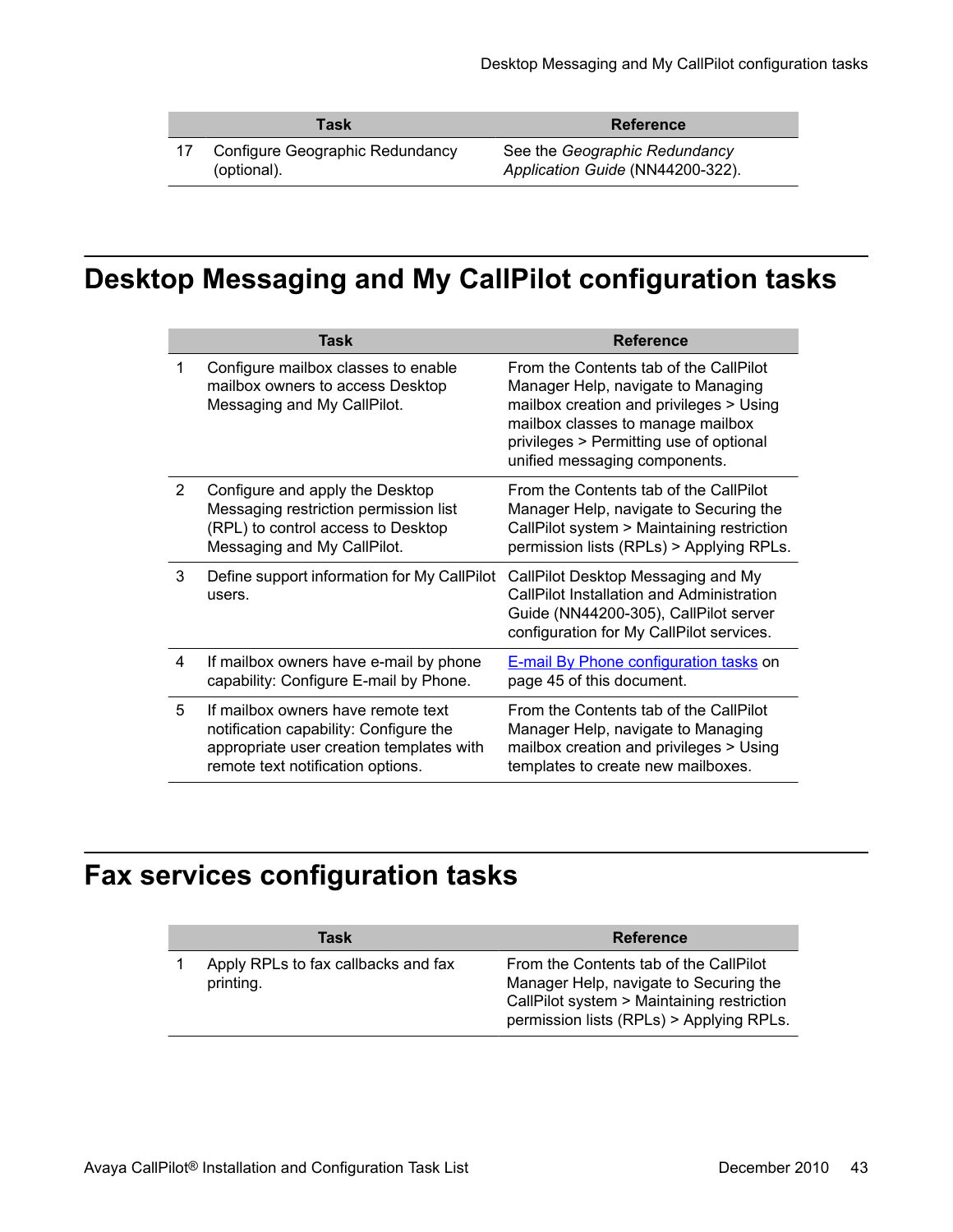<span id="page-43-0"></span>

|   | <b>Task</b>                                                           | <b>Reference</b>                                                                                                                                                                                                                                                                                            |
|---|-----------------------------------------------------------------------|-------------------------------------------------------------------------------------------------------------------------------------------------------------------------------------------------------------------------------------------------------------------------------------------------------------|
| 2 | Verify the express fax messaging session<br>profile.                  | From the Contents tab of the CallPilot<br>Manager Help, navigate to Configuring a<br>session profile for a voice menu or service.                                                                                                                                                                           |
| 3 | Configure fax callback handling and other<br>fax options.             | From the Contents tab of the CallPilot<br>Manager Help, navigate to Configuring<br>callback handling for an Application<br>Builder fax service.                                                                                                                                                             |
| 4 | Update or add mailbox classes to enable<br>fax capability for groups. | From the Contents tab of the CallPilot<br>Manager Help, navigate to Managing<br>mailbox creation and privileges > Using<br>mailbox classes to manage mailbox<br>privileges > Permitting use of optional<br>unified messaging components ><br>Permitting mailbox class members to send<br>and receive faxes. |
| 5 | Configure fax general delivery and fax<br>overflow mailboxes.         | From the Contents tab of the CallPilot<br>Manager Help, navigate to Administering<br>mailboxes > Customizing mailboxes for<br>special purposes > Setting up mailboxes<br>to handle fax deliveries and fax machine<br>overflows.                                                                             |

# **Speech activated messaging service configuration tasks**

| Task                                                                                                | <b>Reference</b>                                                                                                                                                                                                                                                                                                                                       |
|-----------------------------------------------------------------------------------------------------|--------------------------------------------------------------------------------------------------------------------------------------------------------------------------------------------------------------------------------------------------------------------------------------------------------------------------------------------------------|
| Update or add mailbox classes to enable<br>speech activated messaging for mailbox<br>class members. | From the Contents tab of the CallPilot<br>Manager Help, navigate to Managing<br>mailbox creation and privileges > Using<br>mailbox classes to manage mailbox<br>privileges > Permitting use of optional<br>unified messaging components > Speech<br>activated messaging > Permitting mailbox<br>class members to speak CallPilot<br>phoneset commands. |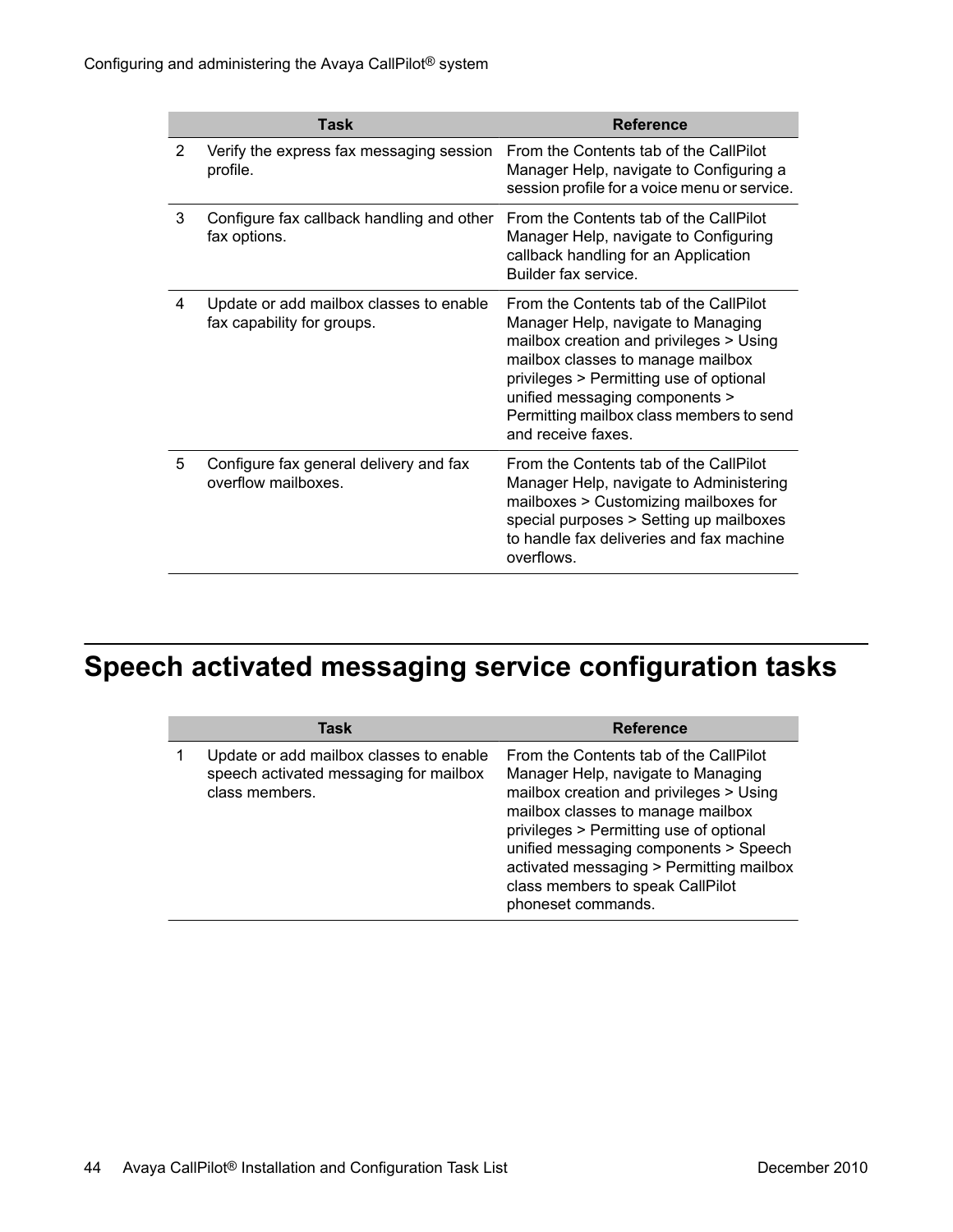# <span id="page-44-0"></span>**E-mail By Phone configuration tasks**

|   | Task                                                                                                | <b>Reference</b>                                                                                                                                                                                                                                                                                                                  |
|---|-----------------------------------------------------------------------------------------------------|-----------------------------------------------------------------------------------------------------------------------------------------------------------------------------------------------------------------------------------------------------------------------------------------------------------------------------------|
| 1 | Define external e-mail servers.                                                                     | From the Contents tab of the CallPilot<br>Manager Help, navigate to Desktop<br>Messaging and My CallPilot > Adding and<br>removing external e-mail servers.                                                                                                                                                                       |
| 2 | Define E-mail by Phone options.                                                                     | From the Contents tab of the CallPilot<br>Manager Help, navigate to Configuring<br>CallPilot services > Configuring E-mail by<br>phone > Defining E-mail by Phone<br>options.                                                                                                                                                     |
| 3 | Update or add mailbox classes to enable<br>speech activated messaging for mailbox<br>class members. | From the Contents tab of the CallPilot<br>Manager Help, navigate to Managing<br>mailbox creation and privileges > Using<br>mailbox classes to manage mailbox<br>privileges > Permitting use of optional<br>unified messaging components ><br>Permitting mailbox class members to<br>listen to e-mail messages over a<br>phoneset. |

# **Password change service configuration tasks**

| Та<br>sk       | <b>Reference</b>                                      |                                                                                                                                               |
|----------------|-------------------------------------------------------|-----------------------------------------------------------------------------------------------------------------------------------------------|
|                | Define Server FQDN.                                   | From the Message Network<br>Configuration, Server Properties page,<br>define the Server FQDN                                                  |
| $\overline{2}$ | Ensure VPIM prefix is on the local prime<br>location. | From the Message Network<br>Configuration, Prime Location Properties<br>page, ensure the VPIM prefix is on the<br>local prime location        |
| 3              | Define Message Delivery Configuration.                | From the Message Delivery Configuration<br>page, define the Outgoing SMTP Mail/<br>Proxy server and enable Outgoing and<br>Incoming SMTP/VPIM |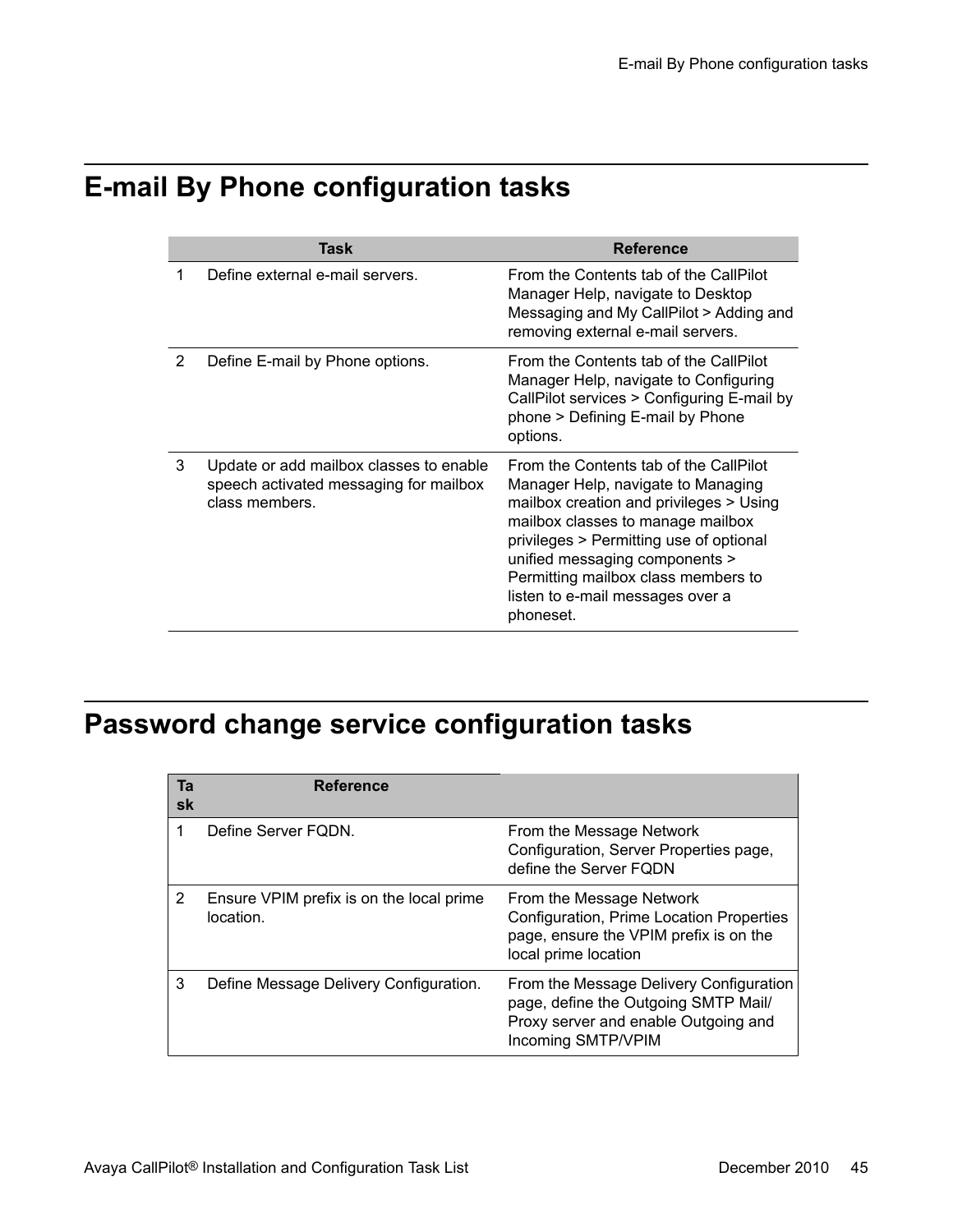Configuring and administering the Avaya CallPilot® system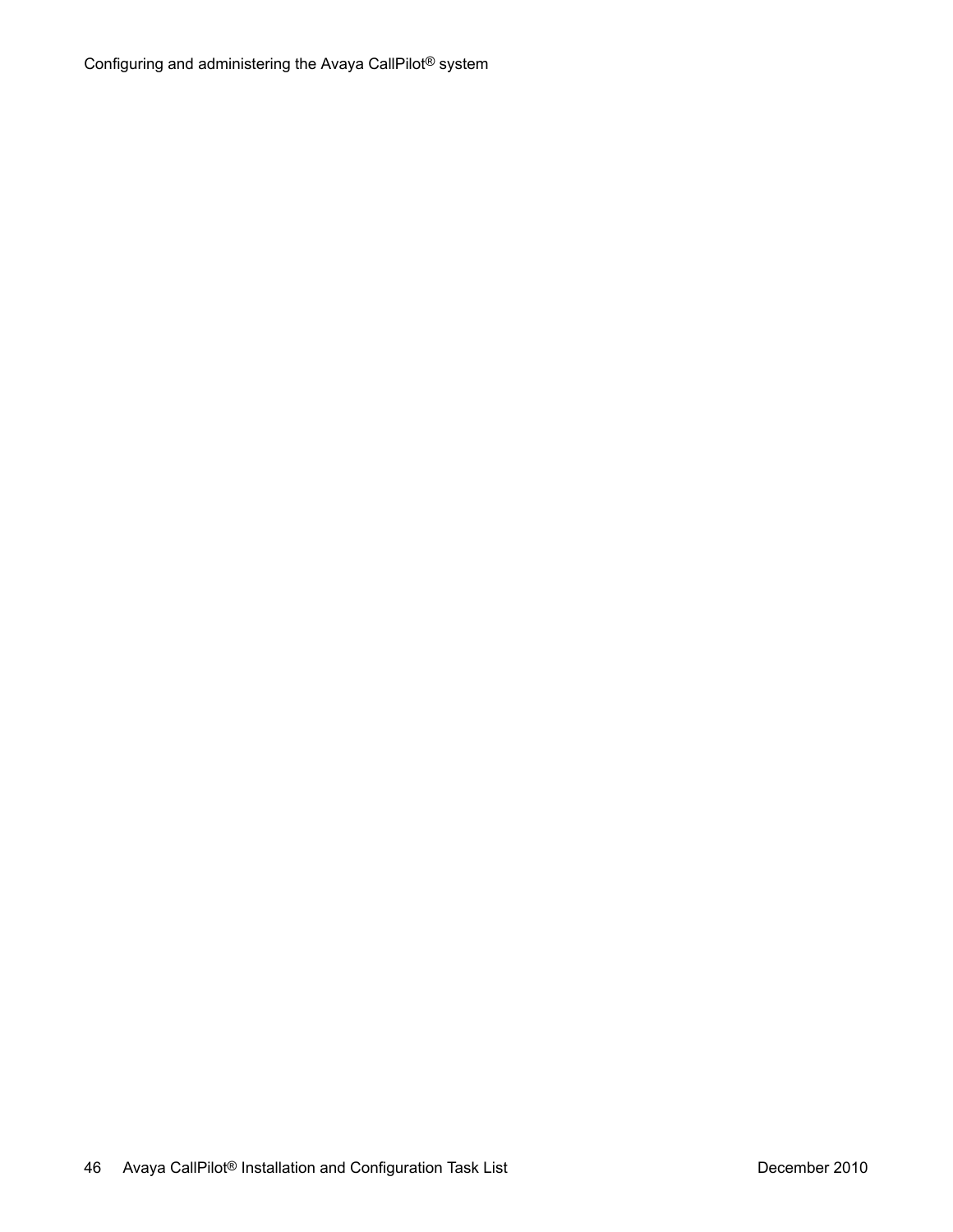# **Chapter 10:Testing the Avaya CallPilot® system and applications**

When an Avaya CallPilot system is installed, upgraded, or migrated to a different platform, perform the Onsite testing tasks on page 47.

# **Onsite testing tasks**

|   | Task                                                                                                       | <b>Reference</b>                                                                                                                                                                                                                                                                                                                       |
|---|------------------------------------------------------------------------------------------------------------|----------------------------------------------------------------------------------------------------------------------------------------------------------------------------------------------------------------------------------------------------------------------------------------------------------------------------------------|
| 1 | Test the CallPilot connectivity, services,<br>and channels.                                                | <switch_model> and CallPilot Server<br/>Configuration guide for your switch and<br/>server.<br/>Also, refer back to Testing Avaya CallPilot<br/>connectivity, services, and channels on<br/>page 22 in this task list guide for an<br/>overview of the configuration testing that<br/>is performed during installation.</switch_model> |
| 2 | Add test mailboxes.                                                                                        | From the Contents tab of the CallPilot<br>Manager Help, navigate to Administering<br>mailboxes > Adding and removing<br>mailboxes > Adding mailboxes, one at a<br>time.                                                                                                                                                                |
| 3 | Verify that you can log on to the mailbox.                                                                 | <switch_model> and CallPilot Server<br/>Configuration guide for your switch and<br/>server.</switch_model>                                                                                                                                                                                                                             |
| 4 | Test mailbox search functions.                                                                             | From the Contents tab of the CallPilot<br>Manager Help, navigate to Administering<br>mailboxes > Finding mailboxes,<br>administrators or directory entries.                                                                                                                                                                            |
| 5 | If pcAnywhere is installed on a remote<br>computer: Test remote administration of<br>the CallPilot server. | CallPilot Administrator's Guide<br>(NN44200-601), "Configuring remote<br>administration of the CallPilot server".                                                                                                                                                                                                                      |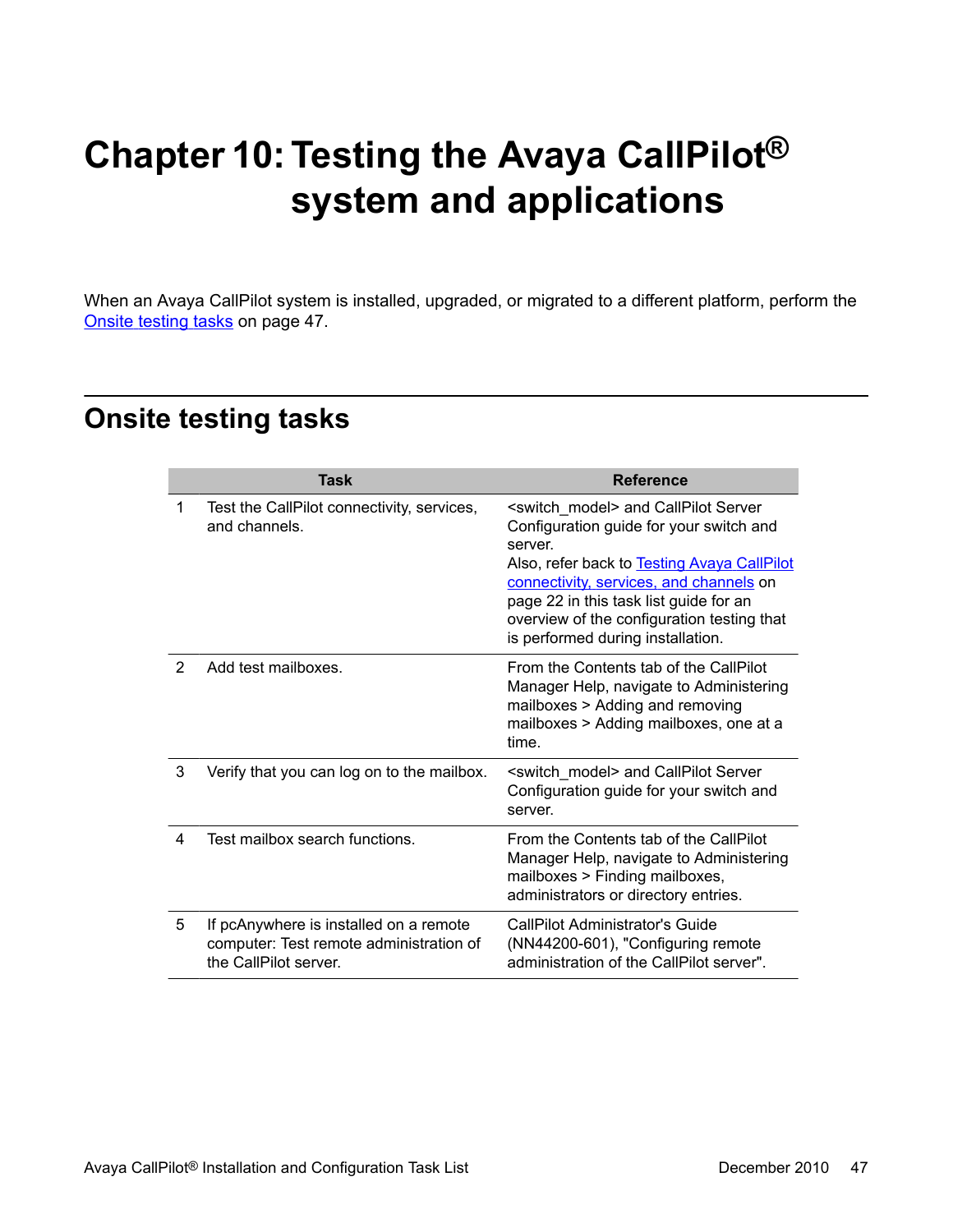|   | <b>Task</b>                                                                                                                               | <b>Reference</b>                                                                                        |
|---|-------------------------------------------------------------------------------------------------------------------------------------------|---------------------------------------------------------------------------------------------------------|
| 6 | If Reporter is installed: Test the Reporter<br>link and set up monitoring and reports.                                                    | • CallPilot Administrator's Guide<br>(NN44200-601), "Learning about<br>CallPilot features".             |
|   |                                                                                                                                           | • CallPilot Reporter Guide<br>(NN44200-603).                                                            |
| 7 | If Application Builder is installed: Test the<br>Application Builder link and ensure the<br>availability of existing custom applications. | • CallPilot Administrator's Guide<br>(NN44200-601), "Understanding<br>CallPilot features and services". |
|   |                                                                                                                                           | • CallPilot Application Builder Guide<br>(NN44200-102).                                                 |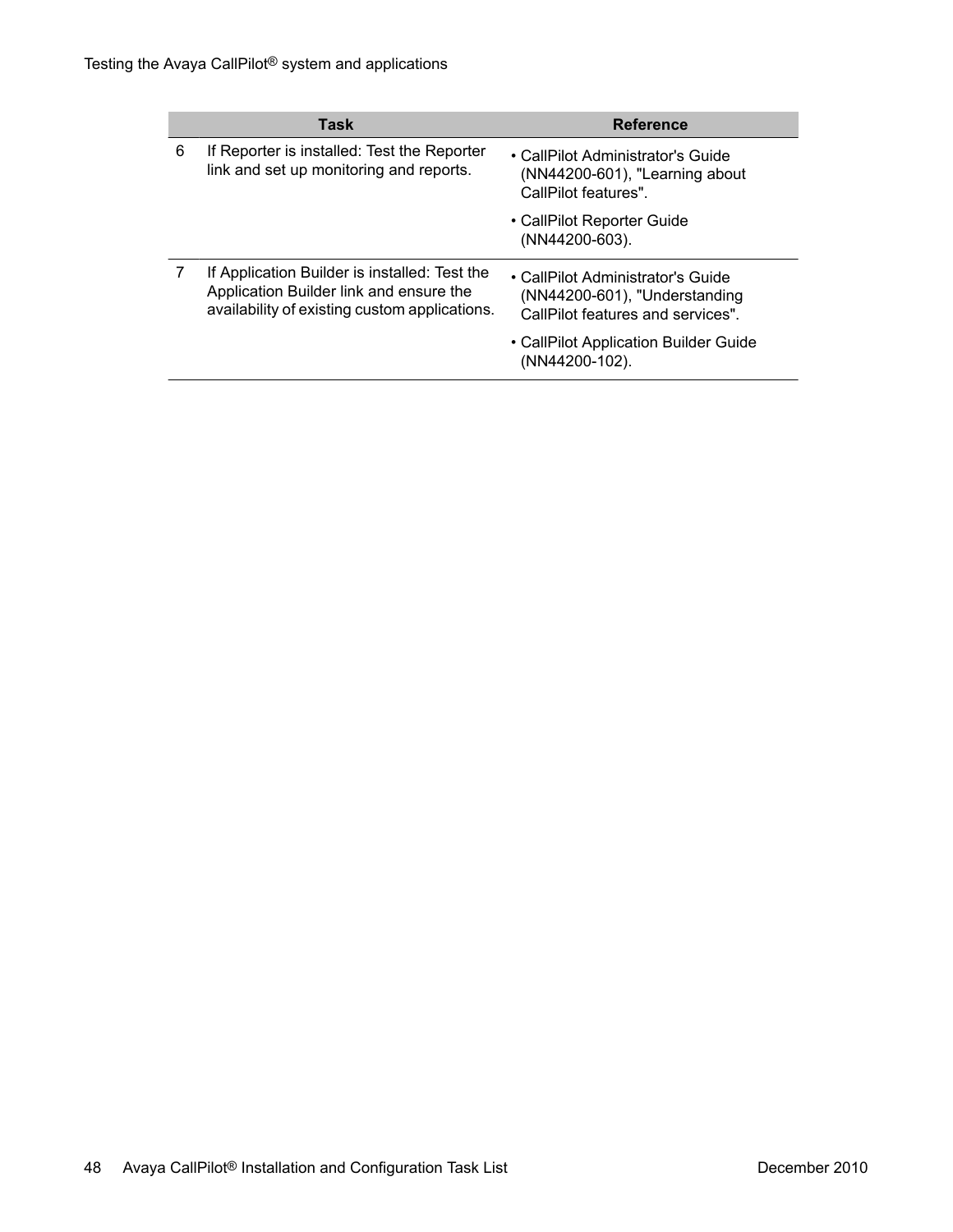# <span id="page-48-0"></span>**Chapter 11: Starting up and shutting down the Avaya CallPilot® server**

This chapter contains information on the following topics:

Stopping and starting channels on page 49

[Restarting](#page-50-0) the server on page 51

[Powering](#page-53-0) down the server on page 54

To [Power](#page-57-0) up the server on page 58

# **Stopping and starting channels**

This section describes how to stop and start channels.

# **Introduction**

If you take the Avaya CallPilot system out of service to perform software or hardware maintenance, first take all channels off duty.

If you take channels off duty, you must manually start them to put them back on duty. Channels that are manually taken off duty do not automatically start when the CallPilot server is restarted or powered up.

# **Methods for taking channels off duty**

Two options exist to take channels off duty:

• Courtesy stop channels (preferred method)

When you courtesy stop channels, CallPilot waits until the channels are no longer active before taking them off duty, instead of suddenly terminating active calls.

• Stop channels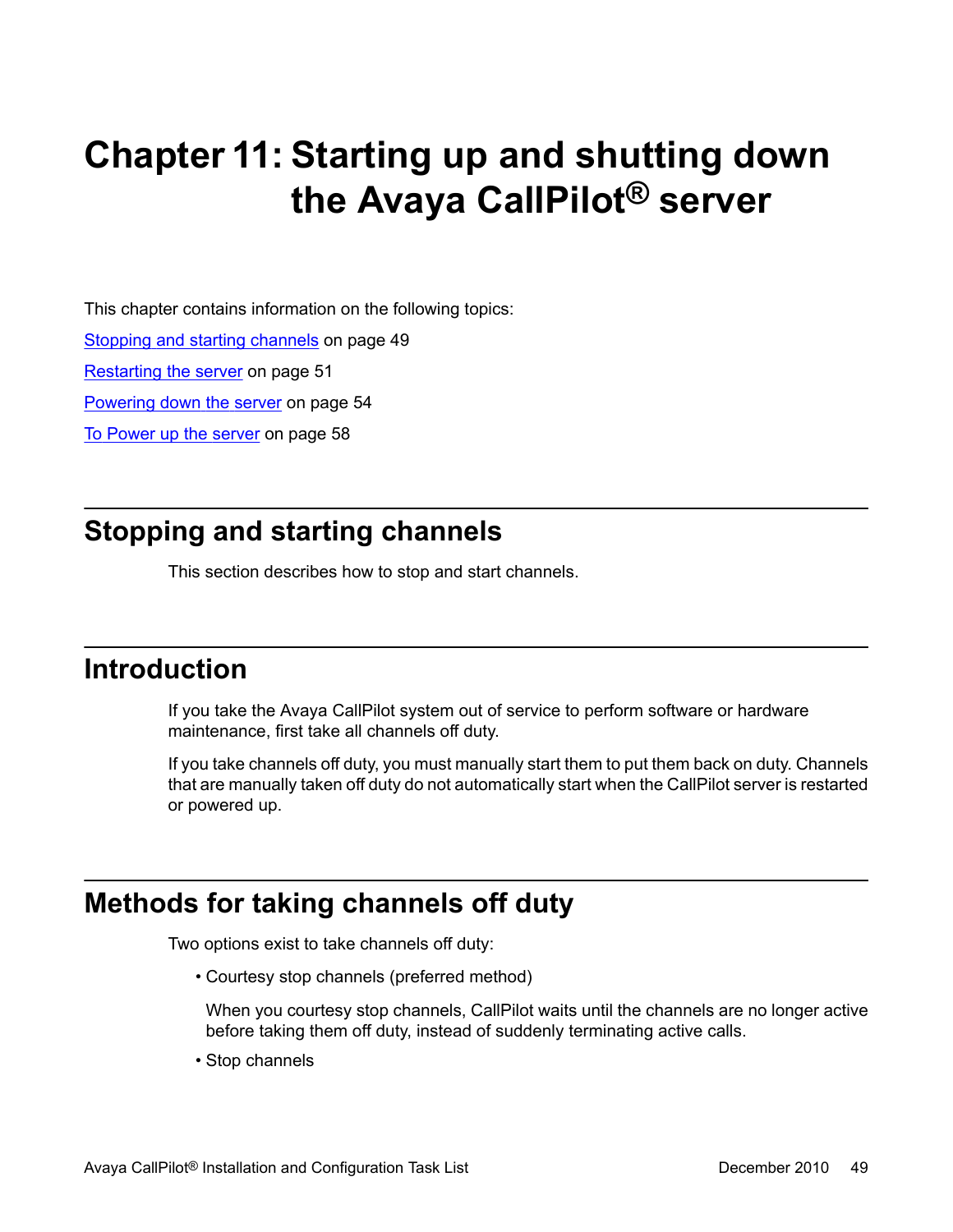When you stop channels, you suddenly take them off duty and terminate all active calls.

## $\bullet$  Important:

Avaya recommends that, if possible, you courtesy stop channels. Courtesy stop is available only at the individual channel level.

To courtesy stop CallPilot, use the following:

- Multimedia Monitor: to courtesy stop a range of multimedia (DSP) channels
- Channel Monitor: to courtesy stop a range of call (DS30X, also known as DS0) channels

# **Stopping or starting channels**

1. Log on to the CallPilot server with CallPilot Manager.

For instructions, see Logging on to the CallPilot server with CallPilot [Manager](#page-36-0) on page 37.

2. In CallPilot Manager, click Maintenance > Multimedia Monitor.

The Multimedia Monitor screen appears, showing the channels associated with each DSP.

# $\bigoplus$  Important:

Courtesy stop is available only at the individual channel level. Therefore, to take the CallPilot system out of service, you must select each channel before clicking Courtesy Stop.

- 3. Select the check box for each DSP channel.
- 4. Do one of the following:

| IF you want to                         | THEN                                                                                                                                                         |
|----------------------------------------|--------------------------------------------------------------------------------------------------------------------------------------------------------------|
| take the selected channels off<br>duty | do the following:                                                                                                                                            |
|                                        | a. Click Courtesy Stop.                                                                                                                                      |
|                                        | Note:<br>If the Courtesy Stop button is not<br>available, wait a few seconds for the<br>screen to refresh.<br>You are asked to confirm the Courtesy<br>Stop. |
|                                        | b. Click OK.<br>The selected DSP channels change to<br>off-duty status.                                                                                      |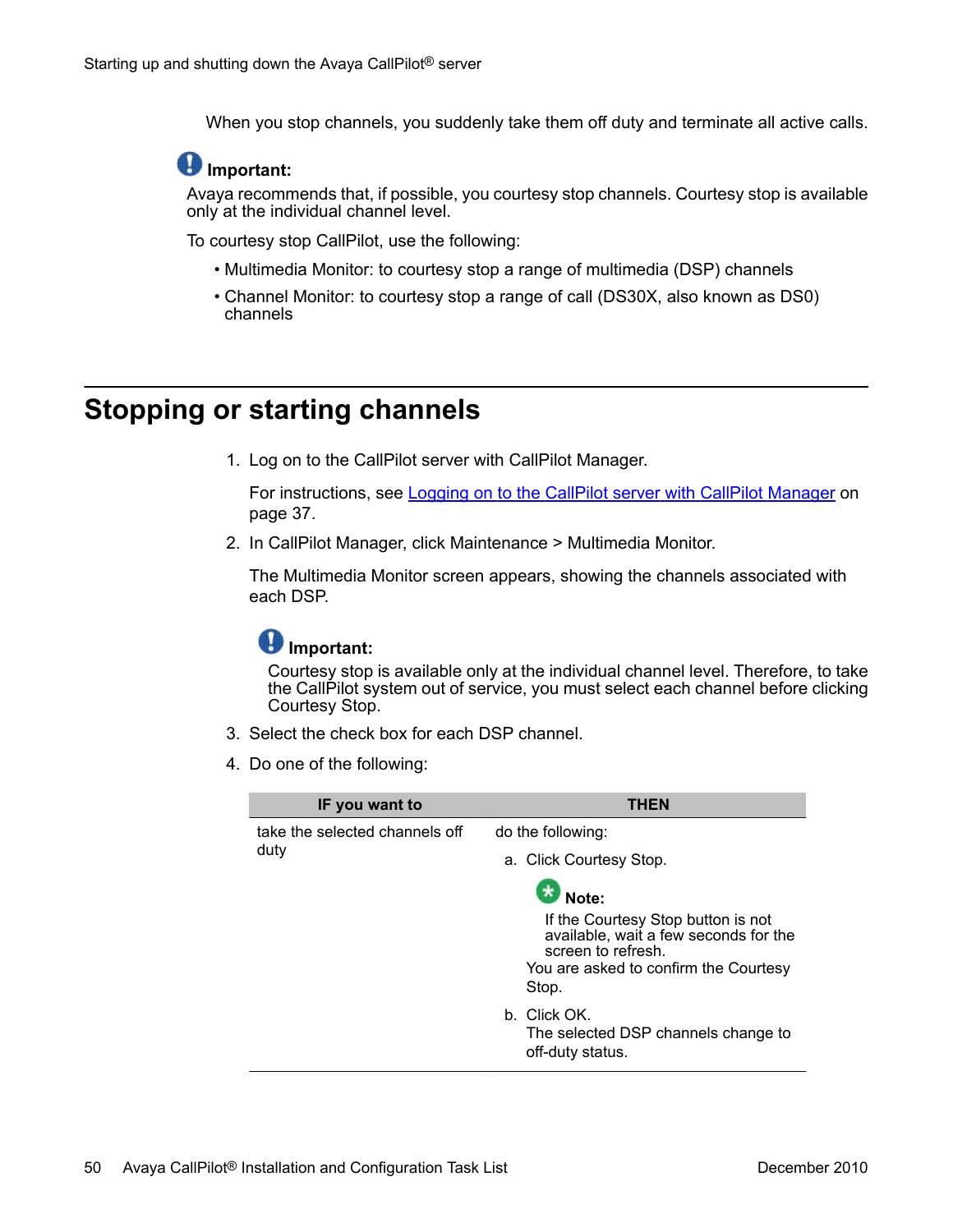<span id="page-50-0"></span>

| IF you want to                                 | <b>THEN</b>                                             |
|------------------------------------------------|---------------------------------------------------------|
| put the selected channels on duty Click Start. | The selected DSP channels change to on-<br>duty status. |

5. Click Maintenance > Channel Monitor.

The Channel Monitor screen appears, showing the DS0 channels associated with each DS30X link.



Courtesy stop is available only at the individual channel level. Therefore, to take the CallPilot system out of service, you must select each channel before clicking Courtesy Stop.

- 6. Select the check box for each DS0 channel.
- 7. Do one of the following:

| IF you want to                         | <b>THEN</b>                                                                                                                                                                                        |
|----------------------------------------|----------------------------------------------------------------------------------------------------------------------------------------------------------------------------------------------------|
| take the selected channels off<br>duty | do the following:                                                                                                                                                                                  |
|                                        | a. Click Courtesy Stop.                                                                                                                                                                            |
|                                        | Note <sup>-</sup><br>If the Courtesy Stop button is not<br>available, wait a few seconds for the<br>screen to refresh.<br>You are asked to confirm the Courtesy                                    |
|                                        | Stop.                                                                                                                                                                                              |
|                                        | b. Click OK.<br>The selected DS0 channels change to<br>off-duty status.                                                                                                                            |
|                                        | c. After all channels are off duty, dial the<br>CallPilot messaging DN to verify that all<br>DSP and DS0 channels are off duty.<br>If all channels are off duty, you may<br>receive a busy signal. |
| put the selected channels on duty      | Click Start.<br>The selected DS0 channels change to on-<br>duty status.                                                                                                                            |

# **Restarting the server**

This section describes how to restart the server.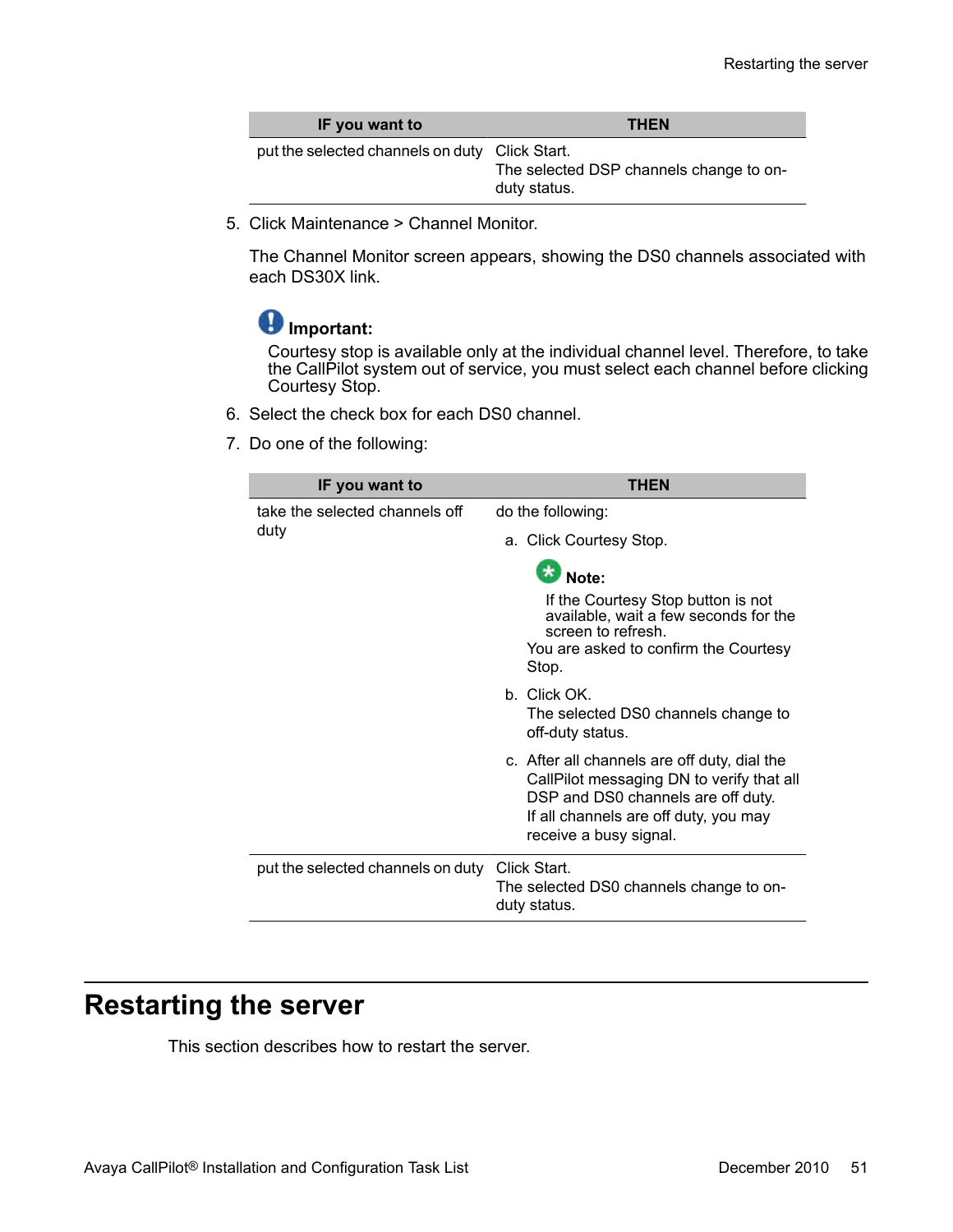### **When to restart the server**

You must restart the server as described in this section when you:

- are putting software changes into effect
- are attempting to resolve operational problems
- are instructed to do so

#### **Important:**

Avaya recommends that, if the CallPilot server is in service, you courtesy stop all channels before you restart the server. When you courtesy stop the channels, CallPilot waits until the channels are no longer active before disabling them, instead of suddenly disconnecting active calls.

For instructions, see Stopping and starting [channels](#page-48-0) on page 49.

### **Important:**

To minimize the amount of time required to wait for channels to become inactive, consider one or both of the following options:

- Perform the server restart during off-hours.
- Inform mailbox users and other administrators in advance when you plan to restart the server. This ensures that their Desktop Messaging, Web messaging, and administration sessions are logged off.

# **Before you begin**

If your server is a 201i or 202i server, and you are working at the server, connect a keyboard, monitor, and mouse to the server.

# **Restarting the server**

To restart the server, you must be working at the CallPilot server or be connected to the server through pcAnywhere.

1. Log on to the server with CallPilot Manager.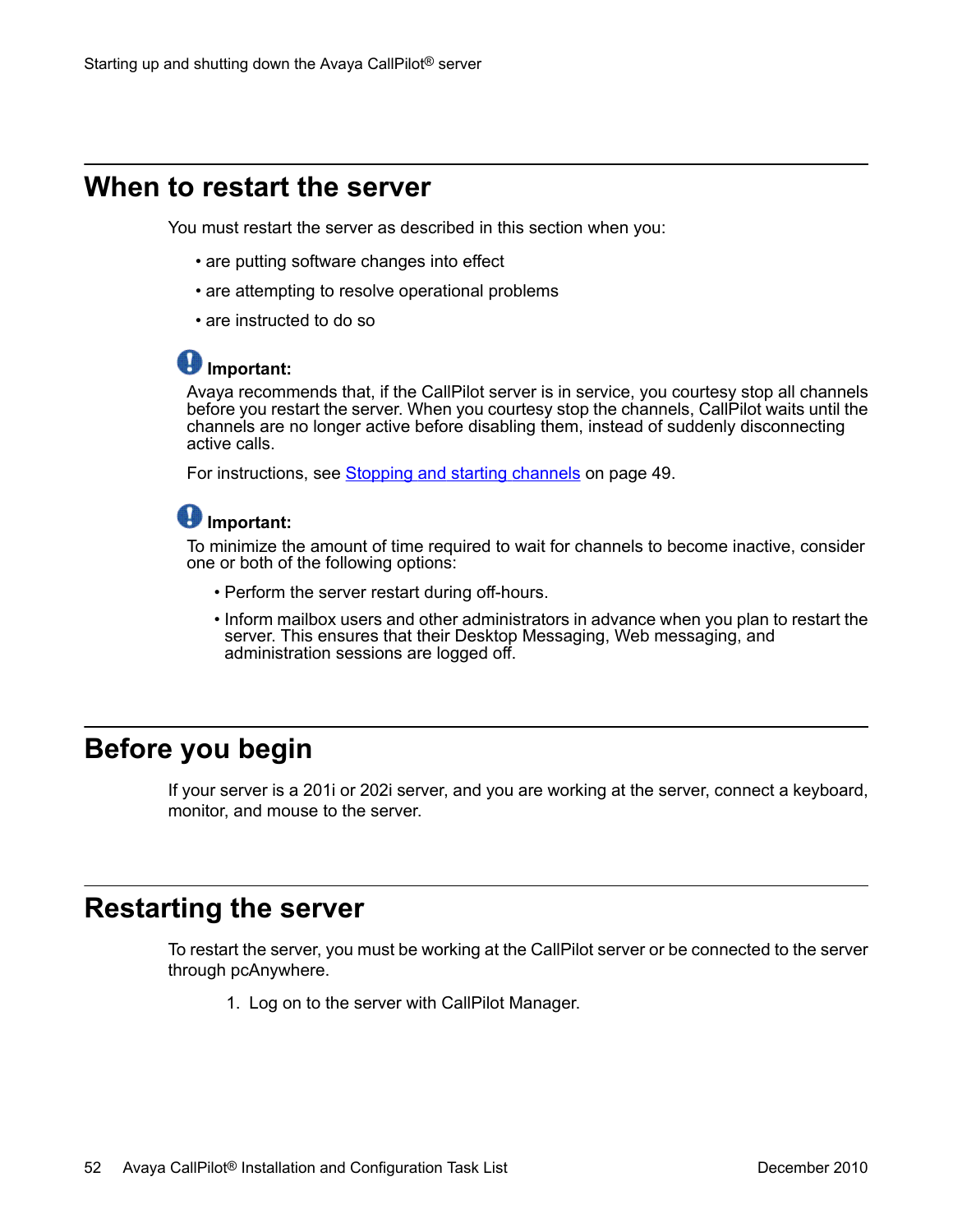For instructions, see Logging on to the CallPilot server with CallPilot [Manager](#page-36-0) on page 37.

2. Courtesy stop all call channels.

For instructions, see [Stopping](#page-48-0) and starting channels on page 49.

3. Do one of the following:

| IF you are                                  | THEN                                                                   |
|---------------------------------------------|------------------------------------------------------------------------|
| at the server                               | continue to next step.                                                 |
| at a PC connected remotely to the<br>server | do the following:                                                      |
|                                             | a. Use pcAnywhere to connect to and<br>log on to the CallPilot server. |
|                                             | b. Continue to next step.                                              |

4. Close all applications on the server.



Applications that you are unable to close are automatically closed when you perform the operating system shutdown.

5. Press Ctrl+Alt+Delete.



Shutting down the server software by pressing the Ctrl+Alt+Delete keys closes database files properly and reduces the time to restart the server.

The Windows Security dialog box appears.

6. Set the following options in the Windows Security dialog box:

| What do you want to do?                                                             | Choose Restart from the drop-down<br>menu.       |
|-------------------------------------------------------------------------------------|--------------------------------------------------|
| Select the option that best describes<br>why you want to shut down the<br>computer. | Choose one of the following:                     |
|                                                                                     | • Other (Planned)                                |
|                                                                                     | • Hardware: Maintenance (Planned)                |
|                                                                                     | • Hardware: Installation (Planned)               |
|                                                                                     | • Operating System: Reconfiguration<br>(Planned) |
|                                                                                     | • Application: Maintenance (Planned)             |
|                                                                                     | • Application: Installation (Planned)            |
|                                                                                     | • Security Issue                                 |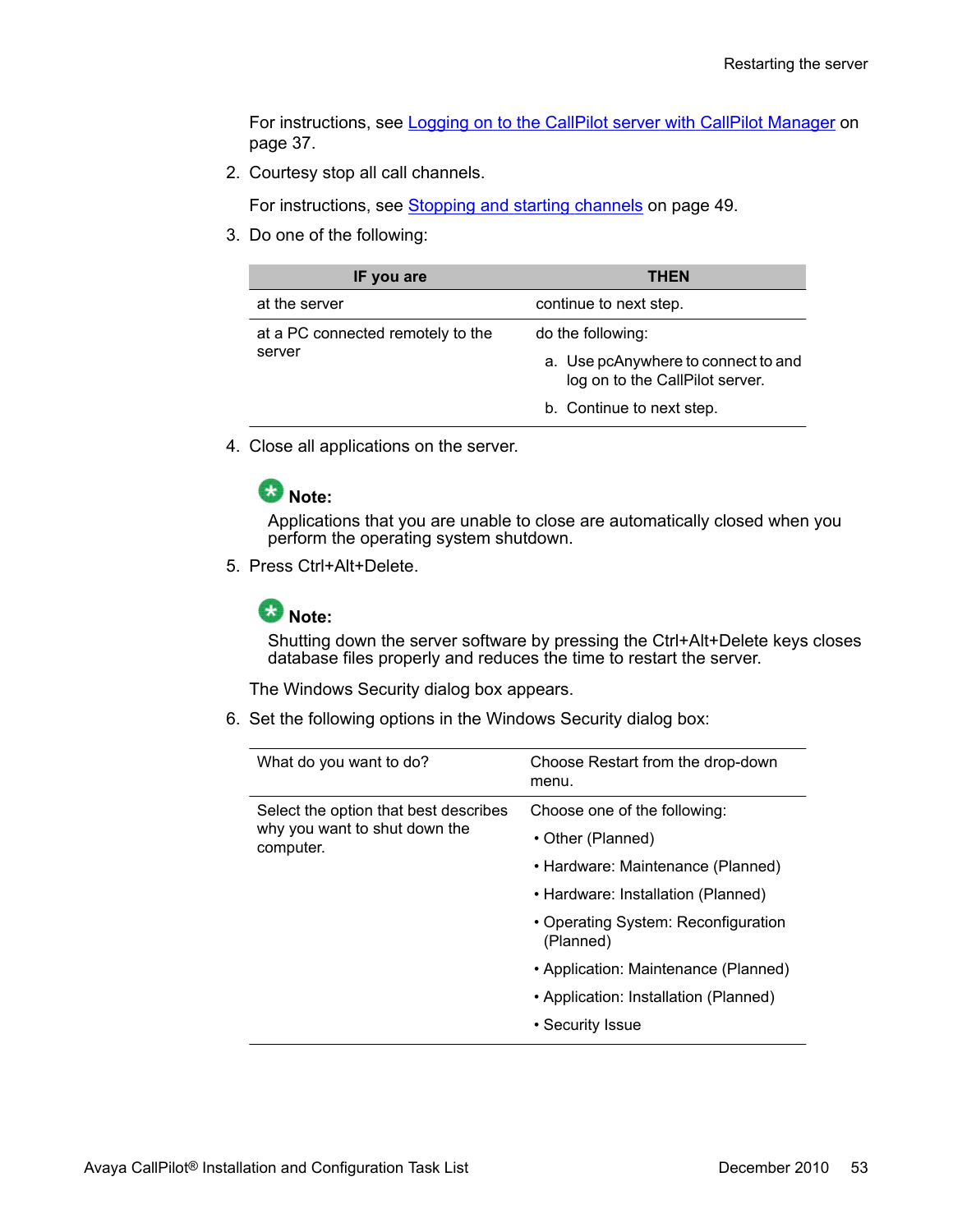<span id="page-53-0"></span>

| Comment | If you selected Other (Planned) above, |
|---------|----------------------------------------|
|         | the OK button is unavailable. You must |
|         | add a comment to enable the button.    |

7. Click OK.

The server shuts down and then restarts.

### $\bullet$  Note:

To interpret the diagnostic results that appear during the restart, see the CallPilot <server\_model> Server Maintenance and Diagnostics guide for your server.

8. When the operating system logon prompt appears, press Ctrl+Alt+Delete to log on.

You are prompted for an operating system user name and password.

9. Enter Administrator as the user name.



You can choose to log on with a different user ID that has local administrative privileges.

10. Enter the password, and then click OK.

The CallPilot server software starts.

### $\bigoplus$  Important:

Wait 10 minutes before proceeding with 11 on page 54.

11. Log on to the server with CallPilot Manager.

For instructions, see Logging on to the CallPilot server with CallPilot [Manager](#page-36-0) on page 37.

12. Start the DSP and DS0 channels on the Multimedia Monitor and Channel Monitor screens in CallPilot Manager.

For instructions, see [Stopping](#page-48-0) and starting channels on page 49.

13. Ensure that CallPilot is ready to accept calls.

For instructions, see the <switch\_model> and CallPilot Server Configuration guide for your switch and server.

### **Powering down the server**

This section describes how to power down a server.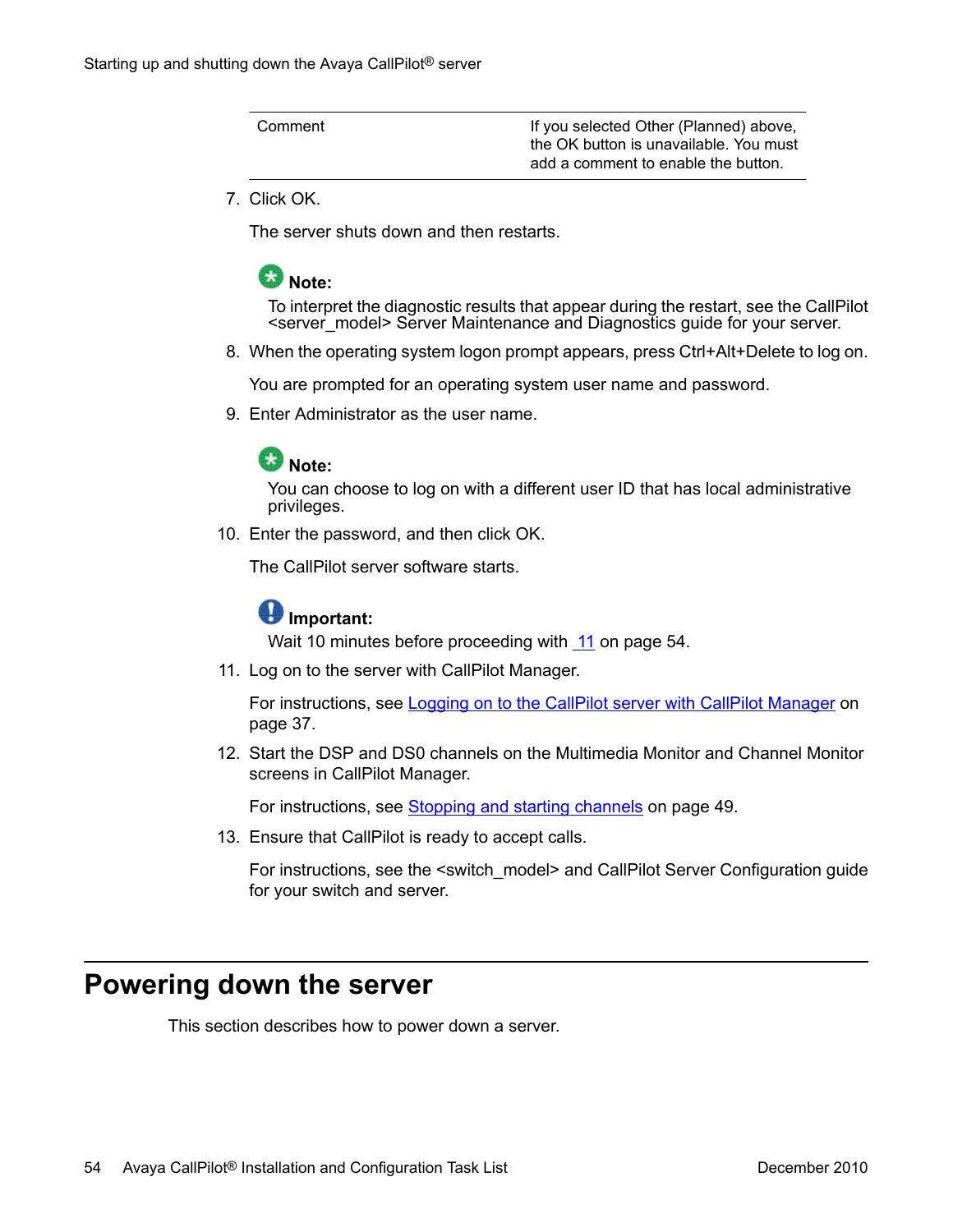# **Powering down a tower or rackmount server**

Power down a tower or rackmount server when you want to:

- remove the server cover (for example, to access the interior components of the server)
- move the server to another location
- replace, remove, add, or upgrade server hardware that is not hot-swappable

# **Powering down a 201i or 202i server**

Power down a 201i or 202i server when you need to replace, remove, add, or upgrade server hardware.

# $\bigcirc$  Note:

The 201i or 202i server is powered automatically by the switch when it is locked into position on the switch.

### **A** Caution:

#### **Risk of equipment damage**

When powering down the 201i or 202i, do not simply unseat it. The 201i and 202i servers obtains power from the shelf. Use the procedure  $\overline{1}$  $\overline{1}$  $\overline{1}$  on page 56.

### **Important:**

When power is lost at the SL-100, the CallPilot server must be shut down gracefully. After power is restored to the SL-100 and the T1 trunks are operational, restart the CallPilot server.

### **Important:**

If CallPilot is in service, Avaya recommends that you courtesy stop all channels before you power down the server. When you courtesy stop the channels, CallPilot waits until the channels are no longer active before disabling them instead of suddenly disconnecting active calls.

For instructions, see Stopping and starting [channels](#page-48-0) on page 49.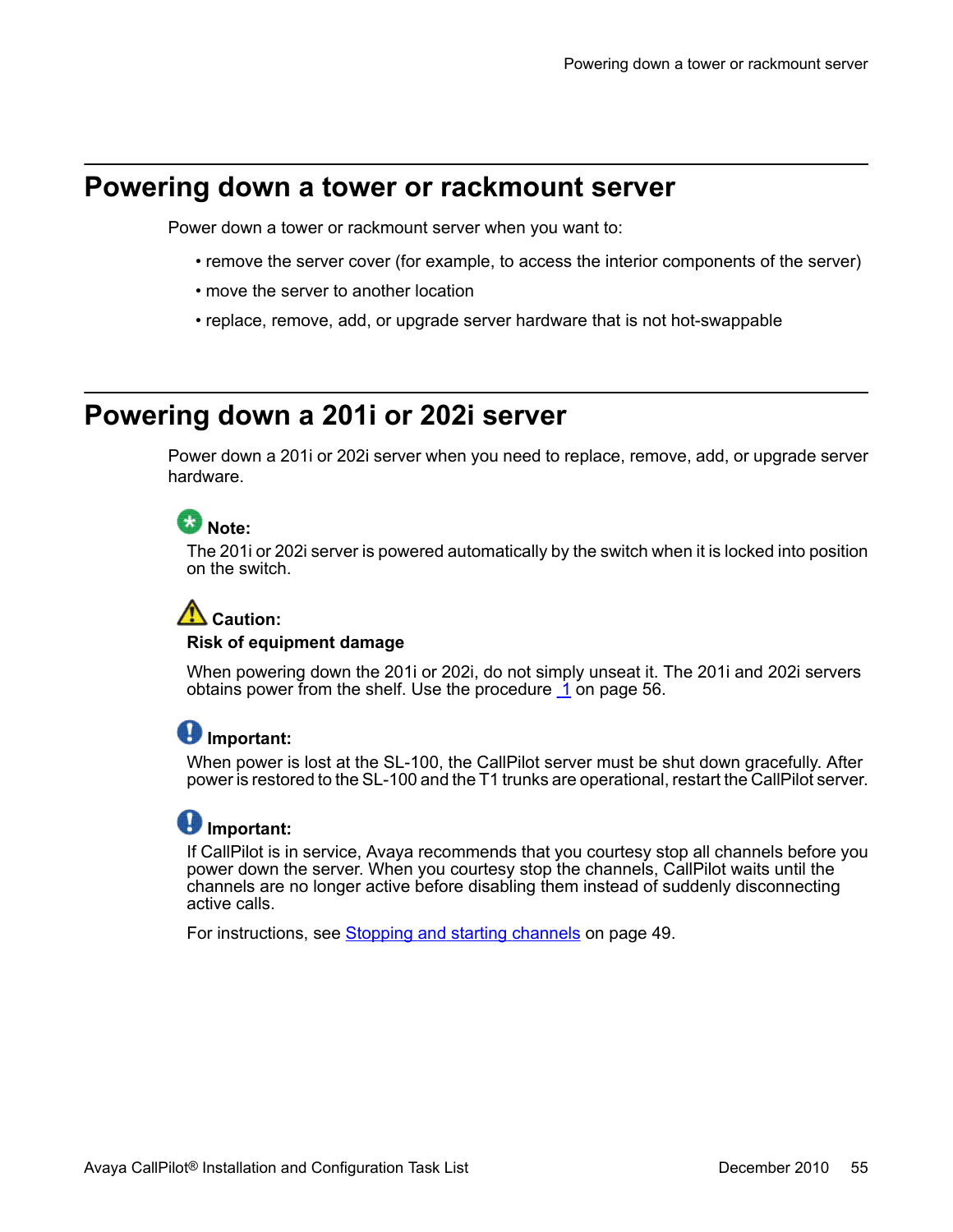# <span id="page-55-0"></span> **Important:**

To minimize the amount of time that you may be required to wait for channels to become inactive, consider one or both of the following options:

- Power down the server during off-hours.
- Inform mailbox users and other administrators in advance when you plan to power down the server. This ensures that their Desktop Messaging, Web messaging, and administration sessions are logged off.

# **Before you begin**

If your server is a 201i or 202i server, and you are working at the server, connect a keyboard, monitor, and mouse to the server.

#### **Powering down the server**

To power down the server, you must be working at the CallPilot server or be connected to the server through pcAnywhere.

1. Log on to the server with CallPilot Manager.

For instructions, see Logging on to the CallPilot server with CallPilot [Manager](#page-36-0) on page 37.

2. Courtesy stop all call channels.

For instructions, see [Stopping](#page-48-0) and starting channels on page 49.

3. Do one of the following:

| IF you are                        | THEN                                                                   |
|-----------------------------------|------------------------------------------------------------------------|
| at the server                     | continue to next step.                                                 |
| at a PC connected remotely to the | do the following:                                                      |
| server                            | a. Use pcAnywhere to connect to and<br>log on to the CallPilot server. |
|                                   | b. Continue to next step.                                              |

4. Close all applications on the server.



Applications that you are unable to close are automatically closed when you perform the operating system shutdown.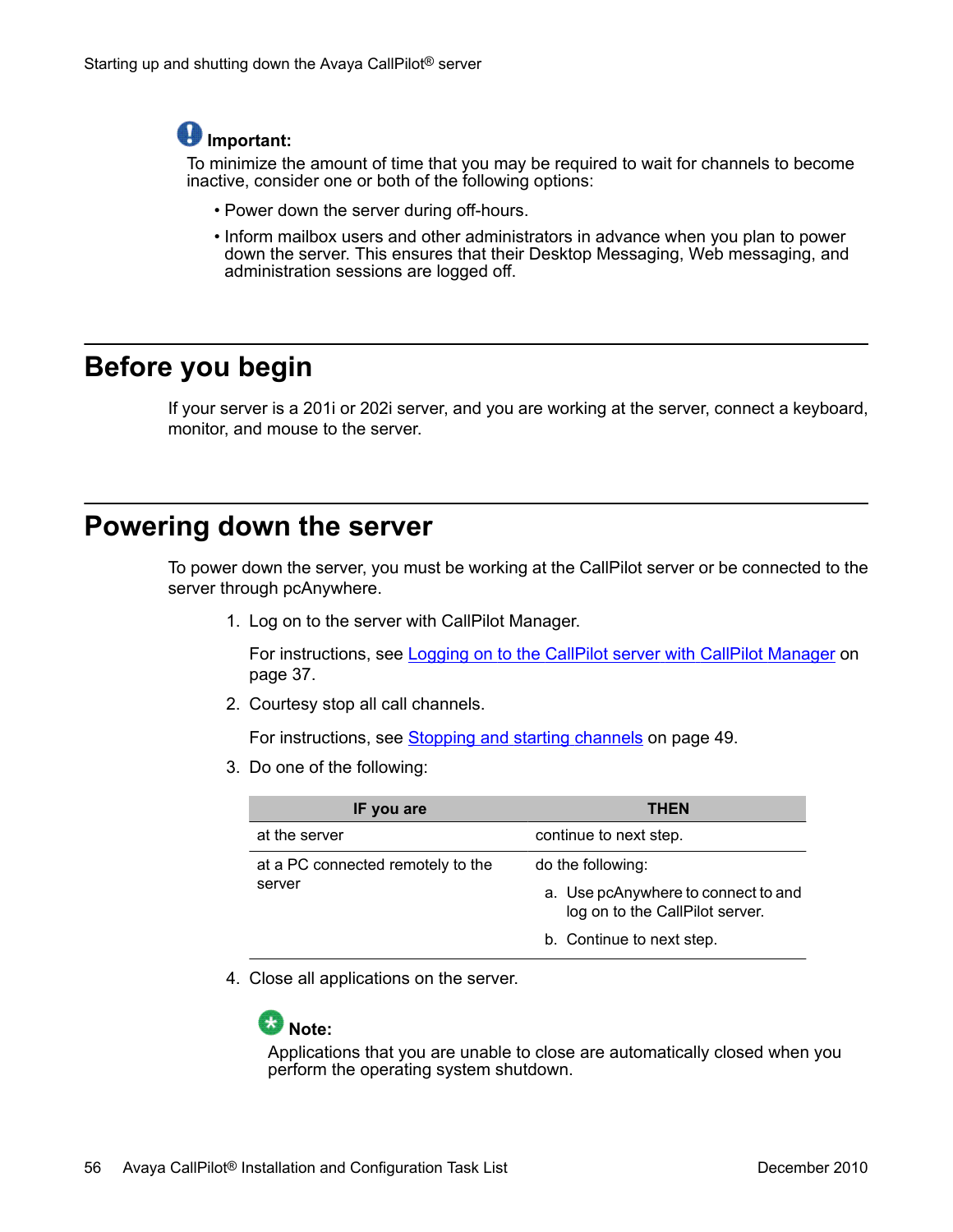5. Press Ctrl+Alt+Delete.

The Windows Security dialog box appears.



Shutting down the server software by pressing the Ctrl+Alt+Delete keys properly, closes database files and reduces the time to restart the server

6. Set the following options in the Windows Security dialog box:

| What do you want to do?                                                             | Choose Shut down from the drop-down menu.                                                                               |
|-------------------------------------------------------------------------------------|-------------------------------------------------------------------------------------------------------------------------|
| Select the option that best<br>describes why you want to shut<br>down the computer. | Choose one of the following:                                                                                            |
|                                                                                     | • Other (Planned)                                                                                                       |
|                                                                                     | • Hardware: Maintenance (Planned)                                                                                       |
|                                                                                     | • Hardware: Installation (Planned)                                                                                      |
|                                                                                     | • Operating System: Reconfiguration<br>(Planned)                                                                        |
|                                                                                     | • Application: Maintenance (Planned)                                                                                    |
|                                                                                     | • Application: Installation (Planned)                                                                                   |
|                                                                                     | • Security Issue                                                                                                        |
| Comment                                                                             | If you selected Other (Planned) above, the OK<br>button is unavailable. You must add a<br>comment to enable the button. |

7. Click OK.

Server shutdown begins.

8. Do one of the following:

| IF your server is           | THEN                                                                                                                                                               |
|-----------------------------|--------------------------------------------------------------------------------------------------------------------------------------------------------------------|
| a tower or rackmount server | press the server power switch.                                                                                                                                     |
| a 202i or 202i server       | do the following:                                                                                                                                                  |
|                             | a. Ensure that DOWN appears on the<br>server HEX display.                                                                                                          |
|                             | Note:<br>The red LED power status<br>indicator remains lit during the<br>shutdown until the system is<br>restarted.<br>`aution'<br><b>Risk of equipment damage</b> |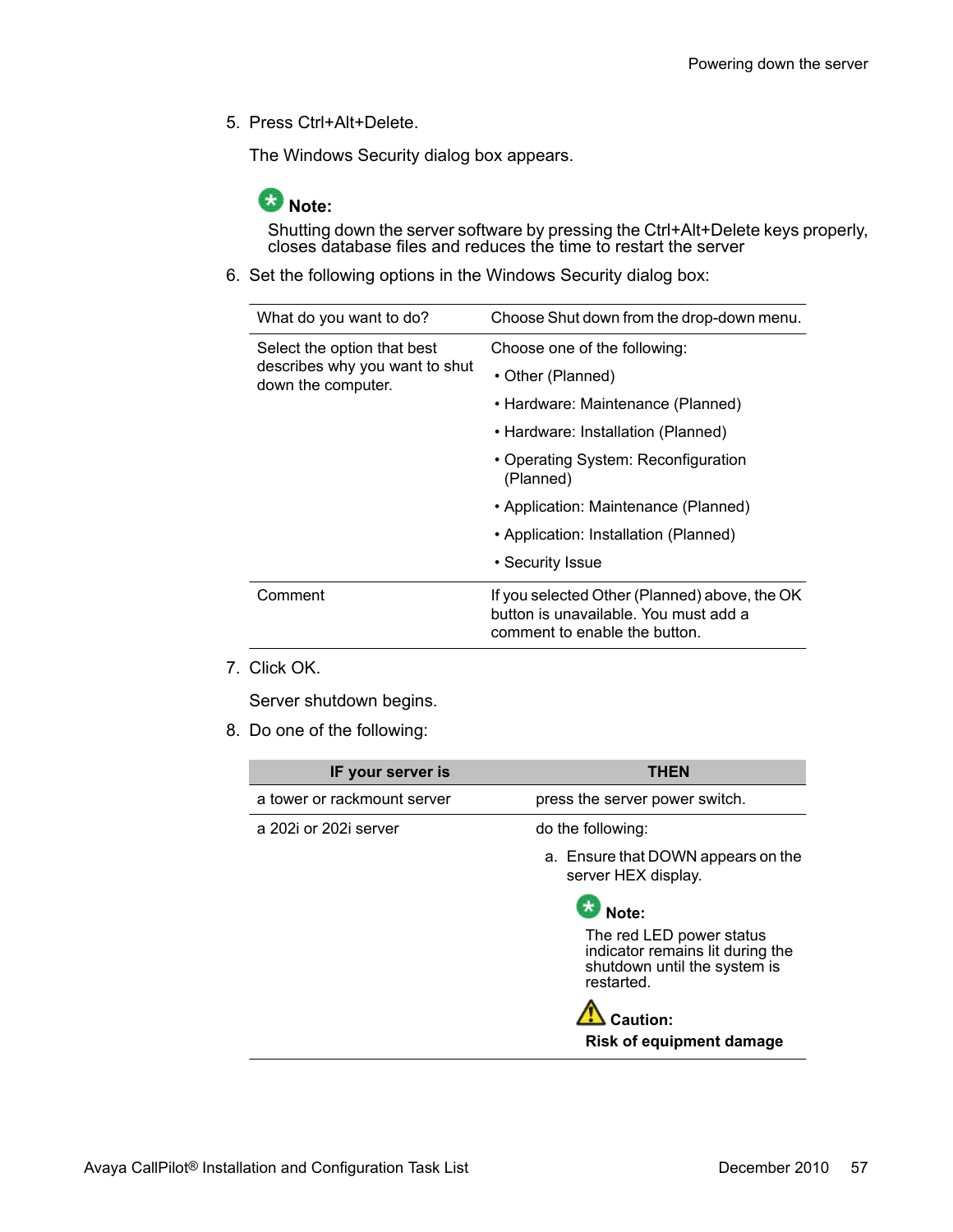<span id="page-57-0"></span>

| IF your server is | THEN                                                                                                |
|-------------------|-----------------------------------------------------------------------------------------------------|
|                   | Wait at least 2 minutes before<br>removing the 201i or 202i to<br>allow the drive to park the head. |
|                   | b. Remove the server from the<br>switch.                                                            |

# **To Power up the server**

If you power down the server to perform hardware maintenance, use the procedure described in this section to restart the server.

# **Powering up the server**

1. Ensure that all peripheral devices are powered up.



If your server is a 201i or 202i server:

- Ensure that the switch shelf is also powered up.
- Ensure that a monitor is connected during the power-up sequence.

### $\bullet$  Note:

The monitor is connected only when you need it. The 201 or 202i server is not intended to operate with a permanent monitor connection.

2. Do the following:

| IF your server is           | THEN                                                                                                                                                     |
|-----------------------------|----------------------------------------------------------------------------------------------------------------------------------------------------------|
| a tower or rackmount server | press the server power switch to start the<br>server.                                                                                                    |
| a 201 or 202 server         | do the following:                                                                                                                                        |
|                             | a. Push the server gently but firmly until it is<br>flush with the switch backplane.<br>The power LED illuminates to indicate that<br>power is received. |
|                             | b. Close the lock latches to secure the server<br>to the backplane.                                                                                      |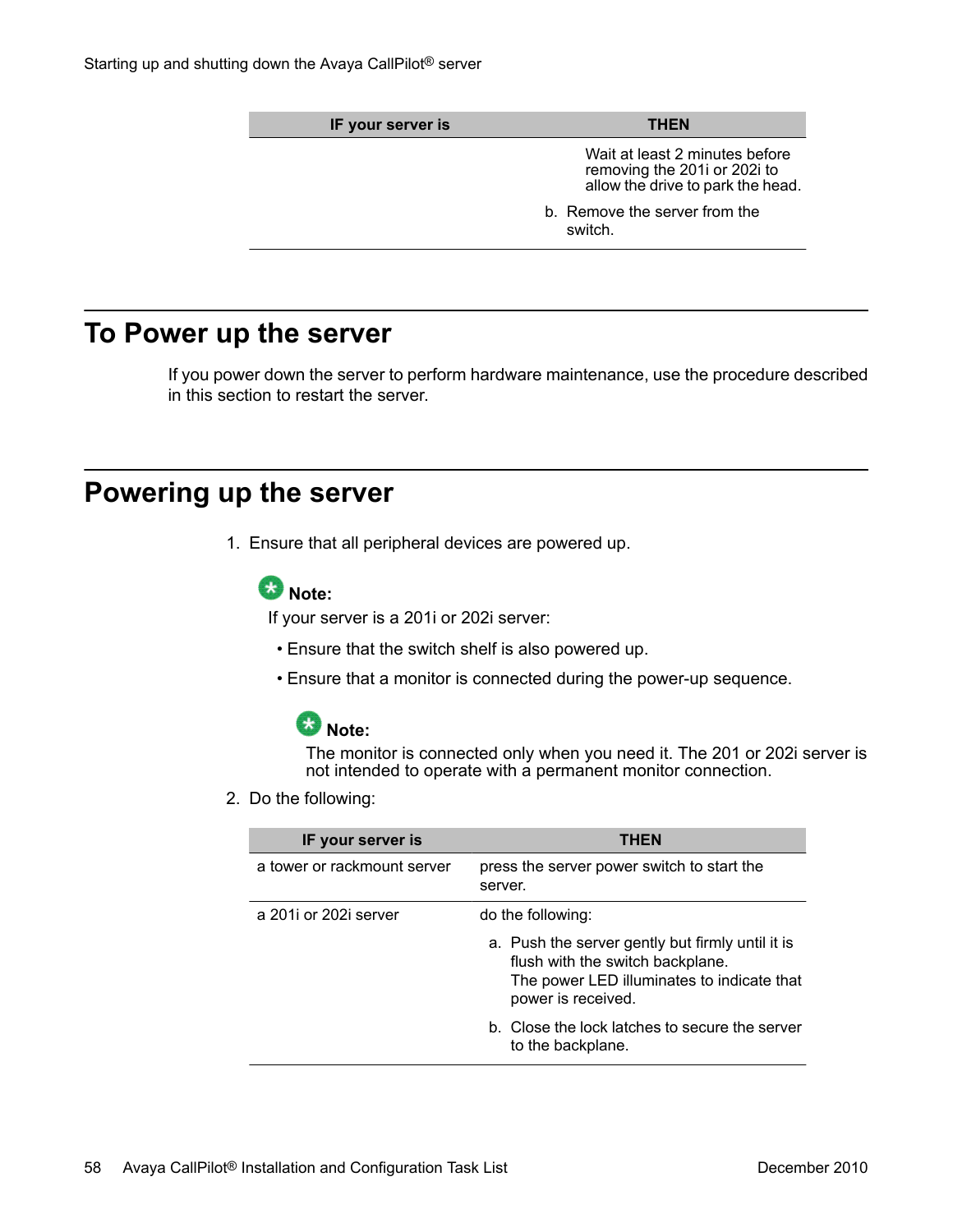c. Ensure that the power status LED is lit.

3. Watch the start-up sequence as follows:

| IF your server is           | THEN                                                                                                                                                     |
|-----------------------------|----------------------------------------------------------------------------------------------------------------------------------------------------------|
| a tower or rackmount server | Observe the Power-On Self-Test (POST) and<br>initialization messages on the monitor.<br>Ensure that all alarm LEDs are green (600r,<br>1005r, and 1006r) |
| a 201 or 202 server         | Watch the HEX display on the server.<br>The HEX display shows T:01 through T:08, and<br>then HOST.                                                       |

4. The server boots into the operating system automatically, displaying a series of start-up screens and finally the operating system logo.

| IF your server is           | <b>THEN</b>                                                                                                                                                                                                                                                                                                                           |
|-----------------------------|---------------------------------------------------------------------------------------------------------------------------------------------------------------------------------------------------------------------------------------------------------------------------------------------------------------------------------------|
| a tower or rackmount server | The operating system start sequence begins.<br>When the start sequence is completed, the<br>operating system logon prompt appears on the<br>monitor.<br>If the logon prompt does not appear, see the<br>CallPilot <server_model> Server Maintenance<br/>and Diagnostics guide for your server.</server_model>                         |
| 201i or 202i server         | The operating system start sequence begins,<br>and communication with the switch occurs. The<br>HEX display shows NT (for about 30 seconds),<br>followed by OK. The operating system logon<br>prompt appears on the monitor.                                                                                                          |
|                             | Note:<br>Before OK appears, one of the following<br>messages may appear, but not for more than<br>1 second: CDLN, C:01, or C:02. This is<br>normal operation.<br>If OK, or the logon prompt, or both do not<br>appear, see the CallPilot <server model=""><br/>Server Maintenance and Diagnostics guide for<br/>your server.</server> |

You are prompted for an operating system user name and password. If the system needs to be configured, a pop-up box for Maintenance Configuration Detection Information may appear to remind you.

5. If the Maintenance Configuration Detection Information box appears, click OK unless you want a reminder to configure the server.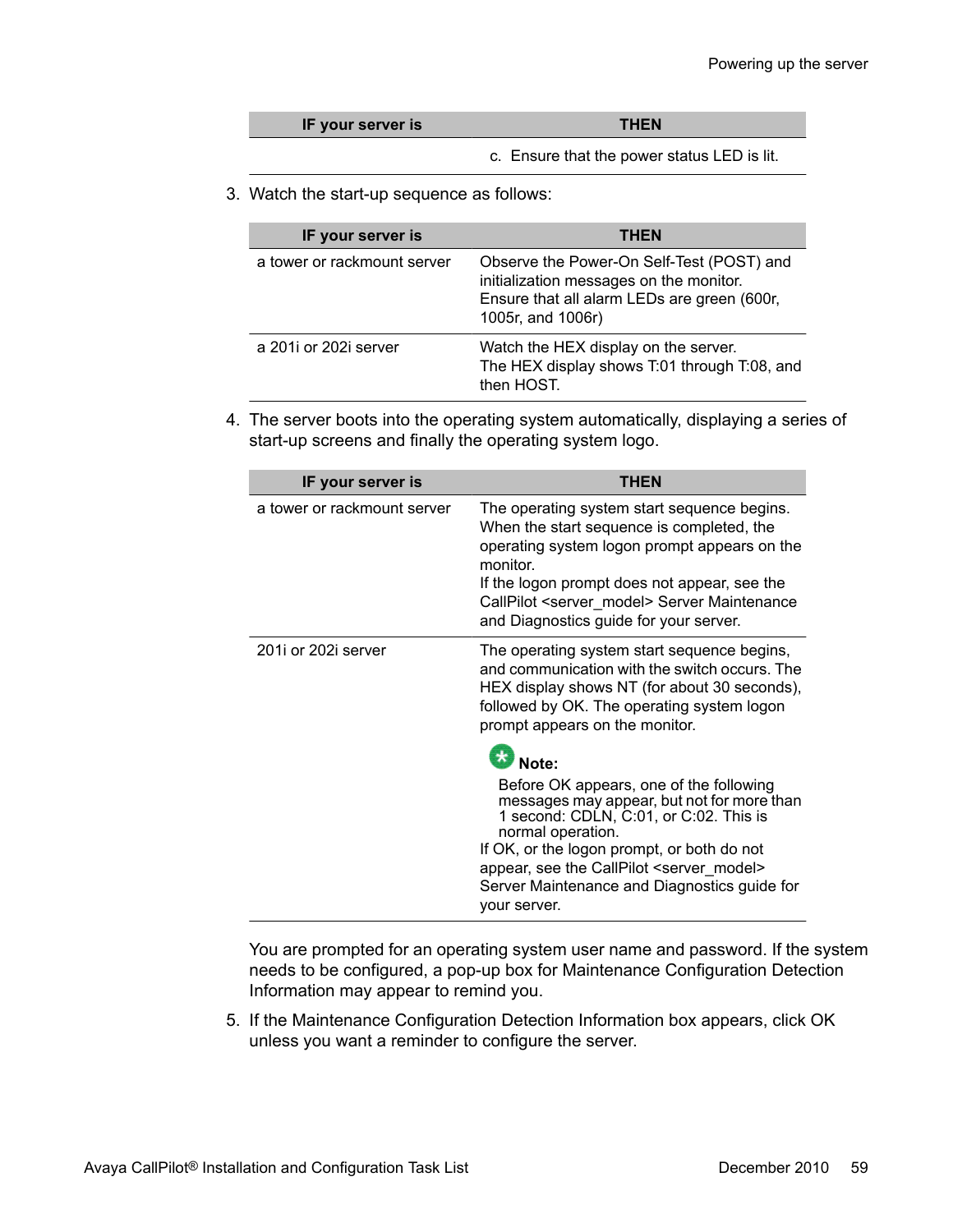

On the 201i server, the HEX display changes from OK, to CRI, On the 202i server, the HEX display may change from OK.

6. Enter the user name (Administrator) and the password.

## $\bullet$  Note:

You can choose to log on with a different user ID that has local administrative privileges.

7. Click OK.

The CallPilot server software starts.



Wait 10 minutes before proceeding with the next step.

8. Log on to the server with CallPilot Manager.

For instructions, see Logging on to the CallPilot server with CallPilot [Manager](#page-36-0) on page 37.

9. Start the DSP and DS0 channels on the Multimedia Monitor and Channel Monitor windows in CallPilot Manager.

For instructions, see [Stopping](#page-48-0) and starting channels on page 49.

10. Ensure that CallPilot is ready to accept calls.

For instructions, see the CallPilot configuration guide for your switch and server.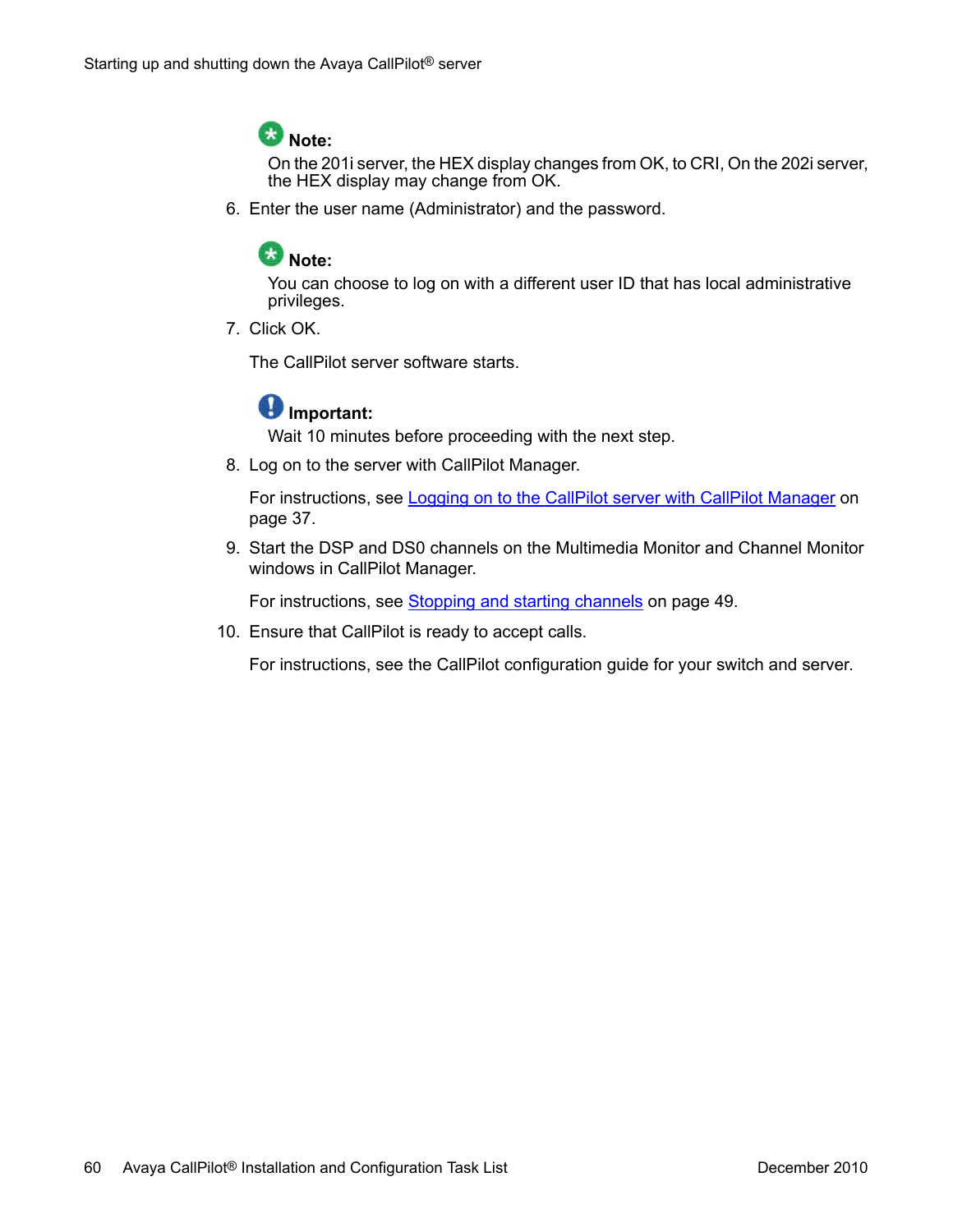# **Chapter 12:Troubleshooting system problems**

# **This chapter contains information on the following topics:**

Overview on page 61

Using the Installation and [Configuration](#page-61-0) guides on page 62

Using the CallPilot [Administrator](#page-65-0) Guide on page 66

If the monitor suddenly shows a blue screen with only white text, a system error has occurred. Record all of the events that took place prior to the appearance of the blue screen. Record any text that appears on the blue screen, and contact customer support for assistance.

### **Overview**

This section provides an overview of the resources and tools that you can use to determine the cause of system problems, and then resolve them.

# **Resources**

Documentation available for resolving system problems are:

- Avaya CallPilot<sup>®</sup> <server\_model> Server Maintenance and Diagnostics guide for your server
- Avaya CallPilot® Administrator's Guide (NN44200-601)
- Avaya CallPilot® Troubleshooting Reference Guide (NN44200-700)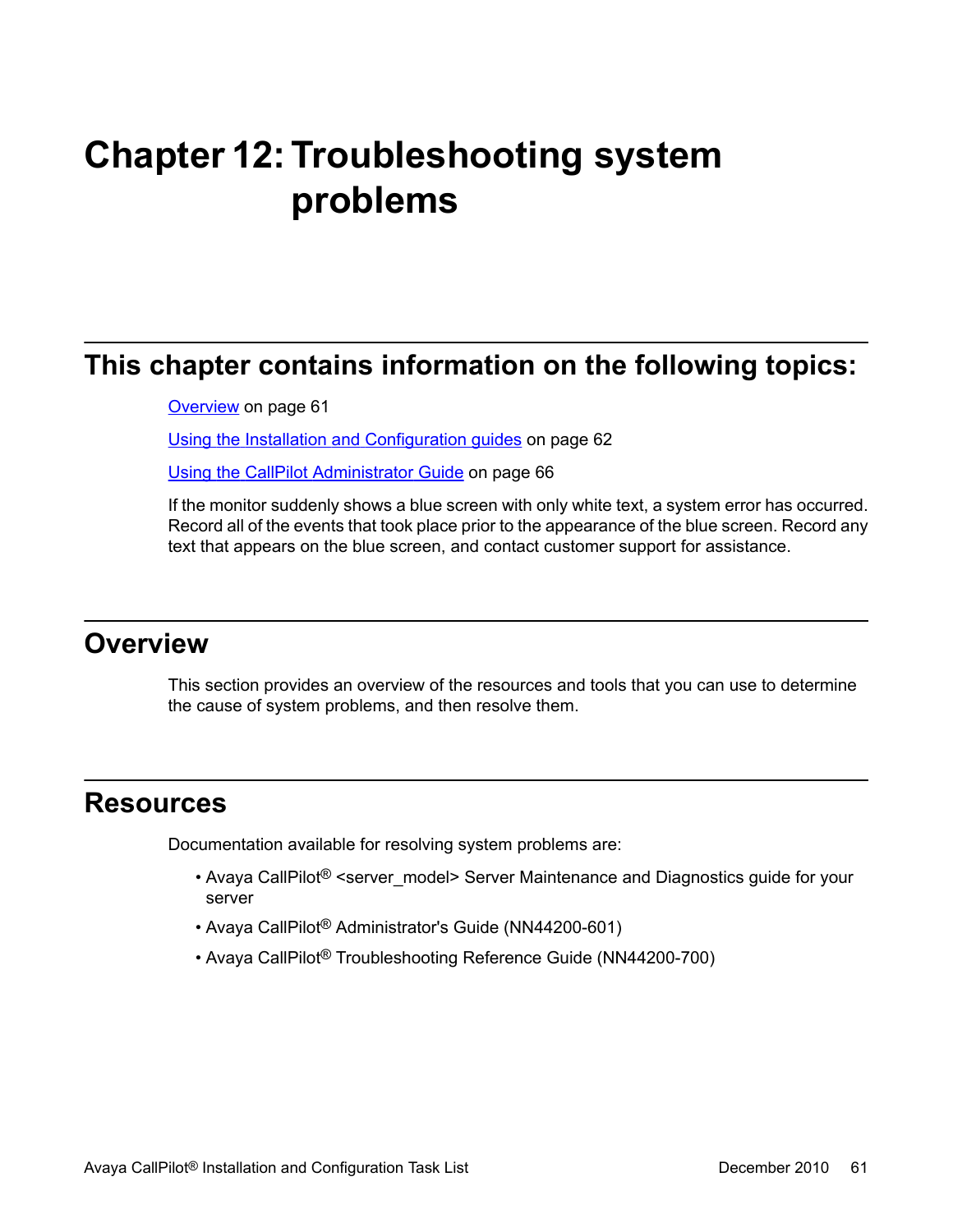# <span id="page-61-0"></span>**Tools**

The following tools are provided with your Avaya CallPilot® system and are briefly described in this chapter:

| <b>Type</b>                 | <b>Tools</b>                                                                                                                          |                                                                                                                       |
|-----------------------------|---------------------------------------------------------------------------------------------------------------------------------------|-----------------------------------------------------------------------------------------------------------------------|
| Generic tools               | <b>TCP/IP diagnostics</b>                                                                                                             |                                                                                                                       |
| Operating system tools      | • Diagnostics<br>• Event Viewer                                                                                                       |                                                                                                                       |
| Avaya CallPilot tools       | • LEDs and HEX display (201i<br>or 202i server)<br>• start-up sequence and<br>diagnostic codes                                        | • System Event Log (703t<br>server)<br>• installation and<br>configuration log files                                  |
| CallPilot tools (continued) | • CallPilot System<br>Configuration (to display<br>switch and server settings)<br>• Disk Usage window<br>• Server Performance Monitor | • Event Browser<br>• Alarm Monitor<br>• Maintenance window<br>• Reporter<br>• Channel Monitor<br>• Multimedia Monitor |
| CallPilot system utilities  | • Diagnostics utility<br>• PEP Maintenance utility<br>• System Monitor                                                                |                                                                                                                       |

# **Using the Installation and Configuration guides**

The Installation and Configuration guides provide instructions for using the resources provided by your CallPilot system.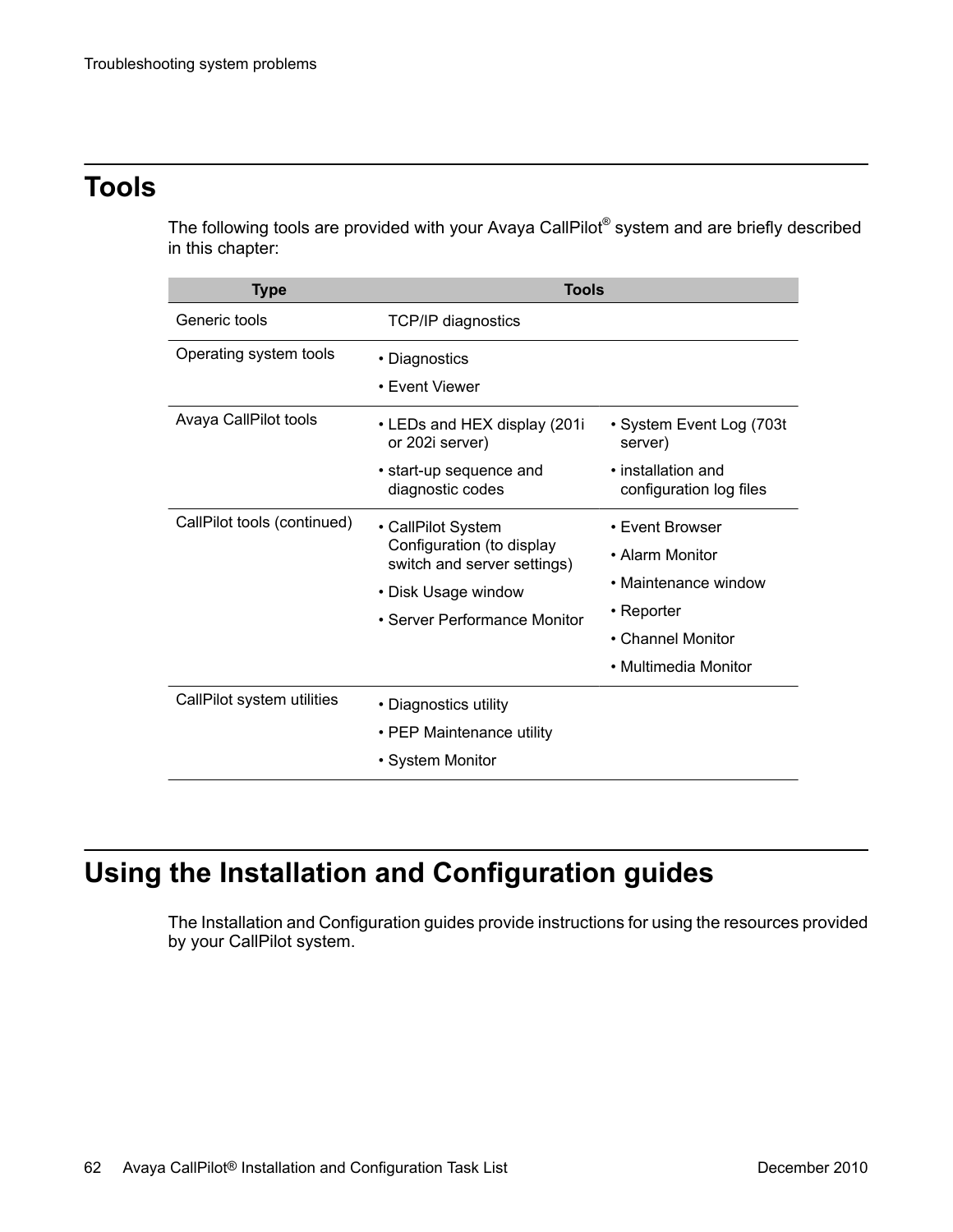| <b>Server type</b>           | <b>Description</b>                                                                                                                                                                                                                                                                                   |
|------------------------------|------------------------------------------------------------------------------------------------------------------------------------------------------------------------------------------------------------------------------------------------------------------------------------------------------|
| tower or rackmount<br>server | The tower and rackmount servers provide LEDs on their front panel,<br>on CD-ROM/DVD and tape drives, and on network interface cards.<br>These LEDs indicate the operating status of the server or drive. On<br>the network interface card, the LEDs also indicate if network activity<br>is present. |
| 201i server                  | The LEDs on the 201 server faceplate indicate when:                                                                                                                                                                                                                                                  |
|                              | • the server and MPC-8 cards are in use                                                                                                                                                                                                                                                              |
|                              | • the network interfaces, hard drive, and SCSI device are in use<br>(201i server)                                                                                                                                                                                                                    |
|                              | • it is safe to remove the server from the switch, or the MPC-8 card<br>from the server                                                                                                                                                                                                              |
|                              | The HEX display on the 201 server faceplate displays messages<br>that appear during start-up or normal server operation.<br>For more information, see the CallPilot <server model=""> Server<br/>Maintenance and Diagnostics guide for your server.</server>                                         |
| 202i server                  | The LEDs on the 202i server faceplate indicate when:                                                                                                                                                                                                                                                 |
|                              | • the server is in use                                                                                                                                                                                                                                                                               |
|                              | • the network interfaces and hard drive are in use (202i server)                                                                                                                                                                                                                                     |
|                              | • it is safe to remove the server from the switch                                                                                                                                                                                                                                                    |
|                              | The HEX display on the 202i server faceplate displays messages<br>that appear during start-up or normal server operation.<br>For more information, see the CallPilot <server_model> Server<br/>Maintenance and Diagnostics guide for your server.</server_model>                                     |

# **Start-up sequence and diagnostic codes**

To help you determine if the server started successfully (or if it failed), watch the start-up sequence and the diagnostic codes that appear on the monitor. If your server is a 201i or 202i server, also observe the HEX display on the server faceplate.

If a hardware problem on the 703t server prevents the operating system from starting or a hardware problem is indicated by the status LED on the front panel, you can use the server System Event Log to investigate the problem. The System Event Log is a utility on the 703t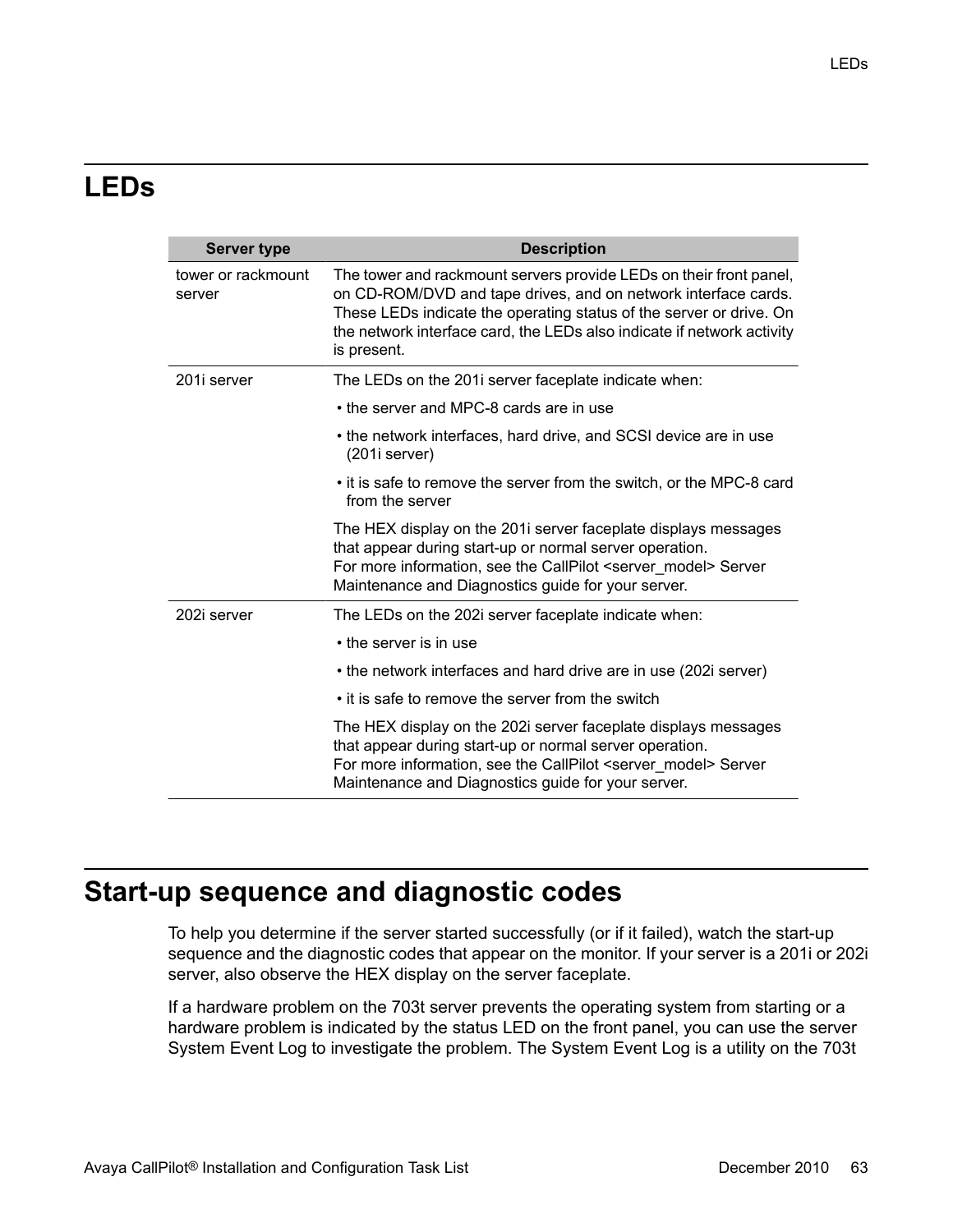server that reports hardware-related errors. You can access the System Event Log by using the System Setup Utility.

For more information, see the CallPilot <server\_model> Server Maintenance and Diagnostics guide for your server.

# **Log files**

The installation event log tracks events associated with any installation, reinstallation, upgrade, or uninstallation operation. The log also tracks any fatal errors that interrupt these operations.

The Configuration Wizard log file is a record of the information entered through the CallPilot Configuration Wizard.

For more information, see the CallPilot Software Administration Guide (NN44200-600).

# **Operating system Diagnostics and Event Viewer**

You can use the operating system Diagnostics window to view details concerning the system and network components.

The Event Viewer provides access to three logs (system, security, and application) that you can use to diagnose and debug system problems.

For more information, see the CallPilot <server model> Server Maintenance and Diagnostics guide for your server.

# **TCP/IP diagnostics**

The following diagnostic tools help you to verify network connectivity and routing:

- ipconfig
- ping
- tracert
- arp
- nbtstat
- netstat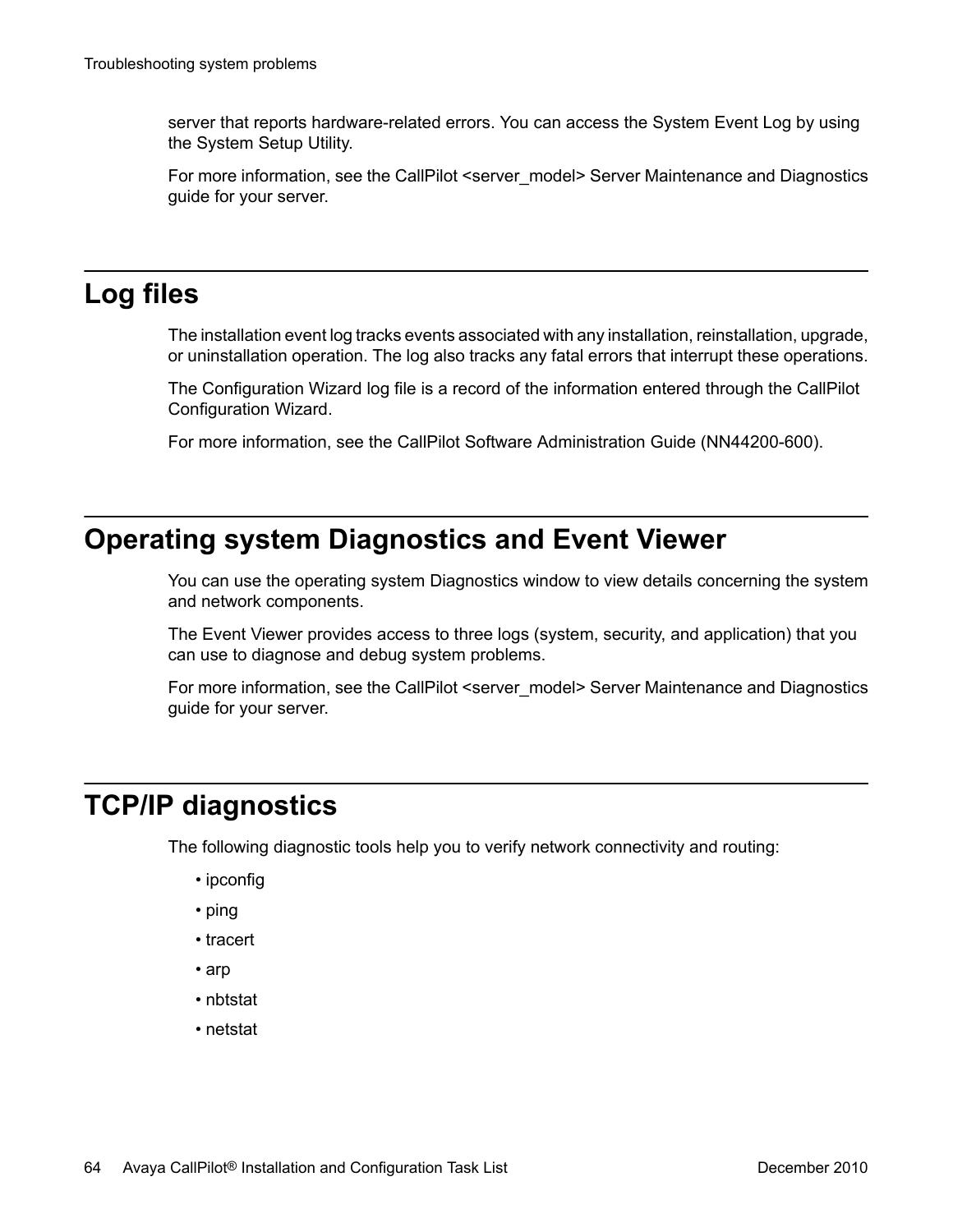For more information, see the CallPilot <server\_model> Server Maintenance and Diagnostics guide for your server.

## **CallPilot Manager**

Use the following screens in CallPilot Manager to monitor hardware status:

• Event Browser

You can use the Event Browser to view events that have been recorded in the server log. The event description can help you determine the root cause of an event or problem.

• Alarm Monitor

An alarm is a warning that is generated by an event. The alarm notifies you of a potential or real problem. Use the Alarm Monitor in CallPilot Manager to investigate one or more raised alarms.

• Maintenance

Use the Maintenance screen to get status information for server hardware components, or to run diagnostics for a particular component.

• Channel and Multimedia Monitors

The Channel Monitor shows the status of DS0 channels, which are the connections that carry the call signals from the switch to CallPilot.

The Multimedia Monitor shows the status of multimedia channels, which are the DSP ports that process the calls. They are the voice, fax, and speech recognition channels.

For more information about using CallPilot Manager, see the following:

- CallPilot Software Administration Guide (NN44200-600)
- CallPilot Manager online Help
- CallPilot <server\_model> Server Maintenance and Diagnostics guide for your server

### **Avaya CallPilot system utilities**

You can use the Diagnostics utility to enable and disable CallPilot start-up diagnostics that run when the system starts. When diagnostics are disabled, this saves time during system maintenance operations where restarts or Call Processing services restarts are required.

The PEP Maintenance utility displays a list of all installed PEPs on the server and lets you uninstall PEPs.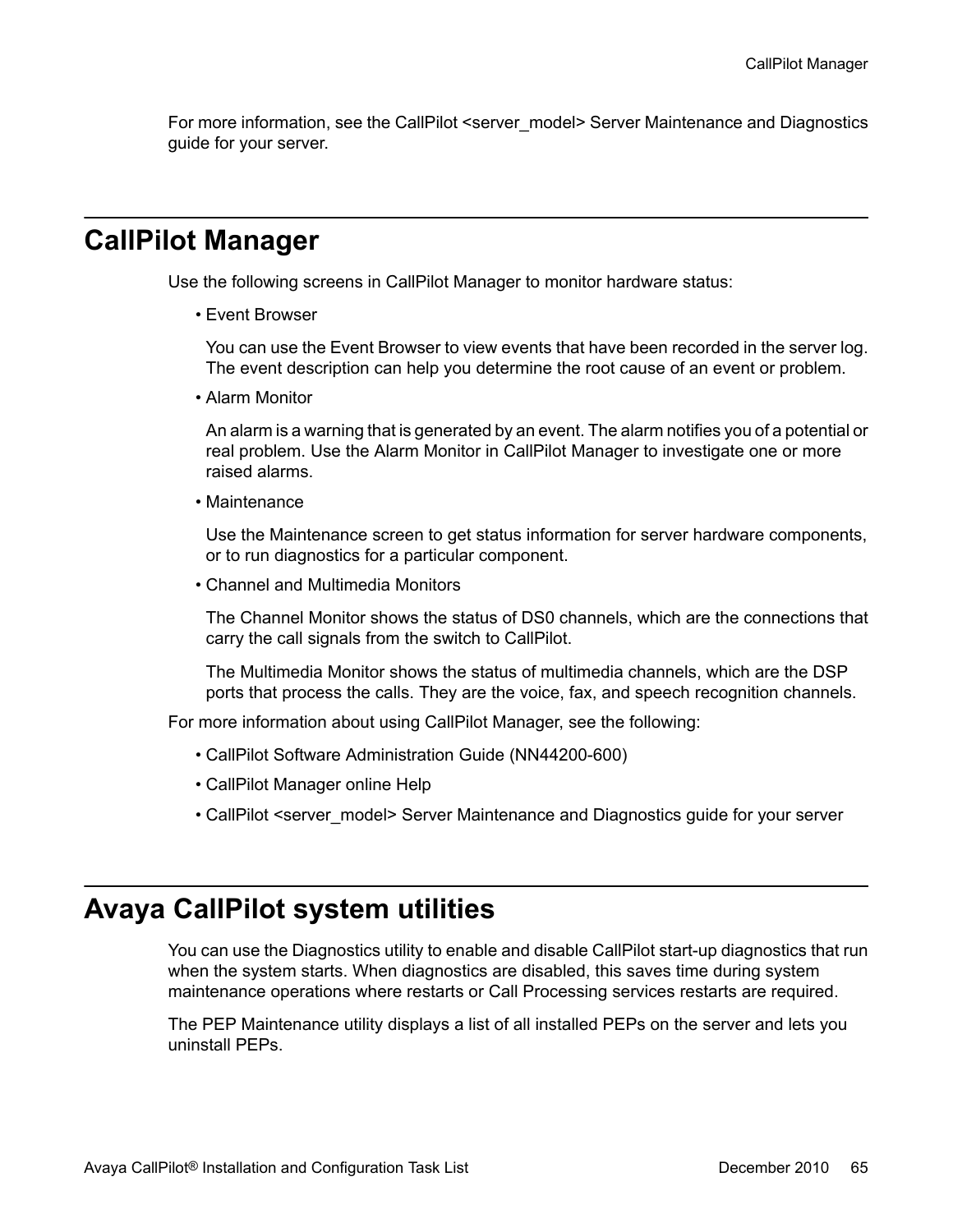<span id="page-65-0"></span>The Services Monitor can help you determine whether the CallPilot server is fully operational. It displays true states of the CallPilot services according to the operating system definition, including the states that are not available through the control panel.

The Session Trace tool provides detailed information about the activity in a user's mailbox and the state of the message waiting indicator (MWI).

The System Monitor provides the following information:

- the status of all CallPilot services, multimedia channels, and call channels
- details about the CallPilot system, such as the features purchased, keycode, serial number, and IP addresses

For more information about these utilities, see the CallPilot <server\_model> Server Maintenance and Diagnostics guide for your server.

# **Using the CallPilot Administrator Guide**

The CallPilot Manager online Help and the CallPilot Administrator's Guide (NN44200-601) provide valuable information for monitoring system performance.

The CallPilot Manager online Help and the CallPilot Administrator's Guide (NN44200-601) both describe how to:

- view and filter server events
- monitor the CallPilot server
- manage CallPilot channels
- troubleshoot CallPilot call service and system operation problems

# **Accessing the CallPilot Administrator Guide**

The CallPilot Administrator's Guide (NN44200-601) is provided in the following locations:

- on the CallPilot Documentation CD-ROM
- in the Installation and Administration area of CallPilot Manager

To access the Installation and Administration area, click the Help link in the top-right corner.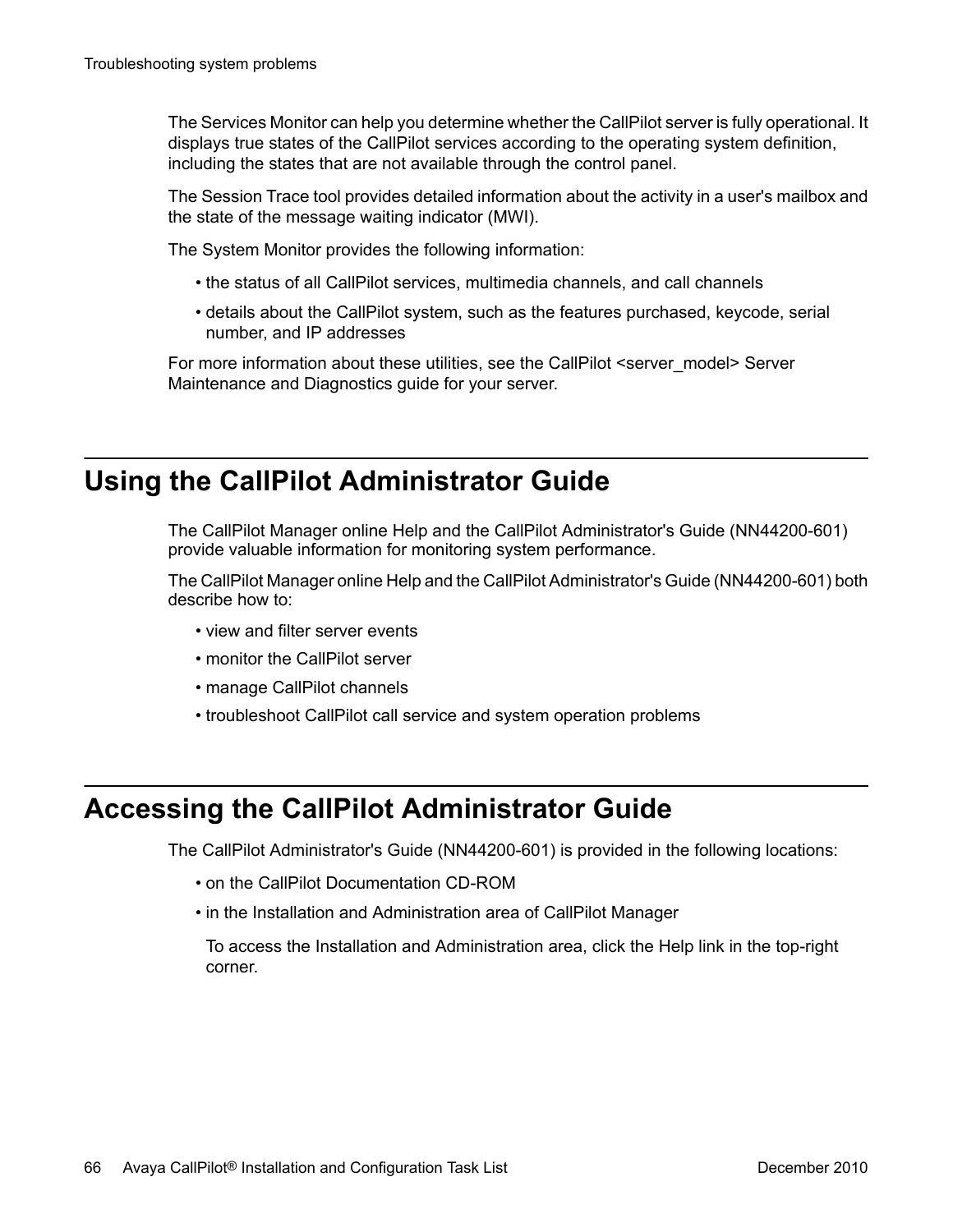# **Viewing and filtering server events**

If you want to reduce the number of events shown in the Event Browser at one time, you can screen the event log to view a specific number of the most recently filtered events. By default, the Event Browser displays the latest 100 critical events.

You can set the filter to display:

- a specific number of latest events, or all events that are retrieved from the server
- events of a certain severity (critical, major, minor, information)
- a specific event code range or all event codes
- a specific type of alarm status (alarm set, alarm cleared, or message)
- events that occur during a specific date and time interval

#### $\mathbf{D}_{\text{Note:}}$

The filter combines the filter settings from each category.

# **Monitoring the CallPilot server**

Monitoring activities include the following:

• viewing switch configuration and server settings

You may need this information when you communicate with product support personnel.

• monitoring disk space

The performance of your CallPilot system depends, to some degree, on the amount of available disk space. Without enough disk space, the server cannot perform adequately. In some circumstances, the server can stop functioning.

Avaya systems are engineered to provide adequate space to meet your data storage and system operation requirements. You must, however, monitor disk space occasionally to ensure that space does not become too limited.

• monitoring the database

The database stores user information, system configuration information, and various statistics that are collected by the system. You cannot monitor the database disk space directly. However, an informational alarm is generated if the database reaches 95 percent capacity. A major alarm is generated if the database reaches 98 percent or 100 percent capacity.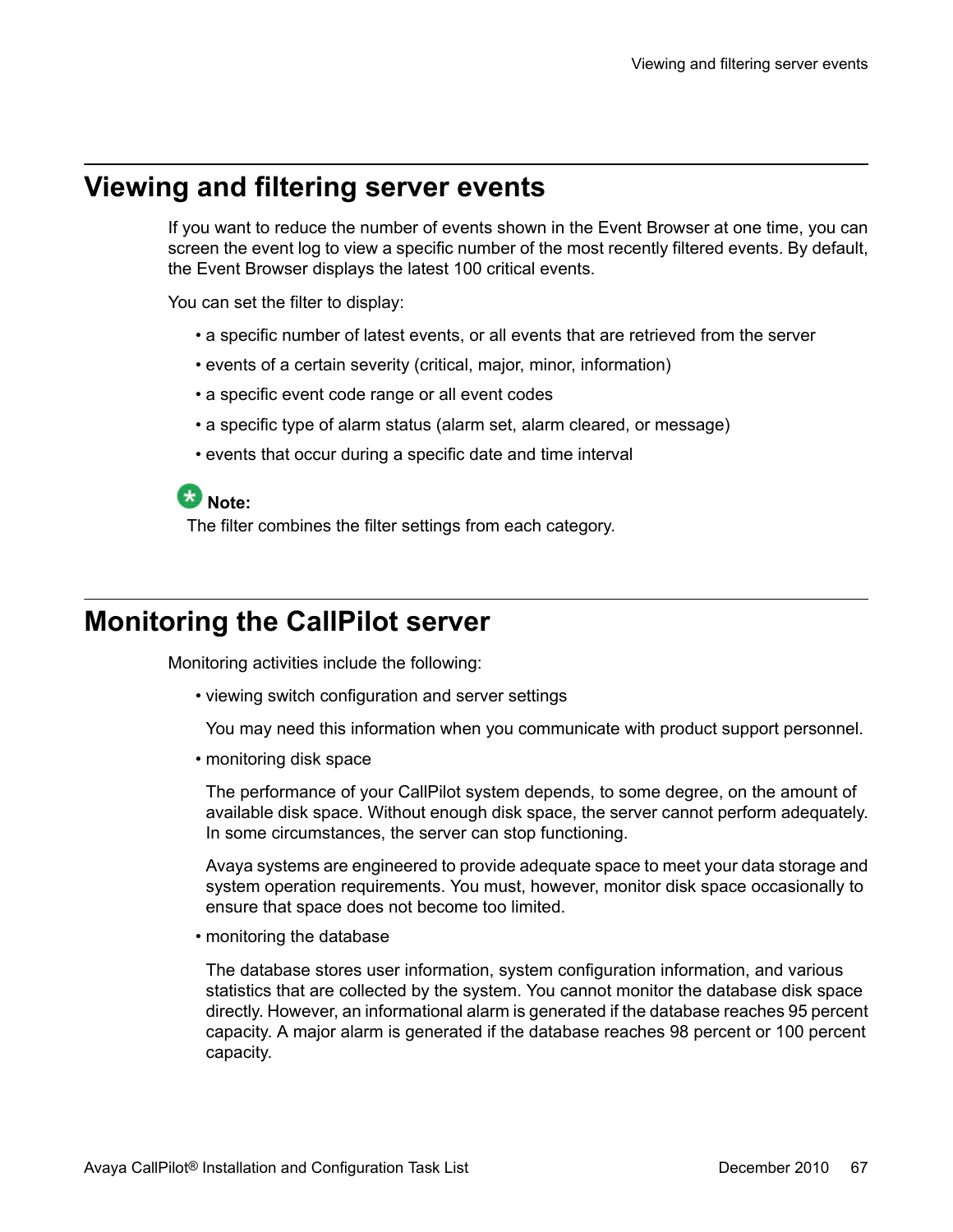Possible reasons for database problems include the following:

- Operational measurement statistics are too detailed or stored for too long.
- The system is under-engineered.

If your estimated usage patterns change or if your number of users grow, you may need to purchase additional disk space. Contact your Avaya channel partner for details.

• monitoring server performance

You can use the Performance Monitor to keep track of the day-to-day hardware and software operations of your system. The window includes information about processor usage, available memory, and available storage space. You may want to view server performance daily to ensure that the server is working properly. You may also want to view data if the performance of your server has deteriorated.

# **Managing CallPilot channels**

Call channels carry digital voice, fax, and speech recognition data from the switch to the server. When the data reaches the server, the multimedia channels process the data according to the type of transmission.

You can monitor individual call channels through the Channel Monitor screen, and multimedia channels or MPC-8 cards through the Multimedia Monitor screen in CallPilot Manager.

As required, you can also remove the call and multimedia channels from service so that you can perform diagnostics, upgrades, or installations. When the maintenance or diagnostics are complete, restart the call and multimedia channels and put them back into service.

# **Troubleshooting call service problems**

Call service problems may occur in the Remote Notification, Delivery to Telephone (DTT), and Delivery to Fax (DTF) services, if they have been put into service.

The types of problems that can occur when using Outcalling services include:

- being unable to use the Outcalling service because channels are not available
	- This situation can occur if the channel allocation is not spread evenly, or if channels are out of service or faulty.
- experiencing a high rate of failures because of incorrect configuration or because the retry limits are exceeded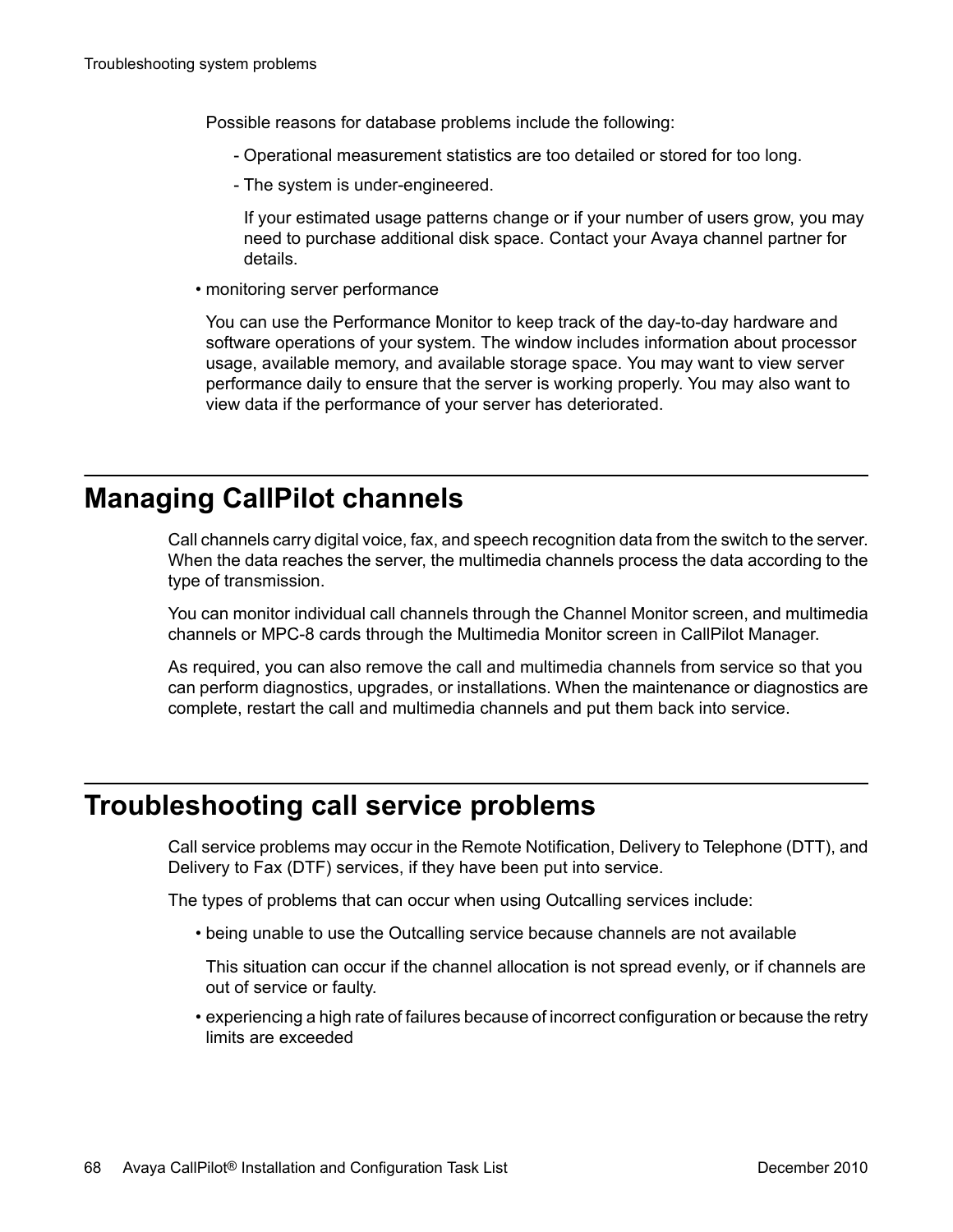DTT or DTF failures can occur because of the following conditions:

- busy
- no answer
- answered, but no DTMF confirmation was provided, or the call was terminated before delivery could occur

Remote Notification failures can occur because of the following:

- The users' Remote Notification target DNs are restricted.
- Pager setups may not be correctly configured for users.
- Retry limits are exceeded.

You can monitor these types of problems by using the Event Browser or Reporter.

### **Troubleshooting system operation problems**

The following types of system operation problems can occur:

• Alarms are generated despite no apparent system problem.

If the system shows no apparent system problem but alarms occur, check if someone has recently run diagnostics on the system. A diagnostic test can generate an alarm as part of its test, even if the system is fine.

• Calls are not answered.

Possible causes include the following:

- CallPilot is improperly configured.
- The Service DN table is not configured correctly.
- Call flow from the switch is impaired due to an incorrect switch configuration.
- Calls are answered, but no prompts are heard.

Possible causes include the following:

- An error in the application that supports the requested service.
- A problem with the DS0 channel or the DS30X link.
- The system is not working after an IP address change.

If the IP address of a CallPilot server is changed while the system is up and running, the system does not work until you restart the switch.

• The monitor shows a blue screen.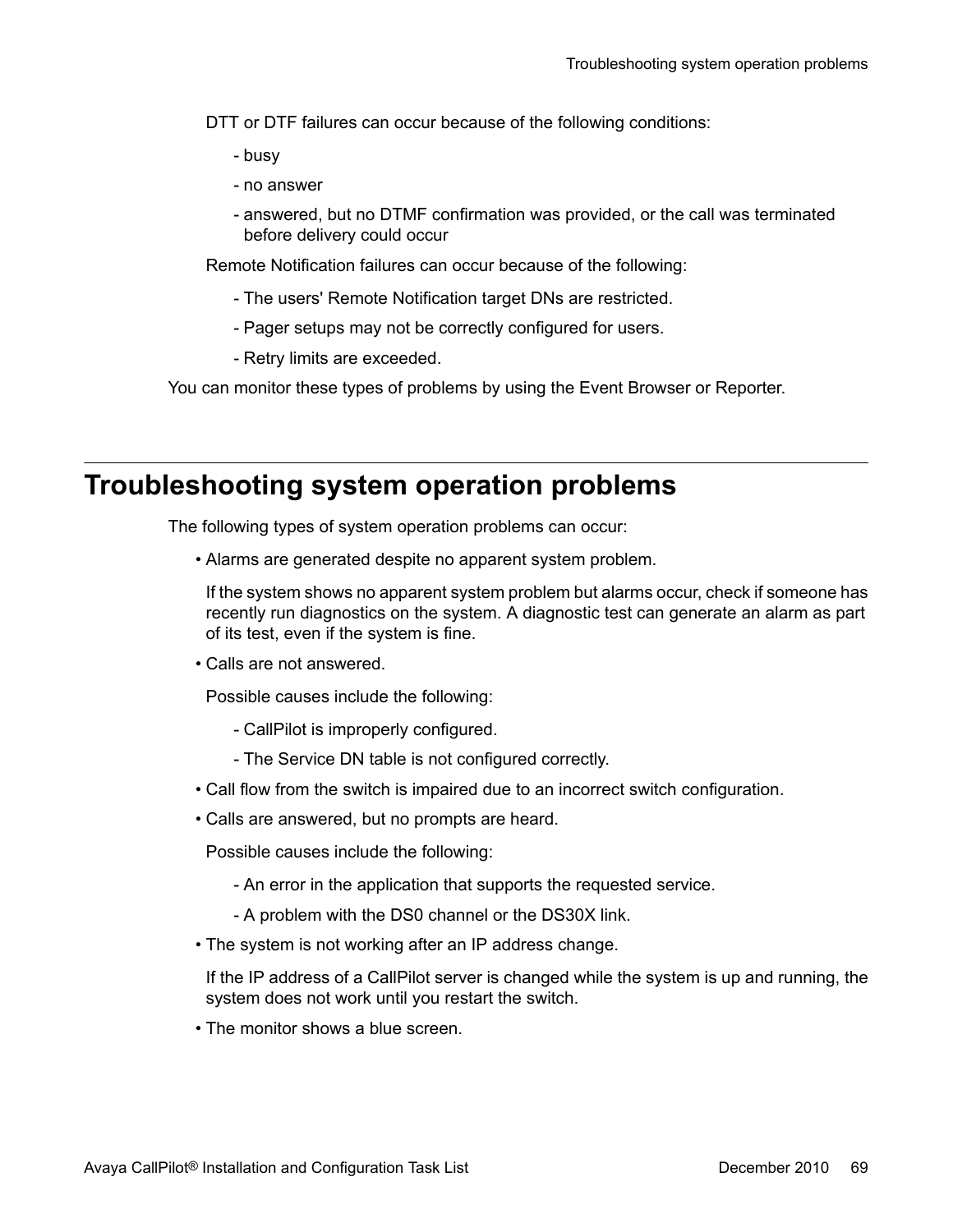If the monitor suddenly shows a blue screen with only white text, a system error has occurred. Record all of the events that took place prior to the appearance of the blue screen. Record any text that appears on the blue screen, and contact customer support for assistance.

# **Using the CallPilot Troubleshooting Reference**

The CallPilot Troubleshooting Reference describes symptoms that can appear on all CallPilot server platforms, and describes ways to resolve them.

# **Obtaining the CallPilot Troubleshooting Reference**

The CallPilot Troubleshooting Reference is written for Avaya distributors and technical support representatives and is, therefore, not included in the customer documentation package.

[Avaya continually updates the CallPilot Troubleshooting Reference at: www.avaya.com/](http://www.avaya.com/support) support

# **ED** Note:

If you are not an Avaya distributor, contact your Avaya technical support representative for assistance.

# **Types of problems that are covered**

Use this document to resolve the following types of problems:

- server boot cycle failures
- peripheral device problems
- monitor display problems
- server to network connection problems
- remote access connection problems
- CallPilot application problems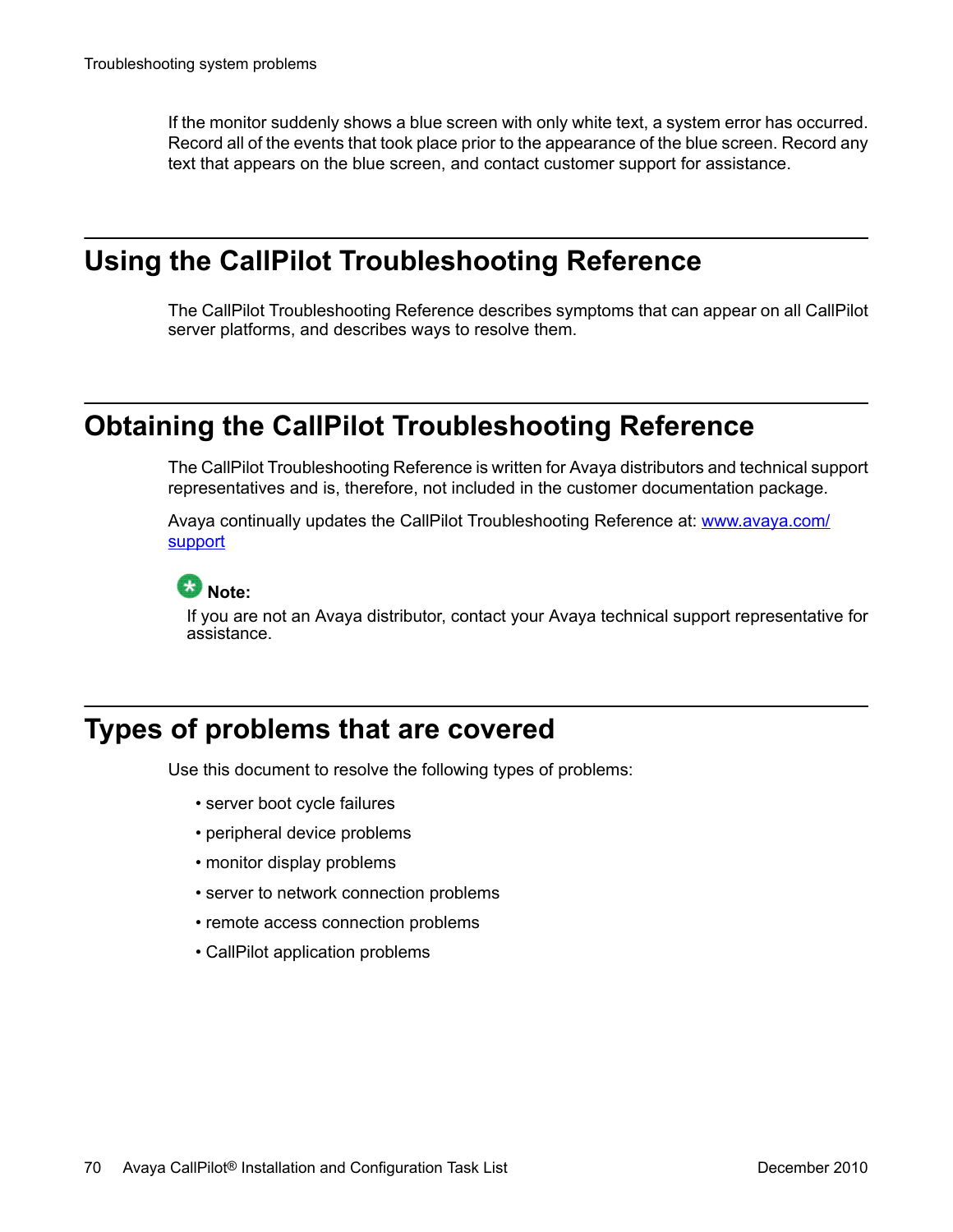# **Chapter 13: Installation preparation checklists**

This chapter contains information on the following topics:

Site inspection checklist on page 71

[Required](#page-72-0) tools and materials on page 73

[Customer-supplied](#page-73-0) items checklist on page 74

CallPilot server [hardware](#page-75-0) checklist on page 76

CallPilot hardware and [documentation](#page-79-0) spares checklist on page 80

CallPilot software media and [documentation](#page-80-0) checklist on page 81

[Preinstalled](#page-82-0) software on page 83

# **Site inspection checklist**

Before you perform the hardware installation, complete the following site inspection checklist:

| <b>Check</b> | <b>Description</b>                                                                                                                                                                                                 |
|--------------|--------------------------------------------------------------------------------------------------------------------------------------------------------------------------------------------------------------------|
|              | Ensure that a water fire retardant system is not present in the chosen location.<br>An activation of this system could severely impact the ability of the Avaya<br>CallPilot <sup>®</sup> system to operate.       |
|              | Ensure that heat sources are not near the peripheral equipment.<br>The Avaya CallPilot server environment must be properly cooled.                                                                                 |
|              | Ensure that the area is isolated from strong electromagnetic fields and<br>electrical noise sources such as air conditioners, large fans, motors, radio or<br>TV transmitters, or high-frequency security devices. |
|              | Ensure that the area is clean and clear of any debris.                                                                                                                                                             |
|              | If the CallPilot server is a rackmount server, install the 19-inch rack.<br>For instructions, see the rack documentation.                                                                                          |
|              | Important:                                                                                                                                                                                                         |
|              | If applicable, ensure that the rack meets seismic bracing requirements. For<br>more information, see the documentation for your switch or system.                                                                  |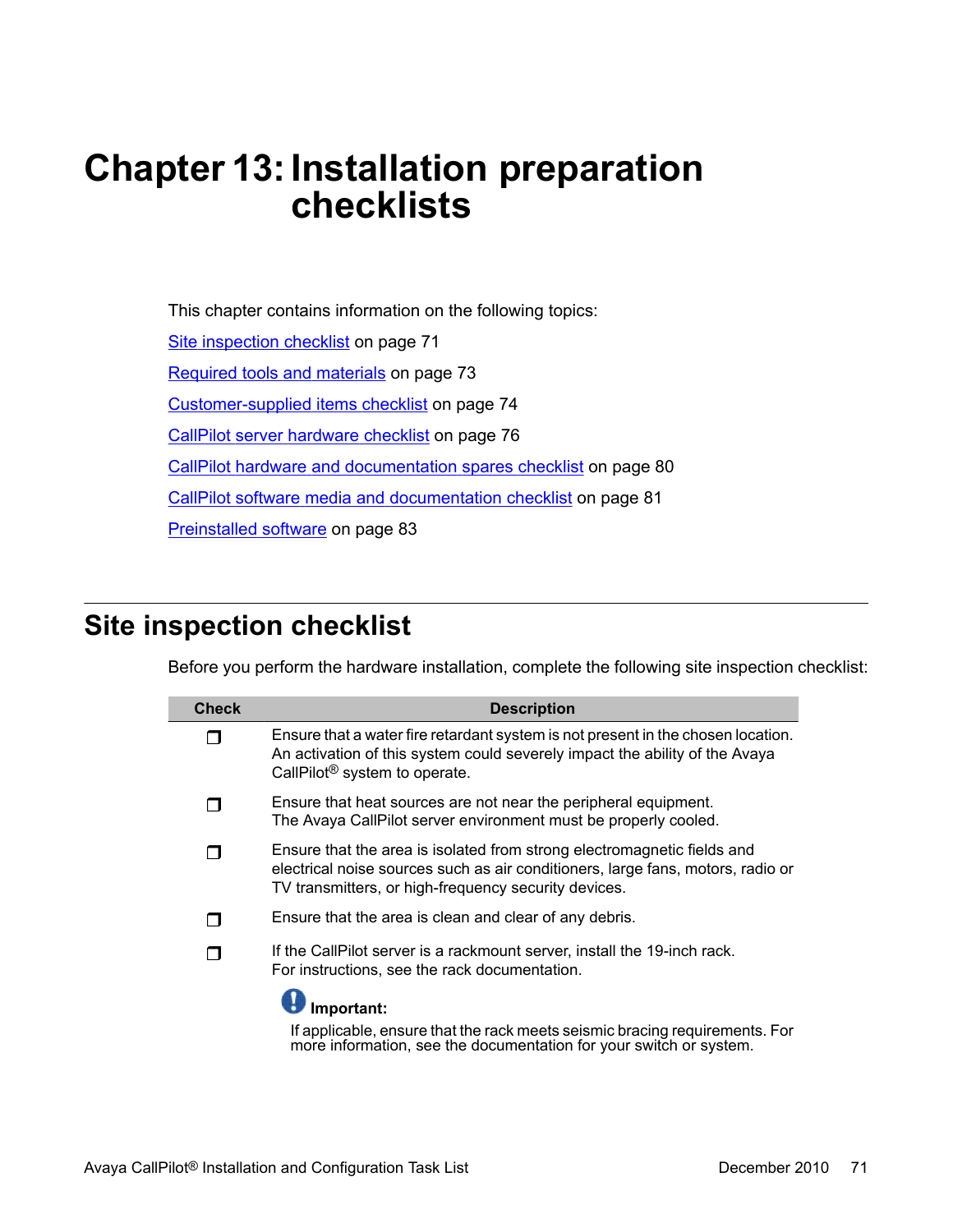| <b>Check</b> | <b>Description</b>                                                                                                                                                                                                                                                                                                                                                                                                                                                                                                                                                                                                                                                   |
|--------------|----------------------------------------------------------------------------------------------------------------------------------------------------------------------------------------------------------------------------------------------------------------------------------------------------------------------------------------------------------------------------------------------------------------------------------------------------------------------------------------------------------------------------------------------------------------------------------------------------------------------------------------------------------------------|
| ⊓            | Ensure that there is adequate space for all equipment.                                                                                                                                                                                                                                                                                                                                                                                                                                                                                                                                                                                                               |
|              | • If your server is a tower or rackmount server, ensure that there is adequate<br>space for access to the front, side, and rear panels of the server.                                                                                                                                                                                                                                                                                                                                                                                                                                                                                                                |
|              | • For ventilation, ensure that there is adequate space for air flow around the<br>peripheral equipment.                                                                                                                                                                                                                                                                                                                                                                                                                                                                                                                                                              |
| П            | Ensure that there is a desk, shelf, or table available for the monitor, keyboard,<br>mouse, and modem.                                                                                                                                                                                                                                                                                                                                                                                                                                                                                                                                                               |
| П            | Ensure that an external analog phone line is available for the modem.                                                                                                                                                                                                                                                                                                                                                                                                                                                                                                                                                                                                |
|              | $\star$<br>Note:<br>The line should not be connected to the customer's switch. If the switch<br>goes down, the CallPilot server cannot be supported from a remote<br>location.                                                                                                                                                                                                                                                                                                                                                                                                                                                                                       |
| ┒            | Ensure that a single-point ground reference is available for all the power<br>outlets serving the CallPilot server and its peripherals.<br>Before the CallPilot server installation, a qualified electrician must implement<br>the single-point ground reference requirement between the power outlets of<br>the CallPilot server and the power outlets of the switch. For more information,<br>see the section about single-point grounding requirements in the CallPilot<br>Fundamentals (NN44200-100).<br>Provide a sufficient number of properly grounded power outlets or power bars<br>for all equipment. You need one outlet for each of the following items: |
|              | • server (if your server is a tower or rackmount platform)                                                                                                                                                                                                                                                                                                                                                                                                                                                                                                                                                                                                           |
|              | . Web-enabled administration PC that has network connectivity to CallPilot,<br>or monitor, or both                                                                                                                                                                                                                                                                                                                                                                                                                                                                                                                                                                   |
|              | · modem (remote maintenance modem)                                                                                                                                                                                                                                                                                                                                                                                                                                                                                                                                                                                                                                   |
|              | • monitor                                                                                                                                                                                                                                                                                                                                                                                                                                                                                                                                                                                                                                                            |
|              | • external CD-ROM drive (if your server is a 201i server)                                                                                                                                                                                                                                                                                                                                                                                                                                                                                                                                                                                                            |
|              | • external DVD-ROM drive (if your server is a 202i server)                                                                                                                                                                                                                                                                                                                                                                                                                                                                                                                                                                                                           |
|              | · external tape drive (optional for a 201i, 1005r, 1006r, or 600r server)                                                                                                                                                                                                                                                                                                                                                                                                                                                                                                                                                                                            |
|              | • external SLR75 tape drive if your server is a 1005r, 1006r, or 600r server)                                                                                                                                                                                                                                                                                                                                                                                                                                                                                                                                                                                        |
|              | • external Tandberg RDX drive (optional for 2021, 600r, 1005r, or 1006r<br>server)                                                                                                                                                                                                                                                                                                                                                                                                                                                                                                                                                                                   |
|              | • ELAN and NNS subnet Ethernet switch or hubs                                                                                                                                                                                                                                                                                                                                                                                                                                                                                                                                                                                                                        |
|              | Important:<br>A Class A Ethernet switch or hub must be located 10 m (33 ft) away from<br>the 703t server to comply with EMC requirements.                                                                                                                                                                                                                                                                                                                                                                                                                                                                                                                            |
|              | • Contact Center (if installed)                                                                                                                                                                                                                                                                                                                                                                                                                                                                                                                                                                                                                                      |
|              | • customer-supplied network equipment (if required)                                                                                                                                                                                                                                                                                                                                                                                                                                                                                                                                                                                                                  |
|              |                                                                                                                                                                                                                                                                                                                                                                                                                                                                                                                                                                                                                                                                      |

• uninterruptible power supply (UPS) (if installed)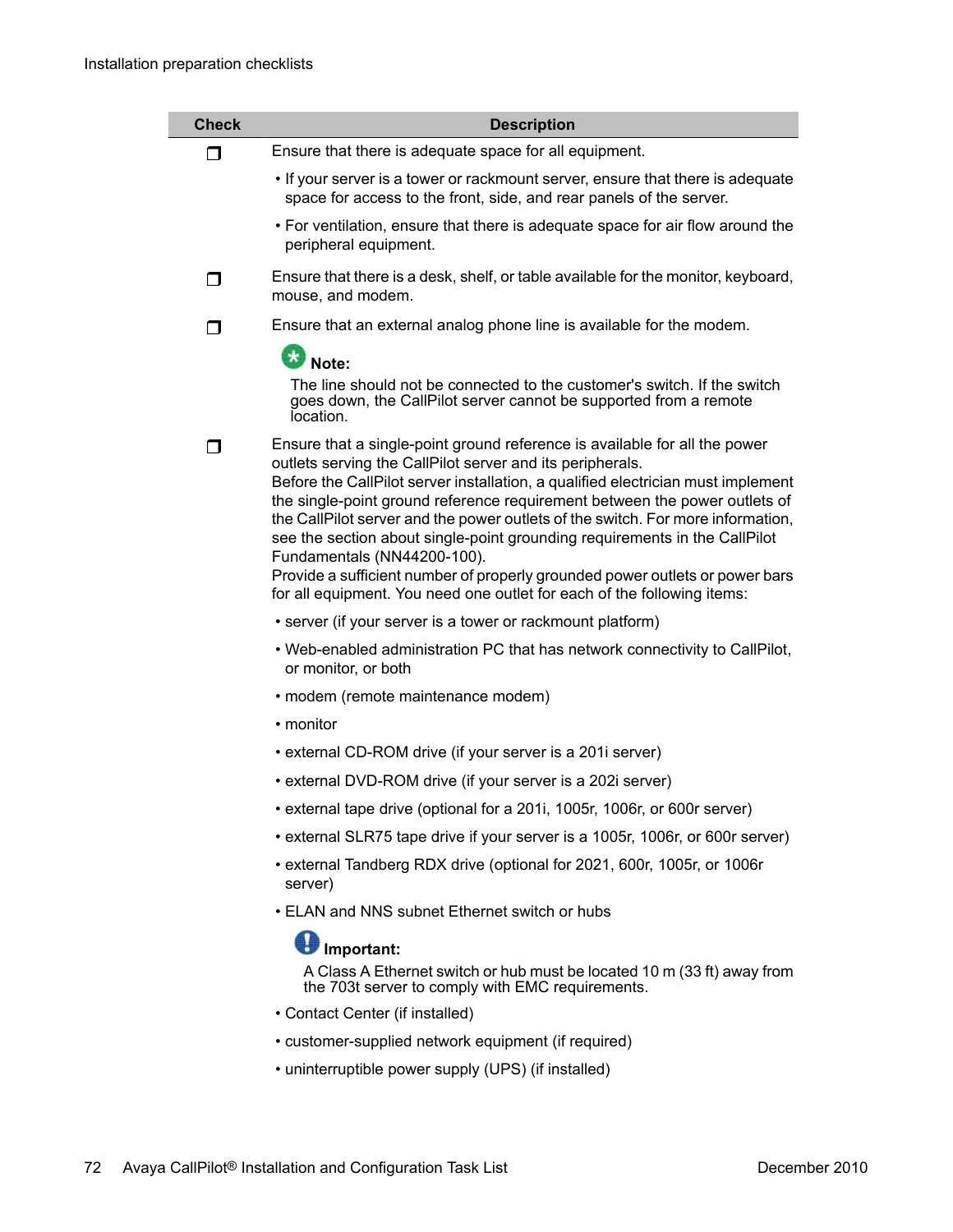<span id="page-72-0"></span>

| Check | <b>Description</b>                                                                                                                                                                                             |
|-------|----------------------------------------------------------------------------------------------------------------------------------------------------------------------------------------------------------------|
|       | Note:                                                                                                                                                                                                          |
|       | Avaya strongly recommends that you use a UPS to maintain power to<br>the server and ELAN/NNS subnet Ethernet switch or hubs if you<br>experience a power outage.                                               |
|       | Ensure that jacks and cables are ready for all required connections.                                                                                                                                           |
|       | Ensure that any changes that are necessary on the switch to make room for<br>the 201i or 202i server or the MGate card (NTRB18CA or NTRH40DA) are<br>performed before the installation date.<br>This includes: |
|       | • ensuring that two consecutive IPE card slots are available (for the 201i or<br>202i server)                                                                                                                  |
|       | • ensuring that there are enough card slots for the MGate cards                                                                                                                                                |
|       | • moving lines and trunks                                                                                                                                                                                      |
|       | • consolidating TNs                                                                                                                                                                                            |

## **Required tools and materials**

Ensure that the tools and materials identified in the following checklist are available. You may need to use them to perform installation, upgrade, or maintenance tasks:

| <b>Check</b> | <b>Item</b>                                                                                                                                                 |
|--------------|-------------------------------------------------------------------------------------------------------------------------------------------------------------|
|              | Antistatic ESD wrist strap (recommended)                                                                                                                    |
|              | Various sizes of Phillips cross-head and standard screwdrivers                                                                                              |
|              | Note:                                                                                                                                                       |
|              | If your server is a tower or rackmount server, magnetic screwdrivers are<br>recommended to prevent you from losing the screws inside the server<br>chassis. |
|              | Important:                                                                                                                                                  |
|              | To prevent data loss, keep magnetic screwdrivers away from backup<br>tapes, floppy disks, and hard drives.                                                  |
|              | A set of hex nut drivers                                                                                                                                    |
|              | Side cutters                                                                                                                                                |
|              | Jumper removal tool or needle-nosed pliers                                                                                                                  |
|              | Tweezers                                                                                                                                                    |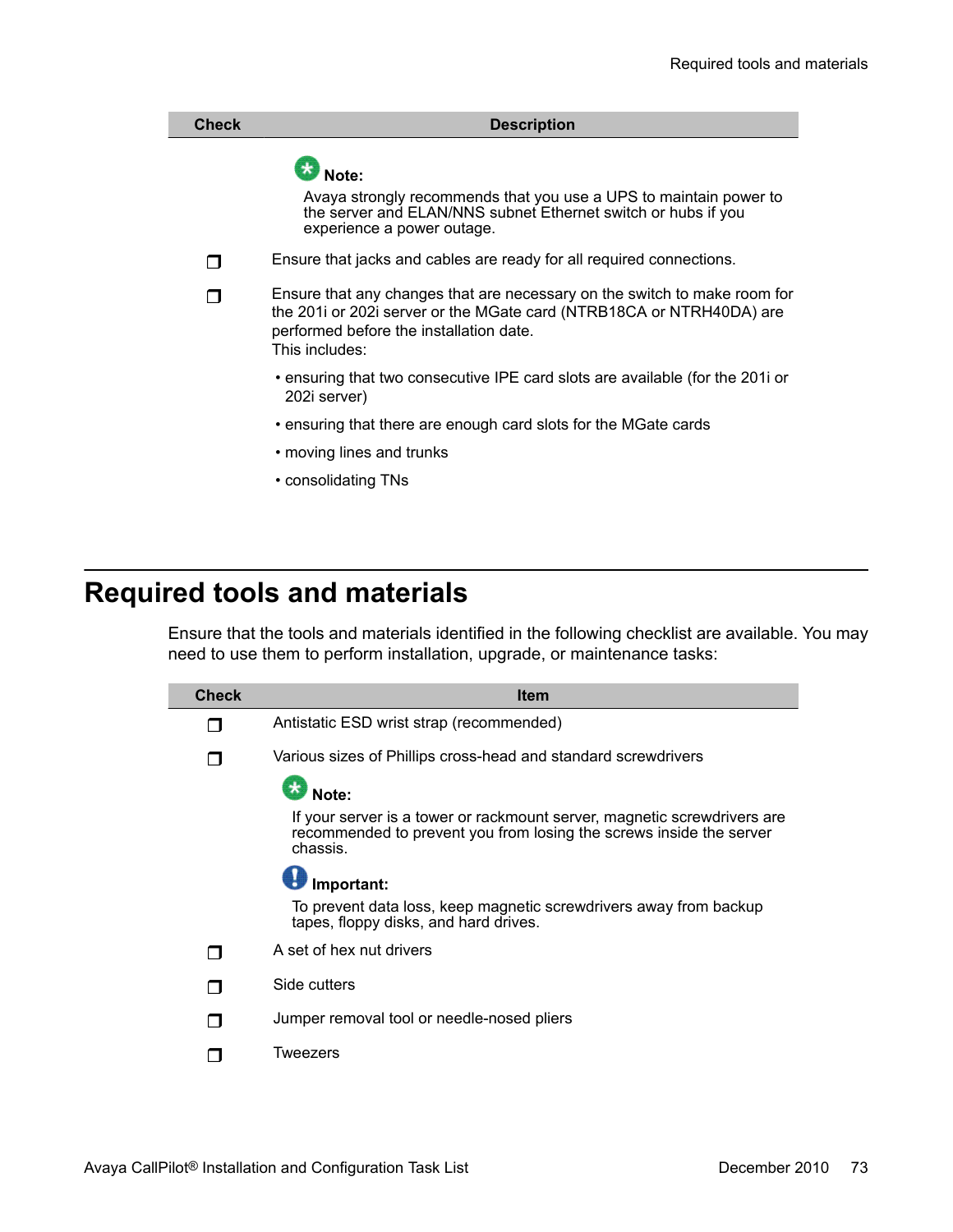<span id="page-73-0"></span>

| <b>Check</b> | <b>Item</b>                                                                                                                                                                                                                                                                                                                                |
|--------------|--------------------------------------------------------------------------------------------------------------------------------------------------------------------------------------------------------------------------------------------------------------------------------------------------------------------------------------------|
| ⊓            | Tape measure for determining cable lengths                                                                                                                                                                                                                                                                                                 |
| ⊓            | A flashlight for examining the interior of a tower or rackmount server chassis                                                                                                                                                                                                                                                             |
| ⊓            | Pen for writing notes, cable lengths, and cable identifications                                                                                                                                                                                                                                                                            |
| п            | Cable tie wraps                                                                                                                                                                                                                                                                                                                            |
| ⊓            | Cable identification labels                                                                                                                                                                                                                                                                                                                |
| П            | <b>Equipment log</b><br>The equipment log is used to record the model and serial number of the<br>system, all installed options, and other information.                                                                                                                                                                                    |
| П            | Null modem serial cable (it can be useful for troubleshooting)                                                                                                                                                                                                                                                                             |
| П            | If the CallPilot server is a 201i server, an external tape drive for the 201i server<br>The tape drive is required when performing backups or restoring data from<br>backups                                                                                                                                                               |
|              | If the CallPilot server is a 202i server, an external tape drive                                                                                                                                                                                                                                                                           |
| П            | If the CallPilot server is a 201i, an external CD-ROM drive<br>The external CD-ROM drive is required when installing CallPilot or operating<br>system software<br>If the CallPilot server is a 202i server, an external DVD-ROM drive<br>The external DVD-ROM drive is required when installing CallPilot or operating<br>system software. |
| ⊓            | If the CallPilot server is a 202i, a USB to SCSI adapter and SCSI tape drive<br>(if you are performing a migration, or to backup to tape on a 202i)                                                                                                                                                                                        |
| П            | If the CallPilot server is a 202i, an external Tandberg RDX drive<br>The Tandberg RDX drive is recommended for performing backups.                                                                                                                                                                                                         |
| ⊓            | If the CallPilot server is a 1005r, 1006r, or 600r, an SLR75 external tape drive<br>is needed. The tape drive is required when performing backups or restoring<br>data from backups if you are not backing up to a network drive.                                                                                                          |
| ⊓            | For any server model, a monitor peripheral kit to access the CallPilot system<br>for maintenance purposes                                                                                                                                                                                                                                  |
| П            | A computer with a CD-ROM drive that is separate from the CallPilot server<br>(such as a laptop computer)<br>This separate computer is required for reading documentation on CD-ROM<br>and for connecting to the CallPilot server network for troubleshooting.                                                                              |

## **Customer-supplied items checklist**

Ensure that the customer has supplied the items identified in the following checklist: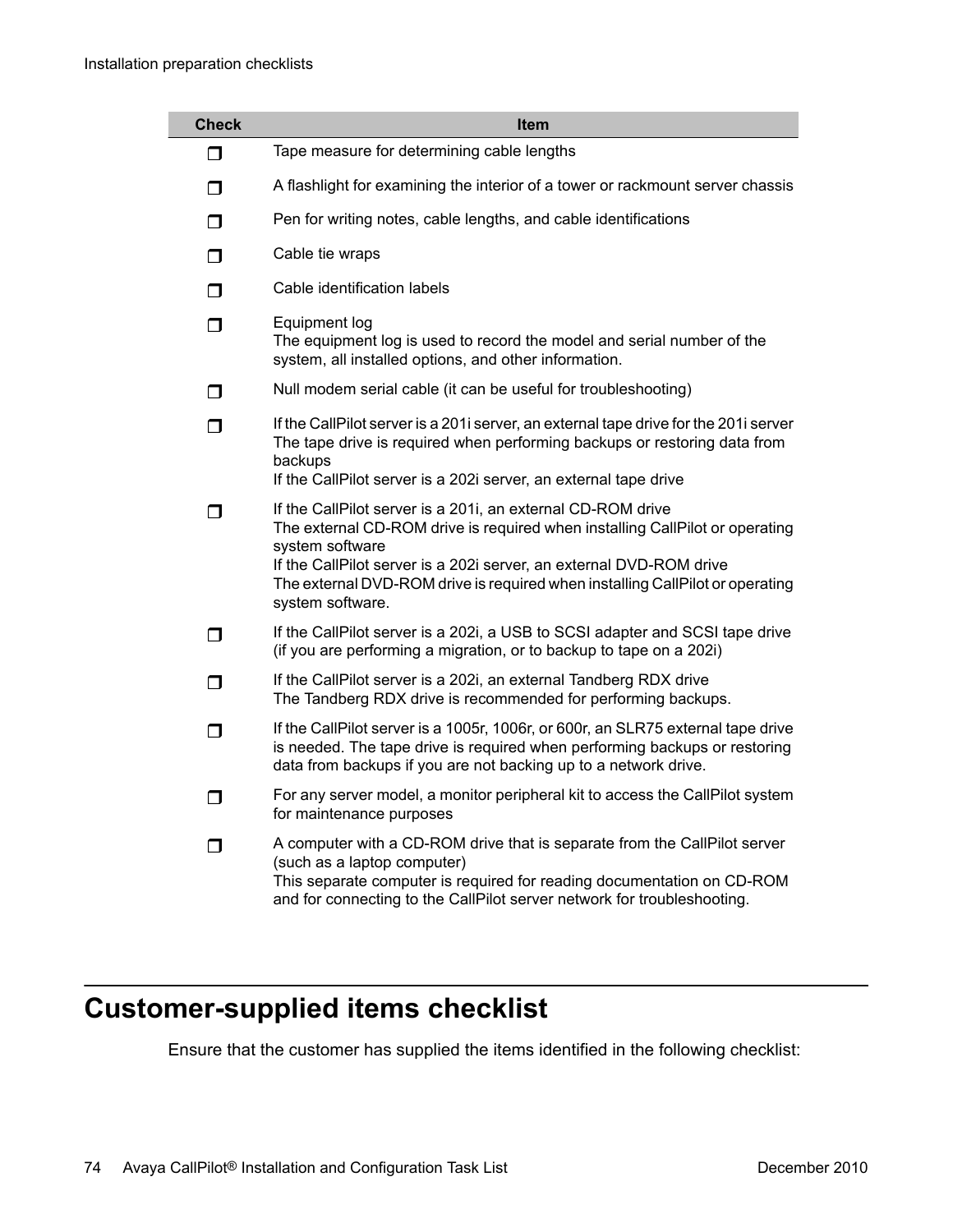| <b>Check</b> | <b>Item</b>                                                                                                                                                                                                                                                                                                                                                                                                                       |
|--------------|-----------------------------------------------------------------------------------------------------------------------------------------------------------------------------------------------------------------------------------------------------------------------------------------------------------------------------------------------------------------------------------------------------------------------------------|
| ⊓            | Secure location for the CallPilot server and peripheral equipment<br>Windows and doors should be kept locked and provide access only to<br>authorized personnel.                                                                                                                                                                                                                                                                  |
| □            | External analog phone line for the modem<br>The line should not be connected to the switch. If the switch goes down, the<br>CallPilot server cannot be supported from a remote location.                                                                                                                                                                                                                                          |
| П            | Web-enabled administrative PC<br>The Web-enabled administrative PC should be in close proximity to the<br>CallPilot server, and must have:                                                                                                                                                                                                                                                                                        |
|              | • network connectivity to the CallPilot server (it can be on the NNS subnet or<br>ELAN subnet)                                                                                                                                                                                                                                                                                                                                    |
|              | • one of the following Web browsers installed (for software versions, see the<br>CallPilot Planning and Engineering Guide NN44200-200):                                                                                                                                                                                                                                                                                           |
|              | - Internet Explorer                                                                                                                                                                                                                                                                                                                                                                                                               |
|              | - Netscape Communicator                                                                                                                                                                                                                                                                                                                                                                                                           |
|              | • a CD-ROM drive so that CallPilot documentation can be accessed from a<br>CD-ROM                                                                                                                                                                                                                                                                                                                                                 |
|              | • access to the Internet so that the installation technician can download<br>software updates from Avaya, if required                                                                                                                                                                                                                                                                                                             |
| П            | TCP/IP-based ELAN subnet that connects the switch and the server<br>(Meridian 1 or CS 1000 only)                                                                                                                                                                                                                                                                                                                                  |
| ⊓            | A layer 2 Ethernet switch or hub for the ELAN subnet (or an appropriate<br>alternative), power cord, and, if required, back-up power supply<br>The ELAN Ethernet switch or hub is optional. You can use a cross-over<br>network cable to make a direct point-to-point connection from the CallPilot<br>server to the switch. If you want other devices to have connectivity to the<br>ELAN subnet, use an Ethernet switch or hub. |
|              | Important:<br>A Class A Ethernet switch or hub must be located 10 m (33 ft) away from<br>the 703t server to comply with EMC requirements.                                                                                                                                                                                                                                                                                         |
| П            | Ethernet connections ready at the Meridian 1 or CS 1000 system (cables and<br>Ethernet transceivers or MAUs).                                                                                                                                                                                                                                                                                                                     |
| $\Box$       | Cable for connecting the ELAN subnet to the customer WAN (optional).<br>You can connect to the ELAN subnet from a remote location.                                                                                                                                                                                                                                                                                                |
| П            | TCP/IP-based NNS subnet that connects desktop or Web messaging users<br>to the server, if the Desktop Messaging feature has been purchased.<br>This includes any hardware or software to facilitate NNS Subnet<br>segmentation or multiple-LAN protocols.                                                                                                                                                                         |
| ┒            | An Ethernet switch or hub for the NNS Subnet or an appropriate alternative.                                                                                                                                                                                                                                                                                                                                                       |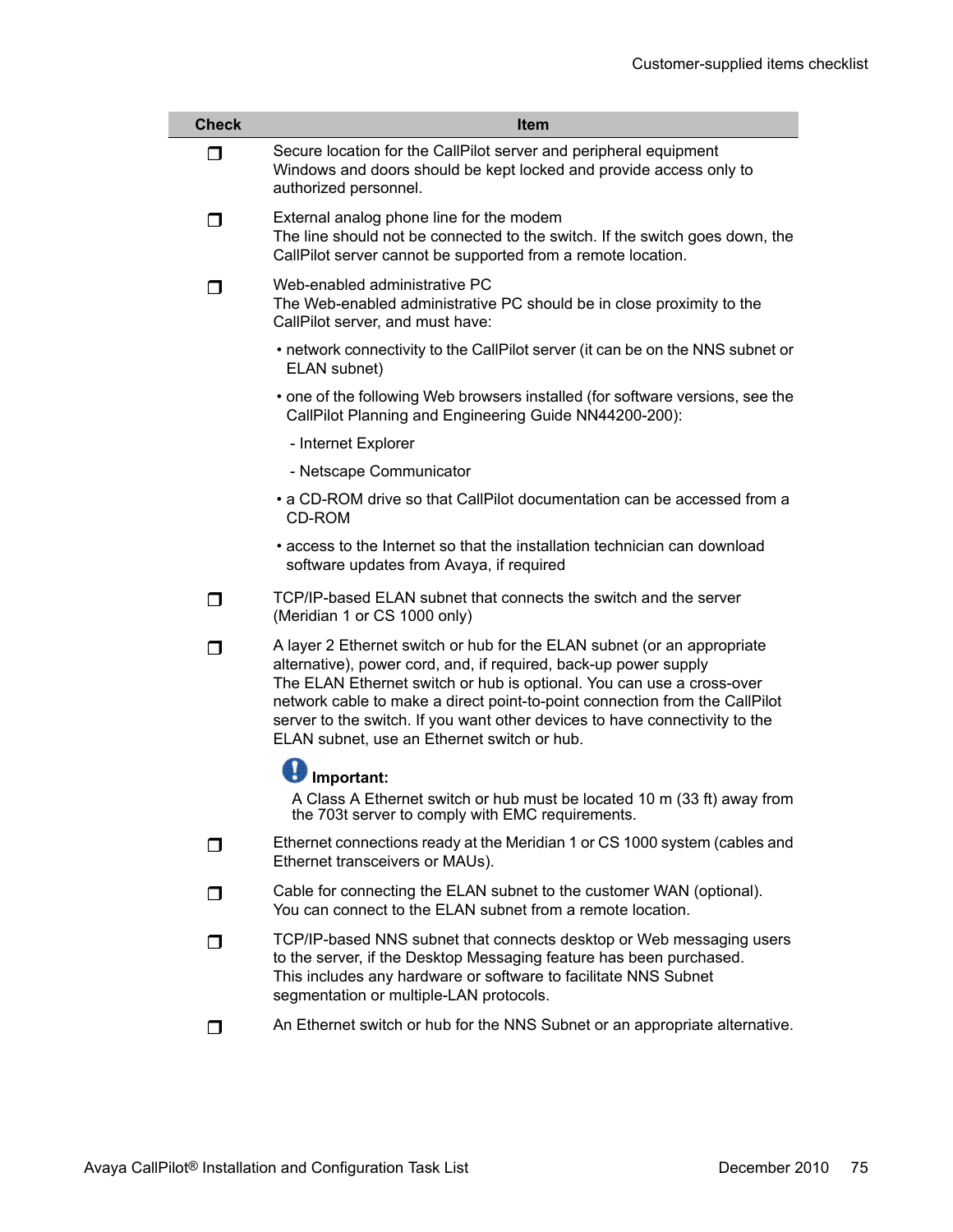<span id="page-75-0"></span>

| <b>Check</b> | <b>Item</b>                                                                                                                                                                                                                                                                                                                                                        |
|--------------|--------------------------------------------------------------------------------------------------------------------------------------------------------------------------------------------------------------------------------------------------------------------------------------------------------------------------------------------------------------------|
|              | Important:<br>A Class A Ethernet switch or hub must be located 10 m (33 ft) away from<br>the 703t server to comply with EMC requirements.                                                                                                                                                                                                                          |
|              | Jacks and a cable for connecting the CallPilot server to the NNS Subnet<br>(optional)                                                                                                                                                                                                                                                                              |
|              | Web server PC, if:                                                                                                                                                                                                                                                                                                                                                 |
|              | • CallPilot Manager and CallPilot Reporter are installed on a stand-alone<br>server<br>CallPilot Manager is the Web-based software that you use to administer the<br>CallPilot server. CallPilot Manager must be installed on a stand-alone Web<br>server if you want to use CallPilot Reporter. You cannot install CallPilot<br>Reporter on the CallPilot server. |
|              | • My CallPilot is used by mailbox owners<br>My CallPilot is a Web-based portal that provides access to CallPilot<br>messages and mailbox configuration over the Internet.<br>My CallPilot can be installed on the same Web server as CallPilot Manager.                                                                                                            |
|              | For information about the Web server PC requirements for CallPilot Manager<br>and My CallPilot, see the CallPilot Software Administration (NN44200-600)<br>guide.                                                                                                                                                                                                  |

## **CallPilot server hardware checklist**

The following checklist identifies the hardware that you need to put the CallPilot server into operation in your network. Use this checklist (as well as the packing list provided with the customer order) to ensure that you have all the components you need.

| <b>Check</b> | <b>Item</b>                                                                                                  |
|--------------|--------------------------------------------------------------------------------------------------------------|
|              | Tower or rackmount server and peripheral devices                                                             |
|              | Keycode printed on a label that lists the purchased features                                                 |
|              | Tower or rackmount CallPilot server<br>The server contains the following items, which are already installed: |
|              | • CD-ROM/DVD drive                                                                                           |
|              | • hard drives                                                                                                |
|              | • network interface cards                                                                                    |
|              | • One or more MPB boards                                                                                     |
|              | • SCbus cable (NTRH2011) (702t and 1002rp servers)                                                           |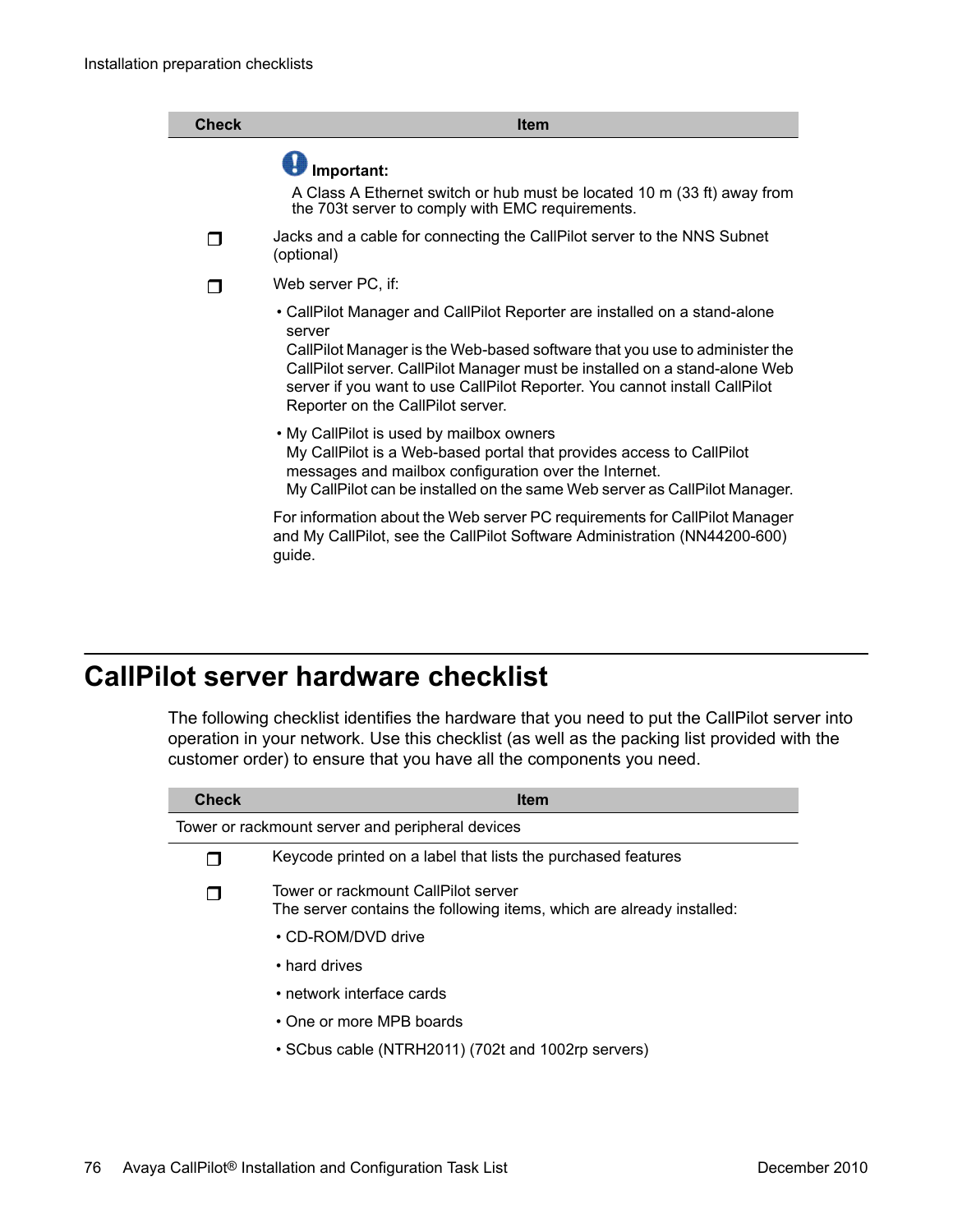| <b>Check</b> | Item                                                                                                 |
|--------------|------------------------------------------------------------------------------------------------------|
| П            | Keyboard and mouse                                                                                   |
| П            | SVGA 14-in. monitor                                                                                  |
| п            | <b>External Tape Drive SLR75</b>                                                                     |
| п            | SCSI terminator (for 600r)                                                                           |
| П            | Modem with cable and power cord (for remote access). Note: USB modems<br>do not require power cords. |
| п            | Ethernet switches or hubs, if purchased from Avaya                                                   |
|              | 201i server and peripheral devices                                                                   |
| $\Box$       | Keycode printed on a label that lists the purchased features                                         |
| ⊓            | 201i server                                                                                          |
| п            | Multi I/O cable (NTRH0912)                                                                           |
| П            | EMC kit (NTRH3503)                                                                                   |
|              | Note:<br>The EMC kit is required for Option 11C Mini and CS 1000 systems only.                       |
| П            | Backplane (tip and ring) cable (NTRH3501)                                                            |
|              | Note:<br>This cable is required for Meridian 1 Option 51C-Option 81C systems only.                   |
| ⊓            | One of the following groups of SCSI cables:                                                          |
|              | • For Meridian 1 Option 51C-Option 81C:                                                              |
|              | - NTRH1408                                                                                           |
|              | - NTRH1410<br>- NTRH3502                                                                             |
|              | • For Option 11C:                                                                                    |
|              | - NTRH1407                                                                                           |
|              | - NTRH3502                                                                                           |
|              | • For Option 11C Mini or CS 1000: NTRH3502 (two cables are required)                                 |
|              | Note:<br>An NTRH3502 cable is supplied with each external SCSI CD-ROM or tape<br>drive.              |
| П            | MPC-8 cards to provide the number of channels purchased for CallPilot                                |
| П            | SVGA 14-in. monitor                                                                                  |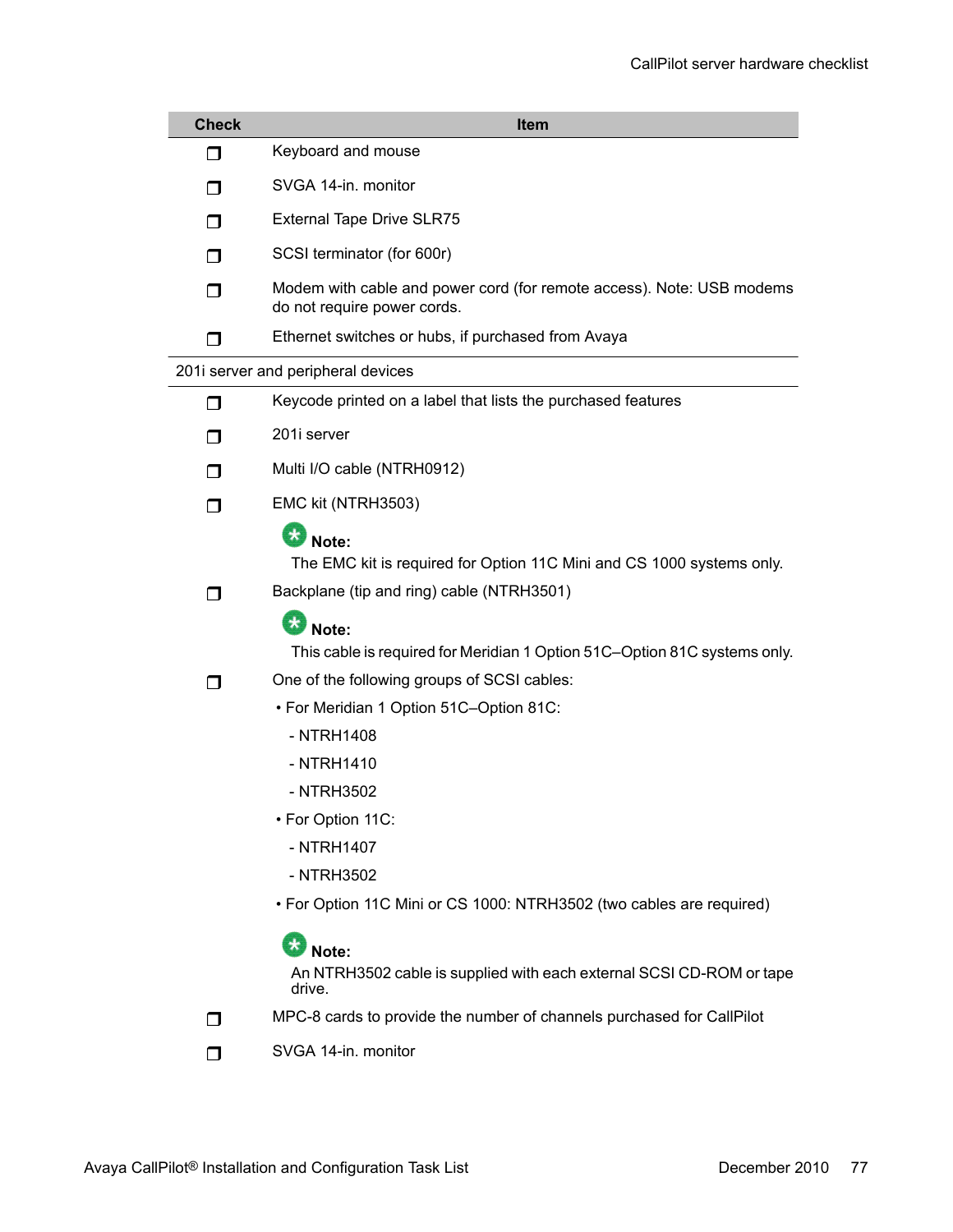| <b>Check</b> | <b>Item</b>                                                                                                               |
|--------------|---------------------------------------------------------------------------------------------------------------------------|
| ⊓            | Keyboard and mouse                                                                                                        |
|              | Note:                                                                                                                     |
|              | If you are using a USB mouse, ensure that you also have a USB-to-PS/2<br>converter and a PS/2 extension cable (A0855616). |
| П            | Modem with cables and power cord (for remote access)                                                                      |
| П            | Ethernet switches or hubs, if purchased from Avaya                                                                        |
| П            | External CD-ROM drive with NTRH3502 SCSI and power cables                                                                 |
| ⊓            | External tape drive with SCSI and power cables                                                                            |
|              | 202i server and peripheral devices                                                                                        |
| □            | Keycode printed on a label that lists the purchased features                                                              |
| П            | 202i server                                                                                                               |
| П            | Multi I/O cable (NTRH0912)                                                                                                |
| П            | EMC kit (NTRH3503)                                                                                                        |
|              | Note:                                                                                                                     |
|              | The EMC kit is required for Option 11C Mini and CS 1000 systems only.                                                     |
| ⊓            | Backplane (tip and ring) cable (NTRH3501)                                                                                 |
|              | Note:                                                                                                                     |
|              | This cable is required for Meridian 1 Option 51C-Option 81C systems only.                                                 |
| ⊓            | One of the following groups of SCSI cables:                                                                               |
|              | • For Meridian 1 Option 51C-Option 81C:<br>- NTRH1408                                                                     |
|              | - NTRH1410                                                                                                                |
|              | - NTRH3502                                                                                                                |
|              | • For Option 11C:                                                                                                         |
|              | - NTRH1407                                                                                                                |
|              | - NTRH3502                                                                                                                |
|              | • For Option 11C Mini or CS 1000: NTRH3502 (two cables are required)                                                      |
|              |                                                                                                                           |
|              | Note:<br>An NTRH3502 cable is supplied with each external SCSI CD-ROM or tape                                             |
|              | drive.                                                                                                                    |
| □            | SVGA 14-in. monitor                                                                                                       |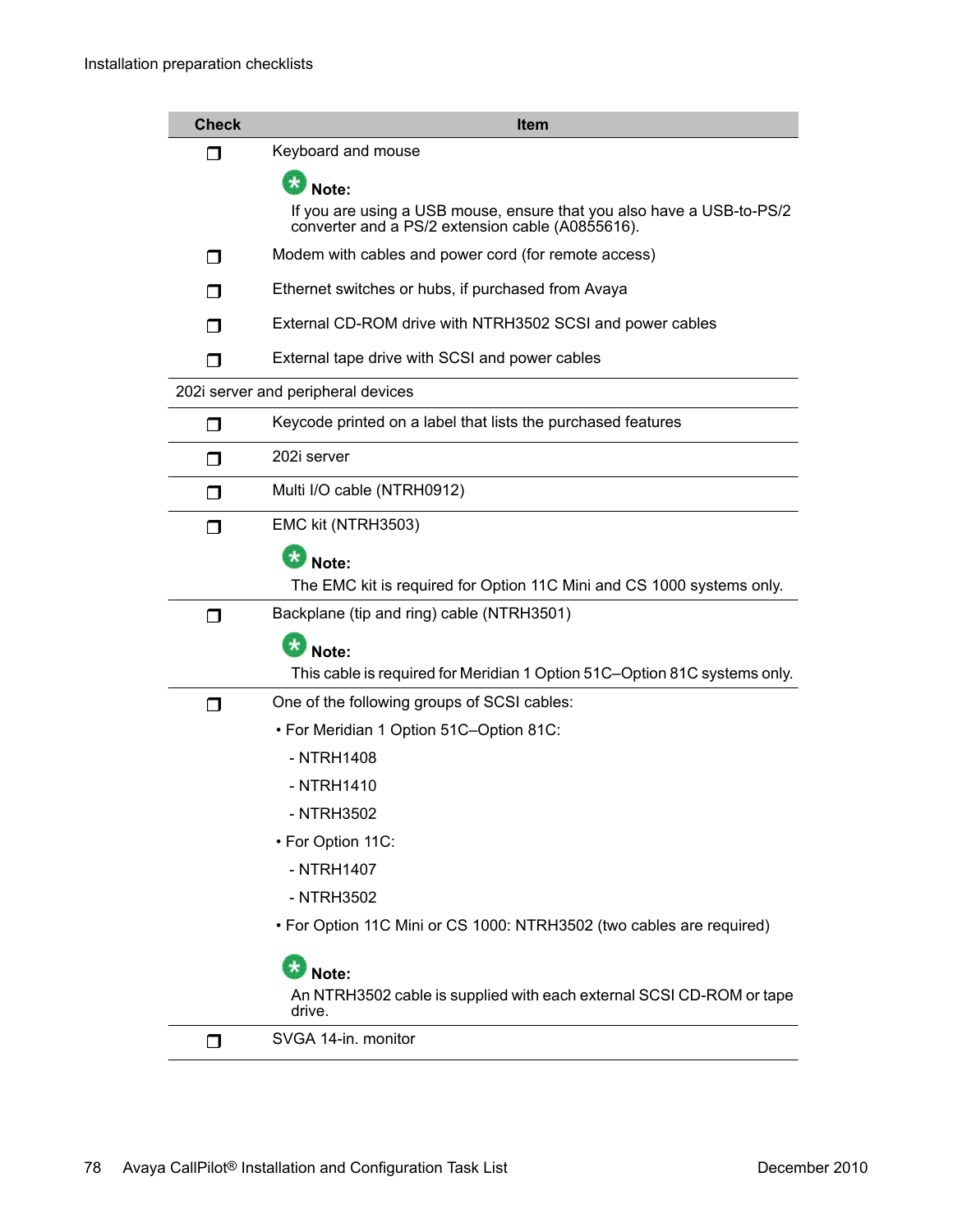| <b>Check</b> | <b>Item</b>                                                                                                                                                                          |
|--------------|--------------------------------------------------------------------------------------------------------------------------------------------------------------------------------------|
|              | Keyboard and mouse                                                                                                                                                                   |
|              | Note:                                                                                                                                                                                |
|              | If you are using a USB mouse, ensure that you also have a USB-to-PS/2<br>converter and a PS/2 extension cable (A0855616).                                                            |
| □            | Modem with cables and power cord (for remote access)                                                                                                                                 |
| ⊓            | Ethernet switches or hubs, if purchased from Avaya                                                                                                                                   |
| ⊓            | External CD-ROM drive with NTRH3502 SCSI and power cables                                                                                                                            |
| □            | External tape drive with SCSI and power cables                                                                                                                                       |
| ⊓            | SCSI to USB adaptor                                                                                                                                                                  |
|              | Meridian 1 or CS 1000 connectivity items—rackmount server only                                                                                                                       |
| ┓            | MGate cards (NTRB18CA or NTRB18DA)                                                                                                                                                   |
| ⊓            | The following MGate cables, as required:                                                                                                                                             |
|              | • Single DS30XV interconnect cable (NTRH2012) (for connection to<br>MPB16-4 boards only)                                                                                             |
|              | • Dual DS30XV connect cable (NTRH2013) (for connection to MPB16-4<br>boards only)                                                                                                    |
|              | • Triple DS30XV connect cable (NTRH2014) (for connection to NTRH40AA<br>MPB96 boards only)                                                                                           |
|              | • Standard CAT5e (or better) RJ-45 connectorized "Ethernet" cables (for<br>connection to NTRH40CA MPB96 cards only)                                                                  |
|              | Note:                                                                                                                                                                                |
|              | The NTRH40CA MPB96 connects to an NTRB18DA (or later) MGate<br>card only. The NTRH40AA MPB96 card and the MPB16-4 cards can<br>connect to either an NTRB18CA or NTRB18DA MGate card. |
|              | Note:                                                                                                                                                                                |
|              | For more details about the MGate card cabling requirements, see the<br><switch model=""> and CallPilot Server Configuration guide for your switch<br/>and server.</switch>           |
|              | SL-100, DMS-100 connectivity items-rackmount platforms only                                                                                                                          |
| П            | Dialogic D/480JCT-2T1 board(s)                                                                                                                                                       |
| □            | T1 cable $(s)$                                                                                                                                                                       |
| П            | T1 card $(s)$                                                                                                                                                                        |
|              |                                                                                                                                                                                      |

SMDI link modem connection equipment (if the switch has an IOC shelf and  $\Box$ is more than 15.2 m or 50 ft from the server):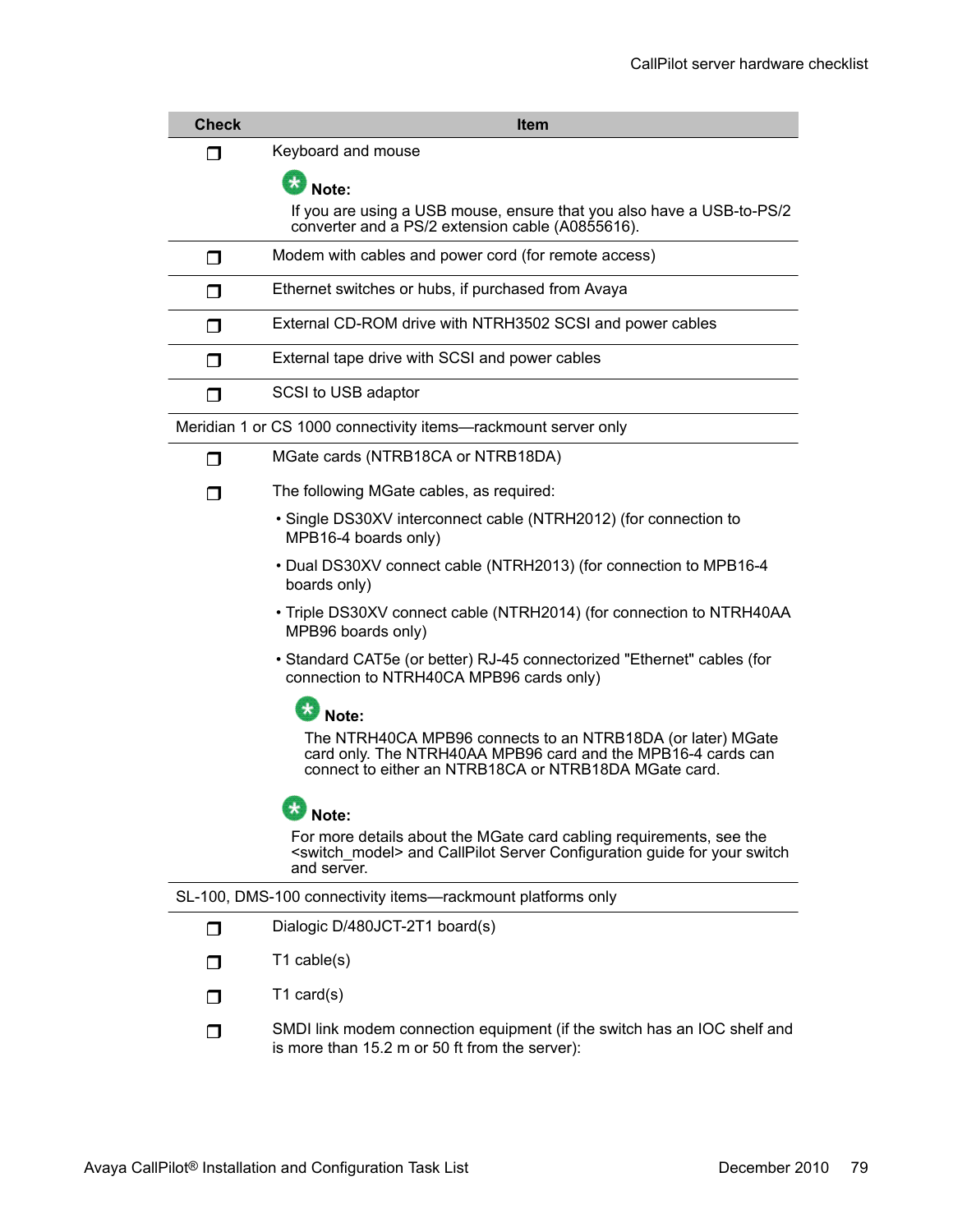| <b>Check</b> | <b>Item</b>                                                                                                                                                                                                                                                                                  |
|--------------|----------------------------------------------------------------------------------------------------------------------------------------------------------------------------------------------------------------------------------------------------------------------------------------------|
|              | • Long-haul modems (two modems)                                                                                                                                                                                                                                                              |
|              | • Modem cable for connection to CallPilot                                                                                                                                                                                                                                                    |
|              | $\cdot$ IOC cable                                                                                                                                                                                                                                                                            |
|              | Note:<br>A cable is also required to connect the two modems. Pinout information for<br>this cable is provided in the <switch model=""> and CallPilot Server<br/>Configuration guide for your switch and server. This cable is created or<br/>supplied by the customer or installer.</switch> |
| ⊓            | SMDI link modem connection equipment (if the switch has an IOM and is more<br>than 229 m or 750 ft from the server):                                                                                                                                                                         |
|              | • Long-haul modems (2 modems)                                                                                                                                                                                                                                                                |
|              | • Modem cable for connection to CallPilot                                                                                                                                                                                                                                                    |
|              | • IOM cable                                                                                                                                                                                                                                                                                  |
|              | • Smart connector                                                                                                                                                                                                                                                                            |
|              | Note:                                                                                                                                                                                                                                                                                        |
|              | A cable is also required to connect the two modems. Pinout information for<br>this cable is provided in the <switch model=""> and CallPilot Server<br/>Configuration guide for your switch and server. This cable is created or<br/>supplied by the customer or installer.</switch>          |
| ⊓            | <b>SMDI Link Direct Connection equipment:</b>                                                                                                                                                                                                                                                |
|              | • DB-9 (F) to DB-25 (F) Null Modem cable                                                                                                                                                                                                                                                     |
|              | • IOC cable                                                                                                                                                                                                                                                                                  |
| ⊓            | <b>SMDI Link Direct Connection equipment:</b>                                                                                                                                                                                                                                                |
|              | • DB-9 (F) to DB-25 (M) Null Modem cable                                                                                                                                                                                                                                                     |
|              | • IOM cable                                                                                                                                                                                                                                                                                  |
|              | • Smart Connector                                                                                                                                                                                                                                                                            |

## **CallPilot hardware and documentation spares checklist**

The following checklist identifies the hardware components that you should carry with you as spares when you visit a customer site. Ensure that you take the components that are relevant to the server model purchased by the customer.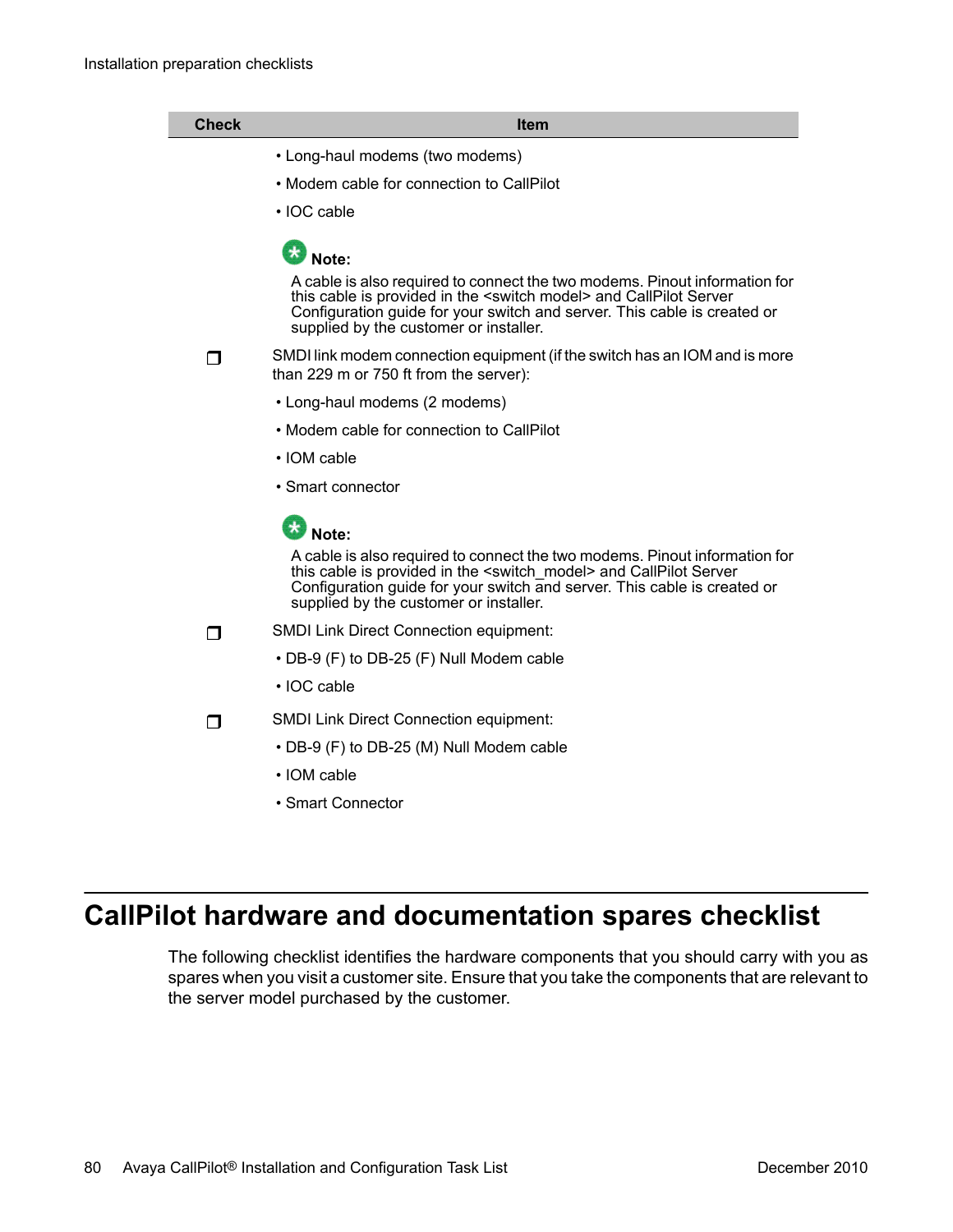<span id="page-80-0"></span>

| <b>Check</b> | Item                                                                                                                                                | Quantity            |
|--------------|-----------------------------------------------------------------------------------------------------------------------------------------------------|---------------------|
| □            | MPB96 board                                                                                                                                         | 1                   |
| □            | MPC-8 cards (for the 201i server)                                                                                                                   | 4                   |
| ⊓            | 201i or 202i server hard drive                                                                                                                      | 1                   |
| ⊓            | 1005r server hard drive                                                                                                                             | 1                   |
| ⊓            | 1006r server hard drive                                                                                                                             | 1                   |
| ┒            | 600r server hard drive                                                                                                                              | 1                   |
| ⊓            | 703t server hard drive                                                                                                                              | 1                   |
| ⊓            | 1002rp server hard drive                                                                                                                            | 1                   |
| □            | Network hub                                                                                                                                         | 1                   |
| ⊓            | Network cable                                                                                                                                       | 1                   |
| ┑            | CallPilot image DVD (1005r and 600r)                                                                                                                | 1                   |
| ⊓            | All CallPilot 201i server software CD-ROMs (for a complete list,<br>see CallPilot software media and documentation checklist on<br>page 81).        | 1 of each<br>CD-ROM |
| ┒            | All CallPilot 202iserver software media (DVD-ROM) (for a<br>complete list, see CallPilot software media and documentation<br>checklist on page 81). | 1 DVD               |

## **CallPilot software media and documentation checklist**

The software media and documentation checklist identifies the software media and documentation needed to put the CallPilot server into operation in your network. Use the checklist (and the packing list provided with your order) to ensure that you have all of the components you need.



Store software media in a safe place. Use the software when instructed in the documentation. CallPilot server software is preinstalled at the factory, so you may not be asked to use some of these CD/DVD-ROMs unless you are performing a recovery, reinstallation, expansion or upgrade.

| Check  | <b>Item</b>                                                              |
|--------|--------------------------------------------------------------------------|
| $\Box$ | CallPilot Documentation (download from Avaya Technical Support Web site) |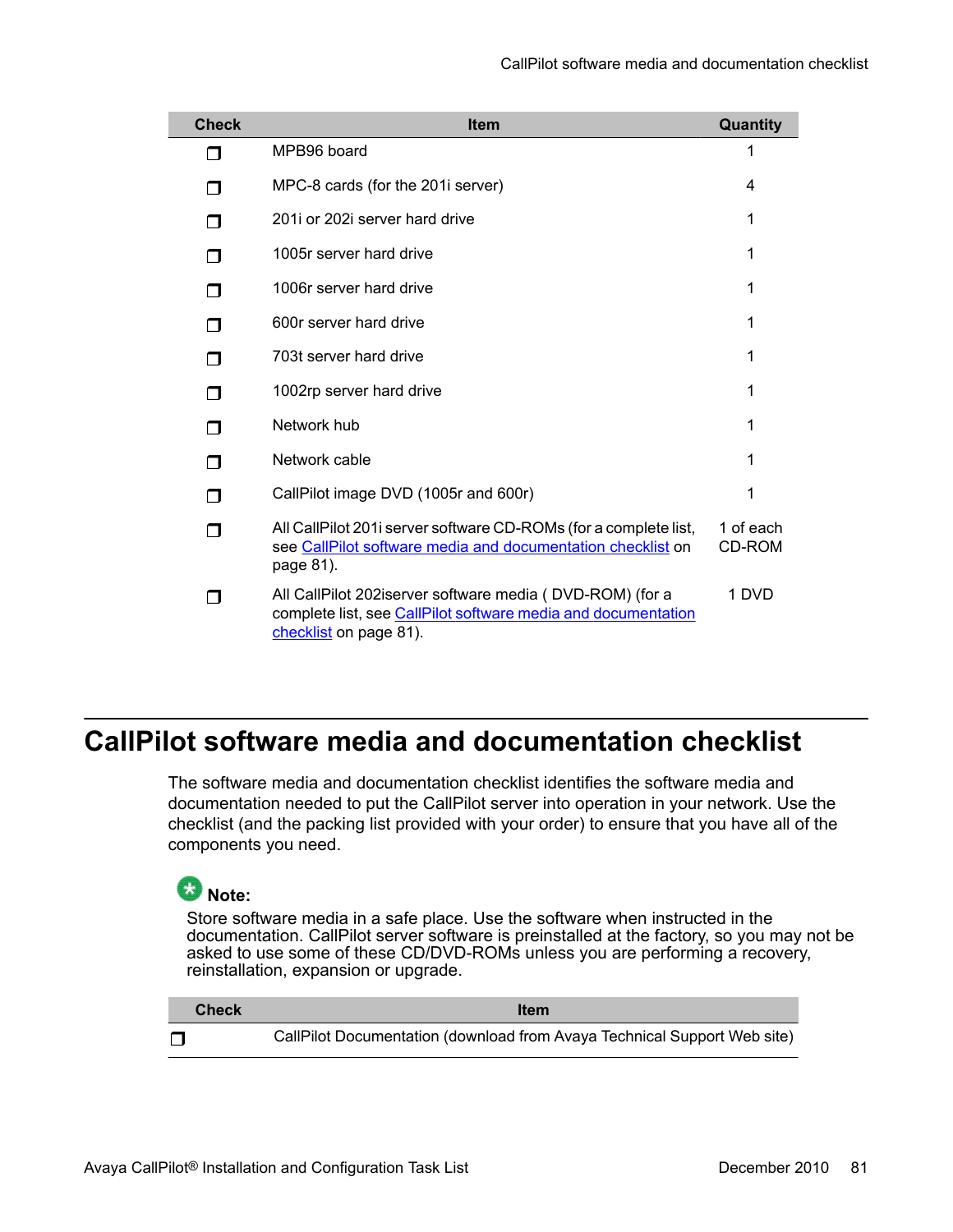| <b>Check</b> | <b>Item</b>                                                                                                                                                                                                     |
|--------------|-----------------------------------------------------------------------------------------------------------------------------------------------------------------------------------------------------------------|
| □            | The following CallPilot documentation (download from Avaya Technical<br>Support Web site):                                                                                                                      |
|              | $\cdot$ NTPs                                                                                                                                                                                                    |
|              | • CallPilot Distributor Technical Reference (DTR)                                                                                                                                                               |
|              | Note:                                                                                                                                                                                                           |
|              | You can obtain other CallPilot documentation from the Installation and<br>Administration Help area in CallPilot Manager. For more details about the<br>available documents, see Related information on page 12. |
| П            | CallPilot Image CDs or DVD - contain an image of the CallPilot software.                                                                                                                                        |
|              | $\cdot$ 201i server — three CDs                                                                                                                                                                                 |
|              | $\cdot$ 202i server — one DVD                                                                                                                                                                                   |
|              | $\cdot$ 600r — one DVD                                                                                                                                                                                          |
|              | $\cdot$ 703t — three CDs                                                                                                                                                                                        |
|              | $\cdot$ 1002rp ELAN — three CDs                                                                                                                                                                                 |
|              | $\cdot$ 1002rp T1 — four CDs                                                                                                                                                                                    |
|              | $\cdot$ 1005r — one DVD                                                                                                                                                                                         |
| ┓            | CallPilot Service Update/PEP (download from Avaya Technical Support Web<br>site http://www.avaya.com/support.                                                                                                   |
|              | • Service Updates and PEPs                                                                                                                                                                                      |
|              | • Upgrade tools (system sanity, upgrade platform validity, upgrade data<br>validity)                                                                                                                            |
| □            | CallPilot Application CD-ROM (contains applications that can be re-installed):                                                                                                                                  |
|              | • CallPilot server software                                                                                                                                                                                     |
|              | • CallPilot Manager and Reporter on a stand-alone Web server (installed or<br>re-installed)                                                                                                                     |
|              | • CallPilot Application Builder (installed or re-installed)                                                                                                                                                     |
|              | • pcAnywhere                                                                                                                                                                                                    |
|              | • Adobe Acrobat Reader                                                                                                                                                                                          |
|              | • CallPilot Directory Synchronization (installed or re-installed)                                                                                                                                               |
|              | • JavaRunTimeEnv (installed or re-installed)                                                                                                                                                                    |
| ⊓            | CallPilot Unified Messaging CD-ROM                                                                                                                                                                              |
|              | • Desktop Messaging client                                                                                                                                                                                      |
|              | • My CallPilot client                                                                                                                                                                                           |
| □            | CallPilot language prompts CD-ROM set (two CD-ROMs):                                                                                                                                                            |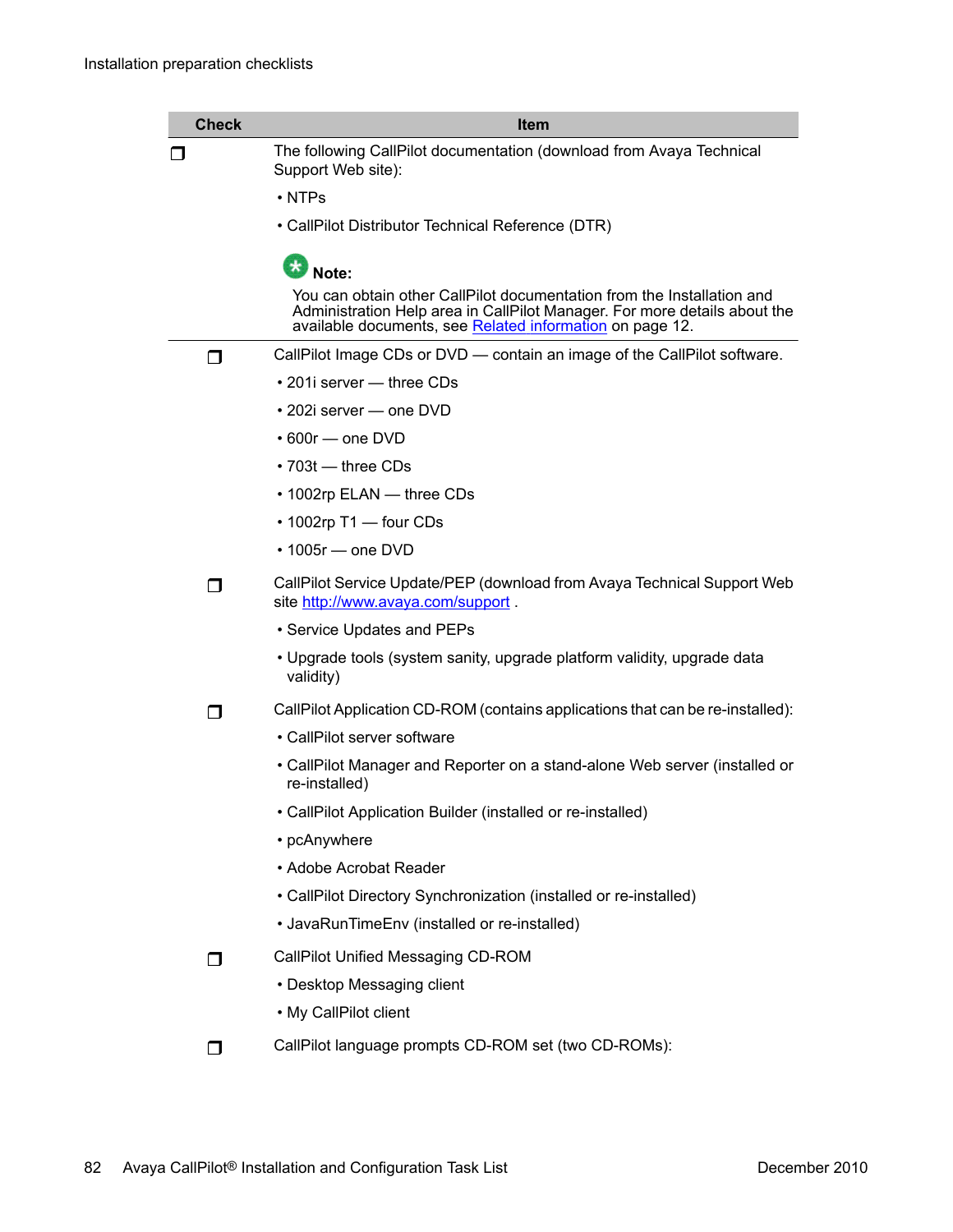<span id="page-82-0"></span>

| <b>Check</b> | <b>Item</b> |
|--------------|-------------|
|              |             |

- Americas and Asia-Pacific region language prompts
- EMEA ( Europe, Middle East, Africa) region language prompts

### **Preinstalled software**

The factory installs the operating system and CallPilot server software and third-party applications such as pcAnywhere prior to shipping the server. A disk image of this software is also shipped with the system (see the table in the section CallPilot [software](#page-80-0) media and [documentation](#page-80-0) checklist on page 81).

For version numbers of the software applicable to your installation, see the CallPilot Planning and Engineering Guide (NN44200-200).

The following software is installed at the factory before the server ships:

- the operating system and the components required by CallPilot
- Web browser
- software for the switch-connectivity hardware
- CallPilot server software
- CallPilot Manager (Web-based administration server software)
- RAID software, if RAID is included with the tower or rackmount server
- SQL Anywhere database
- pcAnywhere
- Adobe Acrobat Reader (for online viewing of the CallPilot documentation)
- other equipment manufacturers (OEM) right-to-use (RTU) software certificates

Avaya utilizes OEM software license RTUs, and each RTU is licensed for each CallPilot application. The manufacturer provides a certificate and serial number with the RTU.

The OEM license and serial number must be kept with the CallPilot application for its entire service life. These RTU serial numbers are required for complete software reinstallation if the disk fails. If the server is replaced or decommissioned, you must return all OEM RTUs to Avaya with the server hardware.

Avaya recommends that you store all RTU certificates on-site in a secure, dry, accessible place for future access. You can store the RTU certificates in an envelope that is taped to the CallPilot server.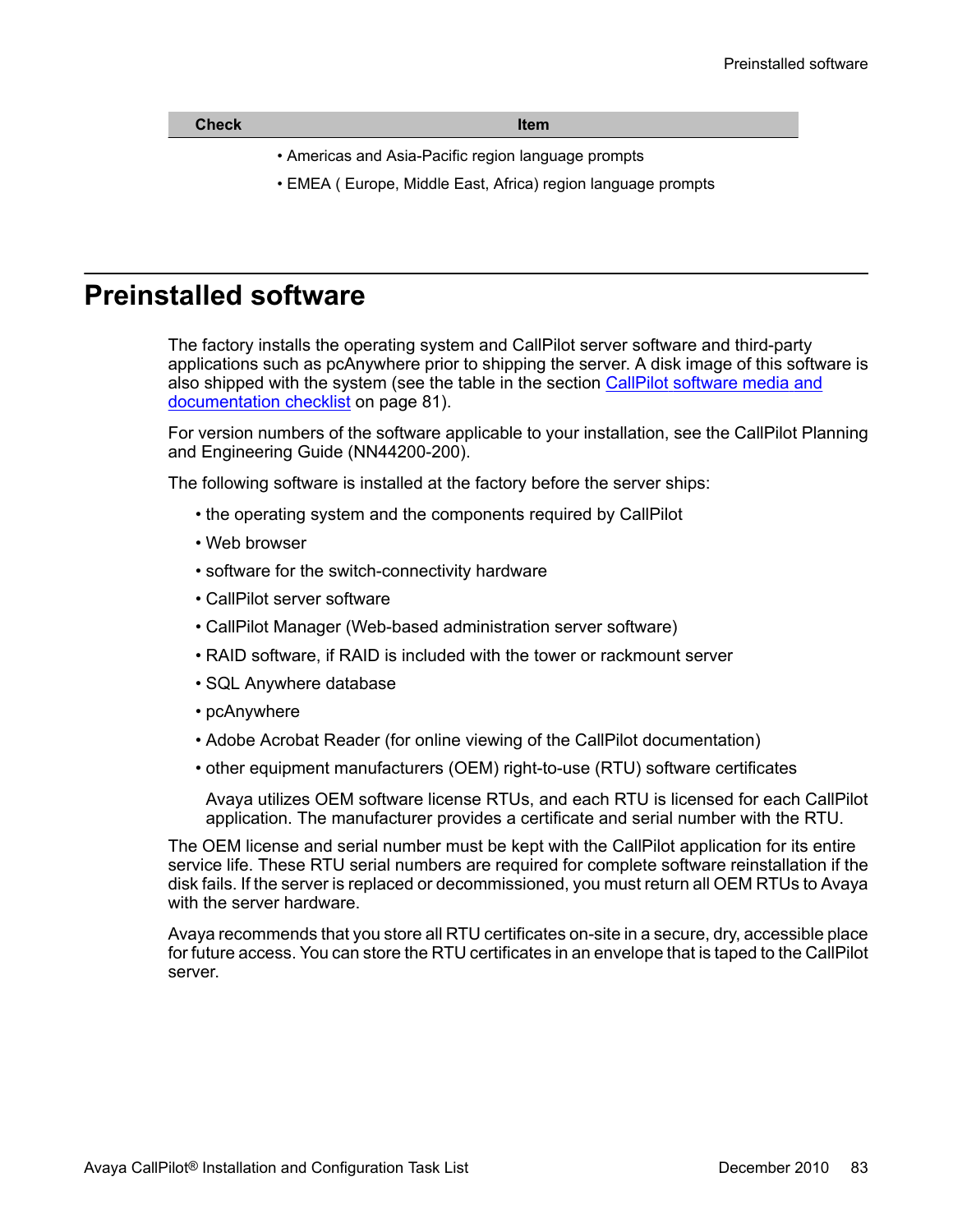## <span id="page-83-0"></span>**Cautions**

## **A** Caution:

#### **Risk of system interruption or malfunction**

Do not download and install any security patches from the Microsoft Web site or antivirus software unless they are approved for CallPilot by Avaya. Installation of unapproved security patches or antivirus software can result in the incorrect operation of your CallPilot system.

To determine which patches and antivirus software are approved by Avaya for CallPilot, see the latest issue of the CallPilot Distributor Technical Reference (DTR).

### **A** Caution:

#### **Risk of reduced system performance**

Do not activate screen savers on the CallPilot server. Screen savers consume significant CPU resources and, therefore, impact CallPilot response time.

### $\bullet$  Note:

CallPilot operation is not affected when you power off the monitor.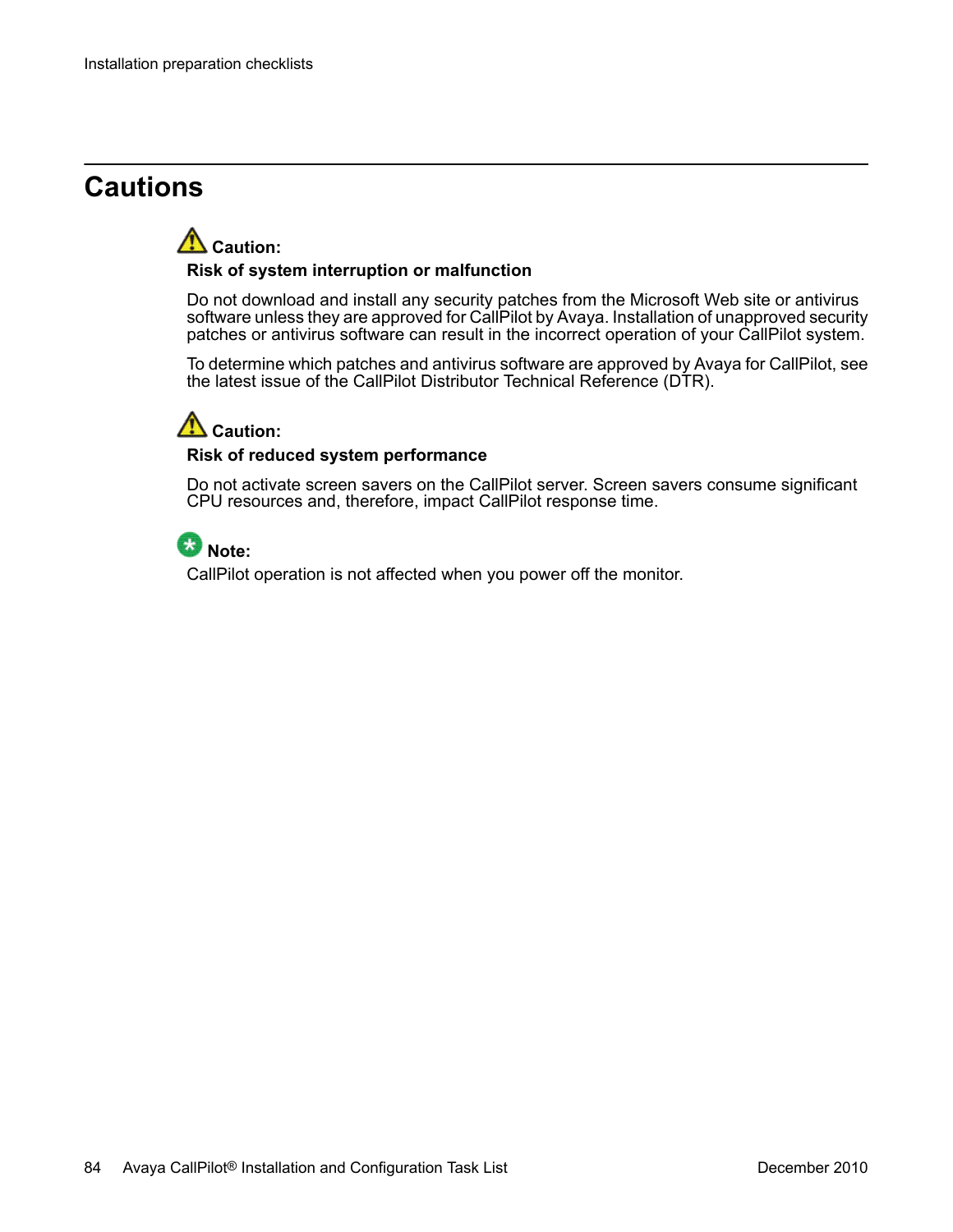# <span id="page-84-0"></span>**Chapter 14: Configuration worksheets**

This chapter contains information on the following topics:

Overview on page 85

Switch or system [configuration](#page-85-0) worksheet on page 86

[Configuration](#page-88-0) Wizard worksheet on page 89



The configuration worksheets should be photocopied or removed and kept in a secure place. Passwords recorded in the worksheets can be a security risk unless stored safely.

### **Overview**

You need the information that you collect in this section when you:

- configure the switch or system
- run the Configuration Wizard on the Avaya CallPilot® server

### **Note:**

Avaya recommends that you configure the switch or system and prepare the cabling before the Avaya CallPilot server installation date.

## **Where to get the information**

Obtain this information from the switch or system administrator and network administrator.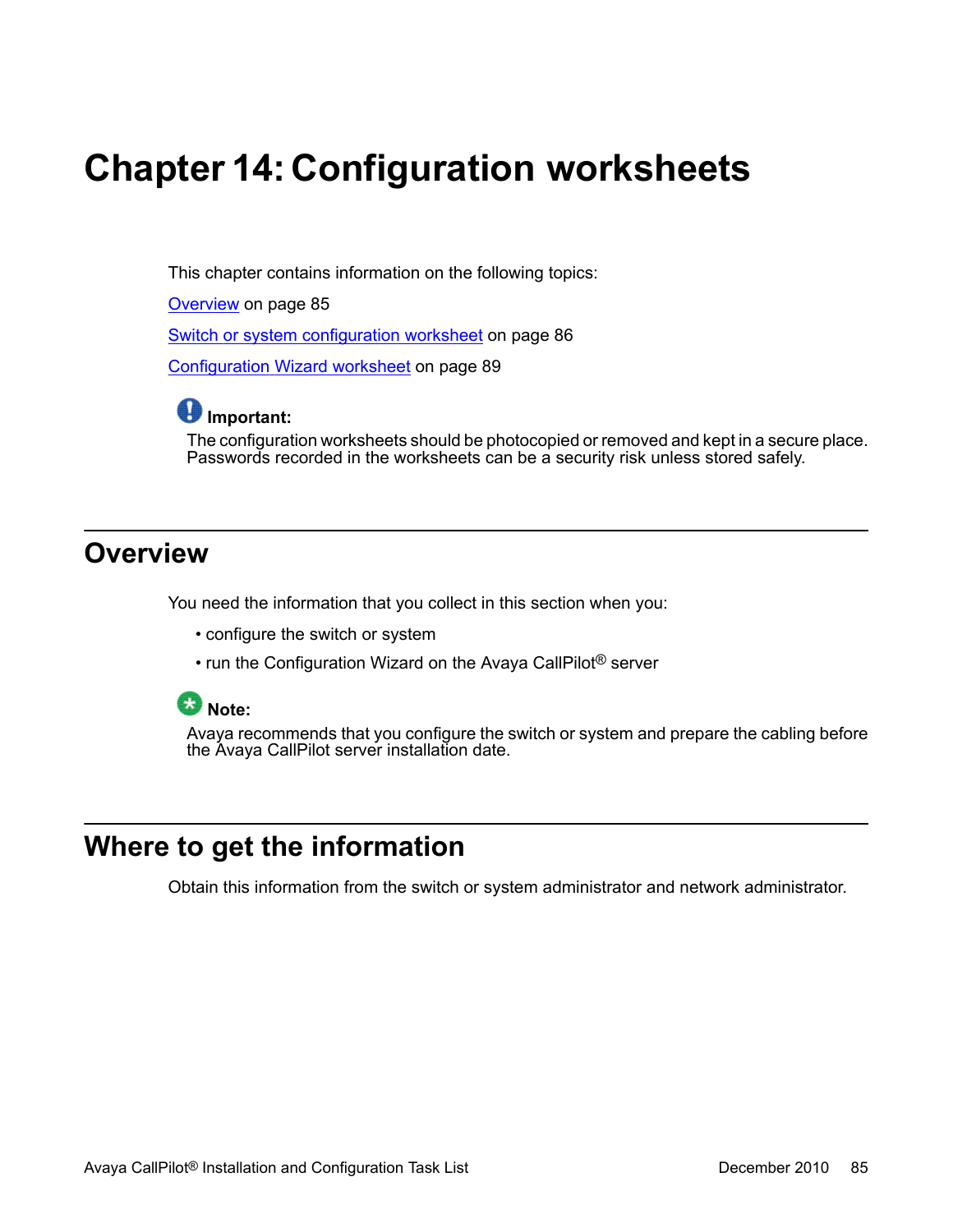## <span id="page-85-0"></span>**When to use the worksheets**

Use the configuration worksheets in these situations:

- when you install the server
- each time configuration changes are required as part of an upgrade, migration, or reinstallation

## **Switch or system configuration worksheet**

Complete this worksheet as preparation for configuring the switch or system. For instructions about how to configure the switch or system, see the <switch\_model> and CallPilot Server Configuration guide for your switch and server.

#### **Table 1: switch or system type**

| Meridian 1<br>- Option 51C, 61C, 81, 81C<br>- Option 11 or Option 11C Mini | See Meridian 1 or CS 1000 information on<br>page 86. |
|----------------------------------------------------------------------------|------------------------------------------------------|
| CS 1000                                                                    |                                                      |
| SL-100, DMS-100                                                            | See SL-100/DMS-100 switch information on<br>page 88. |

## **Meridian 1 or CS 1000 information**

Complete this section if your CallPilot server is connected to a Meridian 1 or CS 1000 system.

| Customer number: |  |
|------------------|--|
|                  |  |

Ethernet information (Overlay 117)

Primary IP address (ELAN):

Secondary IP address (ELAN):  $\qquad \qquad \qquad \qquad \qquad \qquad \qquad$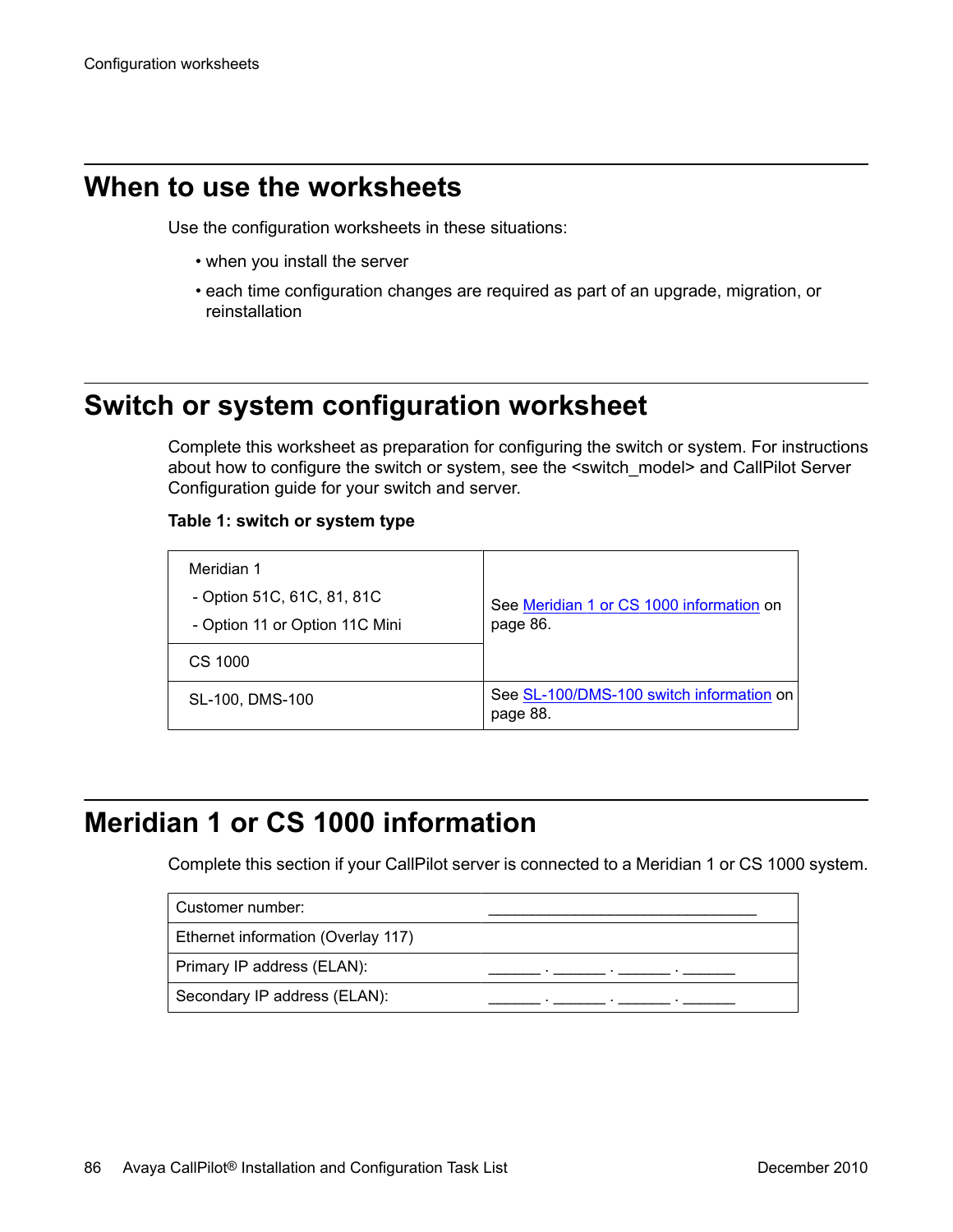$\bullet$  Note:

A secondary IP address for the ELAN subnet is required for large Meridian 1 systems (such as Option 51C).

Subnet mask (ELAN): \_\_\_\_\_\_ . \_\_\_\_\_\_ . \_\_\_\_\_\_ . \_\_\_\_\_\_

Default IP gateway: \_\_\_\_\_\_ . \_\_\_\_\_\_ . \_\_\_\_\_\_ . \_\_\_\_\_\_

### $\bullet$  Note:

The default IP gateway is required only if the Meridian 1 or CS 1000 system is also connected to the NNS Subnet (CLAN).

ACD queue and agents (Overlays 11 and 23)

ACD DN of CallPilot agents (Overlay 23):

Agent TNs (Overlay 11):

Position ID on Key0:

SCN on Key1:

Default ACD DN for CDN (Overlay 23):

CDN queues (Overlay 23)

Primary CDN (Voice Messaging):

Secondary CDN (Multimedia Messaging):

Phantom DNs, if used instead of dummy ACD DNs (Overlays 10 and 97)

CallPilot application name:

Superloop (Overlay 97):

Phantom DN (Overlay 10):

DCFW CDN:

CallPilot application name:

Superloop (Overlay 97):

Phantom DN (Overlay 10):

Phantom DNs, if used instead of dummy ACD DNs (Overlays 10 and 97) (continued) DCFW CDN: CallPilot application name: Superloop (Overlay 97):

Phantom DN (Overlay 10):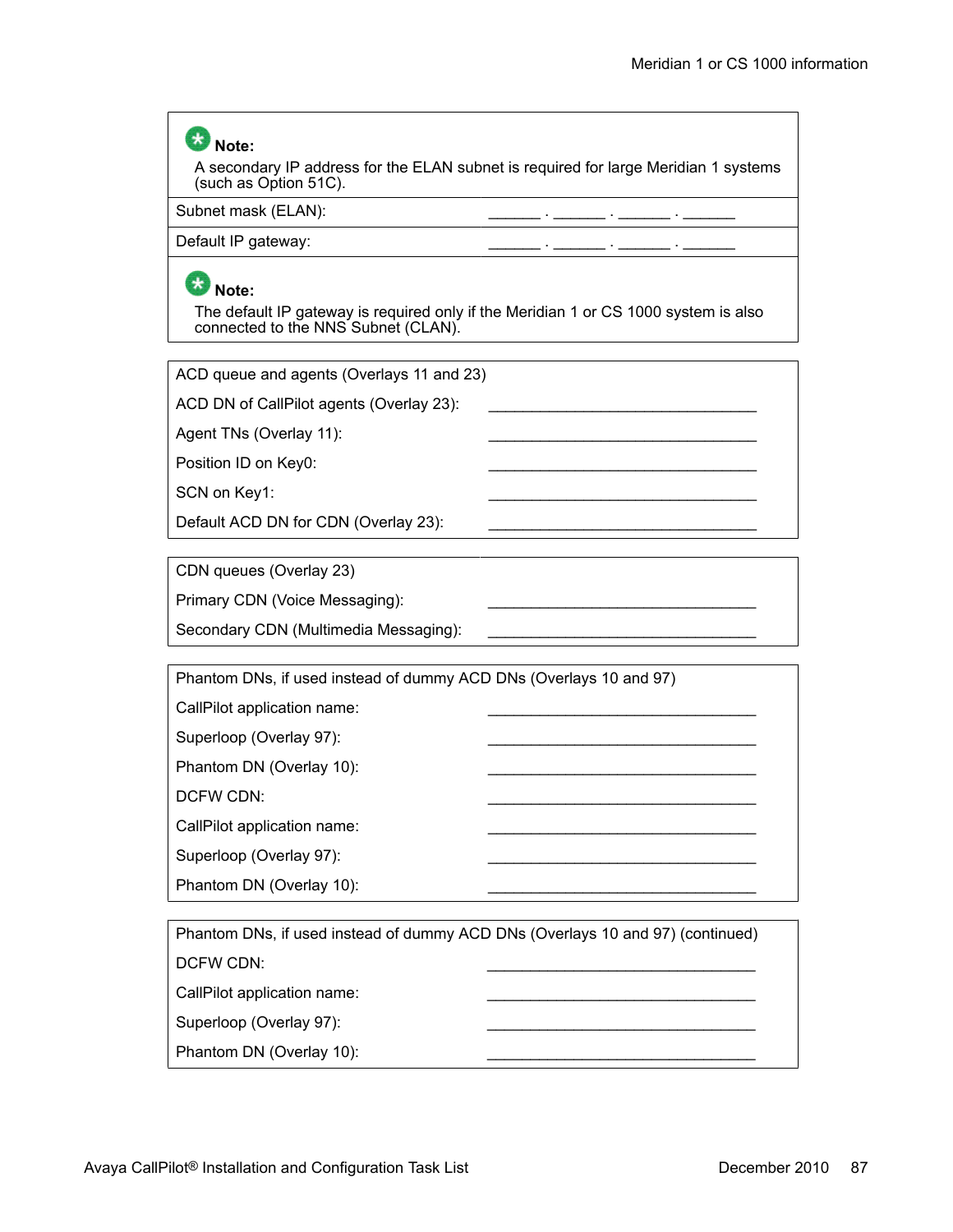#### <span id="page-87-0"></span>DCFW CDN:

| Dummy ACD DNs, if used instead of phantom DNs (Overlay 23) |  |  |
|------------------------------------------------------------|--|--|
| CallPilot application name:                                |  |  |
| ACD DN:                                                    |  |  |
| <b>NCFW CDN:</b>                                           |  |  |
| CallPilot application name:                                |  |  |
| ACD DN:                                                    |  |  |
| <b>NCFW CDN:</b>                                           |  |  |
| CallPilot application name:                                |  |  |
| ACD DN:                                                    |  |  |
| <b>NCFW CDN:</b>                                           |  |  |

## **SL-100/DMS-100 switch information**

Complete this section only if your CallPilot server is connected to an SL-100 or DMS-100 switch.

| UCD DN for voice messaging:                        |  |
|----------------------------------------------------|--|
| UCD DN for multimedia messaging (if<br>purchased): |  |
| UCD DN for speech recognition (if<br>purchased):   |  |
| Channel configuration                              |  |
| <b>UCD DN:</b>                                     |  |
| DN of agent:                                       |  |
| Message Desk Number:                               |  |
| <b>Terminal Number:</b>                            |  |
| Login Code:                                        |  |
| Logout Code:                                       |  |
| Service DN:                                        |  |
| Associated application:                            |  |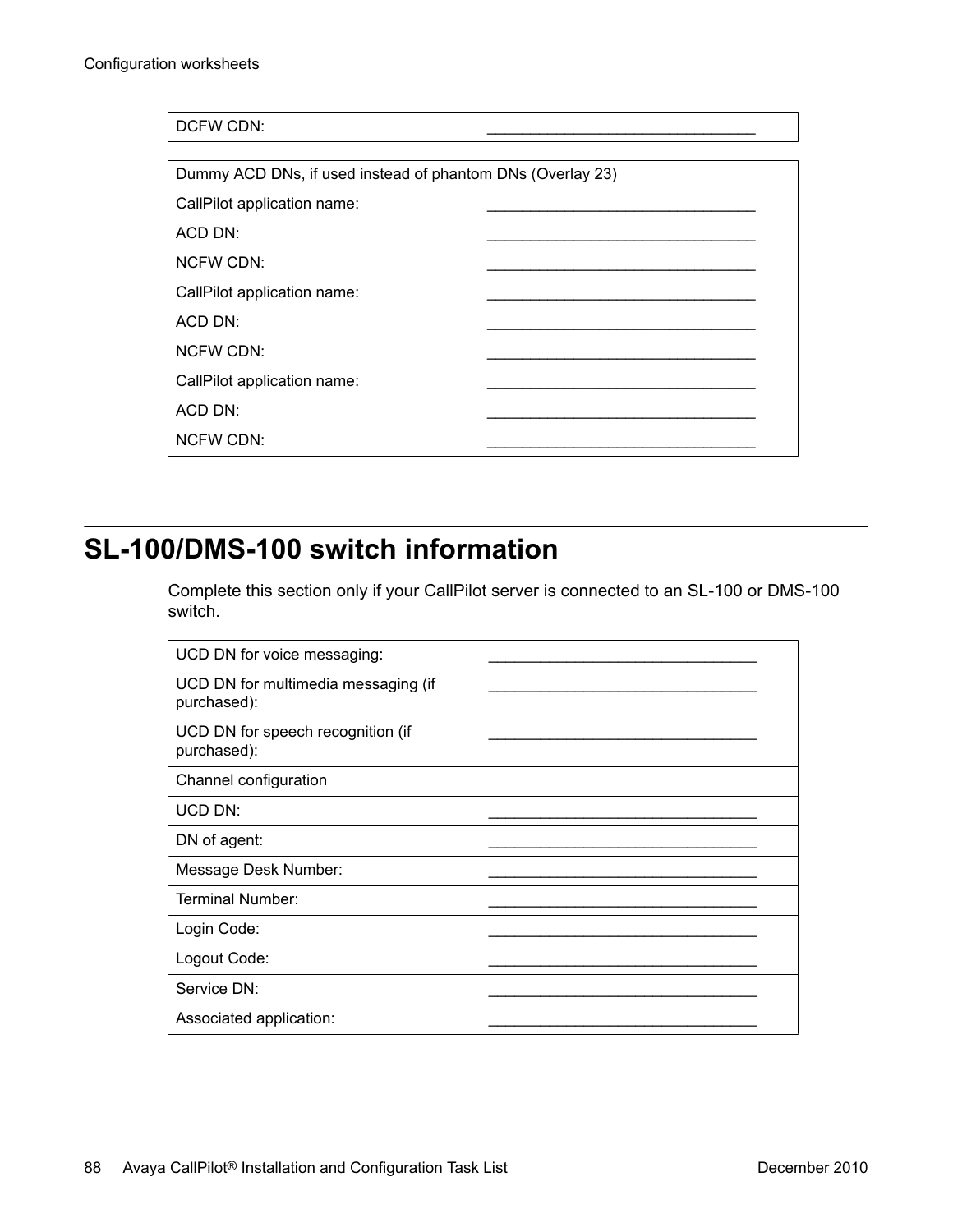<span id="page-88-0"></span>

| <b>SMDI Link</b>                       |
|----------------------------------------|
| Port Name (Default: COM 2):            |
| Port Use type (Default: MM Access):    |
| Baud Rate (Recommended default: 9600): |
| Parity:                                |
| Number of Data Bits (Default: 7):      |
| Number of Stop Bits (Default: 1):      |
| Flow Control (Default: None):          |

## **Configuration Wizard worksheet**

Complete the following worksheet as preparation for configuring the CallPilot server. For more information about the information on this worksheet, and the instructions about how to configure the CallPilot server, see the <switch\_model> and CallPilot Server Configuration guide for your switch and server.

## **Worksheet sections**

The Configuration Wizard worksheet contains the following sections:

- Table 2: CallPilot information on page 89
- [Operating](#page-89-0) system password on page 90
- [pcAnywhere](#page-89-0) password on page 90
- Table 3: [Multimedia](#page-90-0) allocation on page 91
- Table 4: Application DN [information](#page-90-0) on page 91
- Table 5: [Languages](#page-90-0) on page 91
- Table 6: CallPilot network [information](#page-91-0) on page 92
- Customer LAN access [information](#page-91-0) on page 92
- Meridian 1 or Avaya CS 1000 [information](#page-91-0) on page 92
- T1/SMDI [information](#page-93-0) on page 94

**Table 2: CallPilot information**

Company name: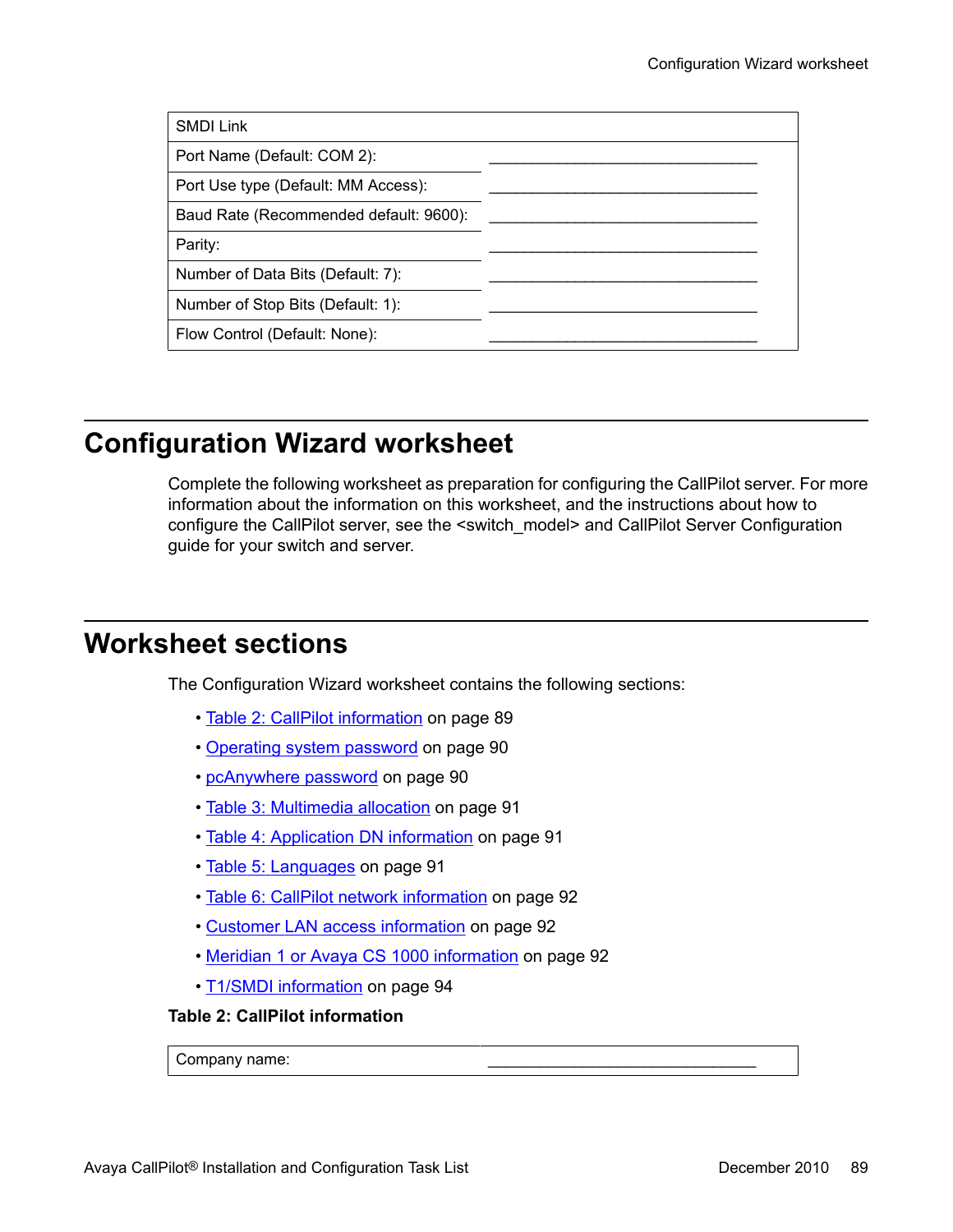<span id="page-89-0"></span>

| Customer name:                          |                                                               |
|-----------------------------------------|---------------------------------------------------------------|
| Serial number:                          | Obtain the serial number from the CallPilot<br>keycode label. |
| Keycode:                                | Obtain the keycode from the CallPilot<br>keycode label.       |
| Computer name:                          |                                                               |
| Time zone:                              |                                                               |
| Country code (for the server location): |                                                               |
| Area code (for the server location):    |                                                               |

## **Operating system password**

CallPilot uses strong passwords to increase security on the operating system accounts. Strong passwords are enabled by default. When logging on to an account or running the Configuration Wizard for the first time, you must change the password. For more information about strong passwords, see the CallPilot Fundamentals Guide (NN44200-100).

### **Important:**

For security reasons, do not write the passwords in this guide. Photocopy the page to record the new passwords. Store the page in a secure place.

| <b>Password type</b> | <b>Current Password</b> | <b>New Password</b> |
|----------------------|-------------------------|---------------------|
| Account Name         | default: Bvw250         |                     |

### **pcAnywhere password**

| <b>Password type</b> | <b>New Password</b> |
|----------------------|---------------------|
| Account Name         |                     |

For more information about changing the pcAnywhere password see:

- Step 4, [Configuring](#page-19-0) the switch and CallPilot server on page 20
- The <switch\_model> and CallPilot Server Configuration guide for your switch and server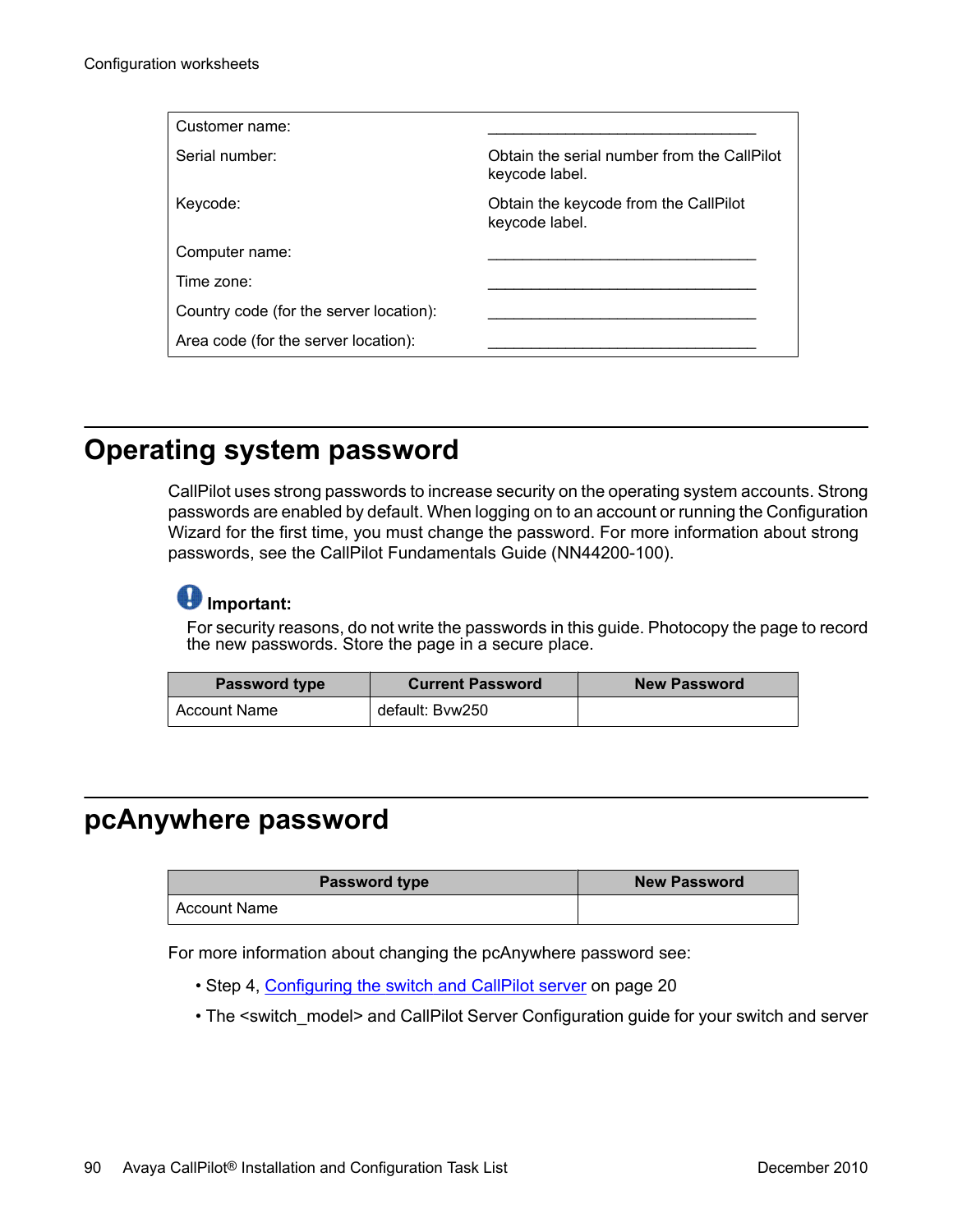#### <span id="page-90-0"></span>**Table 3: Multimedia allocation**

| DSP Encoding: | • A-law (Europe or Caribbean) |
|---------------|-------------------------------|
|               | • Mu-law (North America)      |

#### **Table 4: Application DN information**

| Voice Messaging (Primary CDN):                         |  |
|--------------------------------------------------------|--|
| Multimedia Messaging (Secondary CDN):                  |  |
| Speech Activated Messaging:                            |  |
| <b>Express Voice Messaging:</b>                        |  |
| Voice Item Maintenance:                                |  |
| <b>Enterprise Networking:</b>                          |  |
| AMIS Networking:                                       |  |
| Fax Item Maintenance:                                  |  |
| <b>Express Fax Messaging:</b>                          |  |
| Paced Speech Activated Messaging:                      |  |
| <b>Custom Commands:</b>                                |  |
| Interactive Voice Response:                            |  |
| <b>AUI CallPilot Menu Interface:</b>                   |  |
| <b>AUI CallPilot Alternative Command</b><br>Interface: |  |

#### **Table 5: Languages**

Record the languages you need: Primary prompt language: Secondary prompt language: Other languages:  $\overline{\phantom{a}}$  , which is a set of the set of the set of the set of the set of the set of the set of the set of the set of the set of the set of the set of the set of the set of the set of the set of the set of the set of th  $\overline{\phantom{a}}$  , which is a set of the set of the set of the set of the set of the set of the set of the set of the set of the set of the set of the set of the set of the set of the set of the set of the set of the set of th \_\_\_\_\_\_\_\_\_\_\_\_\_\_\_\_\_\_\_\_\_\_\_\_\_\_\_\_\_\_\_ Automated Speech Recognition languages: \_\_\_\_\_\_\_\_\_\_\_\_\_\_\_\_\_\_\_\_\_\_\_\_\_\_\_\_\_\_\_  $\mathcal{L}_\text{max} = \frac{1}{2} \sum_{i=1}^{n} \frac{1}{2} \sum_{i=1}^{n} \frac{1}{2} \sum_{i=1}^{n} \frac{1}{2} \sum_{i=1}^{n} \frac{1}{2} \sum_{i=1}^{n} \frac{1}{2} \sum_{i=1}^{n} \frac{1}{2} \sum_{i=1}^{n} \frac{1}{2} \sum_{i=1}^{n} \frac{1}{2} \sum_{i=1}^{n} \frac{1}{2} \sum_{i=1}^{n} \frac{1}{2} \sum_{i=1}^{n} \frac{1}{2} \sum_{i=1}^{n} \frac{1$ \_\_\_\_\_\_\_\_\_\_\_\_\_\_\_\_\_\_\_\_\_\_\_\_\_\_\_\_\_\_\_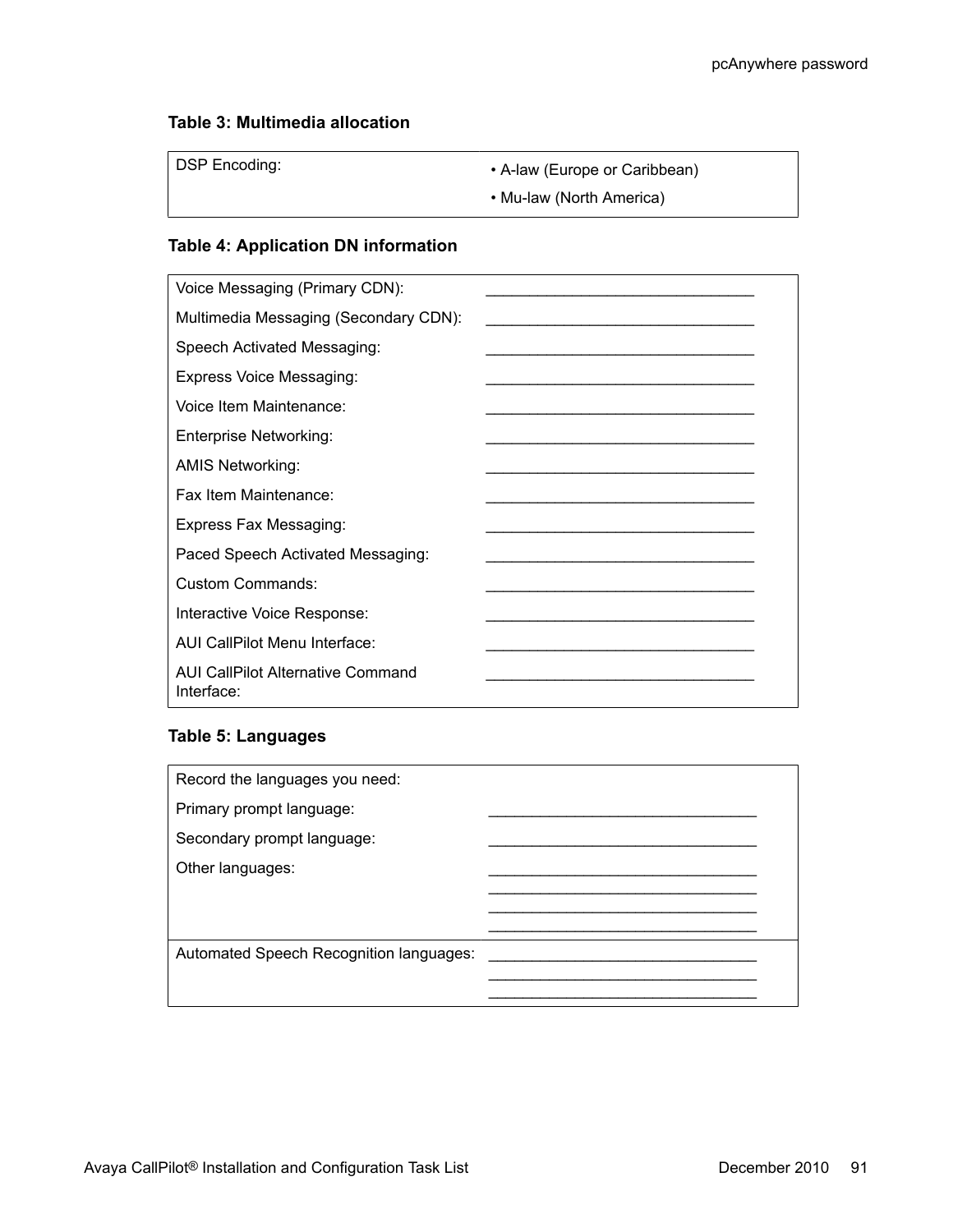#### <span id="page-91-0"></span>**Table 6: CallPilot network information**

| Embedded LAN TCP/IP Information<br>(Meridian 1 and CS 1000 only)                                  |                                                                                                                        |
|---------------------------------------------------------------------------------------------------|------------------------------------------------------------------------------------------------------------------------|
| MAC address of ELAN network card on the<br>CallPilot server (tower or rackmount servers<br>only): |                                                                                                                        |
| CallPilot server ELAN IP address:                                                                 | <u> 1989 - Andrea Maria de Arabel (h. 1989).</u>                                                                       |
| Subnet mask:                                                                                      | <u> Alexandro de Carlos de Carlos de Carlos de Carlos de Carlos de Carlos de Carlos de Carlos de Carlos de Carlos </u> |
|                                                                                                   |                                                                                                                        |
|                                                                                                   |                                                                                                                        |

| Customer LAN TCP/IP information                                                                           |                                                                                                                 |
|-----------------------------------------------------------------------------------------------------------|-----------------------------------------------------------------------------------------------------------------|
| MAC address of NNS Subnet (CLAN)<br>network card on the CallPilot server (tower<br>or rackmount servers): |                                                                                                                 |
| CallPilot server CLAN IP address:                                                                         | <u> 1989 - Andrea State Barbara, martin de la conte</u>                                                         |
| Subnet mask:                                                                                              |                                                                                                                 |
| Gateway:                                                                                                  | the contract of the contract of the contract of the contract of the contract of the contract of the contract of |

## **Customer LAN access information**

The following information is not requested by the Configuration Wizard. However, you may need it if you connect to the CallPilot server with a PC on the Avaya Server Subnet (NS Subnet), also known as the customer LAN (CLAN).

| Obtain the following from the network administrator: |  |
|------------------------------------------------------|--|
| Network user name:                                   |  |
| Domain name:                                         |  |
| Password:                                            |  |

## **Meridian 1 or Avaya CS 1000 information**

Complete this section if your CallPilot server is connected to a Meridian 1 or Avaya CS 1000 system.

Switch information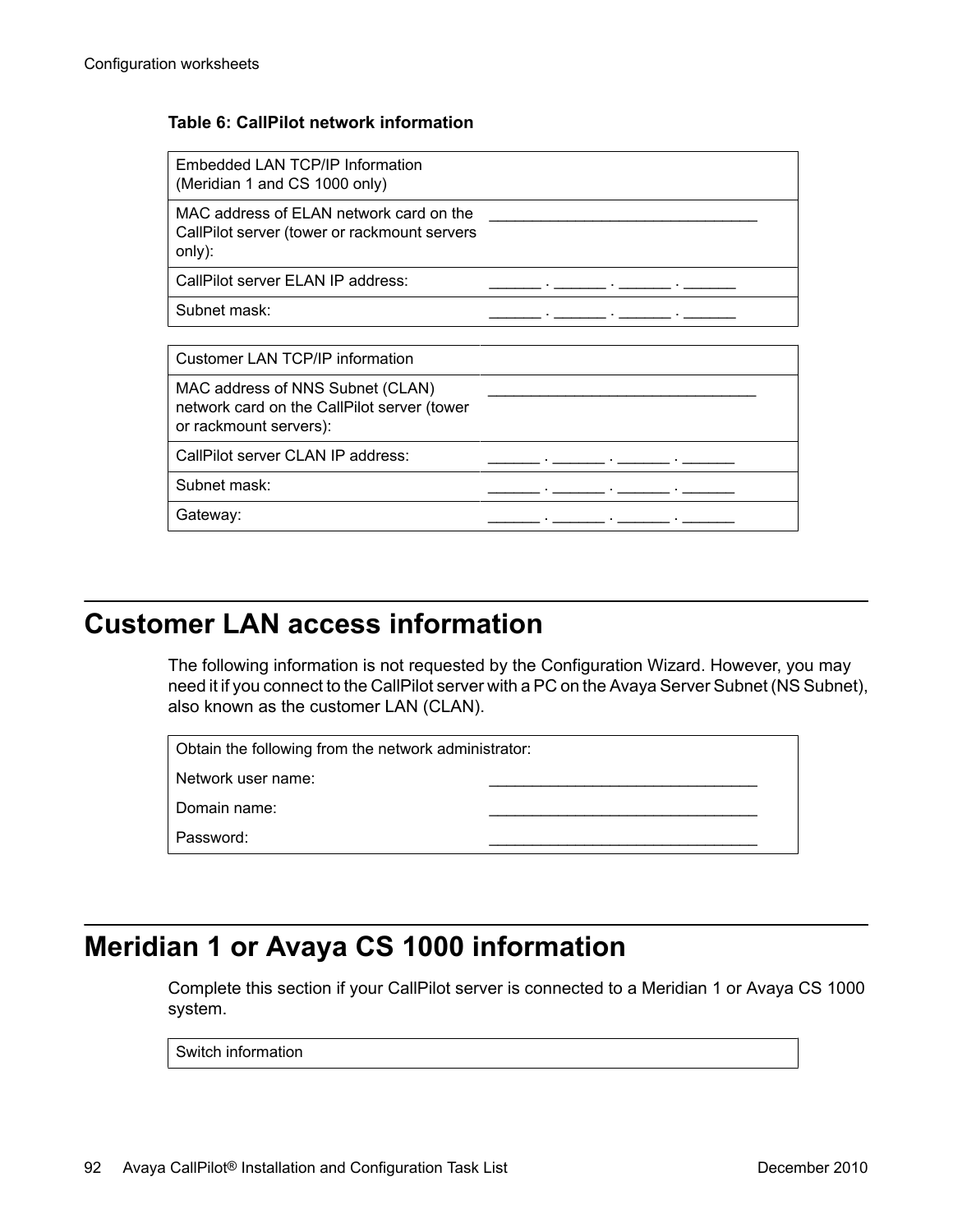| Switch IP address:                                                                                                                                                                       |                                                                                          |
|------------------------------------------------------------------------------------------------------------------------------------------------------------------------------------------|------------------------------------------------------------------------------------------|
| Switch type:                                                                                                                                                                             | • Meridian 1                                                                             |
|                                                                                                                                                                                          | • Option 11 or Option 11C Mini                                                           |
|                                                                                                                                                                                          | • Avaya CS 1000                                                                          |
| Switch customer number:                                                                                                                                                                  |                                                                                          |
| <b>Contact Center CLAN IP Address:</b>                                                                                                                                                   | <u>a shekara ta 1999, a shekara ta 1999 a tsar</u>                                       |
| Contact Center voice application Class ID:                                                                                                                                               |                                                                                          |
| Note:<br>use the Contact Center Voice Services Support feature.                                                                                                                          | The Contact Center CLAN IP address and voice application class ID are required if you    |
| TN information                                                                                                                                                                           |                                                                                          |
| Note:<br>Copy the relevant information from the <b>Switch or system configuration worksheet</b> on<br>page 86.                                                                           |                                                                                          |
| Number of TNs:                                                                                                                                                                           |                                                                                          |
| Dedicated to:                                                                                                                                                                            | • ACCESS ACD queue                                                                       |
|                                                                                                                                                                                          | • IVR* ACD queue                                                                         |
| Note:<br>Services Support feature.                                                                                                                                                       | Check one of these options if this group of TNs is dedicated to the Contact Center Voice |
| Start TN:                                                                                                                                                                                |                                                                                          |
| Start TN Key 0 (Position ID):                                                                                                                                                            |                                                                                          |
| Start TN Key 1 (SCN):                                                                                                                                                                    |                                                                                          |
| TN information (complete this section if another TN group is required)<br>Note:<br>Copy the relevant information from the <b>Switch or system configuration worksheet</b> on<br>page 86. |                                                                                          |
| Number of TNs:                                                                                                                                                                           |                                                                                          |
| Dedicated to:                                                                                                                                                                            | • ACCESS ACD queue                                                                       |
|                                                                                                                                                                                          | • IVR ACD queue                                                                          |
|                                                                                                                                                                                          |                                                                                          |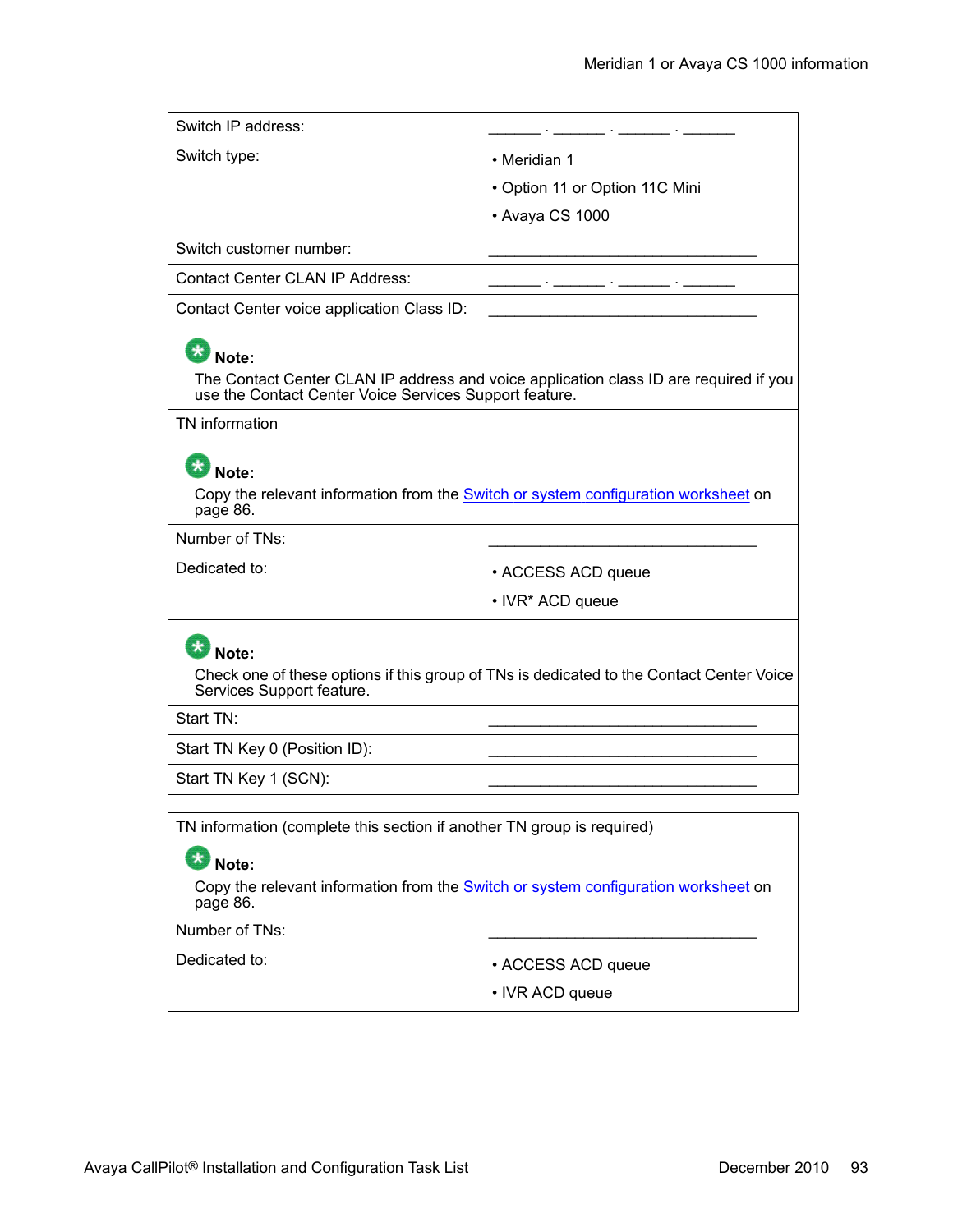<span id="page-93-0"></span>

| Note:<br>Services Support feature.                                     | Check one of these options if this group of TNs is dedicated to the Contact Center Voice |
|------------------------------------------------------------------------|------------------------------------------------------------------------------------------|
| Start TN:                                                              |                                                                                          |
| Start TN Key 0 (Position ID):                                          |                                                                                          |
| Start TN Key 1 (SCN):                                                  |                                                                                          |
|                                                                        |                                                                                          |
| TN information (complete this section if another TN group is required) |                                                                                          |
| Note:                                                                  |                                                                                          |
| page 86.                                                               | Copy the relevant information from the Switch or system configuration worksheet on       |
| Number of TNs:                                                         |                                                                                          |
| Dedicated to:                                                          | • ACCESS ACD queue                                                                       |
|                                                                        | • IVR ACD queue                                                                          |
| Note:                                                                  |                                                                                          |
| Services Support feature.                                              | Check one of these options if this group of TNs is dedicated to the Contact Center Voice |
| Start TN:                                                              |                                                                                          |
| Start TN Key 0 (Position ID):                                          |                                                                                          |
| Start TN Key 1 (SCN):                                                  |                                                                                          |

## **T1/SMDI information**

Complete this section if your CallPilot server is connected to a T1/SMDI switch or system (for example, DMS-100/SL-100).

#### **Table 7: Switch information**

| <b>SMDI Transport Data Settings</b>  |  |
|--------------------------------------|--|
| Poll Timeout (Default: 10 000 ms):   |  |
| Poll Timeout Threshold (Default: 5): |  |
| Poll DN (Default: 0):                |  |
| MWI Padding (Default: blank):        |  |
| <b>COM Port Settings</b>             |  |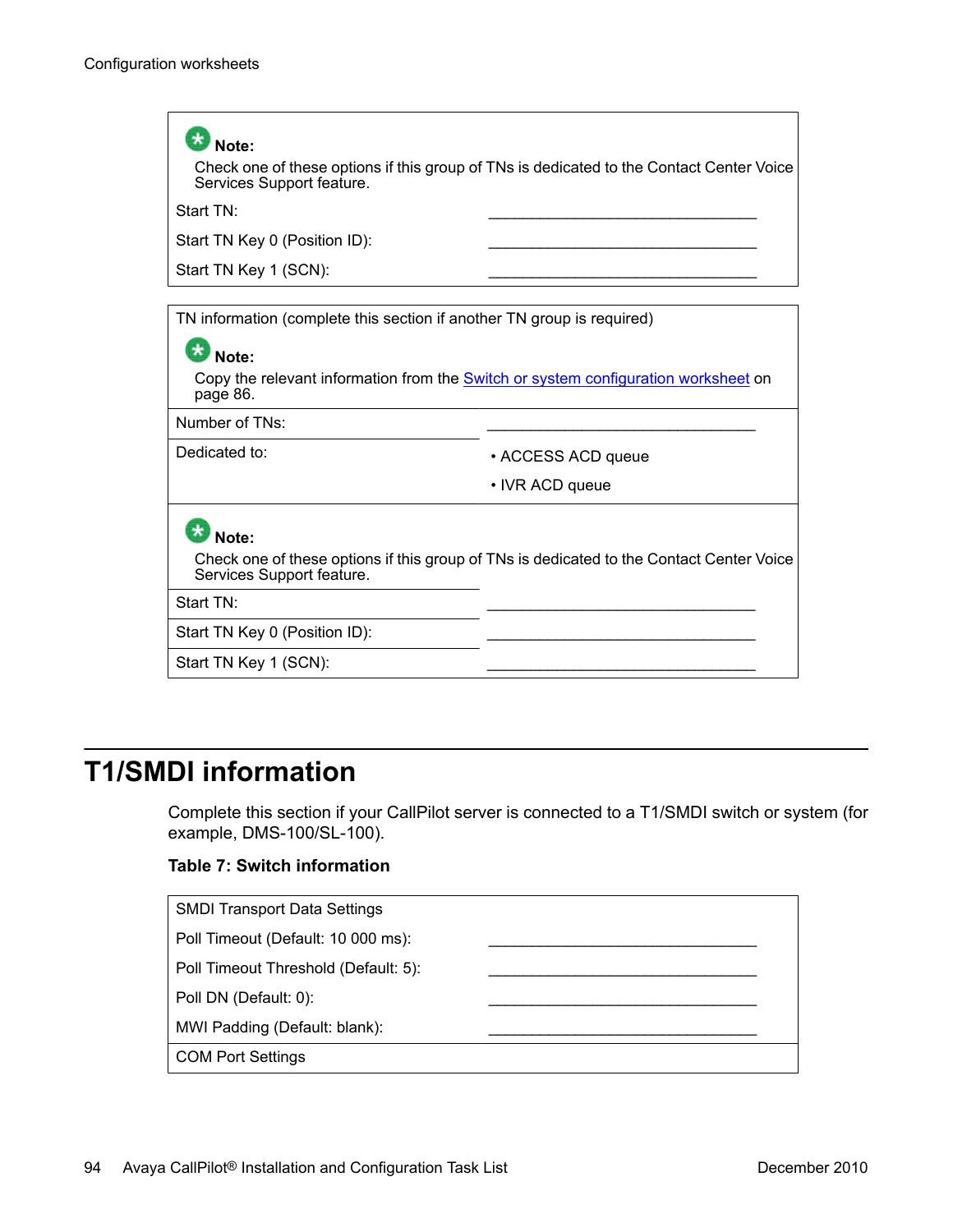| Port Name                           | COM 2 |
|-------------------------------------|-------|
| Port Use type (Default: MM Access): |       |
| Baud Rate (Default: 9600):          |       |
| Parity (Default: Even):             |       |
| Number of Data Bits (Default: 7):   |       |
| Number of Stop Bits (Default: 1):   |       |
| Flow Control (Default: None):       |       |

| <b>T1 Board Properties</b>                   |                                                                                     |
|----------------------------------------------|-------------------------------------------------------------------------------------|
| Line Interface Type (Default: Ground Start): |                                                                                     |
| Frame Format:                                | Only D4 is supported.                                                               |
| Coding Format:                               | Only B8ZS is supported.                                                             |
| (T1) Cable Length (Default: None):           |                                                                                     |
| Debounce Value (Default: 13):                |                                                                                     |
| Hook Flash Time (Default: 50):               |                                                                                     |
| Note:<br>ms.                                 | Debounce value and Hook Flash Time units indicate 10x ms. Example: 13 indicates 130 |

#### **Table 8: Channel Detail Information**

| UCD group for Voice channels, if Voice channels are purchased |  |
|---------------------------------------------------------------|--|
| Number of Channels (in this UCD group):                       |  |
| Agent DN (starting):                                          |  |
| Hunt Group DN (UCD DN):                                       |  |
| Message Desk Number:                                          |  |
| Message Terminal Number (starting):                           |  |
| Login Code:                                                   |  |
| Logout Code:                                                  |  |
|                                                               |  |
| UCD group for Fax channels, if Fax channels are purchased     |  |

Number of Channels (in this UCD group): \_\_\_\_\_\_\_\_\_\_\_\_\_\_\_\_\_\_\_\_\_\_\_\_\_\_\_\_\_\_\_ Agent DN (starting): Hunt Group DN (UCD DN):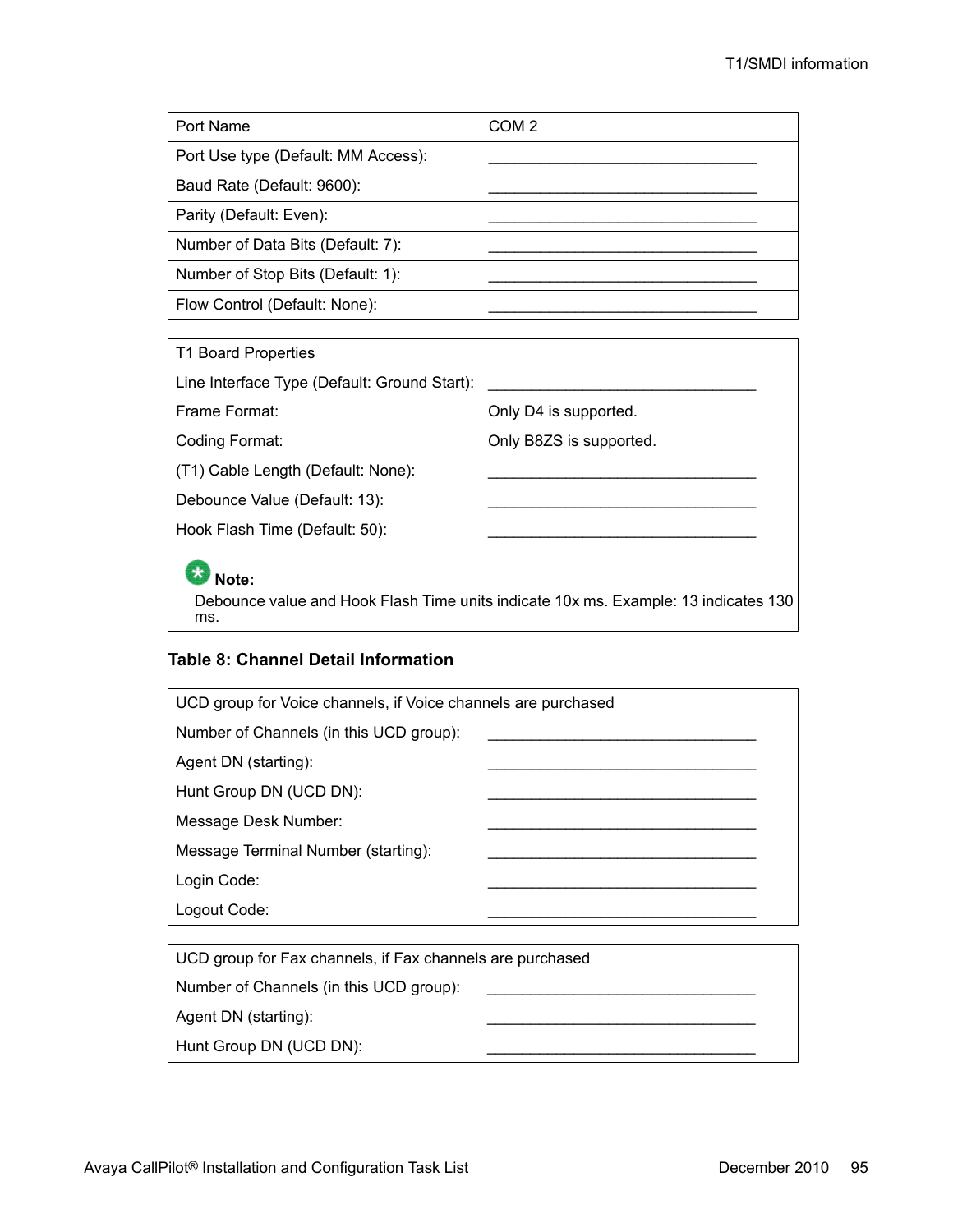| Message Desk Number:                                                                       |  |
|--------------------------------------------------------------------------------------------|--|
| Message Terminal Number (starting):                                                        |  |
| Login Code:                                                                                |  |
| Logout Code:                                                                               |  |
|                                                                                            |  |
| UCD group for Speech Recognition channels, if Speech Recognition channels are<br>purchased |  |
| Number of Channels (in this UCD group):                                                    |  |
| Agent DN (starting):                                                                       |  |
| Hunt Group DN (UCD DN):                                                                    |  |
| Message Desk Number:                                                                       |  |
| Message Terminal Number (starting):                                                        |  |
| Login Code:                                                                                |  |
| Logout Code:                                                                               |  |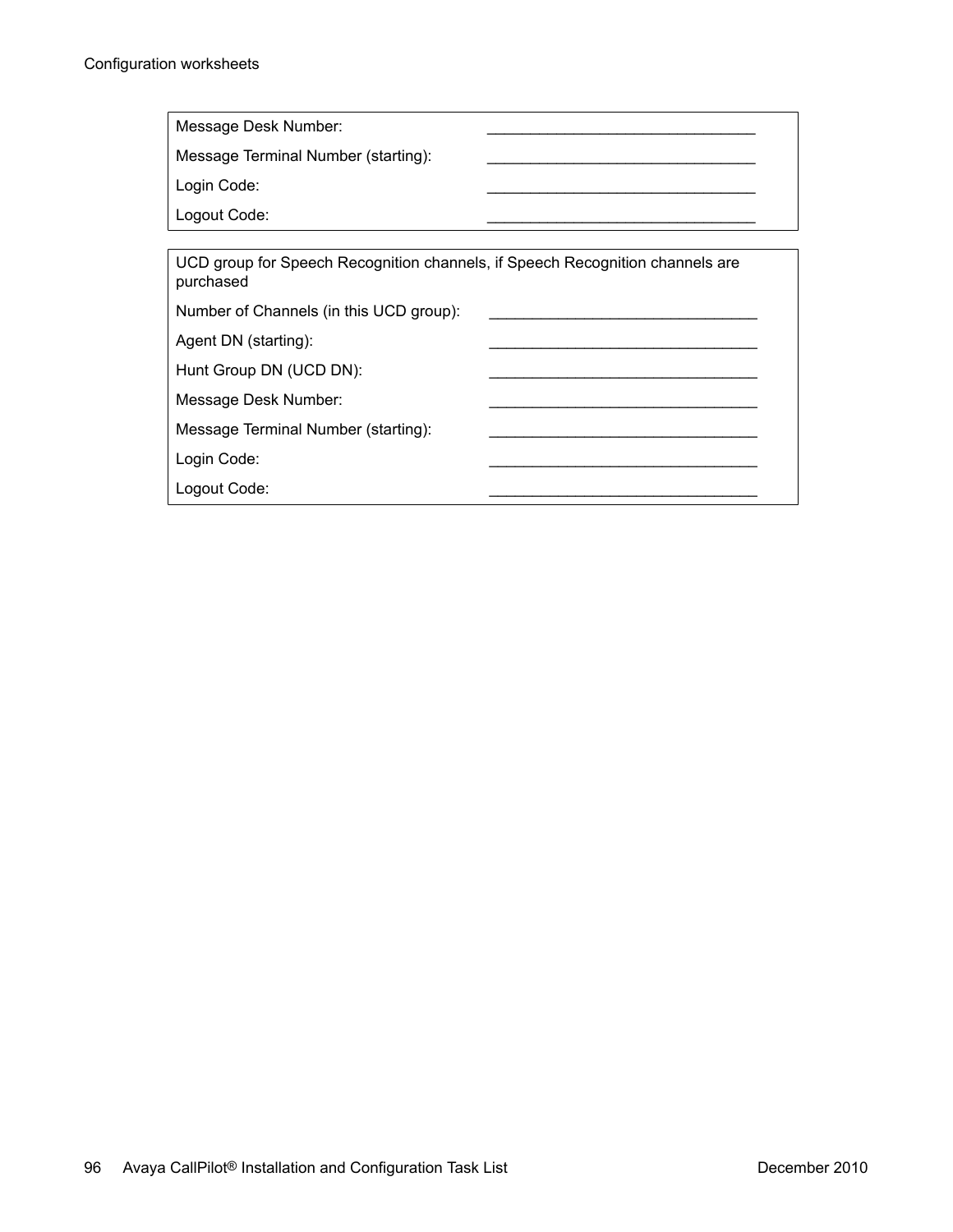### **Index**

### **A**

| administration guides |  |
|-----------------------|--|
|                       |  |

### **C**

| call channels            |  |
|--------------------------|--|
|                          |  |
|                          |  |
|                          |  |
| CallPilot                |  |
|                          |  |
|                          |  |
|                          |  |
|                          |  |
|                          |  |
| <b>CallPilot Manager</b> |  |
|                          |  |
|                          |  |
|                          |  |
|                          |  |
| cautions                 |  |
|                          |  |
|                          |  |
|                          |  |
| channels                 |  |
|                          |  |
|                          |  |
|                          |  |
|                          |  |
|                          |  |
|                          |  |
| checklists               |  |
|                          |  |
|                          |  |
|                          |  |
|                          |  |
|                          |  |
|                          |  |
|                          |  |
|                          |  |
|                          |  |
|                          |  |
| D                        |  |
|                          |  |
|                          |  |

| diagnostics  |  |
|--------------|--|
|              |  |
|              |  |
|              |  |
|              |  |
|              |  |
|              |  |
|              |  |
|              |  |
| DS0 channels |  |
|              |  |
|              |  |
| DSP channels |  |
|              |  |
|              |  |
|              |  |

### **E**

### **F**

### **I**

| installation and configuration guides |  |
|---------------------------------------|--|
|                                       |  |
|                                       |  |

#### **L**

#### **M**

| mailbox security |  |
|------------------|--|
|                  |  |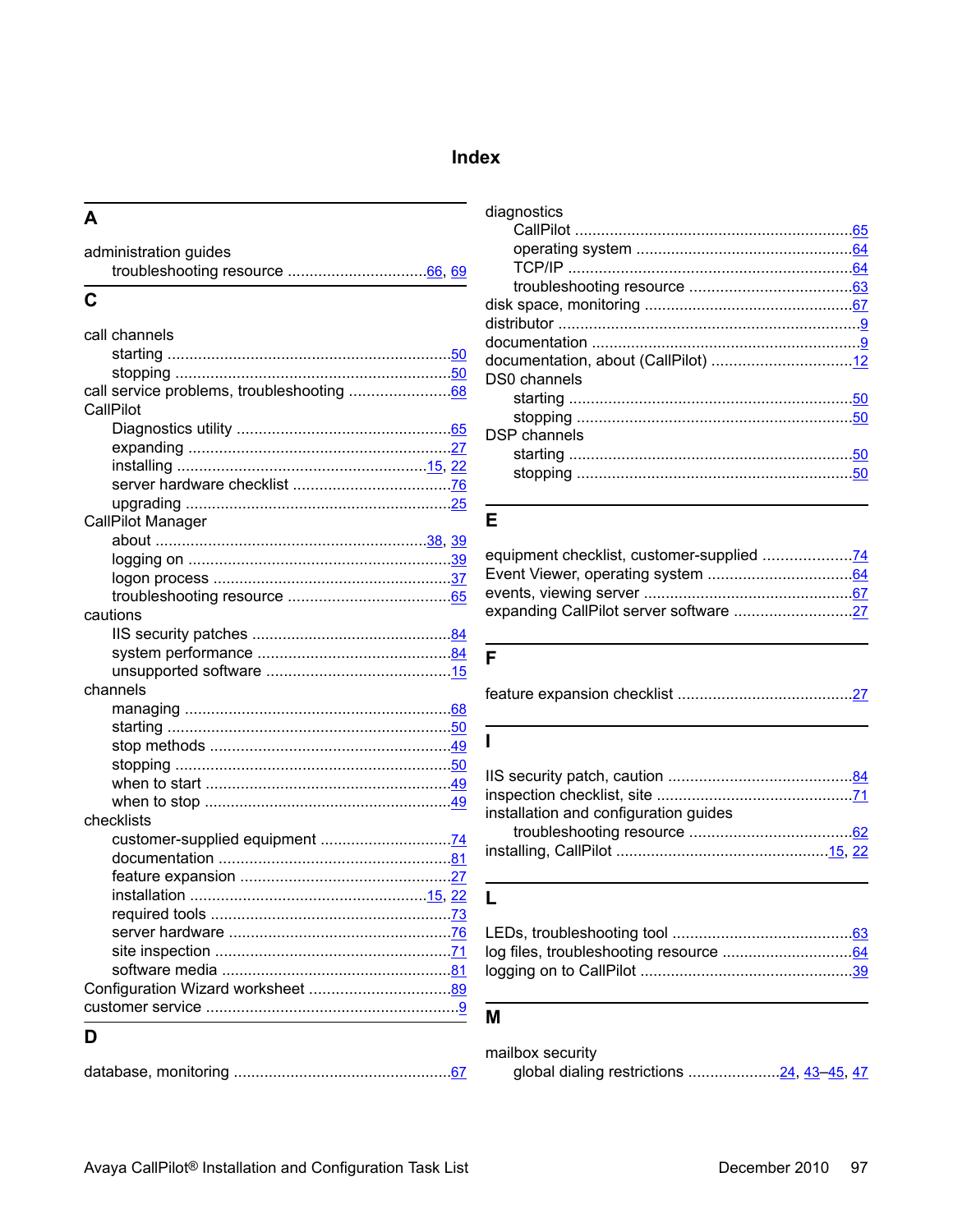| multimedia channels |
|---------------------|
|                     |
|                     |

### **N**

|--|--|--|

#### **O**

| operating system |  |
|------------------|--|
|                  |  |
| Operating system |  |
|                  |  |

#### **P**

| performance |  |
|-------------|--|
|             |  |
|             |  |
|             |  |
|             |  |
|             |  |

### **R**

### **S**

#### server

| software |  |
|----------|--|

| startup diagnostics, troubleshooting resource  63 |  |
|---------------------------------------------------|--|
|                                                   |  |
|                                                   |  |
| switches                                          |  |
|                                                   |  |
|                                                   |  |
|                                                   |  |
| system problems, troubleshooting                  |  |
|                                                   |  |
|                                                   |  |
|                                                   |  |
|                                                   |  |
|                                                   |  |
|                                                   |  |
|                                                   |  |

### **T**

| troubleshooting |  |
|-----------------|--|
|                 |  |
|                 |  |
|                 |  |
|                 |  |
|                 |  |
|                 |  |
|                 |  |
|                 |  |
|                 |  |
|                 |  |
|                 |  |
|                 |  |
|                 |  |
|                 |  |
|                 |  |
|                 |  |
|                 |  |
|                 |  |

### **U**

#### utilities CallPilot Diagnostics utility ...................................[65](#page-64-0) CallPilot System Monitor ......................................[65](#page-64-0) PEP Maintenance Utility ......................................[65](#page-64-0)